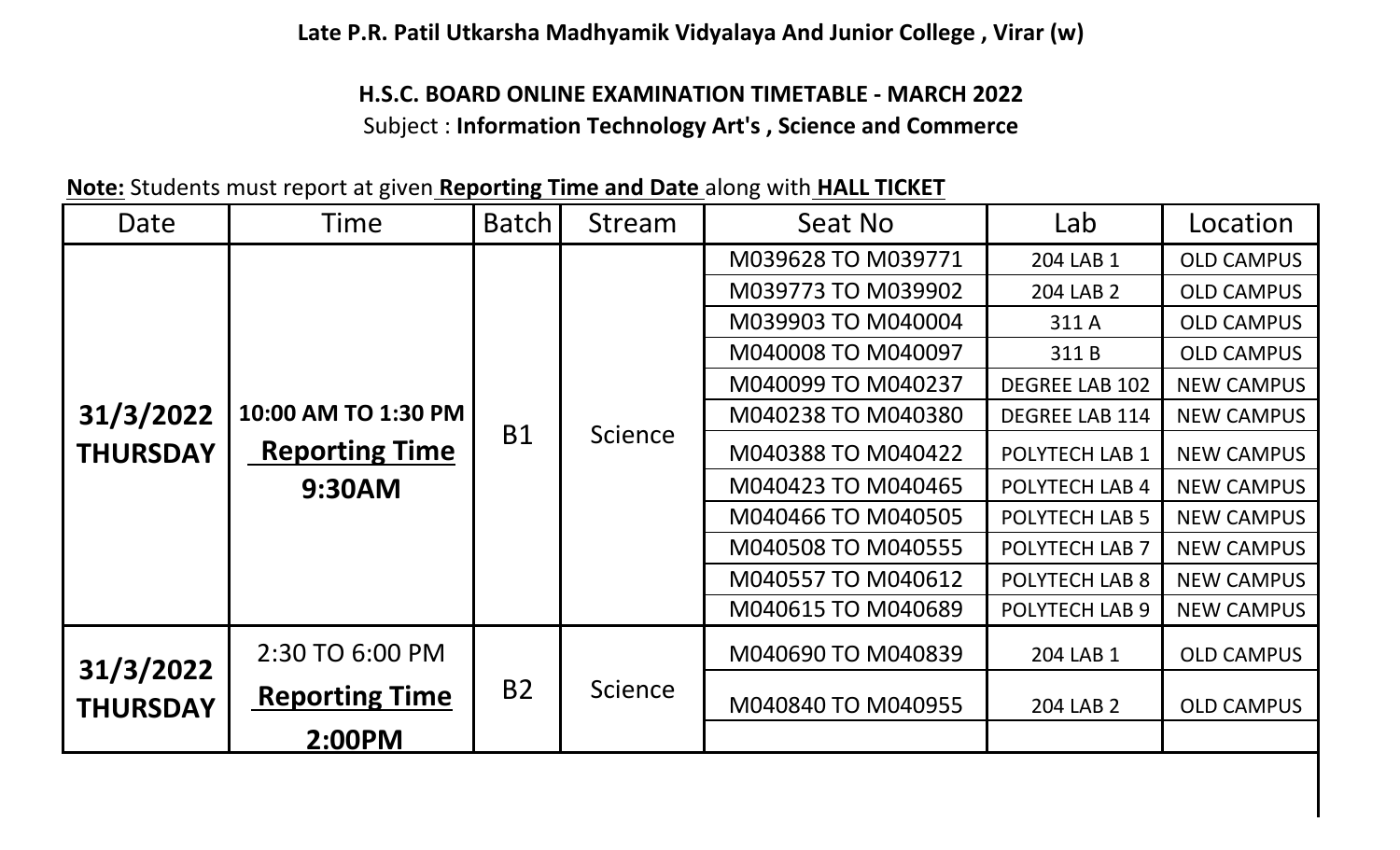| Date                         | Time                  | <b>Batch</b> | Stream   | Seat No            | Lab                   | Location          |
|------------------------------|-----------------------|--------------|----------|--------------------|-----------------------|-------------------|
| 31/3/2022                    | 2:30 TO 6:00 PM       |              |          | M122532 TO M122621 | 204 LAB 2             | <b>OLD CAMPUS</b> |
| <b>THURSDAY</b>              | <b>Reporting Time</b> | <b>B2</b>    | Art      | M122625 TO M122872 | 311 A                 | <b>OLD CAMPUS</b> |
|                              | 2:00PM                |              |          | M122889 TO M123154 | 311B                  | <b>OLD CAMPUS</b> |
|                              |                       |              | Commerce | M205348 TO M205429 | <b>DEGREE LAB 102</b> | <b>NEW CAMPUS</b> |
| 31/3/2022<br><b>THURSDAY</b> | 2:30 TO 6:00 PM       |              |          | M205430 TO M205537 | <b>DEGREE LAB 114</b> | <b>NEW CAMPUS</b> |
|                              | <b>Reporting Time</b> |              |          | M205539 TO M205585 | POLYTECH LAB 1        | <b>NEW CAMPUS</b> |
|                              | 2:00PM                | <b>B2</b>    |          | M205588 TO M205627 | POLYTECH LAB 4        | <b>NEW CAMPUS</b> |
|                              |                       |              |          | M205629 TO M205663 | POLYTECH LAB 5        | <b>NEW CAMPUS</b> |
|                              |                       |              |          | M205666 TO M205708 | POLYTECH LAB 7        | <b>NEW CAMPUS</b> |
|                              |                       |              |          | M205712 TO M205759 | POLYTECH LAB 8        | <b>NEW CAMPUS</b> |
|                              |                       |              |          | M205760 TO M205795 | POLYTECH LAB 9        | <b>NEW CAMPUS</b> |
|                              |                       |              |          | M205796 TO M205915 | 204 LAB 1             | <b>OLD CAMPUS</b> |
|                              | 10:00 AM TO 1:30 PM   |              |          | M205916 TO M206015 | 204 LAB 2             | <b>OLD CAMPUS</b> |
|                              |                       |              |          | M206017 TO M206103 | 311 A                 | <b>OLD CAMPUS</b> |
|                              |                       |              |          | M206106 TO M206176 | 311B                  | <b>OLD CAMPUS</b> |
|                              | <b>Reporting Time</b> |              |          | M206177 TO M206284 | DEGREE LAB 102        | <b>NEW CAMPUS</b> |
| 1/4/2022                     |                       |              |          | M206285 TO M206396 | <b>DEGREE LAB 114</b> | <b>NEW CAMPUS</b> |
| <b>FRIDAY</b>                | 9:30AM                | <b>B3</b>    | Commerce | M206398 TO M206442 | POLYTECH LAB 1        | <b>NEW CAMPUS</b> |
|                              |                       |              |          | M206443 TO M206480 | POLYTECH LAB 4        | <b>NEW CAMPUS</b> |
|                              |                       |              |          | M206481 TO M206523 | POLYTECH LAB 5        | <b>NEW CAMPUS</b> |
|                              |                       |              |          | M206526 TO M206565 | POLYTECH LAB 7        | <b>NEW CAMPUS</b> |
|                              |                       |              |          | M206566 TO M206609 | POLYTECH LAB 8        | NEW CAMPUS        |
|                              |                       |              |          | M206610 TO M206639 | POLYTECH LAB 9        | <b>NEW CAMPUS</b> |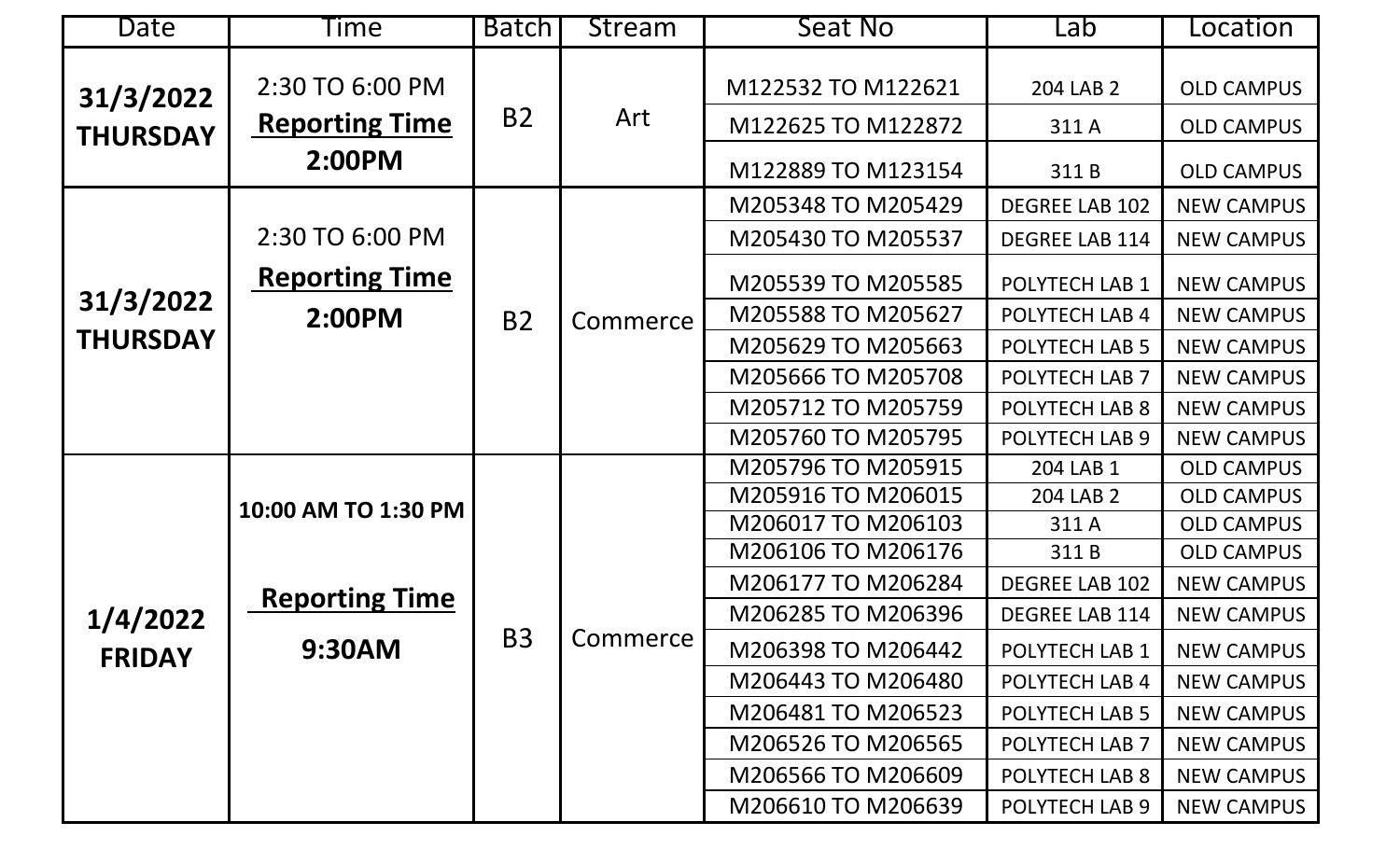| Date          | <u>lime</u>           | Batch     | <b>Stream</b> | Seat No            | Lab                   | Location          |
|---------------|-----------------------|-----------|---------------|--------------------|-----------------------|-------------------|
|               |                       |           |               | M206642 TO M206754 | 204 LAB 1             | <b>OLD CAMPUS</b> |
|               |                       |           |               | M206756 TO M206840 | 204 LAB 2             | <b>OLD CAMPUS</b> |
|               |                       |           |               | M206842 TO M206923 | 311 A                 | <b>OLD CAMPUS</b> |
|               |                       |           |               | M206924 TO M207004 | 311B                  | <b>OLD CAMPUS</b> |
|               |                       |           |               | M207007 TO M207102 | DEGREE LAB 102        | <b>NEW CAMPUS</b> |
| 1/4/2022      | 2:30 TO 6:00 PM       |           |               | M207104 TO M207218 | <b>DEGREE LAB 114</b> | <b>NEW CAMPUS</b> |
| <b>FRIDAY</b> | <b>Reporting Time</b> | <b>B4</b> | Commerce      | M207219 TO M207262 | POLYTECH LAB 1        | <b>NEW CAMPUS</b> |
|               |                       |           |               | M207264 TO M207302 | POLYTECH LAB 4        | <b>NEW CAMPUS</b> |
|               | 2:00PM                |           |               | M207303 TO M207350 | POLYTECH LAB 5        | <b>NEW CAMPUS</b> |
|               |                       |           |               | M207351 TO M207389 | POLYTECH LAB 7        | <b>NEW CAMPUS</b> |
|               |                       |           |               | M207390 TO M207417 | POLYTECH LAB 8        | <b>NEW CAMPUS</b> |
|               |                       |           |               | M207423 TO M207465 | POLYTECH LAB 9        | <b>NEW CAMPUS</b> |
|               |                       |           |               | M207466 TO M207588 | 204 LAB 1             | <b>OLD CAMPUS</b> |
|               |                       |           |               | M207590 TO M207698 | 204 LAB 2             | <b>OLD CAMPUS</b> |
|               |                       |           |               | M207700 TO M207780 | 311 A                 | <b>OLD CAMPUS</b> |
|               |                       |           |               | M207785 TO M207861 | 311B                  | <b>OLD CAMPUS</b> |
|               | 10:00 AM TO 1:30 PM   |           |               | M207864 TO M207959 | <b>DEGREE LAB 102</b> | <b>NEW CAMPUS</b> |
| 4/4/2022      |                       | <b>B5</b> |               | M207965 TO M208069 | DEGREE LAB 114        | <b>NEW CAMPUS</b> |
| <b>MONDAY</b> | <b>Reporting Time</b> |           | Commerce      | M208070 TO M208108 | POLYTECH LAB 1        | <b>NEW CAMPUS</b> |
|               | 9:30AM                |           |               | M208110 TO M208144 | POLYTECH LAB 4        | <b>NEW CAMPUS</b> |
|               |                       |           |               | M208146 TO M208179 | POLYTECH LAB 5        | <b>NEW CAMPUS</b> |
|               |                       |           |               | M208183 TO M208227 | POLYTECH LAB 7        | <b>NEW CAMPUS</b> |
|               |                       |           |               | M208229 TO M208255 | POLYTECH LAB 8        | <b>NEW CAMPUS</b> |
|               |                       |           |               | M208256 TO M208297 | POLYTECH LAB 9        | <b>NEW CAMPUS</b> |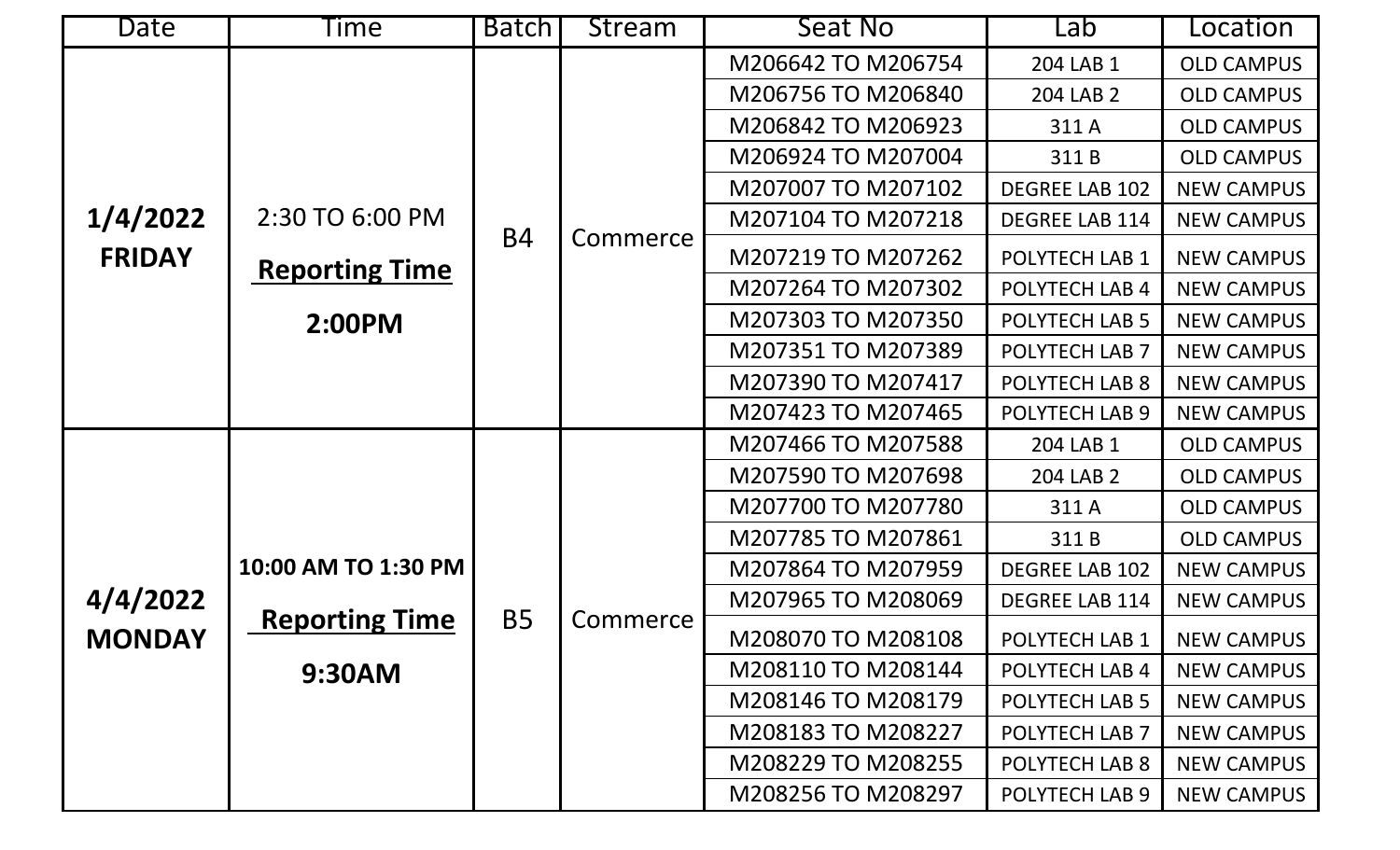| Date          | ime.                  | <b>Batch</b> | Stream          | Seat No            | Lab                   | Location          |
|---------------|-----------------------|--------------|-----------------|--------------------|-----------------------|-------------------|
|               |                       |              |                 | M208299 TO M208413 | 204 LAB 1             | <b>OLD CAMPUS</b> |
|               |                       |              |                 | M208415 TO M208520 | 204 LAB 2             | <b>OLD CAMPUS</b> |
|               |                       |              |                 | M208522 TO M208594 | 311 A                 | <b>OLD CAMPUS</b> |
|               |                       |              |                 | M208596 TO M208661 | 311B                  | <b>OLD CAMPUS</b> |
|               | 2:30 TO 6:00 PM       |              |                 | M208663 TO M208763 | <b>DEGREE LAB 102</b> | <b>NEW CAMPUS</b> |
| 4/4/2022      | <b>Reporting Time</b> |              | <b>Commerce</b> | M208764 TO M208873 | <b>DEGREE LAB 114</b> | <b>NEW CAMPUS</b> |
| <b>MONDAY</b> |                       | <b>B6</b>    |                 | M208875 TO M208911 | <b>POLYTECH LAB 1</b> | <b>NEW CAMPUS</b> |
|               |                       |              |                 | M208914 TO M208953 | <b>POLYTECH LAB 4</b> | <b>NEW CAMPUS</b> |
|               | 2:00PM                |              |                 | M208954 TO M208991 | <b>POLYTECH LAB 5</b> | <b>NEW CAMPUS</b> |
|               |                       |              |                 | M208993 TO M209029 | <b>POLYTECH LAB 7</b> | <b>NEW CAMPUS</b> |
|               |                       |              |                 | M209031 TO M209058 | <b>POLYTECH LAB 8</b> | <b>NEW CAMPUS</b> |
|               |                       |              |                 | M209059 TO M209112 | <b>POLYTECH LAB 9</b> | <b>NEW CAMPUS</b> |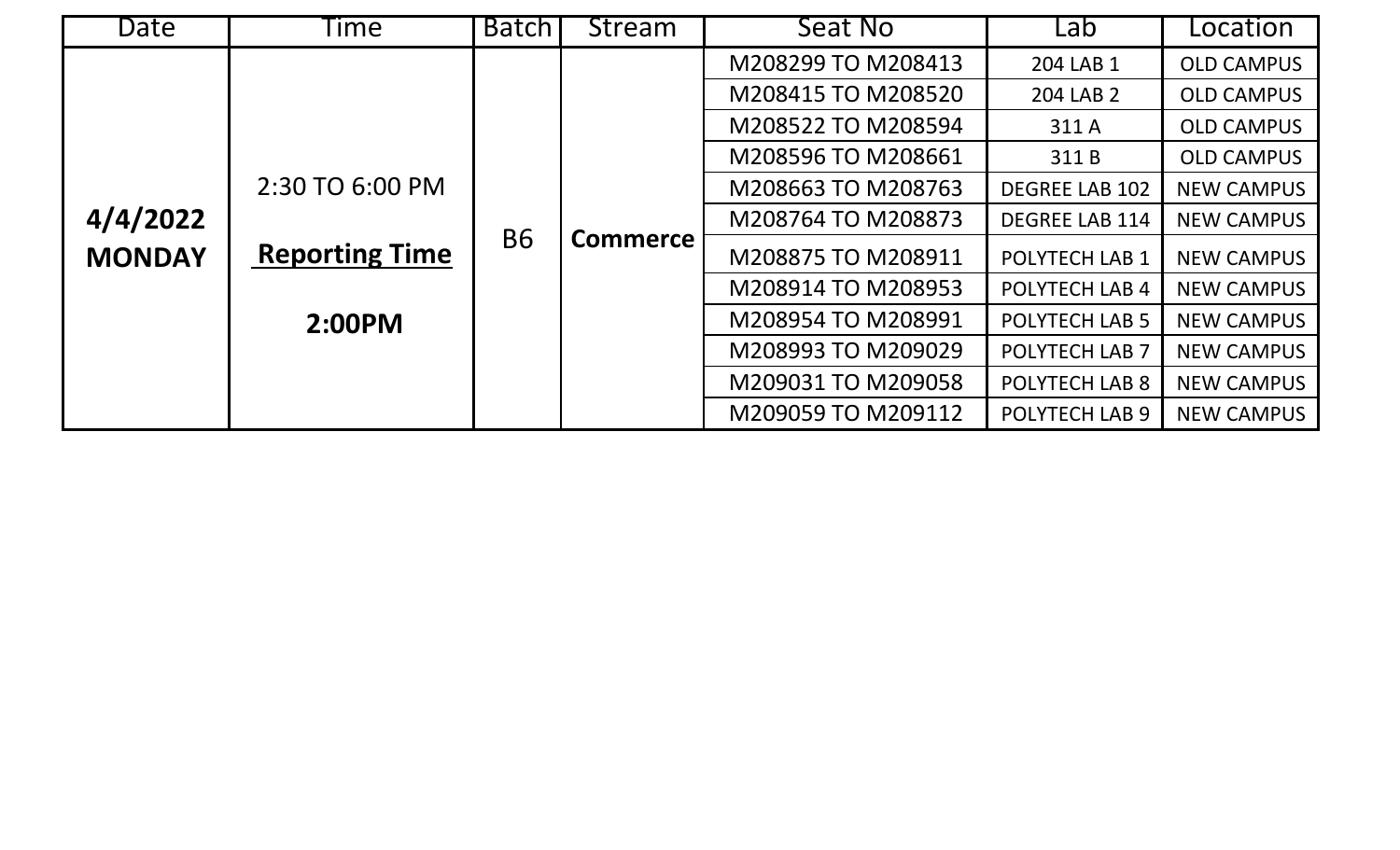| <b>SRNO</b>     | Batch     | Seat No | Name                               | Hand         |                | LAB NAME |
|-----------------|-----------|---------|------------------------------------|--------------|----------------|----------|
| $1\vert$        | <b>B1</b> | M039628 | ANSARI MD AAMIR RAZA MO AINULHAQ   | $\mathbf 0$  | $\mathbf{1}$   | 204 LAB1 |
| $\overline{2}$  | <b>B1</b> | M039634 | UPADHAYAY ANKIT BINOD              | 0            | $\overline{2}$ | 204 LAB1 |
| $\vert$ 3       | <b>B1</b> | M039639 | CHOUDHARY ASHOK KUMAR ARJUN RAM    | 0            | 3              | 204 LAB1 |
| $\vert 4 \vert$ | <b>B1</b> | M039640 | CHOUDHARY BHARATKUMAR TARARAM      | $\mathbf 0$  | 4              | 204 LAB1 |
| $\overline{5}$  | <b>B1</b> | M039649 | SUNICHIDI FARAH IRSHAD             | 0            | 5              | 204 LAB1 |
| $6 \mid$        | <b>B1</b> | M039652 | BIRWADKAR GEETESH SANTOSH          | $\mathbf{0}$ | 6              | 204 LAB1 |
| $\overline{7}$  | <b>B1</b> | M039653 | PRAJAPATI GOVINDKUMAR DIPARAM      | 0            | $\overline{7}$ | 204 LAB1 |
| 8 <sup>1</sup>  | <b>B1</b> | M039658 | SHAH MOHD IRFAN SHAMIMALI          | 0            | 8              | 204 LAB1 |
| $\overline{9}$  | <b>B1</b> | M039659 | <b>FERNANDES JUSTIN ZUJE</b>       | $\mathbf 0$  | 9              | 204 LAB1 |
| 10              | <b>B1</b> | M039662 | <b>TEREDESAI KIRAN SUNIL</b>       | 0            | 10             | 204 LAB1 |
| 11              | <b>B1</b> | M039666 | ISONTAKALE LAXMI GENSHIDHAPPA      | 0            | 11             | 204 LAB1 |
| 12              | <b>B1</b> | M039669 | CHAUDHARI MANALI YATIN             | 0            | 12             | 204 LAB1 |
| 13              | <b>B1</b> | M039673 | PRAJAPATI NARESH RAMBHAROSH        | $\mathbf 0$  | 13             | 204 LAB1 |
| 14              | <b>B1</b> | M039676 | CHOUDHARY NIKITA MOHANLAL          | 0            | 14             | 204 LAB1 |
| 15              | <b>B1</b> | M039677 | PRAJAPATI OMPRAKASH RAMSAHAY       | $\mathbf 0$  | 15             | 204 LAB1 |
| 16              | <b>B1</b> | M039680 | CHAUDHARY POOJA LADARAM            | $\mathbf 0$  | 16             | 204 LAB1 |
| 17              | <b>B1</b> | M039681 | CHAUDHARY PRANESH RUDRAKANT        | 0            | 17             | 204 LAB1 |
| 18              | <b>B1</b> | M039682 | SHIRISKAR PRATHAMESH SANTOSH       | 0            | 18             | 204 LAB1 |
| 19              | <b>B1</b> | M039686 | SAW VICKY RAJU                     | 0            | 19             | 204 LAB1 |
| 20              | <b>B1</b> | M039688 | <b>SINGH RAJ RAMKEWAL</b>          | $\mathbf 0$  | 20             | 204 LAB1 |
| 21              | <b>B1</b> | M039690 | SHIVDIKAR RASIKA DILIP             | $\mathbf 0$  | 21             | 204 LAB1 |
| 22              | <b>B1</b> | M039691 | ANSARI MD REHAN WAJID              | 0            | 22             | 204 LAB1 |
| 23              | <b>B1</b> | M039692 | PRAJAPATI ROHIT VARDICHAND         | $\mathbf 0$  | 23             | 204 LAB1 |
| 24              | <b>B1</b> | M039693 | <b>JHA MUKUL RUPESH</b>            | 0            | 24             | 204 LAB1 |
| 25              | <b>B1</b> | M039698 | LAD VANSH SANDEEP                  | $\mathbf 0$  | 25             | 204 LAB1 |
| 26              | <b>B1</b> | M039700 | CHAURASIA SAPNA MANOJ              | $\mathbf{0}$ | 26             | 204 LAB1 |
| 27              | <b>B1</b> | M039701 | KANNOJIYA SAURABH RAKESH           | 0            | 27             | 204 LAB1 |
| 28              | <b>B1</b> | M039703 | KANAUJIYA SAVITA RAMSAHAY          | 0            | 28             | 204 LAB1 |
| 29              | <b>B1</b> | M039704 | PRAJAPATI SHASHANK RAMNATH         | 0            | 29             | 204 LAB1 |
| 30 <sup>1</sup> | <b>B1</b> | M039705 | <b>MAROLIKAR SHIVAM SHASHIKANT</b> | $\mathbf 0$  | 30             | 204 LAB1 |
| 31              | B1        | M039707 | CHAUDHARY SHRAVAN BHAWARLAL        | 0            | 31             | 204 LAB1 |
| 32              | <b>B1</b> | M039709 | CHAUDHARI SIDDHI SWAPNIL           | $\mathbf{0}$ | 32             | 204 LAB1 |
| 33              | <b>B1</b> | M039710 | <b>BIND NEHA SOCHAN</b>            | 0            | 33             | 204 LAB1 |
| 34              | <b>B1</b> | M039713 | RAI SURAJ SUMAN                    | 0            | 34             | 204 LAB1 |
| 35              | <b>B1</b> | M039715 | CHOUDHARY SURAJKUMAR HIMATARAM     | 0            | 35             | 204 LAB1 |
| 36              | <b>B1</b> | M039724 | MATWANKAR VIGHNESH MANGESH         | 0            | 36             | 204 LAB1 |
| 37              | <b>B1</b> | M039725 | CHOWKEKAR VIGHNESH MAHESH          | 0            | 37             | 204 LAB1 |
| 38              | B1        | M039726 | <b>SURTI DEV VIJAY</b>             | 0            | 38             | 204 LAB1 |
| 39              | <b>B1</b> | M039728 | PAL VIVEK VINOD                    | 0            | 39             | 204 LAB1 |
| 40              | <b>B1</b> | M039729 | PRAJAPATI VISHAL TIRTHRAJ          | 0            | 40             | 204 LAB1 |
| 41              | <b>B1</b> | M039731 | MANDAVKAR YASH PRAVIN              | 0            | 41             | 204 LAB1 |
| 42              | <b>B1</b> | M039739 | ISINGH HEMA MINAM                  | $\mathbf 0$  | 42             | 204 LAB1 |
| 43              | <b>B1</b> | M039741 | PATIL NEHA NARESH                  | 0            | 43             | 204 LAB1 |
| 44              | <b>B1</b> | M039745 | CHAURASIYA SAGAR SANJAY            | 0            | 44             | 204 LAB1 |
| 45              | <b>B1</b> | M039748 | VISWAKARMA SHUBHAM KRISHNA         | 0            | 45             | 204 LAB1 |
| 46              | <b>B1</b> | M039749 | PATEL NEHA SUNIL                   | 0            | 46             | 204 LAB1 |
| 47              | <b>B1</b> | M039750 | KHAN ADIBA TASLEEM                 | 0            | 47             | 204 LAB1 |
| 48              | <b>B1</b> | M039751 | PATEL RIYA VIJAYKUMAR              | 0            | 48             | 204 LAB1 |
| 49              | <b>B1</b> | M039755 | SHAW SOURABH MANOJKUMAR            | 0            | 49             | 204 LAB1 |
| 50              | <b>B1</b> | M039759 | JAISWAL SACHIN DINESH              | 0            | 50             | 204 LAB1 |
| 51              | <b>B1</b> | M039760 | KAZI HAMMAD ABDUL HAMID            | 0            | 51             | 204 LAB1 |
| 52              | <b>B1</b> | M039761 | TARLEKAR ADARSH ASHOK              | 0            | 52             | 204 LAB1 |
| 53              | <b>B1</b> | M039765 | SAHU ANURAG RAJU                   | 0            | 53             | 204 LAB1 |
| 54              | <b>B1</b> |         |                                    | 0            | 54             |          |
|                 |           | M039769 | RANMALE SAHIL BHIKAJI              |              |                | 204 LAB1 |
| 55              | <b>B1</b> | M039771 | <b>GUIGADE VAIBHAV ASHOK</b>       | 0            | 55             | 204 LAB1 |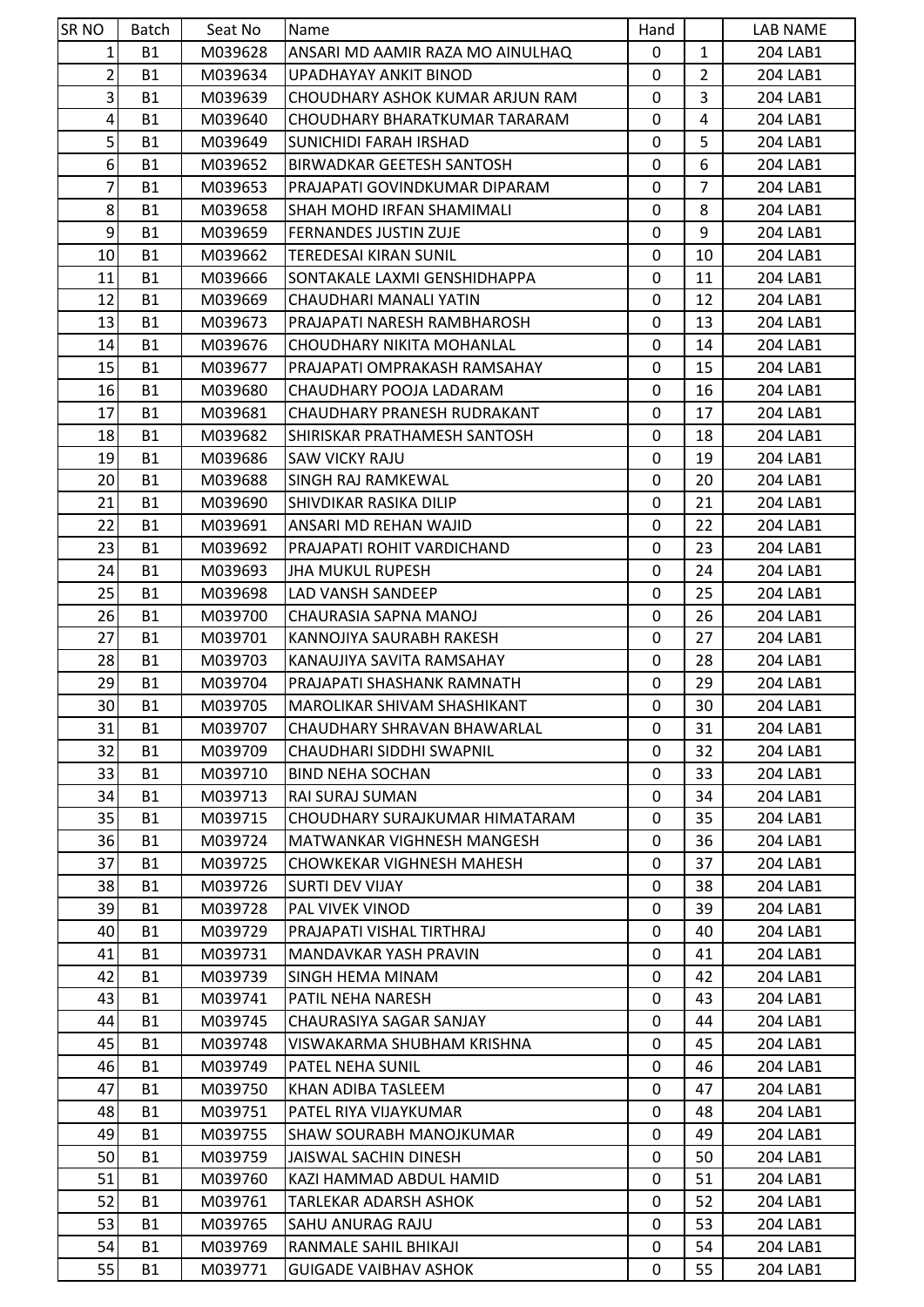| <b>SRNO</b> | Batch                  | Seat No | Name                              | Hand   |                | LAB NAME |
|-------------|------------------------|---------|-----------------------------------|--------|----------------|----------|
| 56          | <b>B1</b>              | M039773 | <b>GUSAIN SHAILESH MANOJ</b>      | 0      | $\mathbf{1}$   | 204 LAB2 |
| 57          | <b>B1</b>              | M039775 | ANSARI UZAIR IMTIAZ               | 0      | $\overline{2}$ | 204 LAB2 |
| 58          | <b>B1</b>              | M039781 | <b>GAWAD VIRAJ JITENDRA</b>       | 0      | 3              | 204 LAB2 |
| 59          | <b>B1</b>              | M039784 | <b>GUPTA SURAJ MANOHAR</b>        | 0      | 4              | 204 LAB2 |
| 60          | <b>B1</b>              | M039785 | YADAV SURAJ TILAKRAM              | 0      | 5              | 204 LAB2 |
| 61          | <b>B1</b>              | M039786 | <b>SAWANT PRAJAKTA SUJIT</b>      | 0      | 6              | 204 LAB2 |
| 62          | <b>B1</b>              | M039787 | KHAN MEHRAJALI SARTAJ             | 0      | $\overline{7}$ | 204 LAB2 |
| 63          | <b>B1</b>              | M039793 | KUSHWAHA AKASH RAJESH             | 0      | 8              | 204 LAB2 |
| 64          | <b>B1</b>              | M039796 | AGARWAL LAKSHAY RAJESHKUMAR       | 0      | 9              | 204 LAB2 |
| 65          | <b>B1</b>              | M039799 | DONGARE SAKSHI SANDEEP            | 0      | 10             | 204 LAB2 |
| 66          | <b>B1</b>              | M039802 | PATIL SEJAL JAGDISH               | 0      | 11             | 204 LAB2 |
| 67          | <b>B1</b>              | M039804 | SINGH SONAL NIRAJ                 | 0      | 12             | 204 LAB2 |
| 68          | <b>B1</b>              | M039805 | <b>BHATI KUNAL PRAKASH</b>        | 0      | 13             | 204 LAB2 |
| 69          | <b>B1</b>              | M039808 | <b>GUPTA KOMAL RAMJIPRASAD</b>    | 0      | 14             | 204 LAB2 |
| 70          | <b>B1</b>              | M039814 | THEKKUMTHALA NISSIM JOSHY         | 0      | 15             | 204 LAB2 |
| 71          | <b>B1</b>              | M039815 | KANOJIYA ALEKH ASHARFILAL         | 0      | 16             | 204 LAB2 |
| 72          | <b>B1</b>              | M039817 | PATIL MANALI JAYDAS               | 0      | 17             | 204 LAB2 |
| 73          | <b>B1</b>              | M039821 | RAWAT ANJALI SWAROOPSINGH         | 0      | 18             | 204 LAB2 |
| 74          | <b>B1</b>              | M039822 | WAIRKAR BALKRISHNA TUSHAR         | 0      | 19             | 204 LAB2 |
| 75          | <b>B1</b>              | M039826 | HAQUE ALLAMA AJAZUL               | 0      | 20             | 204 LAB2 |
| 76          | <b>B1</b>              | M039827 | ANSARI SHAMA ARIF                 | 0      | 21             | 204 LAB2 |
| 77          | <b>B1</b>              | M039830 | HUMANE ANAMIKA SANJAY             | 0      | 22             | 204 LAB2 |
| 78          | <b>B1</b>              | M039833 | WAGHELA SAMRUDDHA PRAVIN          | 0      | 23             | 204 LAB2 |
| 79          | <b>B1</b>              | M039834 | <b>SHONA SOJAN</b>                | 0      | 24             | 204 LAB2 |
| 80          | <b>B1</b>              | M039842 | <b>SHAHU KARAN SUNIL</b>          | 0      | 25             | 204 LAB2 |
| 81          | <b>B1</b>              | M039843 | <b>GOWDA GAGANA KUMAR</b>         | 0      | 26             | 204 LAB2 |
| 82          | <b>B1</b>              | M039844 | MENKAR PRANALI RAVINDRA           | 0      | 27             | 204 LAB2 |
| 83          | <b>B1</b>              | M039847 | KATKAR PRANAV PRAKASH             | 0      | 28             | 204 LAB2 |
| 84          | <b>B1</b>              | M039849 | TAWADE CHANDAN BAPU               | 0      | 29             | 204 LAB2 |
| 85          | <b>B1</b>              | M039850 | RAORANE MANDAR PRAMOD             | 0      | 30             | 204 LAB2 |
| 86          | <b>B1</b>              | M039852 | <b>BHUTE DEVANG HARISHCHANDRA</b> | 0      | 31             | 204 LAB2 |
| 87          | <b>B1</b>              | M039853 | <b>DESAI DEVANG HITESH</b>        | 0      | 32             | 204 LAB2 |
| 88          | <b>B1</b>              | M039856 | VADAKKAN ANGELO ANTONY            | 0      | 33             | 204 LAB2 |
| 89          | <b>B1</b>              | M039859 | <b>SINGH SUHANI VIJAY</b>         | 0      | 34             | 204 LAB2 |
| 90          | <b>B1</b>              | M039860 | KUMBHAR SANIKA KRISHNATH          | 0      | 35             | 204 LAB2 |
| 91          | <b>B1</b>              | M039864 | <b>DSOUZA JUANITA JUDE</b>        | 0      | 36             | 204 LAB2 |
| 92          | <b>B1</b>              | M039866 | SINGH MAYANK PANKAJ               | 0      | 37             | 204 LAB2 |
| 93          | <b>B1</b>              | M039867 | SAHU PRIYANKA RAMESHWAR           | 0      | 38             | 204 LAB2 |
| 94          | <b>B1</b>              | M039871 | SENGUPTA ANOUSHKA JOYJEET         | 0      | 39             | 204 LAB2 |
| 95          | <b>B1</b>              | M039872 | SUVARNA VANSH PRASHANT            | 0      | 40             | 204 LAB2 |
| 96          | <b>B1</b>              | M039873 | <b>BHAWAR AKANSHA SANDIP</b>      | 0      | 41             | 204 LAB2 |
| 97          | <b>B1</b>              | M039874 | RAM VIDHYANSHU KUMAR RAMDULAR     | 0      | 42             | 204 LAB2 |
| 98          | <b>B1</b>              | M039877 | <b>GAONKAR SANSKRUTI VIVEK</b>    | 0      | 43             | 204 LAB2 |
| 99          | <b>B1</b>              | M039878 | PATIL VEDANT DATTATRAY            | 0      | 44             | 204 LAB2 |
| 100         | <b>B1</b>              | M039880 | <b>GATHE HEMANT KRUSHNA</b>       | 0      | 45             | 204 LAB2 |
|             |                        |         |                                   |        |                |          |
| 101<br>102  | <b>B1</b><br><b>B1</b> | M039881 | <b>MEHER VEDANT SANDEEP</b>       | 0<br>0 | 46<br>47       | 204 LAB2 |
|             |                        | M039884 | <b>BATE SAUJANYA RAMESH</b>       |        |                | 204 LAB2 |
| 103         | <b>B1</b>              | M039886 | WAGHDADA APURVA VISHNU            | 0      | 48             | 204 LAB2 |
| 104         | <b>B1</b>              | M039888 | KARANGUTKAR DURVESH ASHOK         | 0      | 49             | 204 LAB2 |
| 105         | <b>B1</b>              | M039891 | <b>GUPTA OMKAR JAYPRAKASH</b>     | 0      | 50             | 204 LAB2 |
| 106         | <b>B1</b>              | M039896 | <b>MEHTA SAGAR SAMEER</b>         | 0      | 51             | 204 LAB2 |
| 107         | <b>B1</b>              | M039897 | <b>VENGURLEKAR TANMAY ZILU</b>    | 0      | 52             | 204 LAB2 |
| 108         | <b>B1</b>              | M039899 | <b>GHARAT DHARA SHRIKANT</b>      | 0      | 53             | 204 LAB2 |
| 109         | <b>B1</b>              | M039900 | PUTHRAN KARAN SHAILESH            | 0      | 54             | 204 LAB2 |
| 110         | <b>B1</b>              | M039902 | MISHRA BHARAT SATISHCHANDRA       | 0      | 55             | 204 LAB2 |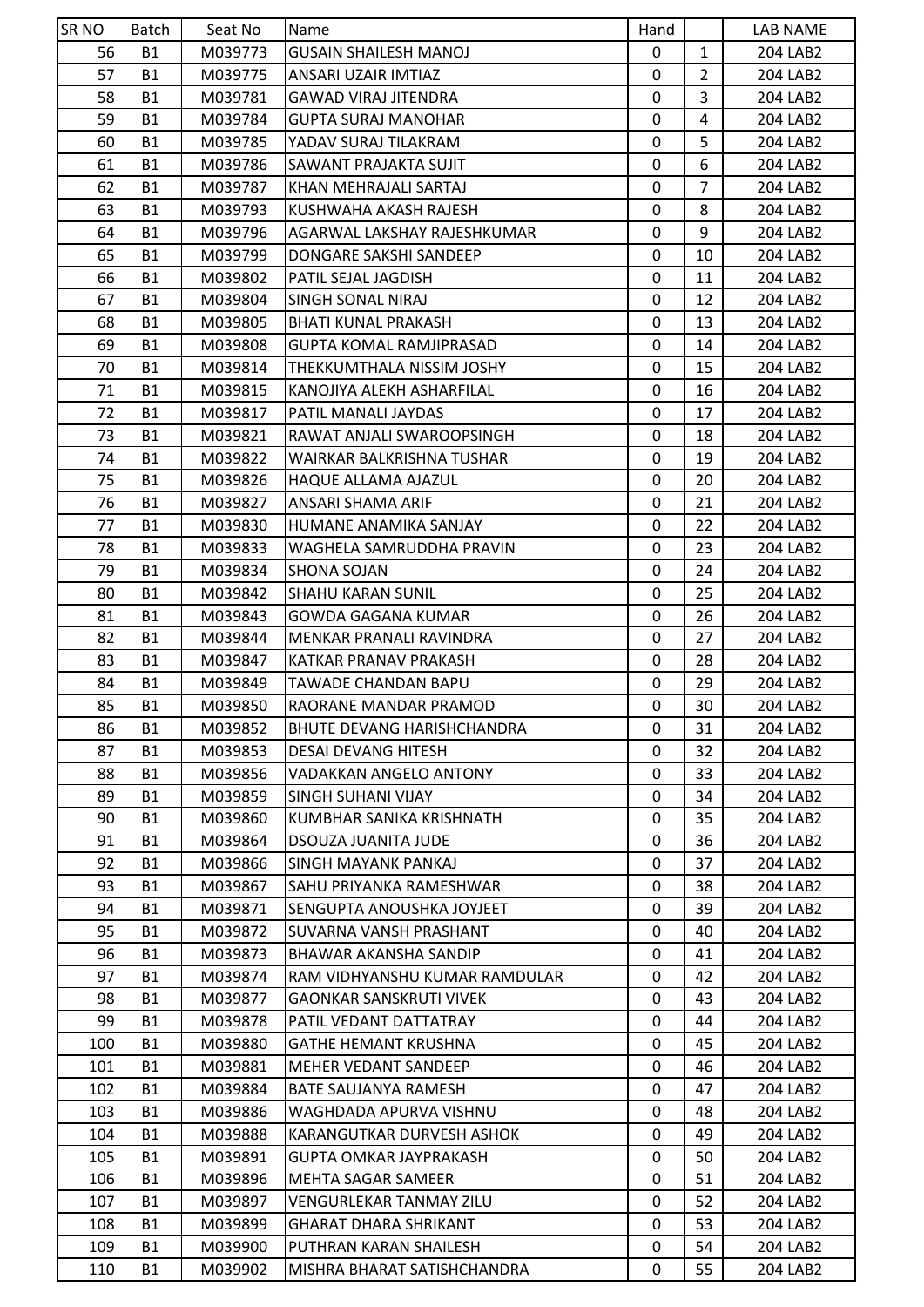| <b>SR NO</b> | <b>Batch</b> | Seat No | Name                                | Hand         |                | LAB NAME |
|--------------|--------------|---------|-------------------------------------|--------------|----------------|----------|
| 111          | <b>B1</b>    | M039903 | SHELAR SHARDA PURUSHOTTAM           | $\mathbf{0}$ | $\mathbf{1}$   | 311 A    |
| 112          | <b>B1</b>    | M039906 | <b>FIRANGI HARISH HANMANT</b>       | 0            | $\overline{2}$ | 311 A    |
| 113          | <b>B1</b>    | M039912 | <b>PATIL UTKARSH DINESH</b>         | $\Omega$     | 3              | 311 A    |
| 114I         | <b>B1</b>    | M039917 | BHATUSE HARSHADA BHAGWAN            | 0            | 4              | 311 A    |
| 115          | <b>B1</b>    | M039918 | WAGHELA HARSHIL JAGDISH             | $\mathbf{0}$ | 5              | 311 A    |
| 116          | <b>B1</b>    | M039924 | <b>BHOIR TEJAS DASHRATH</b>         | 0            | 6              | 311 A    |
| 117          | <b>B1</b>    | M039925 | PATIL TEJAS DAYANAND                | 0            | $\overline{7}$ | 311 A    |
| 118          | <b>B1</b>    | M039926 | <b>PARAB TEJAS RAJAN</b>            | $\mathbf 0$  | 8              | 311 A    |
| 119          | <b>B1</b>    | M039927 | <b>GHADI TEJAS SAKHARAM</b>         | 0            | 9              | 311 A    |
| 120          | <b>B1</b>    | M039931 | NISHAD AKASH JAMWANT                | $\Omega$     | 10             | 311 A    |
| 121          | <b>B1</b>    | M039933 | <b>GOSWAMI YASH JIYALAL</b>         | 0            | 11             | 311 A    |
| 122          | <b>B1</b>    | M039935 | KASHYAP KASHISH ARVIND              | 0            | 12             | 311 A    |
| 123          | <b>B1</b>    | M039936 | YADAV RAMASHISH BHUWAL              | 0            | 13             | 311 A    |
| 124          | <b>B1</b>    | M039937 | <b>CHAUBEY AASHISH VIRENDRA</b>     | 0            | 14             | 311 A    |
| 125          | <b>B1</b>    | M039940 | <b>GAWAD MANASVI PRAVIN</b>         | $\Omega$     | 15             | 311 A    |
| 126          | <b>B1</b>    | M039942 | KHAN ARAFAT HUSSAIN AKRAM HUSSAIN   | 0            | 16             | 311 A    |
| 127          | <b>B1</b>    | M039946 | PANDEY SWATI CHANDRABHUSHAN         | $\mathbf{0}$ | 17             | 311 A    |
| 128          | <b>B1</b>    | M039947 | <b>MAGDUM PRATIBHA SHIVAJI</b>      | 0            | 18             | 311 A    |
| 129          | <b>B1</b>    | M039949 | PAWAR GAYATRI SURYAKANT             | 0            | 19             | 311 A    |
| 130          | <b>B1</b>    | M039954 | KADAM SHRAVANI SACHIN               | $\mathbf{0}$ | 20             | 311 A    |
| 131          | <b>B1</b>    | M039955 | MOURYA BHAVESH ANANT                | 0            | 21             | 311 A    |
| 132          | <b>B1</b>    | M039960 | ISURVASE NAYAN RAJAN                | $\Omega$     | 22             | 311 A    |
| 133          | <b>B1</b>    | M039962 | DWIVEDI AAYUSH SANJAY               | 0            | 23             | 311 A    |
| 134          | <b>B1</b>    | M039964 | <b>KHAN SHOIB MUBARAK</b>           | 0            | 24             | 311 A    |
| 135          | <b>B1</b>    | M039966 | TAMBE SHUBHAM SUBHASH               | 0            | 25             | 311 A    |
| 136          | <b>B1</b>    | M039967 | <b>GAWAD VAIBHAVI MAHESH</b>        | 0            | 26             | 311 A    |
| 137          | <b>B1</b>    | M039973 | IMISHRA SACHIN MAHENDRA             | $\mathbf 0$  | 27             | 311 A    |
| 138          | <b>B1</b>    | M039975 | SONI CHANDANKUMAR ANAND             | 0            | 28             | 311 A    |
| 139          | <b>B1</b>    | M039977 | PAWAR MANDAR MADHUKAR               | $\Omega$     | 29             | 311 A    |
| 140          | <b>B1</b>    | M039978 | <b>SHAIKH RIDAY MUFIZ</b>           | $\Omega$     | 30             | 311 A    |
| 141          | <b>B1</b>    | M039983 | <b>BHAGAT RIDDHI RAJKUMAR</b>       | 0            | 31             | 311 A    |
| 142          | <b>B1</b>    | M039985 | <b>SHETTY SIDDHI SANJEEV</b>        | 0            | 32             | 311 A    |
| 143          | <b>B1</b>    | M039986 | YADAV SANDEEP VIJAYKUMAR            | 0            | 33             | 311 A    |
| 144          | <b>B1</b>    | M039989 | <b>PANDEY SUDHANSHU ANIL</b>        | 0            | 34             | 311 A    |
| 145          | <b>B1</b>    | M039990 | <b>GUPTA SIDDHARTH SANDIPKUMAR</b>  | 0            | 35             | 311 A    |
| 146          | <b>B1</b>    | M039991 | PATIL SIDDHESH DEEPAK               | 0            | 36             | 311 A    |
| 147          | <b>B1</b>    | M039993 | SARDE SIDDHESH SANTOSH              | 0            | 37             | 311 A    |
| 148          | <b>B1</b>    | M039997 | PATIL RIDDHI RAJESH                 | 0            | 38             | 311 A    |
| 149          | <b>B1</b>    | M040003 | <b>KHAPANE ADITI VIJAY</b>          | 0            | 39             | 311 A    |
| 150          | <b>B1</b>    | M040004 | KESHARI ADITYA KUMAR VISHNU BHAGWAN | 0            | 40             | 311 A    |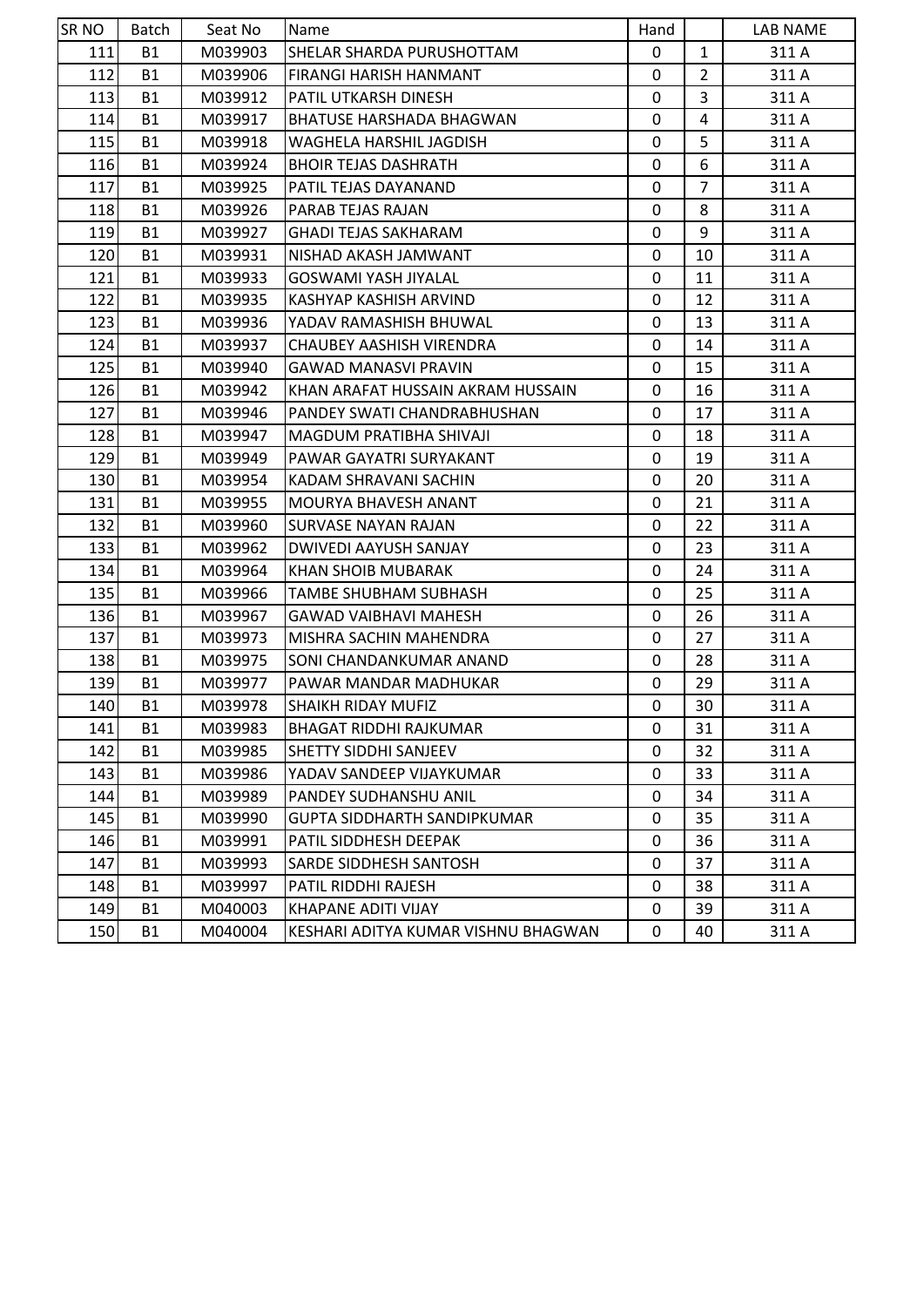| SR NO | Batch     | Seat No | Name                             | Hand         |                | LAB NAME |
|-------|-----------|---------|----------------------------------|--------------|----------------|----------|
| 151   | <b>B1</b> | M040008 | SHUKLA VEDPRAKASH RAMAGYA        | $\mathbf{0}$ | $\mathbf{1}$   | 311B     |
| 152   | <b>B1</b> | M040009 | PANDEY RUDRA DEEPAK              | 0            | $\overline{2}$ | 311B     |
| 153   | <b>B1</b> | M040011 | ISHINDE VIDULA VISHWANATH        | $\mathbf{0}$ | 3              | 311B     |
| 154   | <b>B1</b> | M040013 | <b>JHA SHRUTEE SUDHIR</b>        | 0            | 4              | 311 B    |
| 155   | <b>B1</b> | M040015 | <b>CHAUBEY DEEPALI ARUN</b>      | 0            | 5              | 311B     |
| 156   | <b>B1</b> | M040017 | JEPPU SHREESHA HARISH            | 0            | 6              | 311B     |
| 157   | <b>B1</b> | M040018 | <b>BHARTI PREETAM ASHOK</b>      | 0            | $\overline{7}$ | 311B     |
| 158   | <b>B1</b> | M040019 | UMBARJE DEEYA DEEPAK             | $\mathbf 0$  | 8              | 311 B    |
| 159   | <b>B1</b> | M040021 | <b>MURKAR SNEHA GANESH</b>       | 0            | 9              | 311B     |
| 160   | <b>B1</b> | M040022 | <b>BATALE SNEHA JANARDAN</b>     | 0            | 10             | 311B     |
| 161   | <b>B1</b> | M040024 | SHINDE SNEHA RAVINDRA            | 0            | 11             | 311B     |
| 162   | <b>B1</b> | M040026 | DEVASHI MEHUL BHARAT             | 0            | 12             | 311B     |
| 163   | <b>B1</b> | M040027 | ISINGH VIVEK ARVIND              | 0            | 13             | 311 B    |
| 164   | <b>B1</b> | M040028 | RAWAT VIVEK KHUSHALSINGH         | 0            | 14             | 311 B    |
| 165   | <b>B1</b> | M040031 | IPATEL VIVEK VINAY               | $\mathbf{0}$ | 15             | 311B     |
| 166   | <b>B1</b> | M040034 | TIWARI PREMCHAND BHASKAR         | 0            | 16             | 311 B    |
| 167   | <b>B1</b> | M040035 | YADAV DEVENDRA AMARNATH          | $\mathbf{0}$ | 17             | 311B     |
| 168   | <b>B1</b> | M040039 | RAI PRADEEP ANIRUDH              | 0            | 18             | 311B     |
| 169   | <b>B1</b> | M040041 | KHAN ZAHEER MOHMMAD ZAMA         | 0            | 19             | 311B     |
| 170   | <b>B1</b> | M040042 | MISHRA NEERAJ DINESH             | $\mathbf{0}$ | 20             | 311B     |
| 171   | <b>B1</b> | M040043 | <b>IYER SHREERAM KUMAR</b>       | 0            | 21             | 311 B    |
| 172   | <b>B1</b> | M040044 | UTTAD INDERSINGH DEVISINGH       | 0            | 22             | 311B     |
| 173   | <b>B1</b> | M040045 | SINGH RAJESH CHANDAN             | 0            | 23             | 311 B    |
| 174   | <b>B1</b> | M040053 | PATIL LOKESH RAMKRISHNA          | $\mathbf{0}$ | 24             | 311B     |
| 175   | <b>B1</b> | M040054 | SUTAR JAYESH SANJAY              | 0            | 25             | 311B     |
| 176   | <b>B1</b> | M040058 | PATIL SHWETA PRAMOD              | 0            | 26             | 311B     |
| 177   | <b>B1</b> | M040062 | <b>PANCHAL DEV JAYSUKH</b>       | $\mathbf 0$  | 27             | 311 B    |
| 178   | <b>B1</b> | M040063 | <b>BODHARE DEVANSHI ANIL</b>     | 0            | 28             | 311B     |
| 179   | <b>B1</b> | M040064 | <b>GUPTA SHREYA BHUVAL</b>       | $\mathbf{0}$ | 29             | 311B     |
| 180   | <b>B1</b> | M040066 | SIDDIQUE FAHAD AHMAD NAZIR AHMAD | 0            | 30             | 311B     |
| 181   | <b>B1</b> | M040067 | SIDDIQUE FARHAN FIROZ AHMAD      | 0            | 31             | 311B     |
| 182   | <b>B1</b> | M040068 | <b>SHAIKH SAFINA LATIF</b>       | 0            | 32             | 311 B    |
| 183   | <b>B1</b> | M040069 | PATIL MRUGALI ANIL               | 0            | 33             | 311B     |
| 184   | <b>B1</b> | M040073 | <b>BHELEKAR GAURAV VILAS</b>     | 0            | 34             | 311 B    |
| 185   | <b>B1</b> | M040076 | THAKUR JIGNESHA NITIN            | 0            | 35             | 311 B    |
| 186   | <b>B1</b> | M040078 | <b>SHRIKANT GUJARE PARTH</b>     | 0            | 36             | 311 B    |
| 187   | <b>B1</b> | M040080 | LOHAR BHAGYASHREE SANJAY         | 0            | 37             | 311B     |
| 188   | <b>B1</b> | M040084 | PAL AAKASH DEVENDRA              | 0            | 38             | 311 B    |
| 189   | <b>B1</b> | M040090 | PARAB YASH RAJAN                 | 0            | 39             | 311 B    |
| 190   | <b>B1</b> | M040097 | <b>GUPTA ANSH SUNIL</b>          | 0            | 40             | 311 B    |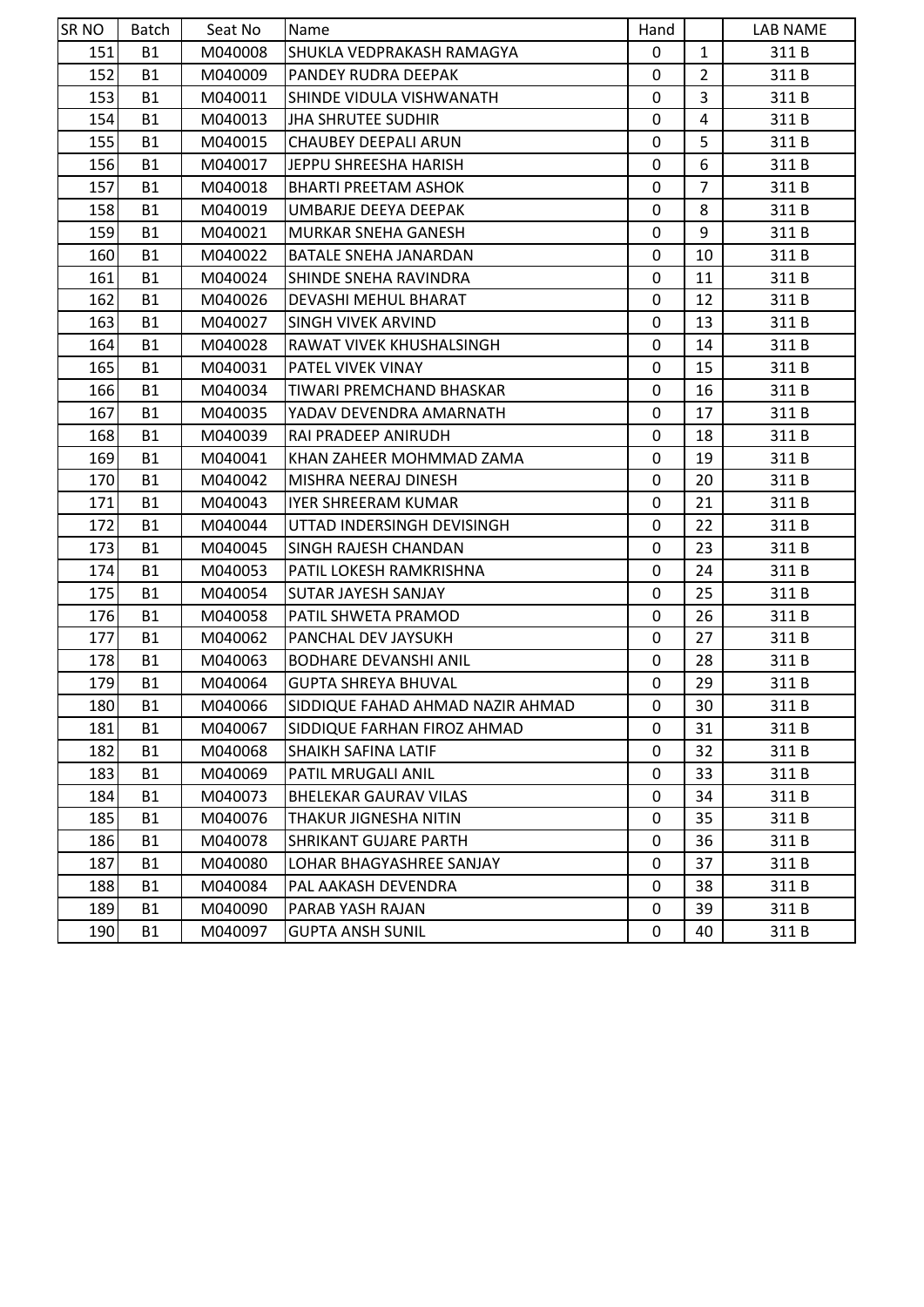| SR NO      | Batch     | Seat No            | Name                                                    | Hand         |                | LAB NAME       |
|------------|-----------|--------------------|---------------------------------------------------------|--------------|----------------|----------------|
| 191        | <b>B1</b> | M040099            | <b>GAMARE ISHA ARVIND</b>                               | 0            | $\mathbf{1}$   | DEGREE LAB 102 |
| 192        | <b>B1</b> | M040100            | MHATRE ISHA DEEPAK                                      | 0            | 2              | DEGREE LAB 102 |
| 193        | B1        | M040101            | SINHA DISHA DIPTI DHIRAJ KUMAR                          | 0            | 3              | DEGREE LAB 102 |
| 194        | <b>B1</b> | M040104            | <b>MHATRE ISHA KIRAN</b>                                | 0            | 4              | DEGREE LAB 102 |
| 195        | <b>B1</b> | M040107            | <b>GHADI SNEHA SHANKAR</b>                              | 0            | 5              | DEGREE LAB 102 |
| 196        | <b>B1</b> | M040113            | NIKALJE CHAITANYA PRAVIN                                | $\mathbf 0$  | 6              | DEGREE LAB 102 |
| 197        | <b>B1</b> | M040114            | BANGERA CHAITANYA RAGHURAM                              | 0            | $\overline{7}$ | DEGREE LAB 102 |
| 198        | <b>B1</b> | M040115            | GUPTA KANHAIYALAL RAMDHANI                              | 0            | 8              | DEGREE LAB 102 |
| 199        | <b>B1</b> | M040120            | YADAV VISHAL OMPRAKASH                                  | $\mathbf 0$  | 9              | DEGREE LAB 102 |
| 200        | <b>B1</b> | M040125            | SHETYE SOHAM SADANAND                                   | 0            | 10             | DEGREE LAB 102 |
| 201        | <b>B1</b> | M040134            | <b>GAWAD NISHANT NAYAN</b>                              | 0            | 11             | DEGREE LAB 102 |
| 202        | <b>B1</b> | M040137            | <b>GOSAVI ATHARVA DILIP</b>                             | 0            | 12             | DEGREE LAB 102 |
| 203        | <b>B1</b> | M040138            | THAKUR ATHARVA KANCHAN                                  | 0            | 13             | DEGREE LAB 102 |
| 204        | <b>B1</b> | M040142            | PATIL JANHAVI RAJENDRA                                  | 0            | 14             | DEGREE LAB 102 |
| 205        | <b>B1</b> | M040147            | AHEMAD MOHD AATIF ATEEQ                                 | 0            | 15             | DEGREE LAB 102 |
| 206        | <b>B1</b> | M040149            | <b>PATEL FARHEEN CHAND</b>                              | $\mathbf{0}$ | 16             | DEGREE LAB 102 |
| 207        | <b>B1</b> | M040151            | SHAIKH MAHEK NAVID                                      | 0            | 17             | DEGREE LAB 102 |
| 208        | <b>B1</b> | M040152            | SHAIKH MAHERIN SAMSHIR                                  | 0            | 18             | DEGREE LAB 102 |
| 209        | <b>B1</b> | M040153            | DARGE NIDHI BABU                                        | 0            | 19             | DEGREE LAB 102 |
| 210        | <b>B1</b> | M040156            | <b>MAHYAVANSHI PRINCE HASMUKH</b>                       | 0            | 20             | DEGREE LAB 102 |
| 211        | <b>B1</b> | M040162            | TIWARI ISHIKA AMIT                                      | 0            | 21             | DEGREE LAB 102 |
| 212        | B1        | M040167            | <b>GARDI NIKHIL MARUTI</b>                              | 0            | 22             | DEGREE LAB 102 |
| 213        | <b>B1</b> | M040172            | PATWA SACHIN GAYAPRASAD                                 | 0            | 23             | DEGREE LAB 102 |
| 214        | <b>B1</b> | M040174            | SHAIKH RUHINA SHAHNAWAZ                                 | 0            | 24             | DEGREE LAB 102 |
| 215        | <b>B1</b> | M040176            | PANDEY ASHISH LAXMINARAYAN                              | 0            | 25             | DEGREE LAB 102 |
| 216        | <b>B1</b> | M040177            | KARLE NIDHISHA SHANKAR                                  | 0            | 26             | DEGREE LAB 102 |
| 217        | <b>B1</b> | M040182            | KHADE RUCHIT LAXMAN                                     | 0            | 27             | DEGREE LAB 102 |
| 218        | <b>B1</b> | M040185            | KINI ANUSHKA JAGDISH                                    | $\mathbf 0$  | 28             | DEGREE LAB 102 |
| 219        | <b>B1</b> | M040187            | <b>SINGH RASHMI RAKESH</b>                              | 0            | 29             | DEGREE LAB 102 |
| 220        | <b>B1</b> | M040191            | KUMAR VISHNUDEV VIJAY                                   | 0            | 30             | DEGREE LAB 102 |
| 221        | B1        | M040194            | WADEKAR SHRAVAN RAVINDRA                                | 0            | 31             | DEGREE LAB 102 |
| 222        | <b>B1</b> | M040195            | KARANDE SHRAVANI SHAILESH                               | 0            | 32             | DEGREE LAB 102 |
| 223        | <b>B1</b> | M040197            | DARKAR SAHU SANTOSH                                     | 0            | 33             | DEGREE LAB 102 |
| 224        | <b>B1</b> | M040198            | JAISWAR KHUSHI KSHAMANATH                               | 0            | 34             | DEGREE LAB 102 |
| 225        | <b>B1</b> | M040199            | <b>BENGANI KHUSHI VIKAS</b>                             | $\mathbf{0}$ | 35             | DEGREE LAB 102 |
| 226        | <b>B1</b> | M040201            | MAJHI AISHWARYA NARAYAN                                 | 0            | 36             | DEGREE LAB 102 |
| 227        | <b>B1</b> | M040206            | SAWANT ASHWIN UMESH                                     | 0            | 37             | DEGREE LAB 102 |
|            | B1        |                    |                                                         |              |                | DEGREE LAB 102 |
| 228<br>229 | <b>B1</b> | M040209<br>M040211 | CHAMPANERI DHRUVIN SHAILESH<br><b>SHAH TANVI HARISH</b> | 0<br>0       | 38<br>39       | DEGREE LAB 102 |
|            |           |                    | PATIL URVI RUPESH                                       |              |                |                |
| 230        | <b>B1</b> | M040216            |                                                         | 0            | 40             | DEGREE LAB 102 |
| 231        | B1        | M040219            | <b>BHOIR SANIA DEVENDRA</b>                             | 0            | 41             | DEGREE LAB 102 |
| 232        | <b>B1</b> | M040220            | AMBADAN RIA NANDANAN                                    | 0            | 42             | DEGREE LAB 102 |
| 233        | <b>B1</b> | M040222            | PANDEY VAIBHAV AMBIKA                                   | 0            | 43             | DEGREE LAB 102 |
| 234        | <b>B1</b> | M040225            | <b>GHAMARE SIDDHARTH ROHIDAS</b>                        | 0            | 44             | DEGREE LAB 102 |
| 235        | <b>B1</b> | M040226            | KALAMBE SIDDHESH SHARAD                                 | 0            | 45             | DEGREE LAB 102 |
| 236        | <b>B1</b> | M040227            | PARVADE SIDDHESH SURESH                                 | 0            | 46             | DEGREE LAB 102 |
| 237        | <b>B1</b> | M040229            | MANGELA JIDNYASHA NARENDRA                              | 0            | 47             | DEGREE LAB 102 |
| 238        | <b>B1</b> | M040230            | <b>BHOSALE VIDYA SANTOSH</b>                            | 0            | 48             | DEGREE LAB 102 |
| 239        | <b>B1</b> | M040231            | <b>SHAIKH KAIF MUMTAZ</b>                               | 0            | 49             | DEGREE LAB 102 |
| 240        | <b>B1</b> | M040233            | SHIGVAN MIHIR ANIL                                      | 0            | 50             | DEGREE LAB 102 |
| 241        | <b>B1</b> | M040235            | <b>JAIN KARTIK BHAGWATILAL</b>                          | 0            | 51             | DEGREE LAB 102 |
| 242        | <b>B1</b> | M040237            | <b>GUPTA RATIK SHYAMSAGAR</b>                           | 0            | 52             | DEGREE LAB 102 |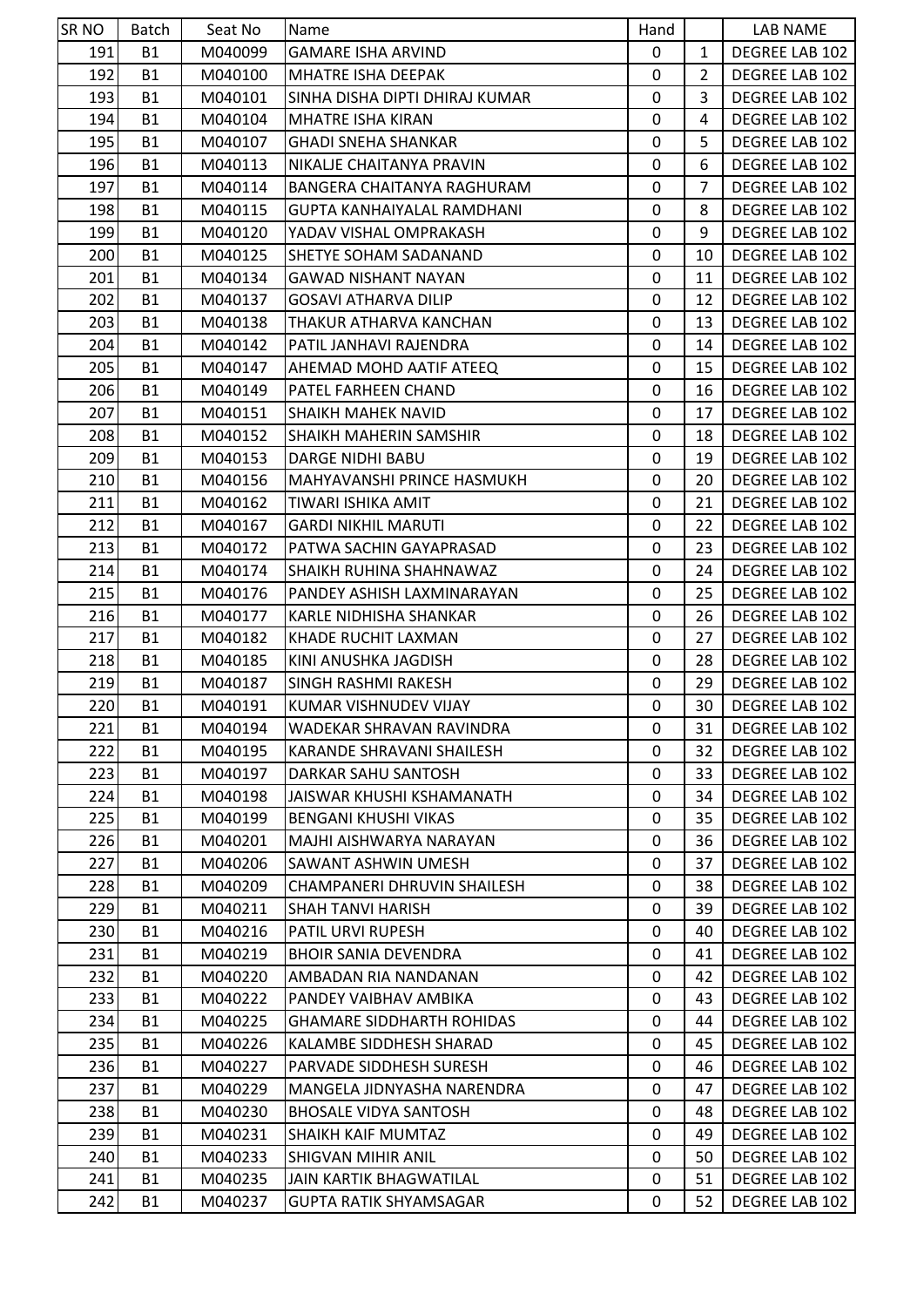| <b>SRNO</b> | Batch                  | Seat No | Name                                                  | Hand        |                | LAB NAME                       |
|-------------|------------------------|---------|-------------------------------------------------------|-------------|----------------|--------------------------------|
| 243         | <b>B1</b>              | M040238 | <b>KURTE SANIKA DINESH</b>                            | $\mathbf 0$ | $\mathbf{1}$   | DEGREE LAB114                  |
| 244         | <b>B1</b>              | M040239 | SIRVI SARIKA MOTILAL                                  | 0           | 2              | DEGREE LAB114                  |
| 245         | <b>B1</b>              | M040240 | PATIL ISHIKA NAVIN                                    | 0           | 3              | DEGREE LAB114                  |
| 246         | <b>B1</b>              | M040243 | PADWAL ANIKET SANTOSH                                 | $\mathbf 0$ | 4              | DEGREE LAB114                  |
| 247         | <b>B1</b>              | M040245 | JAISWAR NIKHIL MURALI                                 | 0           | 5              | DEGREE LAB114                  |
| 248         | <b>B1</b>              | M040246 | PATIL SAMIKSHA ANIL                                   | 0           | 6              | DEGREE LAB114                  |
| 249         | <b>B1</b>              | M040248 | SIRVI RAVIKUMAR SAVARAM                               | 0           | $\overline{7}$ | DEGREE LAB114                  |
| 250         | <b>B1</b>              | M040251 | <b>BAROT JENIL RAJESHBHAI</b>                         | 0           | 8              | DEGREE LAB114                  |
| 251         | <b>B1</b>              | M040254 | SINGH SAHIL SANJAY                                    | 0           | 9              | <b>DEGREE LAB114</b>           |
| 252         | <b>B1</b>              | M040260 | KHAN AMBRIN BANO ALTAF AHMED                          | 0           | 10             | DEGREE LAB114                  |
| 253         | <b>B1</b>              | M040261 | SAYYED MOIN IRFAN                                     | 0           | 11             | <b>DEGREE LAB114</b>           |
| 254         | <b>B1</b>              | M040262 | <b>SHAIKH ZAIN RAFAT</b>                              | 0           | 12             | DEGREE LAB114                  |
| 255         | <b>B1</b>              | M040267 | SINGH GOVINDAKUMAR RAMJEET                            | $\mathbf 0$ | 13             | DEGREE LAB114                  |
| 256         | <b>B1</b>              | M040268 | KAPADIA VINI HITESH                                   | 0           | 14             | DEGREE LAB114                  |
| 257         | <b>B1</b>              | M040269 | <b>SINGH RAGINI SAJVEER</b>                           | 0           | 15             | DEGREE LAB114                  |
| 258         | <b>B1</b>              | M040270 | <b>KASKAR CHINMAYEE MILIND</b>                        | 0           | 16             | DEGREE LAB114                  |
| 259         | <b>B1</b>              | M040271 | SHAIKH KAINNAT KARIM                                  | 0           | 17             | <b>DEGREE LAB114</b>           |
| 260         | <b>B1</b>              | M040277 | SHARMA DHIRAJKUMAR RAMVRIKSH                          | 0           | 18             | DEGREE LAB114                  |
| 261         | <b>B1</b>              | M040278 | TRIVEDI HIRAL BHAVIMBHAI                              | 0           | 19             | DEGREE LAB114                  |
| 262         | <b>B1</b>              | M040281 | <b>JOSHI ASHISH ANIL</b>                              | 0           | 20             | DEGREE LAB114                  |
| 263         | <b>B1</b>              | M040282 | VAZE NIDHISH ANILKUMAR                                | 0           | 21             | DEGREE LAB114                  |
| 264         | <b>B1</b>              | M040287 | <b>BHAMBLE DISHA DATTATRAY</b>                        | 0           | 22             | DEGREE LAB114                  |
| 265         | <b>B1</b>              | M040288 | PATIL KIMISHA NAGESH                                  | 0           | 23             | DEGREE LAB114                  |
| 266         | <b>B1</b>              | M040289 | VALMIKI VISHAL PRAMOD                                 | 0           | 24             | DEGREE LAB114                  |
| 267         | <b>B1</b>              | M040290 | <b>GUPTA ABHISHEK VIPIN</b>                           | 0           | 25             | <b>DEGREE LAB114</b>           |
| 268         | <b>B1</b>              | M040291 | TIWARI ANISHKA ANIL                                   | 0           | 26             | DEGREE LAB114                  |
| 269         | <b>B1</b>              | M040293 | PATHAK VAISHNAVI RAVISHANKAR                          | 0           | 27             | DEGREE LAB114                  |
| 270         | <b>B1</b>              | M040300 | <b>KHALE ROHIT GANESH</b>                             | 0           | 28             | <b>DEGREE LAB114</b>           |
| 271         | <b>B1</b>              | M040301 | THAKUR AMIT JALESHWAR                                 | 0           | 29             | DEGREE LAB114                  |
| 272         | <b>B1</b>              | M040305 | <b>DUTTA ROHIT RAJU</b>                               | 0           | 30             | DEGREE LAB114                  |
| 273         | <b>B1</b>              | M040306 | KADAM ROHIT RANJAN                                    | 0           | 31             | DEGREE LAB114                  |
| 274         | <b>B1</b>              | M040308 | <b>MAHATO UDIT UMA</b>                                | 0           | 32             | DEGREE LAB114                  |
| 275         | <b>B1</b>              | M040311 | RAYAT ASMITA DIWAL                                    | 0           | 33             | DEGREE LAB114                  |
| 276         | <b>B1</b>              | M040316 | THAKUR PRITI UMESH                                    | 0           | 34             | DEGREE LAB114                  |
| 277         | <b>B1</b>              | M040317 | MALVIYA NITINKUMAR SUJARAM                            | 0           | 35             | DEGREE LAB114                  |
| 278         | <b>B1</b>              | M040318 | PARUI ROHITKUMAR JAGANNATH                            | 0           | 36             | DEGREE LAB114                  |
| 279         | <b>B1</b>              | M040322 | SHARMA ADITYA RAJAN                                   | 0           | 37             | DEGREE LAB114                  |
| 280         | <b>B1</b>              | M040323 | SHINDE ADITYA RAJARAM                                 | 0           | 38             | DEGREE LAB114                  |
| 281         | <b>B1</b>              | M040324 | TIWARI SHIVAM MAHENDRA                                | 0           | 39             | DEGREE LAB114                  |
| 282         | <b>B1</b>              | M040327 | JAISWAL VIVEK LAXMINARAYAN                            | 0           | 40             | DEGREE LAB114                  |
| 283         | <b>B1</b>              | M040328 | JAISWAL VIVEK SANJAY                                  | 0           | 41             | DEGREE LAB114                  |
| 284         | <b>B1</b>              | M040336 | SAHU SURAJ KUMAR RANJITKUMAR                          | 0           | 42             | DEGREE LAB114                  |
| 285         | <b>B1</b>              | M040339 | <b>MANDAL RAJ UMESH</b>                               | 0           | 43             | DEGREE LAB114                  |
| 286         | <b>B1</b>              | M040341 | <b>GAWAD POOJA KISHOR</b>                             | 0           | 44             | DEGREE LAB114                  |
| 287         | <b>B1</b>              | M040344 | PATIL PRAJAKTA NAMDEO                                 | 0           | 45             | DEGREE LAB114                  |
| 288         | <b>B1</b>              | M040346 | JOGALE SUJAL PRABHAKAR                                | 0           | 46             | DEGREE LAB114                  |
| 289         | <b>B1</b>              | M040347 | SHINDE SUJAL SANTOSH                                  | 0           | 47             | DEGREE LAB114                  |
| 290         | <b>B1</b>              | M040349 | LAKARA ANJALI LUNDESHWAR                              | 0           | 48             | DEGREE LAB114                  |
|             |                        |         |                                                       | 0           |                |                                |
| 291<br>292  | <b>B1</b>              | M040352 | <b>GUPTA SANJANA MANISH</b><br>RAJGOR RAJESH MOTIBHAI |             | 49             | DEGREE LAB114<br>DEGREE LAB114 |
|             | <b>B1</b><br><b>B1</b> | M040356 |                                                       | 0<br>0      | 50<br>51       |                                |
| 293         |                        | M040358 | <b>GUNJAL SUJIT SAKHARAM</b>                          |             |                | DEGREE LAB114                  |
| 294         | <b>B1</b>              | M040359 | VYAS RITIK BHAVESH                                    | 0           | 52             | DEGREE LAB114                  |
| 295         | <b>B1</b>              | M040360 | PAL DEEPAK DINESHCHANDRA                              | 0           | 53             | DEGREE LAB114                  |
| 296         | <b>B1</b>              | M040361 | MOHD ATEEK MOHD AYUB                                  | 0           | 54             | DEGREE LAB114                  |
| 297         | <b>B1</b>              | M040364 | VARMA MUSKAN PRAMOD                                   | 0           | 55             | DEGREE LAB114                  |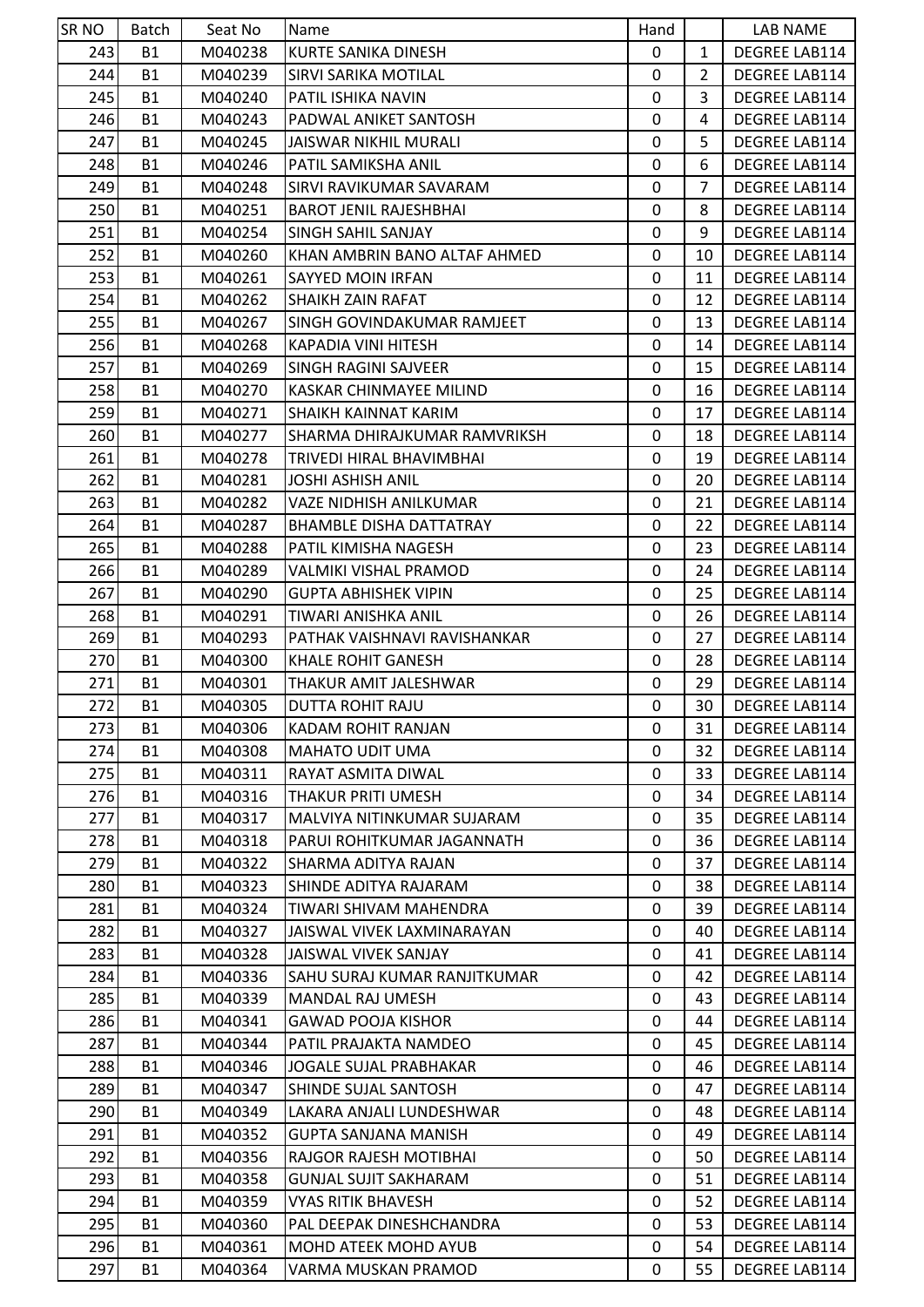| SR <sub>NO</sub> | <b>Batch</b> | Seat No | Name                                 | Hand         |                 | <b>LAB NAME</b>      |
|------------------|--------------|---------|--------------------------------------|--------------|-----------------|----------------------|
| 298              | <b>B1</b>    | M040365 | DHUSAR AAKANKSHA NATHURAN            | 0            | 56              | DEGREE LAB114        |
| 299              | <b>B1</b>    | M040368 | <b>GHADIGAONKAR ATHARVA SANDEEP</b>  | 0            | 57              | <b>DEGREE LAB114</b> |
| 300              | <b>B1</b>    | M040370 | <b>GAWADE OMKAR SUDIN</b>            | 0            | 58              | DEGREE LAB114        |
| 301              | <b>B1</b>    | M040371 | KUSHWAHA KARAN RAMANAND              | 0            | 59              | <b>DEGREE LAB114</b> |
| 302              | <b>B1</b>    | M040380 | SAYYAD MUKHTAR ABBAS WAFADAR HUSSAIN | 0            | 60              | DEGREE LAB114        |
|                  |              |         |                                      |              |                 |                      |
|                  |              |         |                                      |              |                 |                      |
| 303              | <b>B1</b>    | M040388 | ISHAH AMANKUMAR SANJAY               | $\Omega$     | 1               | POLYTECH LAB1        |
| 304              | <b>B1</b>    | M040390 | TIWARI ANKUSH ANIL                   | 0            | 2               | POLYTECH LAB1        |
| 305              | <b>B1</b>    | M040392 | <b>SINGH LUCKY PRADEEP</b>           | 0            | 3               | POLYTECH LAB1        |
| 306              | <b>B1</b>    | M040393 | PATIL LUCKY VISHWANATH               | 0            | 4               | POLYTECH LAB1        |
| 307              | <b>B1</b>    | M040396 | <b>SAHU SUNIL JAGLAL</b>             | 0            | 5               | POLYTECH LAB1        |
| 308              | <b>B1</b>    | M040397 | <b>MARU VIPUL KISHOR</b>             | 0            | 6               | POLYTECH LAB1        |
| 309              | <b>B1</b>    | M040398 | <b>RAI ANSHUL MAHESH</b>             | 0            | 7               | POLYTECH LAB1        |
|                  |              |         |                                      |              |                 |                      |
| 310              | <b>B1</b>    | M040400 | KHANDELWAL MEET CHAMPALAL            | 0            | 8 <sup>1</sup>  | POLYTECH LAB1        |
| 311              | <b>B1</b>    | M040401 | KHANDELWAL PARTH RAJU                | 0            | 9               | POLYTECH LAB1        |
| 312              | <b>B1</b>    | M040402 | KHANDELWAL RASHI SANJAY              | 0            | 10              | POLYTECH LAB1        |
| 313              | <b>B1</b>    | M040403 | KHAN AADIL REHMATULLAH               | 0            | 11              | POLYTECH LAB1        |
| 314              | <b>B1</b>    | M040404 | <b>MORE SAHIL SAGAR</b>              | 0            | 12              | POLYTECH LAB1        |
| 315              | <b>B1</b>    | M040406 | PEREIRA SLAVIYA GEORGE               | 0            | 13              | POLYTECH LAB1        |
| 316              | B1           | M040409 | YENUGUPALLI HIMANSHI NAGESHWAR RAO   | 0            | 14              | POLYTECH LAB1        |
| 317              | <b>B1</b>    | M040410 | PATIL SAYLI MANMOHAN                 | 0            | 15              | POLYTECH LAB1        |
| 318              | <b>B1</b>    | M040411 | MAJI SHIULI SADANANDA                | 0            | 16              | POLYTECH LAB1        |
| 319              | <b>B1</b>    | M040413 | <b>PATEL MAULIK AMIT</b>             | 0            | 17              | POLYTECH LAB1        |
| 320              | <b>B1</b>    | M040416 | PAWALE SALONI SHIVAJI                | 0            | 18              | POLYTECH LAB1        |
| 321              | <b>B1</b>    | M040420 | AYER SOHAM SUMANT                    | 0            | 19 <sup>1</sup> | POLYTECH LAB1        |
| 322              | <b>B1</b>    | M040422 | VISHWAKARMA AMAN MANBAHADUR          | 0            | 20              | POLYTECH LAB1        |
|                  |              |         |                                      |              |                 |                      |
|                  |              |         |                                      |              |                 |                      |
| 323              | B1           | M040423 | VISHWAKARMA AMIT SANTOSH             | 0            |                 | 1 POLYTECH LAB4      |
| 324              | B1           | M040424 | VISHWAKARMA ANIKET PHOOLCHAND        | 0            | $\overline{2}$  | POLYTECH LAB4        |
| 325              | <b>B1</b>    | M040425 | VISHWAKARMA ANJALI ANIL              | 0            | 3 <sup>l</sup>  | POLYTECH LAB4        |
| 326              | <b>B1</b>    | M040426 | VISHWAKARMA ANUSHA ANAND             | 0            | 4               | POLYTECH LAB4        |
| 327              | <b>B1</b>    | M040427 | VISHWAKARMA ANUSHKA JAWAHAR          | 0            | 5               | POLYTECH LAB4        |
| 328              | <b>B1</b>    | M040428 | VISHWAKARMA BHAVESH VINOD            | 0            | 61              | POLYTECH LAB4        |
| 329              | <b>B1</b>    | M040431 | VISHWAKARMA POORNIMA LALIT           | 0            | 7               | POLYTECH LAB4        |
| 330              | B1           | M040437 | VISHWAKARMA SHRADDHA DINESH          | 0            | 81              | POLYTECH LAB4        |
| 331              | <b>B1</b>    | M040438 | VISHWAKARMA SHWETA VIJAY             | 0            | 9               | POLYTECH LAB4        |
| 332              | <b>B1</b>    | M040440 | VISHWAKARMA UMESH KRISHNA            | 0            | 10 I            | POLYTECH LAB4        |
| 333              | B1           | M040441 | VISHWAKARMA VINAY VIJAY              | 0            | 111             | POLYTECH LAB4        |
| 334              | <b>B1</b>    | M040445 | DOSANI ARMAN ANIL                    | $\mathbf{0}$ | 12 <sub>l</sub> | POLYTECH LAB4        |
| 335              | <b>B1</b>    | M040447 | LAD NEHA MANOHARSINGH                | 0            | 13 <sup>l</sup> | POLYTECH LAB4        |
| 336              | <b>B1</b>    | M040449 | VAITY TANMAY MANOHAR                 | 0            | 14 <sub>l</sub> | POLYTECH LAB4        |
| 337              | <b>B1</b>    | M040451 | ISAVE CHINMAY SUNIL                  | 0            | 15 <sup>1</sup> | POLYTECH LAB4        |
| 338              | <b>B1</b>    | M040455 | <b>MORE RASHMI KISHOR</b>            | 0            | 16 I            | POLYTECH LAB4        |
| 339              | <b>B1</b>    | M040457 | PATIL JASMINE SURESH                 | 0            | 17 <sup>1</sup> | POLYTECH LAB4        |
| 340              | B1           | M040459 | PALKAR SUMIT RAVINDRA                | 0            | 18 I            | POLYTECH LAB4        |
| 341              | <b>B1</b>    | M040462 | PATHAK ANMOL JAYSHANKAR              | 0            |                 | 19 POLYTECH LAB4     |
| 342              | <b>B1</b>    | M040465 | SHAH VARUN DIPAK KUMAR               | 0            | 20I             | POLYTECH LAB4        |
|                  |              |         |                                      |              |                 |                      |
|                  |              |         |                                      |              |                 |                      |
|                  |              |         |                                      |              |                 |                      |
|                  |              |         |                                      |              |                 |                      |
|                  |              |         |                                      |              |                 |                      |
|                  |              |         |                                      |              |                 |                      |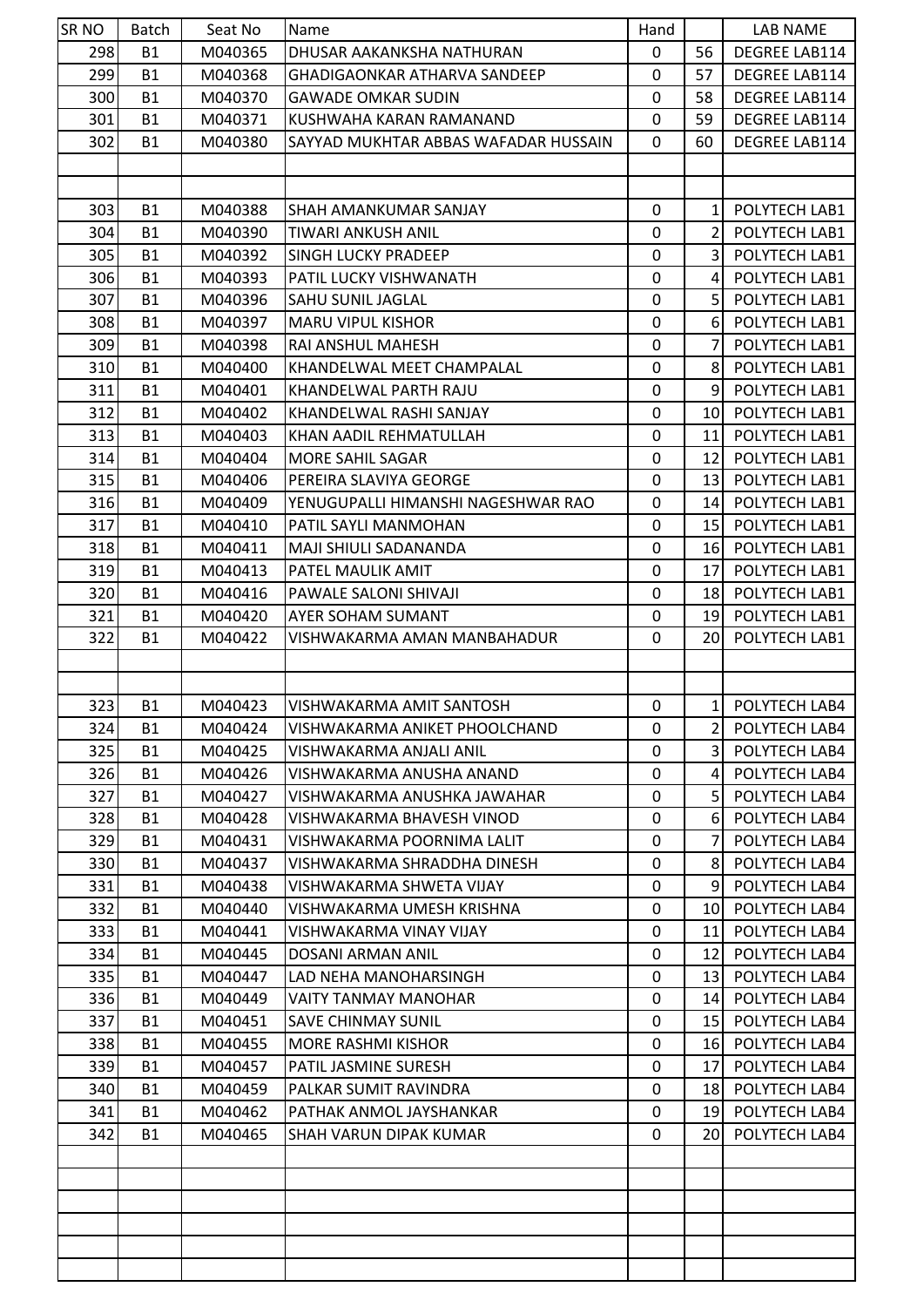| SR <sub>NO</sub> | <b>Batch</b> | Seat No | Name                              | Hand        |                 | LAB NAME          |
|------------------|--------------|---------|-----------------------------------|-------------|-----------------|-------------------|
| 343              | <b>B1</b>    | M040466 | VERMA ARUN KANHAIYALAL            | 0           | 1               | POLYTECH LAB 5    |
| 344              | <b>B1</b>    | M040469 | VAIDYA NINAD CHARUDATTA           | 0           | 2               | POLYTECH LAB 5    |
| 345              | <b>B1</b>    | M040470 | <b>KAMBLE KUNAL SANJAY</b>        | $\mathbf 0$ | 3               | POLYTECH LAB 5    |
| 346              | <b>B1</b>    | M040471 | <b>BENDRE KUNAL SITARAM</b>       | 0           | 4               | POLYTECH LAB 5    |
| 347              | <b>B1</b>    | M040472 | VAITY PRANALI RAMDAS              | 0           | 5               | POLYTECH LAB 5    |
| 348              | <b>B1</b>    | M040477 | YADAV PRINCE CHHOTELAL            | $\mathbf 0$ | 6               | POLYTECH LAB 5    |
| 349              | <b>B1</b>    | M040480 | TANDEL MANDAR DEVENDRA            | 0           | 7               | POLYTECH LAB 5    |
| 350              | <b>B1</b>    | M040481 | NISHAD SANDEEP RAMNATH            | 0           | 8               | POLYTECH LAB 5    |
| 351              | <b>B1</b>    | M040482 | PANDEY SANDEEP RUDRANATH          | 0           | 9               | POLYTECH LAB 5    |
| 352              | <b>B1</b>    | M040484 | MAURYA SANDHYA RAMDARAS           | 0           | 10              | POLYTECH LAB 5    |
| 353              | <b>B1</b>    | M040485 | PATYANE SNEHA PRAMOD              | 0           | 11              | POLYTECH LAB 5    |
| 354              | <b>B1</b>    | M040486 | RASTOGI SNEHA SHEKHAR             | 0           | 12 <sub>l</sub> | POLYTECH LAB 5    |
| 355              | <b>B1</b>    | M040490 | <b>RABARI TINI NAGJIBHAI</b>      | 0           | 13              | POLYTECH LAB 5    |
| 356              | <b>B1</b>    | M040492 | VAIDYA SANIKET PANDHARINATH       | 0           | 14 <sub>l</sub> | POLYTECH LAB 5    |
| 357              | <b>B1</b>    | M040497 | <b>MISHRA MANISH SUBODH</b>       | $\mathbf 0$ | 15              | POLYTECH LAB 5    |
| 358              | <b>B1</b>    | M040498 | PARIDA MANISHA PRASANTA           | 0           | 16              | POLYTECH LAB 5    |
| 359              | <b>B1</b>    | M040500 | <b>SARANG SANJANA PRAVIN</b>      | 0           | 17              | POLYTECH LAB 5    |
| 360              | <b>B1</b>    | M040503 | CHAUHAN ANKITA RAMSHABAD          | $\mathbf 0$ | 18              | POLYTECH LAB 5    |
| 361              | <b>B1</b>    | M040504 | <b>MISTRY DINKKU SUNIL</b>        | 0           | 19 <sup>°</sup> | POLYTECH LAB 5    |
| 362              | <b>B1</b>    | M040505 | <b>SAHU VIPINKUMAR MUNNA</b>      | 0           | 20              | POLYTECH LAB 5    |
|                  |              |         |                                   |             |                 |                   |
|                  |              |         |                                   |             |                 |                   |
|                  |              |         |                                   |             |                 |                   |
|                  |              |         |                                   |             |                 |                   |
| 363              | <b>B1</b>    | M040508 | JHA PRIYANSHU ANIL                | 0           | $\mathbf{1}$    | POLYTECH LAB 7    |
| 364              | <b>B1</b>    | M040509 | <b>SONI HIMANSHU BHAGAWATI</b>    | 0           | 2               | POLYTECH LAB 7    |
| 365              | <b>B1</b>    | M040512 | <b>RAUT VEDANTI BHUNESH</b>       | 0           | 3               | POLYTECH LAB 7    |
| 366              | <b>B1</b>    | M040513 | <b>KUKRETI ANUJ PRAMOD</b>        | 0           | 4               | POLYTECH LAB 7    |
| 367              | <b>B1</b>    | M040515 | PANDEY MANVI ANISH                | 0           | 5               | POLYTECH LAB 7    |
| 368              | <b>B1</b>    | M040521 | <b>IDRISHI MOHD SALMAN WASHID</b> | 0           | $6 \mid$        | POLYTECH LAB 7    |
| 369              | <b>B1</b>    | M040522 | HUSSAIN MOHD ZEESHAN SAJID        | 0           | 7               | POLYTECH LAB 7    |
| 370              | <b>B1</b>    | M040523 | SALMANI MOHDSIKANDER MOHDHATIM    | 0           | 81              | POLYTECH LAB 7    |
| 371              | <b>B1</b>    | M040526 | JADHAV POOJA SANDIP               | 0           | 91              | POLYTECH LAB 7    |
| 372              | <b>B1</b>    | M040530 | <b>MENARIA KOMAL RAMESH</b>       | 0           | 10I             | POLYTECH LAB 7    |
| 373              | <b>B1</b>    | M040533 | <b>HOSAMANI OMKAR ARUN</b>        | 0           | 11              | POLYTECH LAB 7    |
| 374              | <b>B1</b>    | M040536 | <b>BHOIR SALONI PUNDALIK</b>      | 0           | 12 <sub>l</sub> | POLYTECH LAB 7    |
| 375              | <b>B1</b>    | M040539 | PATOLE POORVA KAMLESH             | 0           |                 | 13 POLYTECH LAB 7 |
| 376              | <b>B1</b>    | M040540 | <b>JHA ASHUTOSH HEMANT</b>        | 0           | 14 I            | POLYTECH LAB 7    |
| 377              | <b>B1</b>    | M040541 | PURAV HITOSHNI JITENDRA           | 0           | 15 <sub>l</sub> | POLYTECH LAB 7    |
| 378              | <b>B1</b>    | M040545 | SINGH DEEPAK SHAILENDRA           | 0           |                 | 16 POLYTECH LAB 7 |
| 379              | <b>B1</b>    | M040546 | PARMAR RUPALI PRATAPSINGH         | 0           | 17              | POLYTECH LAB 7    |
| 380              | <b>B1</b>    | M040551 | <b>HALDER LIPI SANJIB</b>         | 0           | 18 I            | POLYTECH LAB 7    |
| 381              | <b>B1</b>    | M040553 | VERNEKAR PRATHAM PRASHANT         | 0           | <b>19</b>       | POLYTECH LAB 7    |
| 382              | <b>B1</b>    | M040555 | <b>SINGH TRUPTI SURENDRA</b>      | 0           | <b>20</b>       | POLYTECH LAB 7    |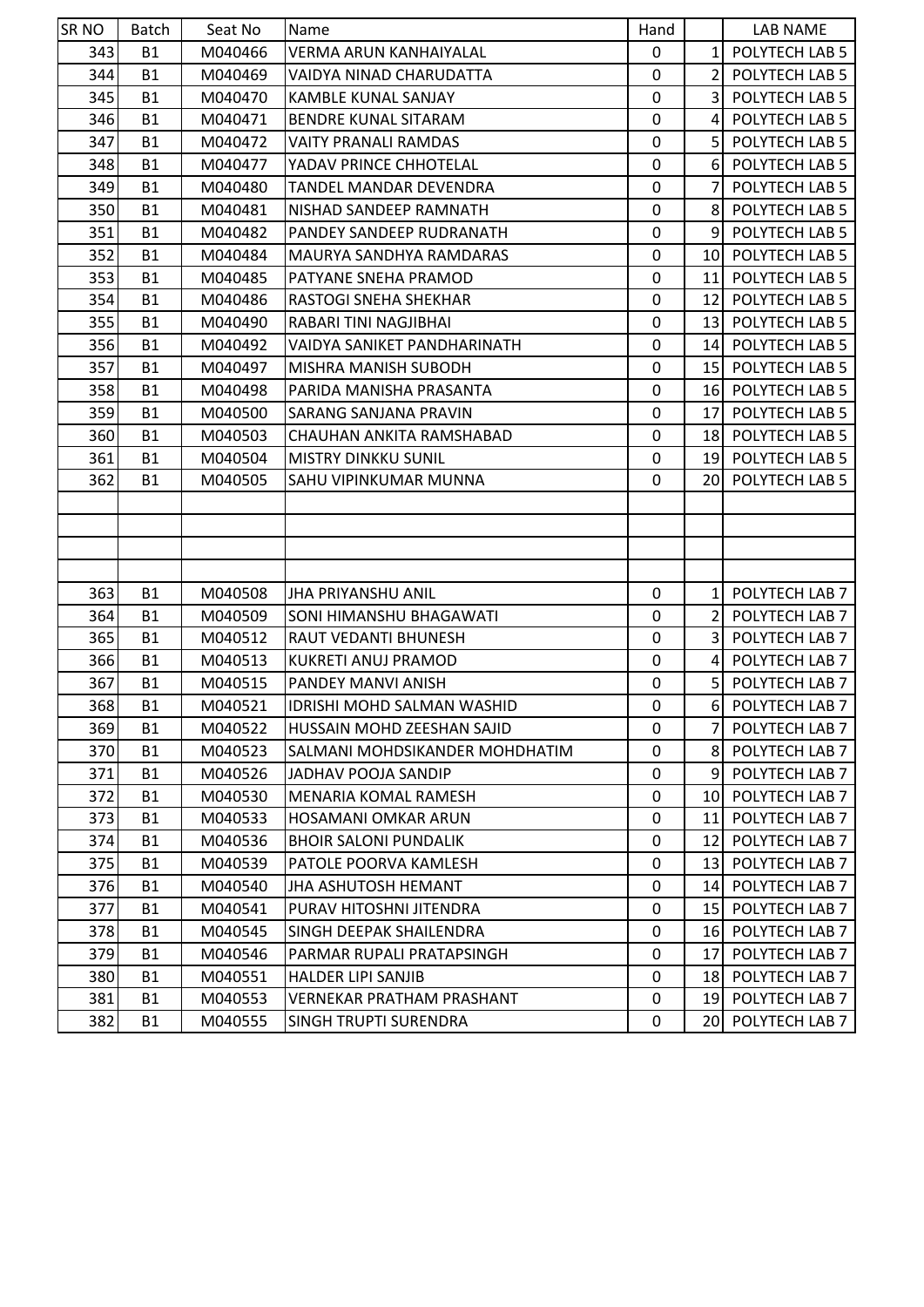| <b>SRNO</b> | Batch     | Seat No | Name                          | Hand        |                 | LAB NAME       |
|-------------|-----------|---------|-------------------------------|-------------|-----------------|----------------|
| 383         | <b>B1</b> | M040557 | MHASHILKAR AADNYA PRAVIN      | 0           | 1               | POLYTECH LAB 8 |
| 384         | <b>B1</b> | M040558 | IKHAN AMMAR AHMAD ANSAR AHMAD | 0           | $\mathcal{P}$   | POLYTECH LAB 8 |
| 385         | <b>B1</b> | M040559 | ADIVAREKAR NITESH SATYAWAN    | 0           | 3               | POLYTECH LAB 8 |
| 386         | <b>B1</b> | M040562 | TALAWDEKAR VAIBHAVI ATMARAM   | 0           | 4               | POLYTECH LAB 8 |
| 387         | <b>B1</b> | M040563 | KORGAONKAR VINAYAK VIVEKANAND | 0           | 5               | POLYTECH LAB 8 |
| 388         | <b>B1</b> | M040565 | KHAN BUSHRA MOHAMMED YUSUF    | 0           | 6               | POLYTECH LAB 8 |
| 389         | <b>B1</b> | M040574 | PATIL SAIRAJ JANARDAN         | 0           | 7               | POLYTECH LAB 8 |
| 390I        | <b>B1</b> | M040578 | IKANOJIYA RAJ RAMSEVAK        | 0           | 8               | POLYTECH LAB 8 |
| 391         | <b>B1</b> | M040579 | <b>PATIL SWARAJ SANTOSH</b>   | 0           | 9               | POLYTECH LAB 8 |
| 392         | <b>B1</b> | M040581 | ATHAWALE RAJSHREE RAJA        | 0           | 10              | POLYTECH LAB 8 |
| 393         | <b>B1</b> | M040583 | SHINDE PARAM SACHIN           | 0           | 11              | POLYTECH LAB 8 |
| 394         | <b>B1</b> | M040590 | RAJPUT TARASINGH BHIMSINGH    | 0           | 12              | POLYTECH LAB 8 |
| 395         | <b>B1</b> | M040591 | <b>SARKI BHARAT DEEPAK</b>    | 0           | 13 <sup>1</sup> | POLYTECH LAB 8 |
| 396         | <b>B1</b> | M040592 | <b>GUPTA BHARAT SUBHASH</b>   | $\mathbf 0$ | 14              | POLYTECH LAB 8 |
| 397         | <b>B1</b> | M040597 | PARIHAR PRATYAKSH MANISH      | 0           | 15              | POLYTECH LAB 8 |
| 398         | <b>B1</b> | M040600 | <b>BHADANE PRAVIN SHIVDAS</b> | 0           | 16              | POLYTECH LAB 8 |
| 399         | <b>B1</b> | M040602 | <b>BOGATI SURENDRA DEEPAK</b> | 0           | 17              | POLYTECH LAB 8 |
| 400         | <b>B1</b> | M040607 | JADHAV SHREYANI RAJENDRA      | 0           | 18              | POLYTECH LAB 8 |
| 401         | <b>B1</b> | M040611 | SHAIKH FARHAN MOHD SHAFI      | 0           | 19              | POLYTECH LAB 8 |
| 402         | <b>B1</b> | M040612 | <b>PARAB GAURI DILIP</b>      | 0           | 20              | POLYTECH LAB 8 |

| 403  | <b>B1</b> | M040615 | KHAN MD ARIF ASHRAFALI       | 0           | $\mathbf{1}$    | POLYTECH LAB 9 |
|------|-----------|---------|------------------------------|-------------|-----------------|----------------|
| 404  | <b>B1</b> | M040619 | SOLANKI KRISHA ASHWIN        | $\mathbf 0$ | $\mathfrak{p}$  | POLYTECH LAB 9 |
| 405  | <b>B1</b> | M040622 | <b>DUBEY APARNA PRADEEP</b>  | 0           | 3               | POLYTECH LAB 9 |
| 406l | <b>B1</b> | M040630 | <b>SINGH ADARSH SANTOSH</b>  | 0           | $\overline{4}$  | POLYTECH LAB 9 |
| 407  | <b>B1</b> | M040633 | DHIVRE HARSHAL BHANUDAS      | 0           | 5               | POLYTECH LAB 9 |
| 408  | <b>B1</b> | M040643 | <b>ANCHAL KARTIK SATISH</b>  | 0           | 6               | POLYTECH LAB 9 |
| 409  | <b>B1</b> | M040651 | <b>INGALE PURVA ARUN</b>     | 0           | $\overline{7}$  | POLYTECH LAB 9 |
| 410  | <b>B1</b> | M040654 | <b>GOLBARE ARYAN DINESH</b>  | 0           | 8               | POLYTECH LAB 9 |
| 411  | <b>B1</b> | M040656 | NAMDEO AARYESH AKHILESHWAR   | 0           | 9               | POLYTECH LAB 9 |
| 412  | <b>B1</b> | M040660 | <b>SALVI PRASAD SUDHIR</b>   | 0           | 10I             | POLYTECH LAB 9 |
| 413  | <b>B1</b> | M040662 | <b>HATANKAR SAGAR VIJAY</b>  | 0           | 11              | POLYTECH LAB 9 |
| 414  | <b>B1</b> | M040663 | TRIPATHI SAKSHI ANAND        | 0           | 12              | POLYTECH LAB 9 |
| 415  | <b>B1</b> | M040666 | <b>GHANEKAR SAKSHI SUNIL</b> | 0           | 13              | POLYTECH LAB 9 |
| 416  | <b>B1</b> | M040670 | DESHMUKH SARVESH PRAMOD      | 0           | 14 <sup>1</sup> | POLYTECH LAB 9 |
| 417  | <b>B1</b> | M040671 | TRIPATHI SAURABH RAKESH      | 0           | 15              | POLYTECH LAB 9 |
| 418  | <b>B1</b> | M040672 | <b>AIYYER ANSH</b>           | 0           | 16              | POLYTECH LAB 9 |
| 419  | <b>B1</b> | M040680 | <b>DUBEY HARSH MADAN</b>     | 0           | 17              | POLYTECH LAB 9 |
| 420  | <b>B1</b> | M040686 | <b>SINGH AKASH SANJAY</b>    | 0           | 18              | POLYTECH LAB 9 |
| 421  | <b>B1</b> | M040688 | PATIL DAKSH SUBHASH          | 0           | 19              | POLYTECH LAB 9 |
| 422  | <b>B1</b> | M040689 | PAWAR AYUSH VIJAY            | 0           | 20              | POLYTECH LAB 9 |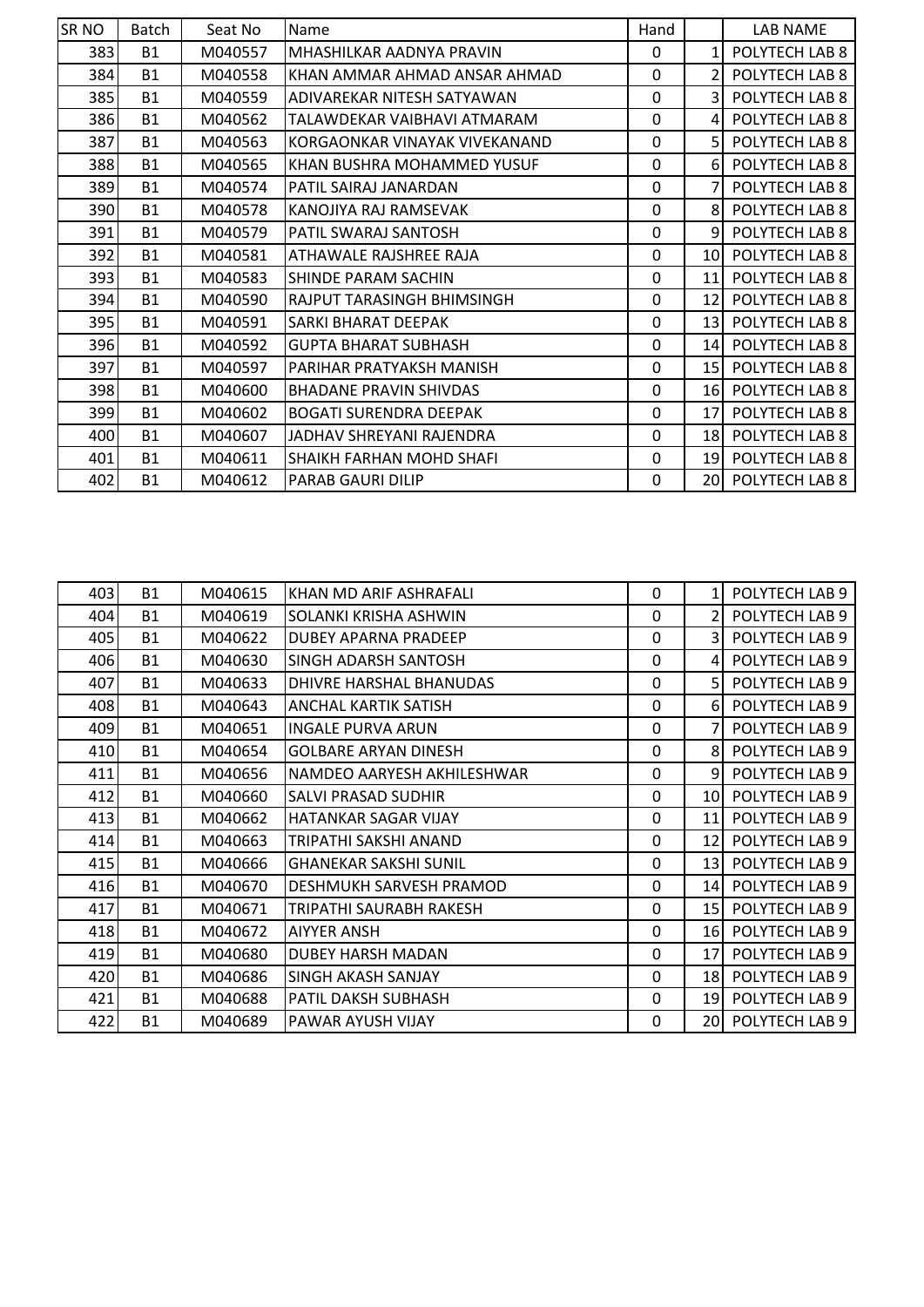| <b>SR NO</b>            | <b>Batch</b>   | Seat No            | <b>Name</b>                                              | Hand         |                | <b>LAB NAME</b>      |
|-------------------------|----------------|--------------------|----------------------------------------------------------|--------------|----------------|----------------------|
| 1                       | <b>B2</b>      | M040690            | RANA MANISHA DHYANSINGH                                  | $\mathbf{0}$ | $\mathbf{1}$   | 204 LAB1             |
| $\overline{2}$          | <b>B2</b>      | M040692            | SHAIKH AKSHA GULAMSARVAR                                 | 0            | $\overline{2}$ | 204 LAB1             |
| $\overline{\mathbf{3}}$ | <b>B2</b>      | M040694            | SINGH VARSHA RAJU                                        | $\mathbf{0}$ | 3              | 204 LAB1             |
| $\overline{4}$          | <b>B2</b>      | M040695            | <b>VEDAK DIKSHA VIJAY</b>                                | $\mathbf{0}$ | 4              | 204 LAB1             |
| $\overline{5}$          | <b>B2</b>      | M040696            | KAMBLE VISHAL PRALHAD                                    | 0            | 5              | 204 LAB1             |
| $6 \mid$                | <b>B2</b>      | M040700            | <b>JOSHI DARSHAN ASHOK</b>                               | 0            | 6              | 204 LAB1             |
| $\overline{7}$          | <b>B2</b>      | M040707            | KULKARNI SHARVARI JITIN                                  | 0            | $\overline{7}$ | 204 LAB1             |
| 8                       | <b>B2</b>      | M040709            | SANKHE AASHAY MUKESH                                     | 0            | 8              | 204 LAB1             |
| $9\,$                   | <b>B2</b>      | M040711            | YADAV KHUSHBOO KRISHNA                                   | 0            | 9              | 204 LAB1             |
| 10 <sup>1</sup>         | <b>B2</b>      | M040712            | YADAV KHUSHBOO RAMSIDHARE                                | 0            | 10             | 204 LAB1             |
| 11                      | <b>B2</b>      | M040714            | PATIL SAKSHI BHIMRAO                                     | $\mathbf 0$  | 11             | 204 LAB1             |
| 12                      | <b>B2</b>      | M040717            | KUMAR KHUSHI RAVINDR                                     | 0            | 12             | 204 LAB1             |
| 13                      | <b>B2</b>      | M040721            | YAGNIK YASHIKA HEMANT                                    | $\mathbf{0}$ | 13             | 204 LAB1             |
| 14                      | <b>B2</b>      | M040731            | MAHTO VAISHNAVI RAMLAKHAN                                | $\mathbf{0}$ | 14             | 204 LAB1             |
| 15                      | <b>B2</b>      | M040735            | KAMBLE YASHODHARA YUVRAJ                                 | 0            | 15             | 204 LAB1             |
| 16                      | <b>B2</b>      | M040739            | BHUIMBAR SHRUTI SANJAY                                   | 0            | 16             | 204 LAB1             |
| 17                      | <b>B2</b>      | M040746            | <b>GURAV MANSI YOGESH</b>                                | 0            | 17             | 204 LAB1             |
| 18                      | <b>B2</b>      | M040747            | <b>MALUSARE SIDDESH SANTOSH</b>                          | 0            | 18             | 204 LAB1             |
| 19                      | <b>B2</b>      | M040748            | PHATKARE SIDDHI ANANT                                    | 0            | 19             | 204 LAB1             |
| 20                      | <b>B2</b>      | M040749            | SHAIKH MUSKAN RIZWAN                                     | 0            | 20             | 204 LAB1             |
| 21                      | <b>B2</b>      | M040755            | KHEDEKAR SOHAM SHAILENDRA                                | 0            | 21             | 204 LAB1             |
| 22                      | <b>B2</b>      | M040757            | KORE SHRUSTI HARESH                                      | 0            | 22             | 204 LAB1             |
| 23                      | <b>B2</b>      | M040760            | UPADHYAY SUGHOSH BRAJESH                                 | $\mathbf{0}$ | 23             | 204 LAB1             |
| 24                      | <b>B2</b>      | M040762            | SUTAR JEET HITESH                                        | 0            | 24             | 204 LAB1             |
| 25                      | <b>B2</b>      | M040763            | RAJPUROHIT KARANSINGH CHUNILALSING                       | $\mathbf{0}$ | 25             | 204 LAB1             |
| 26                      | <b>B2</b>      | M040764            | RAJPUROHIT PARBATSINGH MULSINGH                          | 0            | 26             | 204 LAB1             |
| 27                      | <b>B2</b>      | M040766            | YADAV AMIT RAMLAKHAN                                     | 0            | 27             | 204 LAB1             |
| 28                      | <b>B2</b>      | M040772            | SHETTY MITESH CHANDRASHEKAR                              | 0            | 28             | 204 LAB1             |
| 29                      | <b>B2</b>      |                    | PRABHU LITESH RATNADEEPAK                                | 0            | 29             |                      |
| 30 <sup>1</sup>         | <b>B2</b>      | M040774            |                                                          | $\mathbf 0$  | 30             | 204 LAB1             |
| 31                      | <b>B2</b>      | M040778<br>M040780 | <b>WARIK SARTHAK KISHOR</b><br>DUBEY PRATHAMESH AKHILESH | 0            |                | 204 LAB1<br>204 LAB1 |
| 32                      | <b>B2</b>      | M040781            | PATIL PRATHAMESH NARESH                                  | 0            | 31<br>32       | 204 LAB1             |
|                         |                |                    |                                                          |              |                |                      |
| 33                      | <b>B2</b>      | M040783            | PATIL PRATHAMESH SHIVAJI                                 | 0            | 33             | 204 LAB1             |
| 34                      | <b>B2</b>      | M040787            | AMBEKAR ATHARVA VINOD                                    | 0            | 34             | 204 LAB1             |
| 35                      | <b>B2</b>      | M040788            | PAWAR PRUTHVIRAJ PARSHURAM                               | 0            | 35             | 204 LAB1             |
| 36                      | B <sub>2</sub> | M040792            | MANE BHAKTI BHASKAR                                      | 0            | 36             | 204 LAB1             |
| 37                      | <b>B2</b>      | M040793            | DUBEY KIRTI DURGAPRASAD                                  | 0            | 37             | 204 LAB1             |
| 38                      | <b>B2</b>      | M040795            | <b>MORE SHRUTI SANJAY</b>                                | 0            | 38             | 204 LAB1             |
| 39                      | <b>B2</b>      | M040796            | <b>GUPTA JYOTI SANTOSH</b>                               | 0            | 39             | 204 LAB1             |
| 40                      | <b>B2</b>      | M040797            | <b>GUPTA YUKTI SUNIL</b>                                 | 0            | 40             | 204 LAB1             |
| 41                      | <b>B2</b>      | M040801            | <b>BHOIR PRATIK GANESH</b>                               | 0            | 41             | 204 LAB1             |
| 42                      | <b>B2</b>      | M040807            | JADHAV SATISH DIPAK                                      | 0            | 42             | 204 LAB1             |
| 43                      | <b>B2</b>      | M040808            | SHARMA NITISHKUMAR ABHAYKUMAR                            | 0            | 43             | 204 LAB1             |
| 44                      | <b>B2</b>      | M040809            | MALI VINITKUMAR PRAKASH                                  | 0            | 44             | 204 LAB1             |
| 45                      | <b>B2</b>      | M040813            | PANDEY RITURAJ BRIJESH                                   | 0            | 45             | 204 LAB1             |
| 46                      | <b>B2</b>      | M040814            | KAWALI RUTVI MAHESH                                      | 0            | 46             | 204 LAB1             |
| 47                      | <b>B2</b>      | M040816            | GUPTA ADITYA RAMPRAKASH                                  | 0            | 47             | 204 LAB1             |
| 48                      | B <sub>2</sub> | M040819            | <b>VIDYA BABU</b>                                        | 0            | 48             | 204 LAB1             |
| 49                      | <b>B2</b>      | M040822            | SHARMA SHUBHANGI RAVINDRA                                | 0            | 49             | 204 LAB1             |
| 50                      | <b>B2</b>      | M040823            | <b>ISLAM MARUF RAFIKUL</b>                               | 0            | 50             | 204 LAB1             |
| 51                      | <b>B2</b>      | M040826            | MISHRA ATUL MITHILESH                                    | 0            | 51             | 204 LAB1             |
| 52                      | <b>B2</b>      | M040828            | KOIRI RAHUL SURYPRAKASH                                  | $\mathbf{0}$ | 52             | 204 LAB1             |
| 53                      | <b>B2</b>      | M040829            | CHAUHAN SUMAN RAMAYAN                                    | 0            | 53             | 204 LAB1             |
| 54                      | <b>B2</b>      | M040837            | KHRWAR ANUP AJAY                                         | 0            | 54             | 204 LAB1             |
| 55                      | <b>B2</b>      | M040839            | TIWARI SAURABH AJAY                                      | 0            | 55             | 204 LAB1             |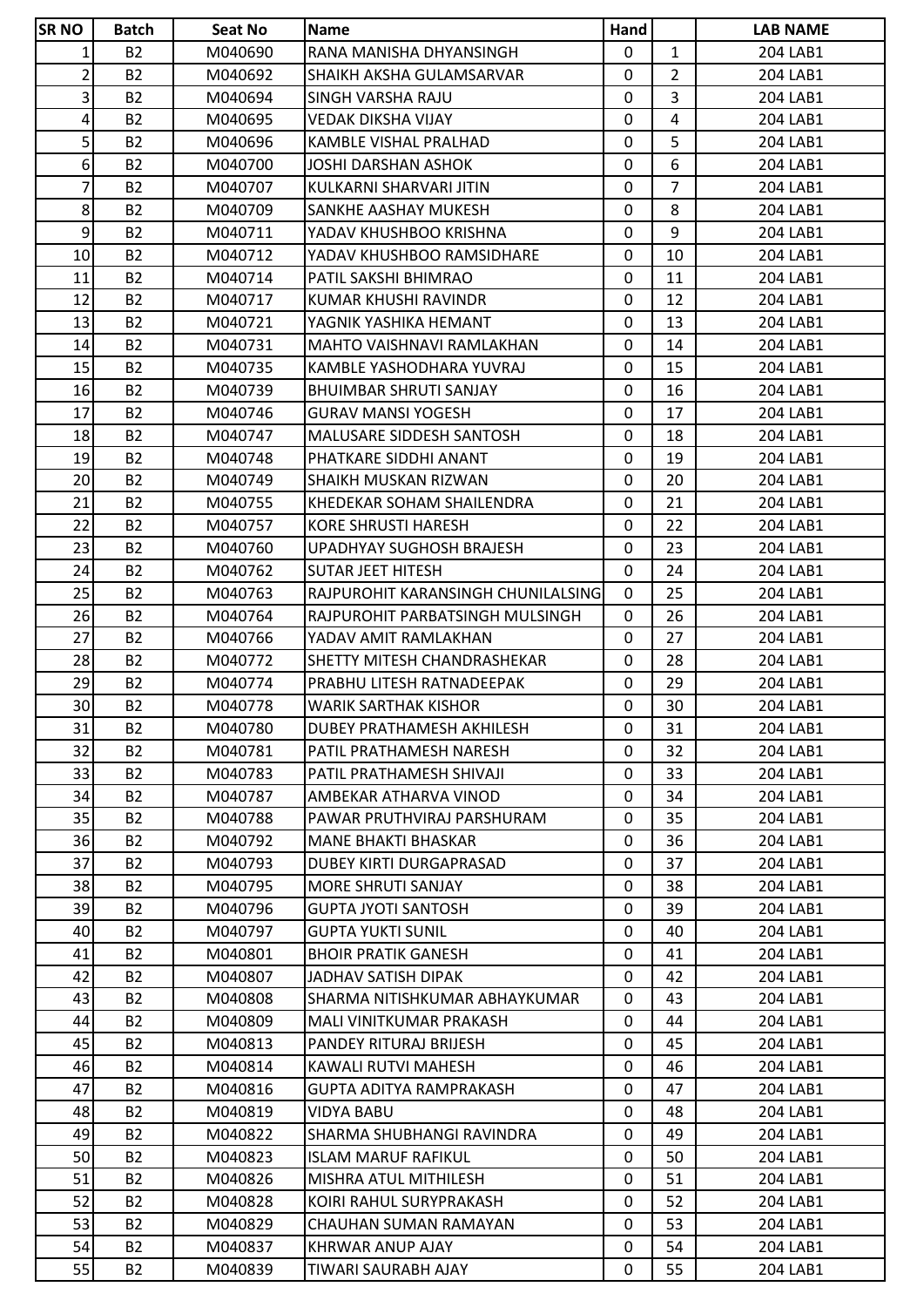| <b>SR NO</b> | <b>Batch</b>   | Seat No | <b>Name</b>                      | Hand         |                | <b>LAB NAME</b> |
|--------------|----------------|---------|----------------------------------|--------------|----------------|-----------------|
| 56           | <b>B2</b>      | M040840 | PANDEY SAURABH DINESH            | $\mathbf{0}$ | $\mathbf{1}$   | 204 LAB2        |
| 57           | <b>B2</b>      | M040841 | JAISWAL SURAJ ASHOK              | 0            | $\overline{2}$ | 204 LAB2        |
| 58           | <b>B2</b>      | M040845 | KASARE AYUSH ANANT               | $\mathbf{0}$ | 3              | 204 LAB2        |
| 59           | <b>B2</b>      | M040846 | CHAVAN AYUSH ANIL                | $\mathbf{0}$ | 4              | 204 LAB2        |
| 60           | <b>B2</b>      | M040847 | SAINI PIYUSH BHOLANATH           | 0            | 5              | 204 LAB2        |
| 61           | <b>B2</b>      | M040850 | KUMAR PIYUSH MUKUL               | 0            | 6              | 204 LAB2        |
| 62           | <b>B2</b>      | M040851 | <b>SURVE PIYUSH PARESH</b>       | 0            | $\overline{7}$ | 204 LAB2        |
| 63           | <b>B2</b>      | M040859 | TIWARI KHUSHI OMPRAKASH          | 0            | 8              | 204 LAB2        |
| 64           | <b>B2</b>      | M040860 | NISHAD SRUSHTI OMPRAKASH         | 0            | 9              | 204 LAB2        |
| 65           | <b>B2</b>      | M040861 | WAGHRE SRUSHTI SUDHIR            | 0            | 10             | 204 LAB2        |
| 66           | <b>B2</b>      | M040862 | SAWANT KAUSTUBH GANPAT           | $\mathbf 0$  | 11             | 204 LAB2        |
| 67           | <b>B2</b>      | M040868 | PATIL SHRUTI KISHOR              | 0            | 12             | 204 LAB2        |
| 68           | <b>B2</b>      | M040869 | <b>GHADI SHRUTI SANTOSH</b>      | $\mathbf{0}$ | 13             | 204 LAB2        |
| 69           | <b>B2</b>      | M040871 | <b>MAHTO ASHUTOSH MAHESH</b>     | $\mathbf{0}$ | 14             | 204 LAB2        |
| 70           | <b>B2</b>      | M040876 | SHRIVASTAV PRASHANT SUDHIRKUMAR  | $\mathbf{0}$ | 15             | 204 LAB2        |
| 71           | <b>B2</b>      | M040877 | <b>SHAH PURAV RAJENDRA</b>       | $\mathbf{0}$ | 16             | 204 LAB2        |
| 72           | <b>B2</b>      | M040882 | TRIPATHI VAIBHAVI VINAY          | 0            | 17             | 204 LAB2        |
| 73           | <b>B2</b>      | M040883 | SINGH SHIVAM GOVINDNARAYAN       | 0            | 18             | 204 LAB2        |
| 74           | <b>B2</b>      | M040890 | JAISWAR AVDHESH RAJKUMAR         | 0            | 19             | 204 LAB2        |
| 75           | <b>B2</b>      | M040895 | VINDE DURVESH DAMODAR            | 0            | 20             | 204 LAB2        |
| 76           | <b>B2</b>      | M040901 | TRIPATHI VIKAS DURGESH           | 0            | 21             | 204 LAB2        |
| 77           | <b>B2</b>      | M040902 | SALUNKHE VIRAJ VIJAY             | $\mathbf{0}$ | 22             | 204 LAB2        |
| 78           | <b>B2</b>      | M040904 | <b>BHANDARI VIVEK GAMBHIR</b>    | $\mathbf{0}$ | 23             | 204 LAB2        |
| 79           | <b>B2</b>      | M040905 | <b>GHARAT YUVRAJ SANTOSH</b>     | 0            | 24             | 204 LAB2        |
| 80           | <b>B2</b>      | M040906 | MAURYA DIWAKAR SHYAMSUNDER       | 0            | 25             | 204 LAB2        |
| 81           | <b>B2</b>      | M040913 | OJHA ADITYA DHARMENDRA           | $\mathbf{0}$ | 26             | 204 LAB2        |
| 82           | <b>B2</b>      | M040914 | KORI ADITYA DHARMENDRA           | 0            | 27             | 204 LAB2        |
| 83           | <b>B2</b>      | M040917 | YADAV NITYA MADANLAL             | 0            | 28             | 204 LAB2        |
| 84           | <b>B2</b>      | M040919 | KADAM AARYA NARESH               | 0            | 29             | 204 LAB2        |
| 85           | <b>B2</b>      | M040920 | SAWANT RIYA RAJENDRA             | $\mathbf 0$  | 30             | 204 LAB2        |
| 86           | <b>B2</b>      | M040923 | <b>BHAT ADITYA VASANT</b>        | 0            | 31             | 204 LAB2        |
| 87           | <b>B2</b>      | M040924 | SWAMI PRIYADARSHANI AYYAPPAN     | 0            | 32             | 204 LAB2        |
| 88           | B <sub>2</sub> | M040926 | SINGH SATYAM PRADEEP             | 0            | 33             | 204 LAB2        |
| 89           | <b>B2</b>      | M040931 | MISHRA ARYAN SACHIN              | 0            | 34             | 204 LAB2        |
| 90           | <b>B2</b>      | M040934 | YADAV PRIYANSHU JAGDISH          | 0            | 35             | 204 LAB2        |
| 91           | B <sub>2</sub> | M040940 | GARASIYA YASH MAHENDRA           | 0            | 36             | 204 LAB2        |
| 92           | <b>B2</b>      | M040944 | SINGH KATYAYNI VINAYKUMAR        | 0            | 37             | 204 LAB2        |
| 93           | <b>B2</b>      | M040946 | JADHAV JAYESH ASHOK              | 0            | 38             | 204 LAB2        |
| 94           | <b>B2</b>      | M040947 | CHAWDA JOYSNA PRAVIN             | 0            | 39             | 204 LAB2        |
| 95           | <b>B2</b>      | M040948 | REWATKAR YUGA RAVINDRA           | 0            | 40             | 204 LAB2        |
| 96           | <b>B2</b>      | M040949 | PARMAR MAYUR HEERALAL            | 0            | 41             | 204 LAB2        |
| 97           | <b>B2</b>      | M040951 | PANDEY AAYUSH AKILESH            | 0            | 42             | 204 LAB2        |
| 98           | <b>B2</b>      | M040952 | MISHRA PIYUSH ANIL               | 0            | 43             | 204 LAB2        |
| 99           | <b>B2</b>      | M040953 | CHOUDHARY CHANDAN JAYESH         | 0            | 44             | 204 LAB2        |
| 100          | B <sub>2</sub> | M040955 | SAH PRITAM UPENDRA               | 0            | 45             | 204 LAB2        |
| 101          | <b>B2</b>      | M122532 | SATIKUVAR DHANVEER RAJESH        | 0            | 46             | <b>204 LAB2</b> |
| 102          | <b>B2</b>      | M122559 | <b>PINGULKAR TRUPTI SAKHARAM</b> | 0            | 47             | <b>204 LAB2</b> |
| 103          | <b>B2</b>      | M122562 | <b>BHOIR SAI VINOD</b>           | 0            | 48             | 204 LAB2        |
| 104          | <b>B2</b>      | M122564 | <b>MORE YASH WAMAN</b>           | 0            | 49             | <b>204 LAB2</b> |
| 105          | <b>B2</b>      | M122569 | <b>GHOSH DIYA GANGARAM</b>       | 0            | 50             | <b>204 LAB2</b> |
| 106          | <b>B2</b>      | M122571 | MIJAR SITA KUMARI JHALAK BAHADUR | 0            | 51             | <b>204 LAB2</b> |
| 107          | <b>B2</b>      | M122572 | <b>ISAI NISHA MILIND</b>         | 0            | 52             | <b>204 LAB2</b> |
| 108          | <b>B2</b>      | M122573 | YADAV ISHA RAJESH                | 0            | 53             | 204 LAB2        |
| 109          | <b>B2</b>      | M122588 | <b>PANCHAL SAHIL JANARDAN</b>    | 0            | 54             | <b>204 LAB2</b> |
| 110          | <b>B2</b>      | M122621 | SOLANKI VANSHIKA PRADEEP         | 0            | 55             | <b>204 LAB2</b> |
|              |                |         |                                  |              |                |                 |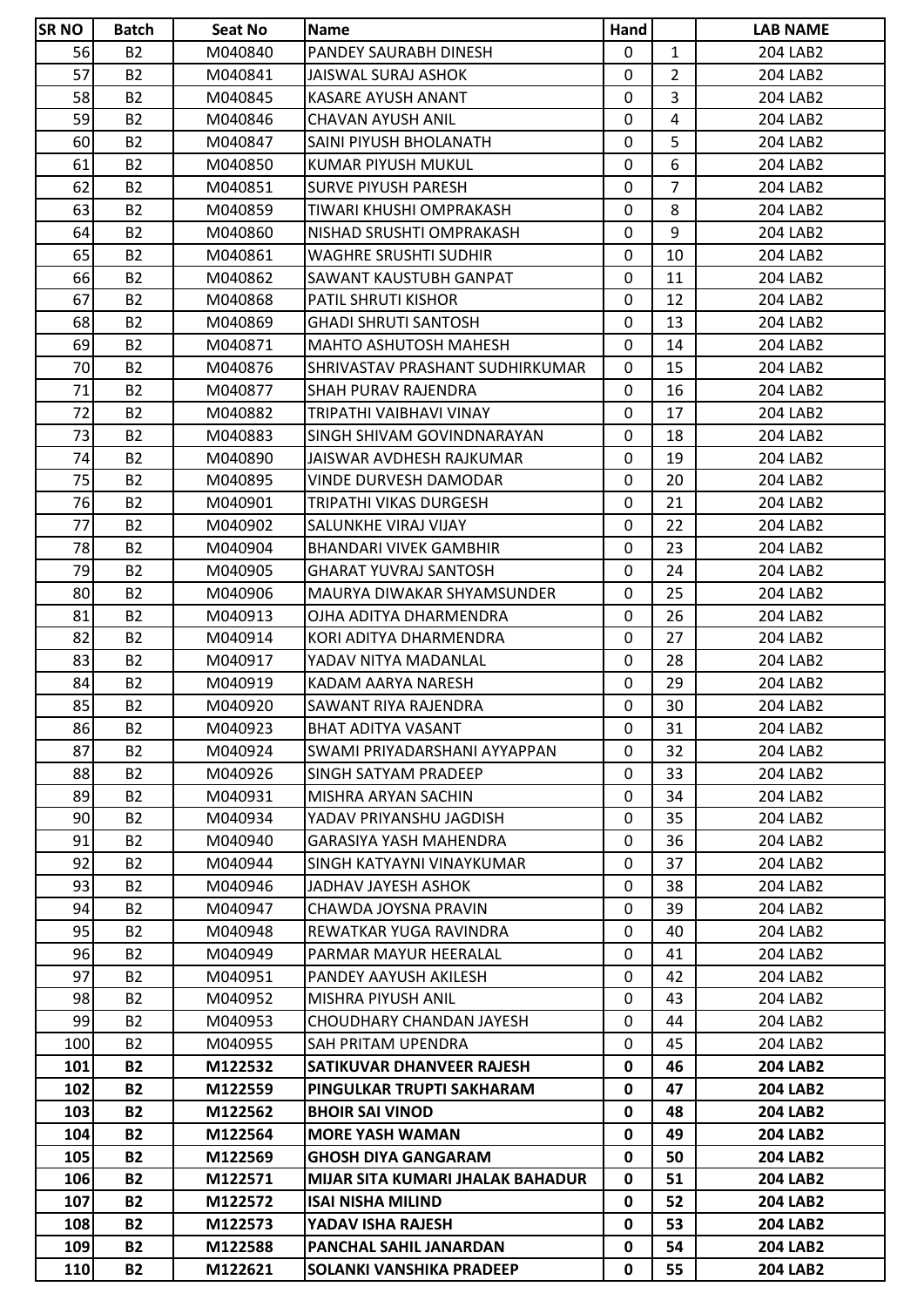| <b>SR NO</b> | <b>Batch</b> | Seat No | <b>Name</b>                     | Hand         |                         | <b>LAB NAME</b> |
|--------------|--------------|---------|---------------------------------|--------------|-------------------------|-----------------|
| 111          | <b>B2</b>    | M122625 | <b>VAZE NISHANT BALIRAM</b>     | 0            | $\mathbf{1}$            | 311 A           |
| 112          | <b>B2</b>    | M122634 | <b>PATIL MINAR DURGESH</b>      | 0            | $\mathbf{2}$            | 311 A           |
| 113          | <b>B2</b>    | M122653 | <b>DALVI SHRAVANI SACHIN</b>    | 0            | $\overline{\mathbf{3}}$ | 311 A           |
| 114          | <b>B2</b>    | M122665 | <b>SATAM SAMBHAV SANDEEP</b>    | 0            | 4                       | 311 A           |
| 115          | <b>B2</b>    | M122668 | KHANNA ANCHAL AVINASH           | 0            | 5                       | 311 A           |
| 116          | <b>B2</b>    | M122672 | JADHAV SACHIN SHIVAJI           | 0            | 6                       | 311 A           |
| 117          | <b>B2</b>    | M122674 | PATIL PRACHITI SANJAY           | 0            | $\overline{7}$          | 311 A           |
| 118          | <b>B2</b>    | M122676 | <b>SAWANT VEDANT PRADEEP</b>    | 0            | 8                       | 311 A           |
| 119          | <b>B2</b>    | M122678 | <b>MESTRY SIDDHESH SADANAND</b> | 0            | 9                       | 311 A           |
| 120          | <b>B2</b>    | M122683 | PARMAR NIDHI DINESH KUMAR       | 0            | 10                      | 311 A           |
| 121          | <b>B2</b>    | M122687 | <b>MANDAL SUDHIR DAYANAND</b>   | 0            | 11                      | 311 A           |
| 122          | <b>B2</b>    | M122692 | SARVAIYA DISHA AMRUT            | 0            | 12                      | 311 A           |
| 123          | <b>B2</b>    | M122695 | <b>SHAIKH ABDULRAHIM SHARIF</b> | 0            | 13                      | 311 A           |
| 124          | <b>B2</b>    | M122699 | <b>CHAUHAN DEEPAK RAKESH</b>    | 0            | 14                      | 311A            |
| 125          | <b>B2</b>    | M122702 | <b>JAGADA SNEHA SANJAY</b>      | 0            | 15                      | 311 A           |
| 126          | <b>B2</b>    | M122708 | PETER MABEL ESTHER MANOJ KUMAR  | 0            | 16                      | 311 A           |
| 127          | <b>B2</b>    | M122724 | <b>SINGH YOGESH SIKANDAR</b>    | 0            | 17                      | 311 A           |
| 128          | <b>B2</b>    | M122736 | <b>MANYAR JAGRUTI SURENDRA</b>  | 0            | 18                      | 311 A           |
| 129          | <b>B2</b>    | M122739 | <b>SHAH HARSH HITESH</b>        | 0            | 19                      | 311 A           |
| 130          | <b>B2</b>    | M122750 | <b>NAIK AASTHA SWAPNIL</b>      | 0            | 20                      | 311 A           |
| 131          | <b>B2</b>    | M122759 | <b>ANSARI SAHAR YASEEN</b>      | 0            | 21                      | 311 A           |
| 132          | <b>B2</b>    | M122770 | <b>KINI MAITHILEE JATIN</b>     | 0            | 22                      | 311 A           |
| 133          | <b>B2</b>    | M122772 | <b>DUBEY SACHIN SANJAY</b>      | 0            | 23                      | 311 A           |
| 134          | <b>B2</b>    | M122773 | SATPUTE CHINMAY SHARAD          | 0            | 24                      | 311 A           |
| 135          | <b>B2</b>    | M122775 | <b>MISHRA ASHISH RAKESH</b>     | 0            | 25                      | 311 A           |
| 136          | <b>B2</b>    | M122779 | <b>REDKAR ISHITA CHIRAG</b>     | 0            | 26                      | 311 A           |
| 137          | <b>B2</b>    | M122782 | <b>PANCHAL DHRUVI KIRTI</b>     | 0            | 27                      | 311 A           |
| 138          | <b>B2</b>    | M122786 | <b>PANCHAL DHWANI KIRTI</b>     | 0            | 28                      | 311 A           |
| 139          | <b>B2</b>    | M122790 | <b>JAIN ARCHI RAMESH</b>        | 0            | 29                      | 311 A           |
| 140          | <b>B2</b>    | M122816 | <b>KAUSHIK DISHA SURAJBHAN</b>  | $\mathbf{0}$ | 30                      | 311 A           |
| 141          | <b>B2</b>    | M122817 | <b>SINGH MANISHA TEKBAHADUR</b> | 0            | 31                      | 311 A           |
| 142          | <b>B2</b>    | M122818 | <b>RUMAO TANISHA WILLIAM</b>    | 0            | 32                      | 311 A           |
| 143          | <b>B2</b>    | M122819 | <b>GUJJETI VISHAKHA MAHESH</b>  | 0            | 33                      | 311 A           |
| 144          | <b>B2</b>    | M122821 | SONAR TANISHKA NANDKISHOR       | 0            | 34                      | 311 A           |
| 145          | <b>B2</b>    | M122830 | JADHAV ADITI HARSHAD            | 0            | 35                      | 311 A           |
| 146          | <b>B2</b>    | M122833 | <b>MANDAL ATITOSH SANJAY</b>    | 0            | 36                      | 311 A           |
| 147          | <b>B2</b>    | M122846 | SAHANI RAJ GOPAL                | 0            | 37                      | 311 A           |
| 148          | <b>B2</b>    | M122859 | <b>KALINGAN JAY MAHESH</b>      | 0            | 38                      | 311 A           |
| 149          | <b>B2</b>    | M122862 | <b>GAMRE PRAJWAL PRASHANT</b>   | 0            | 39                      | 311 A           |
| 150          | <b>B2</b>    | M122872 | DHANDARE KAVITA SHANKAR         | 0            | 40                      | 311 A           |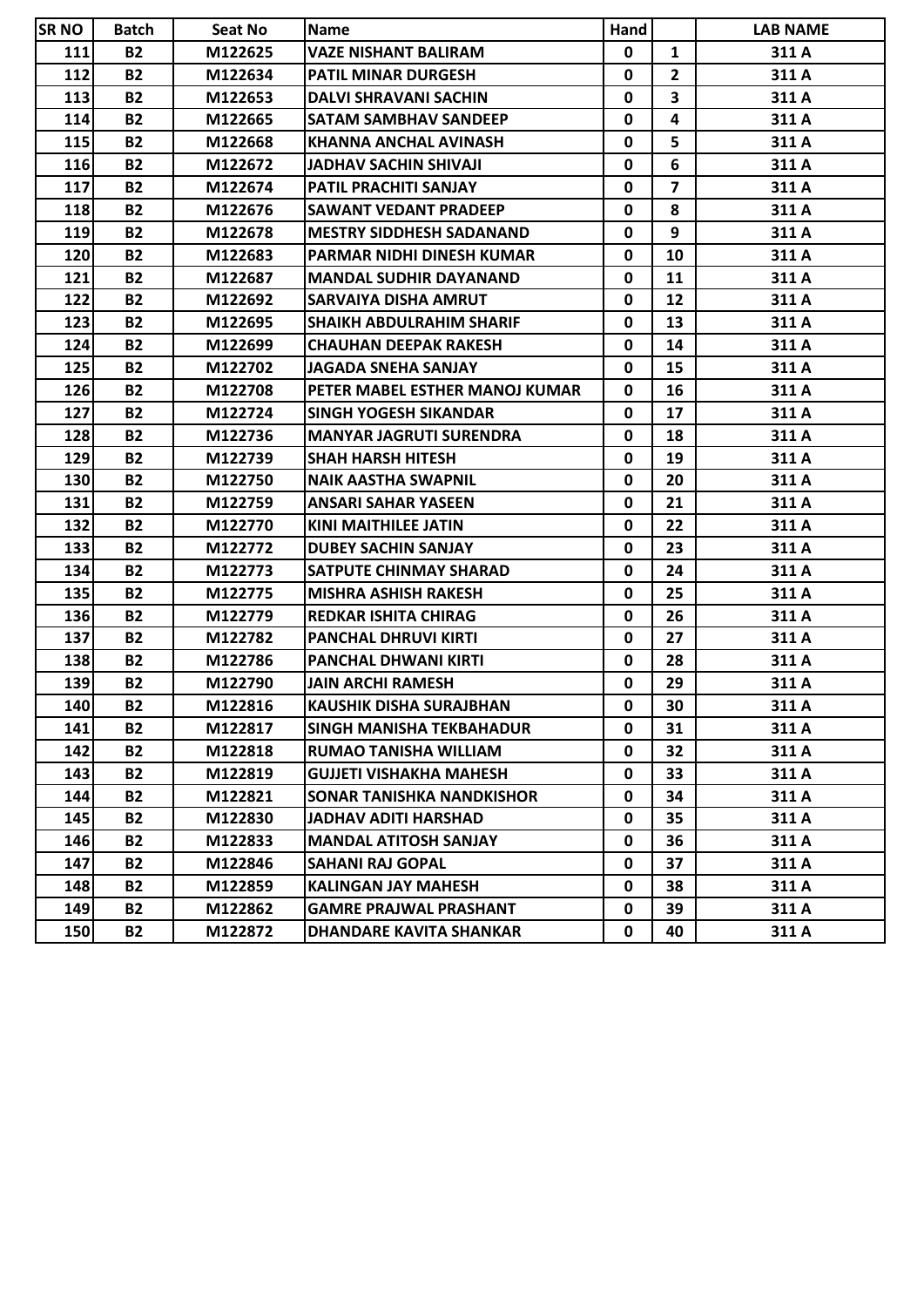| <b>SR NO</b> | <b>Batch</b> | Seat No | Name                                   | Hand        |                         | <b>LAB NAME</b> |
|--------------|--------------|---------|----------------------------------------|-------------|-------------------------|-----------------|
| 151          | <b>B2</b>    | M122889 | IMALKAT SALOMI RAKESH                  | 0           | $\mathbf{1}$            | 311B            |
| 152          | <b>B2</b>    | M122890 | PITALE KALPITA AJIT                    | 0           | $\mathbf{2}$            | 311 B           |
| 153          | <b>B2</b>    | M122895 | <b>SHAIKH UZMA NAVED</b>               | $\mathbf 0$ | $\overline{\mathbf{3}}$ | 311B            |
| 154          | <b>B2</b>    | M122896 | <b>VISHWAKARMA RAVIKANT ASHOK</b>      | 0           | 4                       | 311B            |
| 155          | <b>B2</b>    | M122899 | <b>SAGVEKAR MANALI SUNIL</b>           | 0           | 5                       | 311B            |
| 156          | <b>B2</b>    | M122906 | <b>CHERUPARAMBIL ADITHYA SUDHESH</b>   | 0           | 6                       | 311B            |
| 157          | <b>B2</b>    | M122914 | <b>MANSOORI MUSKAN MEHFOOZ</b>         | 0           | $\overline{7}$          | 311 B           |
| 158          | <b>B2</b>    | M122937 | <b>DAS NANDINI RAJANISH</b>            | 0           | 8                       | 311B            |
| 159          | <b>B2</b>    | M122939 | <b>SONI DHWANIE SIDDHESH</b>           | 0           | 9                       | 311 B           |
| 160          | <b>B2</b>    | M122941 | <b>GAUTAM SUNIL MAHESH</b>             | 0           | 10                      | 311B            |
| 161          | <b>B2</b>    | M122944 | <b>RAJPUT MANISHA KISHAN</b>           | 0           | 11                      | 311B            |
| 162          | <b>B2</b>    | M122959 | <b>SAWANT MANSI SHAMSUNDAR</b>         | 0           | 12                      | 311B            |
| 163          | <b>B2</b>    | M122965 | ITULASKAR OMKAR NANDKUMAR              | 0           | 13                      | 311 B           |
| 164          | <b>B2</b>    | M122966 | <b>JETHE SALONI MANOJ</b>              | 0           | 14                      | 311B            |
| 165          | <b>B2</b>    | M122974 | <b>WERALKAR PRATIK PRAVIN</b>          | 0           | 15                      | 311B            |
| 166          | <b>B2</b>    | M122983 | YADAV ANURAG AWADHESH                  | 0           | 16                      | 311B            |
| 167          | <b>B2</b>    | M122984 | <b>MASTEKAR RAHI DEEPAK</b>            | 0           | 17                      | 311B            |
| 168          | <b>B2</b>    | M122997 | KARDAK SHRAVANI GANESH                 | 0           | 18                      | 311B            |
| 169          | <b>B2</b>    | M122999 | <b>KASARE SHRAVNI PRAVIN</b>           | 0           | 19                      | 311B            |
| 170          | <b>B2</b>    | M123003 | ITIWARI HARIPRIYA RAJENDRA             | 0           | 20                      | 311B            |
| 171          | <b>B2</b>    | M123009 | ISHARMA HARSH SANDEEP                  | 0           | 21                      | 311 B           |
| 172          | <b>B2</b>    | M123016 | <b>KOKATE HARSHITA TUKARAM</b>         | 0           | 22                      | 311B            |
| 173          | <b>B2</b>    | M123019 | NIJAI SAMRUDDHI NILESH                 | 0           | 23                      | 311B            |
| 174          | <b>B2</b>    | M123028 | <b>NAGPURE ARYA ATUL</b>               | 0           | 24                      | 311B            |
| 175          | <b>B2</b>    | M123030 | <b>GONDHALI SAISH SUNIL</b>            | 0           | 25                      | 311B            |
| 176          | <b>B2</b>    | M123035 | <b>KHAN MUGISH FAZLU REHMAN</b>        | 0           | 26                      | 311B            |
| 177          | <b>B2</b>    | M123038 | IPATIL HARSH SHASHIKANT                | 0           | 27                      | 311 B           |
| 178          | <b>B2</b>    | M123045 | <b>NISHAD VISHAL DHARMENDRA</b>        | 0           | 28                      | 311B            |
| 179          | <b>B2</b>    | M123057 | JOSHI SAKSHI JAGDISHCHANDRA            | 0           | 29                      | 311B            |
| 180          | <b>B2</b>    | M123077 | <b>BARWE KAUSTUBH MADHAV</b>           | 0           | 30                      | 311B            |
| 181          | <b>B2</b>    | M123086 | <b>PANDYA JITESH MANISHKUMAR</b>       | 0           | 31                      | 311 B           |
| 182          | <b>B2</b>    | M123093 | <b>PAWAR KRUTIKA VIJAY</b>             | 0           | 32                      | 311B            |
| 183          | <b>B2</b>    | M123120 | <b>GAWAD SHRUSTHI RAVI</b>             | 0           | 33                      | 311B            |
| 184          | <b>B2</b>    | M123130 | ISHINDE VIVEK MAHADEV                  | 0           | 34                      | 311 B           |
| 185          | <b>B2</b>    | M123132 | <b>UPADHYAY VIDHI SAMEER</b>           | 0           | 35                      | 311B            |
| 186          | <b>B2</b>    | M123135 | <b>THAKUR DEVSHRI TEJAS</b>            | 0           | 36                      | 311B            |
| 187          | <b>B2</b>    | M123145 | ETAM ADITYA ARVIND                     | 0           | 37                      | 311 B           |
| 188          | <b>B2</b>    | M123154 | <b>GANGOPADHYAY DELEENA SWAPNADEER</b> | 0           | 38                      | 311B            |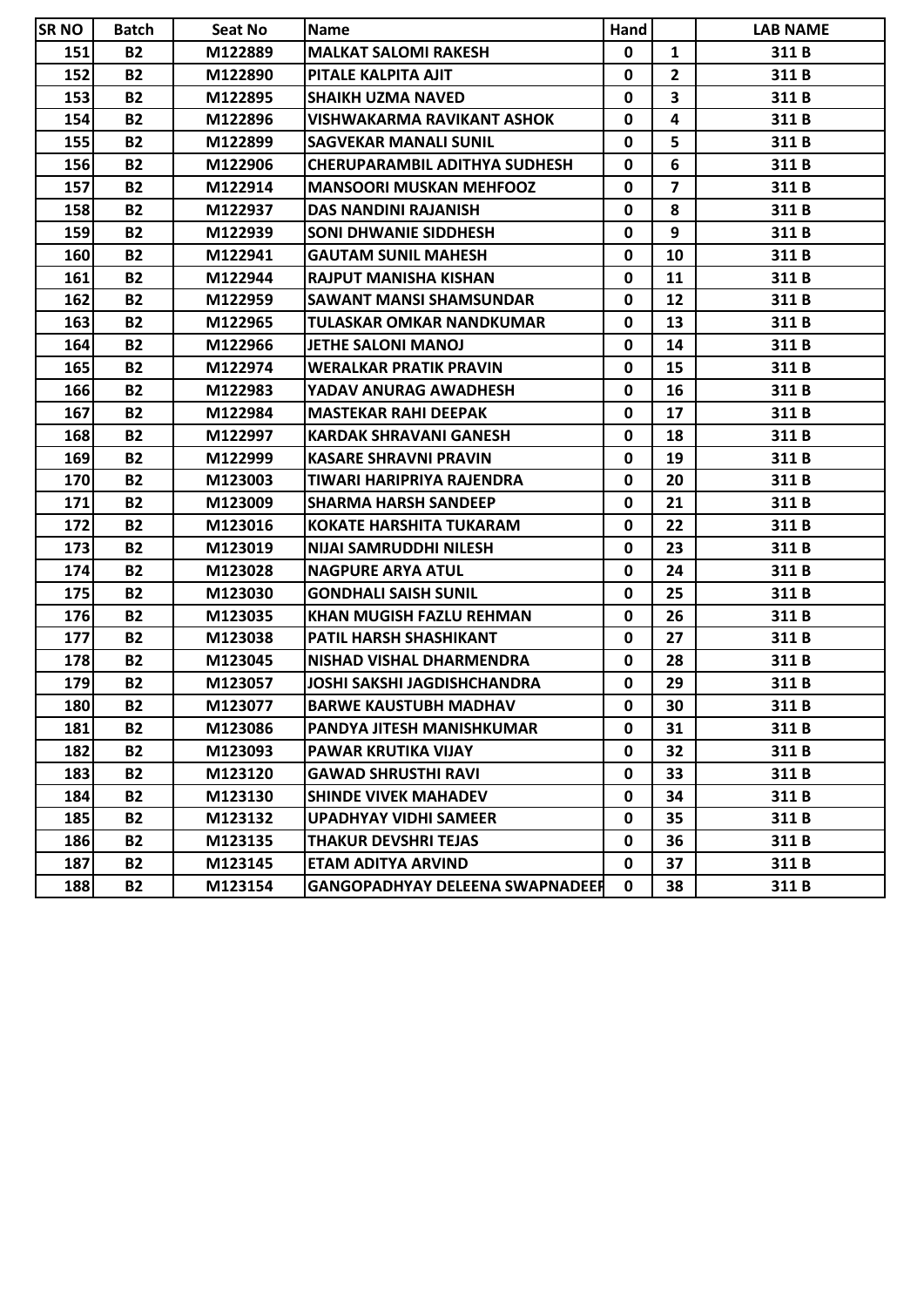| <b>SR NO</b> | <b>Batch</b>   | Seat No | <b>Name</b>                      | Hand         |                | <b>LAB NAME</b>       |
|--------------|----------------|---------|----------------------------------|--------------|----------------|-----------------------|
| 189          | <b>B2</b>      | M205348 | CHAUDHARY AARTI UMESH            | $\mathbf{0}$ | $\mathbf{1}$   | DEGREE LAB 102        |
| 190          | <b>B2</b>      | M205349 | KHAWADKAR AATISH MOHAN           | $\mathbf 0$  | $\overline{2}$ | DEGREE LAB 102        |
| 191          | <b>B2</b>      | M205351 | ACHAREKAR ADESH RAJESH           | 0            | 3.             | DEGREE LAB 102        |
| 192          | <b>B2</b>      | M205353 | SHIRTAWLE ADITYA JIJABA          | 0            | 4              | DEGREE LAB 102        |
| 193          | <b>B2</b>      | M205355 | DURGAWALI AISHWARYA SANDEEP      | $\mathbf 0$  | 5              | DEGREE LAB 102        |
| 194          | <b>B2</b>      | M205356 | CHOUDHARI AJAHAR JAVED           | 0            | 6              | DEGREE LAB 102        |
| 195          | <b>B2</b>      | M205357 | JHA MANSI AJIT                   | 0            | $\overline{7}$ | DEGREE LAB 102        |
| 196          | <b>B2</b>      | M205361 | ROY KARAN AMINDRA                | 0            | 8              | DEGREE LAB 102        |
| 197          | <b>B2</b>      | M205362 | CHOUDHARY AMRIN KAMALUDDIN       | $\mathbf{0}$ | 9              | <b>DEGREE LAB 102</b> |
| 198          | B <sub>2</sub> | M205363 | FERNANDES ANGEL VELANKY JOHN     | 0            | 10             | DEGREE LAB 102        |
| 199          | <b>B2</b>      | M205365 | CHAUGHULE ANKIT AJIT             | 0            | 11             | DEGREE LAB 102        |
| 200          | <b>B2</b>      | M205366 | PRAJAPATI ANNU CHANDRAMA         | $\mathbf 0$  | 12             | DEGREE LAB 102        |
| 201          | <b>B2</b>      | M205368 | CHOUDHARI ANURAG DILIP           | 0            | 13             | DEGREE LAB 102        |
| 202          | <b>B2</b>      | M205372 | SAKHARKAR ARYAN ASHISH           | 0            | 14             | <b>DEGREE LAB 102</b> |
| 203          | <b>B2</b>      | M205373 | ALI ASHAR ASGAR                  | 0            | 15             | DEGREE LAB 102        |
| 204          | <b>B2</b>      | M205374 | DESHPANDE ATHARVA NILESH         | 0            | 16             | DEGREE LAB 102        |
| 205          | <b>B2</b>      | M205375 | SAWALAKHE AVESH RAJU             | 0            | 17             | DEGREE LAB 102        |
| 206          | <b>B2</b>      | M205376 | VADDORIYA AYUSH SANJAYBHAI       | 0            | 18             | DEGREE LAB 102        |
| 207          | <b>B2</b>      | M205379 | <b>GUPTA RAJ BALENDRA</b>        | 0            | 19             | DEGREE LAB 102        |
| 208          | <b>B2</b>      | M205381 | JHA NISHA BHAIRAV                | 0            | 20             | DEGREE LAB 102        |
| 209          | <b>B2</b>      | M205382 | CHOUDHARY BHARAT HARENATH        | $\mathbf 0$  | 21             | DEGREE LAB 102        |
| 210          | <b>B2</b>      | M205383 | BANDREKAR BHAVISHA RAJESH        | 0            | 22             | DEGREE LAB 102        |
| 211          | <b>B2</b>      | M205386 | PENKULKAR CHAITALI CHANDRAKANT   | 0            | 23             | DEGREE LAB 102        |
| 212          | <b>B2</b>      | M205387 | MEHER RAJ CHANDRAKANT            | 0            | 24             | DEGREE LAB 102        |
| 213          | <b>B2</b>      | M205388 | RAJPURKAR CHINMAY SUJAY          | 0            | 25             | DEGREE LAB 102        |
| 214          | <b>B2</b>      | M205389 | <b>FERNANDES CLETON FRANCIS</b>  | $\mathbf 0$  | 26             | DEGREE LAB 102        |
| 215          | <b>B2</b>      | M205391 | CHOUDHARY DAKSH RAJENDRA         | 0            | 27             | DEGREE LAB 102        |
| 216          | <b>B2</b>      | M205392 | <b>FERNANDES DANIEL TERENCE</b>  | 0            | 28             | DEGREE LAB 102        |
| 217          | <b>B2</b>      | M205393 | KAPURIYA DARJI TANMAY YOGESH     | 0            | 29             | DEGREE LAB 102        |
| 218          | <b>B2</b>      | M205396 | KHAVADIYA DASHRATH RAMESH        | $\mathbf 0$  | 30             | DEGREE LAB 102        |
| 219          | B <sub>2</sub> | M205397 | VAITY JAY DEEPAK                 | 0            | 31             | DEGREE LAB 102        |
| 220          | <b>B2</b>      | M205399 | GALVANKAR DEVANSHU RAGHUNANDAN   | 0            | 32             | DEGREE LAB 102        |
| 221          | <b>B2</b>      | M205400 | KALE ARYA DHANANJAY              | $\mathbf 0$  | 33             | DEGREE LAB 102        |
| 222          | <b>B2</b>      | M205401 | NAIK JIYA DHARMENDRA             | 0            | 34             | DEGREE LAB 102        |
| 223          | <b>B2</b>      | M205402 | KHAN NIDA DILAVAR                | $\mathbf{0}$ | 35             | DEGREE LAB 102        |
| 224          | <b>B2</b>      | M205404 | SHAH DIYA DILIP                  | 0            | 36             | DEGREE LAB 102        |
| 225          | <b>B2</b>      | M205405 | CHOUDHARY DIMPLE KANARAM         | $\mathbf 0$  | 37             | DEGREE LAB 102        |
| 226          | <b>B2</b>      | M205406 | VAZE ARYA DINESH                 | 0            | 38             | DEGREE LAB 102        |
| 227          | <b>B2</b>      | M205407 | DEY SUJAL DIPAK                  | 0            | 39             | DEGREE LAB 102        |
| 228          | <b>B2</b>      | M205408 | DHONDIYAL DIPANSHU GIRISHCHANDRA | $\mathbf{0}$ | 40             | DEGREE LAB 102        |
| 229          | <b>B2</b>      | M205409 | PRAJAPATI DIPESH JAGDISH         | 0            | 41             | DEGREE LAB 102        |
| 230          | <b>B2</b>      | M205412 | CHAUDHARY DURGESH VYAS           | 0            | 42             | DEGREE LAB 102        |
| 231          | <b>B2</b>      | M205413 | NANNAVARE GAURANG DINESH         | $\mathbf 0$  | 43             | DEGREE LAB 102        |
| 232          | <b>B2</b>      | M205415 | DEWOOLKAR GAYTRI GANPAT          | 0            | 44             | DEGREE LAB 102        |
| 233          | <b>B2</b>      | M205416 | SAHU AMAN HARISHCHANDRA          | 0            | 45             | DEGREE LAB 102        |
| 234          | <b>B2</b>      | M205417 | SAGATHIYA HARSH JAISING          | 0            |                |                       |
|              |                |         |                                  | $\mathbf{0}$ | 46             | DEGREE LAB 102        |
| 235          | <b>B2</b>      | M205419 | PRAJAPATI HITESH DINESHCHANDRA   |              | 47             | DEGREE LAB 102        |
| 236          | <b>B2</b>      | M205420 | NAIK AJAY INDAR SINGH            | 0            | 48             | DEGREE LAB 102        |
| 237          | <b>B2</b>      | M205421 | KUDTARKAR ISHA KULDEEP           | 0            | 49             | DEGREE LAB 102        |
| 238          | <b>B2</b>      | M205424 | HIRE ANSH JAYANT                 | 0            | 50             | DEGREE LAB 102        |
| 239          | <b>B2</b>      | M205425 | RODRIGUES JONATHAN PAUL          | 0            | 51             | DEGREE LAB 102        |
| 240          | <b>B2</b>      | M205426 | FERNANDES JUSTIN INBARAJU        | $\mathbf{0}$ | 52             | DEGREE LAB 102        |
| 241          | <b>B2</b>      | M205428 | CHOUDHARY KAJAL SHYAMAKANT       | 0            | 53             | DEGREE LAB 102        |
| 242          | <b>B2</b>      | M205429 | AHIRE SAI KANTILAL               | 0            | 54             | DEGREE LAB 102        |
|              |                |         |                                  |              |                |                       |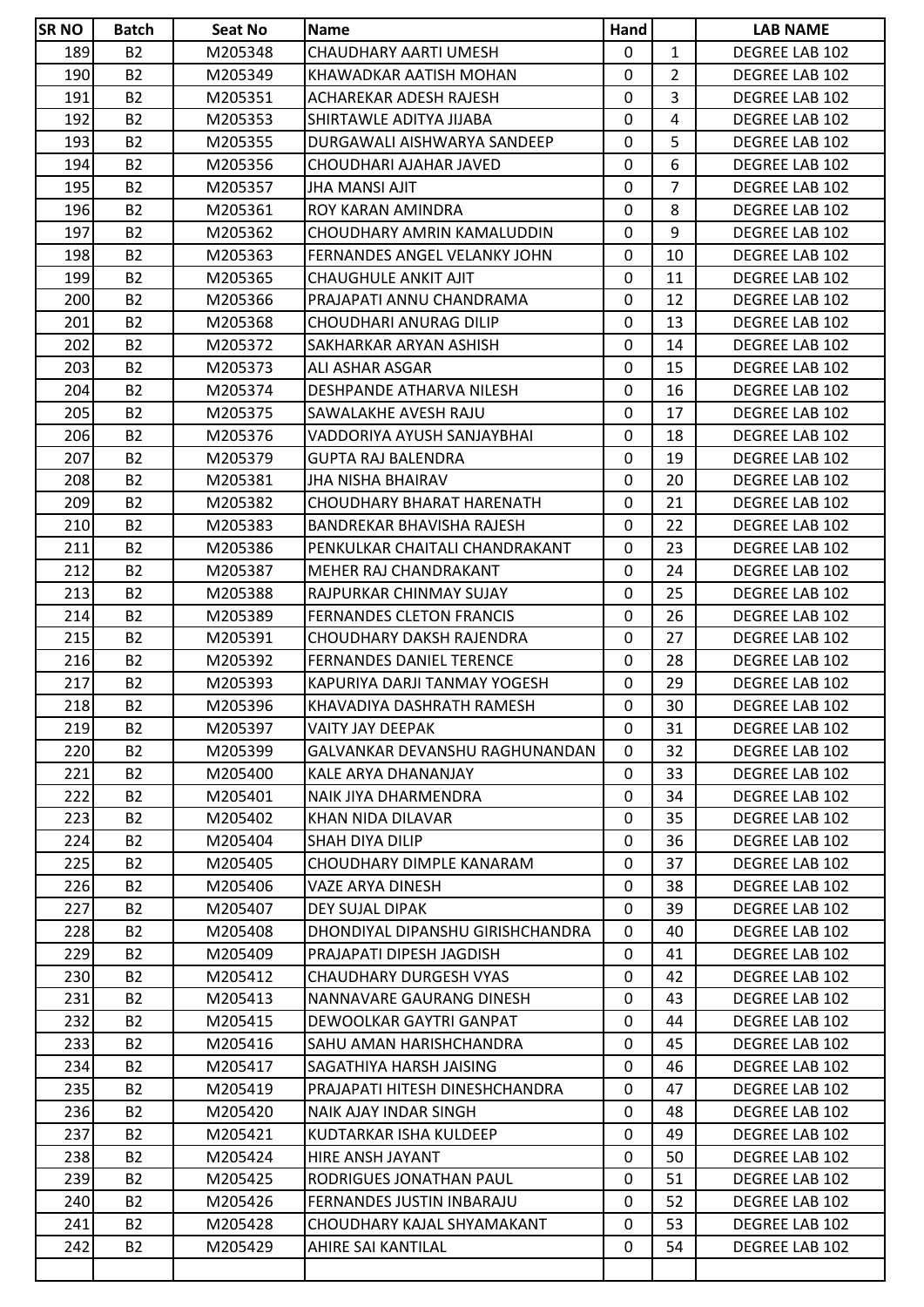| <b>SR NO</b> | <b>Batch</b>   | Seat No | <b>Name</b>                      | Hand         |                | <b>LAB NAME</b>      |
|--------------|----------------|---------|----------------------------------|--------------|----------------|----------------------|
| 243          | <b>B2</b>      | M205430 | SANCHARIA KARAN ASHOK            | $\mathbf{0}$ | $\mathbf{1}$   | DEGREE LAB114        |
| 244          | <b>B2</b>      | M205431 | PRAJAPATI KARAN BHAGWAN          | 0            | $\overline{2}$ | DEGREE LAB114        |
| 245          | <b>B2</b>      | M205433 | CHOUDHARY KARAN MANGILAL         | 0            | 3              | DEGREE LAB114        |
| 246          | <b>B2</b>      | M205434 | GOTHANKAR KARUNA CHANDRASHEKHAR  | $\mathbf{0}$ | 4              | DEGREE LAB114        |
| 247          | B <sub>2</sub> | M205435 | SHERLEKAR KASHISH SHASHIKANT     | 0            | 5              | DEGREE LAB114        |
| 248          | <b>B2</b>      | M205438 | CHAURASIA KIRTAN SHAMBHUNATH     | 0            | 6              | DEGREE LAB114        |
| 249          | <b>B2</b>      | M205439 | PRAJAPATI KISHOR NARAYAN         | 0            | $\overline{7}$ | DEGREE LAB114        |
| 250          | <b>B2</b>      | M205440 | CHOUKEKAR KOMAL RAVI             | 0            | 8              | DEGREE LAB114        |
| 251          | <b>B2</b>      | M205443 | DEHERIKAR KRUPALI BHARAT         | 0            | 9              | DEGREE LAB114        |
| 252          | <b>B2</b>      | M205444 | JHA SURAJ KUMAR BALBODH          | 0            | 10             | <b>DEGREE LAB114</b> |
| 253          | <b>B2</b>      | M205445 | <b>BAMBUGADE KUNAL NAVNATH</b>   | $\mathbf{0}$ | 11             | DEGREE LAB114        |
| 254          | <b>B2</b>      | M205446 | <b>FERNANDES LEANN GEORGE</b>    | 0            | 12             | DEGREE LAB114        |
| 255          | <b>B2</b>      | M205448 | CHOUDHARY MAHI MANOJ             | 0            | 13             | DEGREE LAB114        |
| 256          | <b>B2</b>      | M205450 | CHOUDHARY MANGALAM SHASHISHEKAR  | $\mathbf{0}$ | 14             | <b>DEGREE LAB114</b> |
| 257          | <b>B2</b>      | M205452 | MORE RIYA MANOJ                  | 0            | 15             | DEGREE LAB114        |
| 258          | <b>B2</b>      | M205453 | HUMBARKAR MANSI DATTARAM         | 0            | 16             | <b>DEGREE LAB114</b> |
| 259          | <b>B2</b>      | M205454 | KUNTAWALA MAYANK PARESH          | $\mathbf{0}$ | 17             | DEGREE LAB114        |
| 260          | <b>B2</b>      | M205456 | PRAJAPATI MINAL ASHOK            | 0            | 18             | <b>DEGREE LAB114</b> |
| 261          | <b>B2</b>      | M205458 | LAKDAWALA MOHD ANAS SARFARAZ     | 0            | 19             | DEGREE LAB114        |
| 262          | <b>B2</b>      | M205459 | KHAN MOHD MUDASSER MOHD ANSAR    | 0            | 20             | DEGREE LAB114        |
| 263          | <b>B2</b>      | M205462 | <b>CHOUDHARY MUKESH GOBARLAL</b> | 0            | 21             | DEGREE LAB114        |
| 264          | <b>B2</b>      | M205466 | SURATWALA MURTUZA ISMAIL         | 0            | 22             | DEGREE LAB114        |
| 265          | <b>B2</b>      | M205467 | KHAN HUDA NADEEM                 | 0            | 23             | DEGREE LAB114        |
| 266          | <b>B2</b>      | M205468 | GHARATKAR NANDINI VIJAY          | 0            | 24             | DEGREE LAB114        |
| 267          | <b>B2</b>      | M205470 | DAS ARNAB NARAYAN                | 0            | 25             | DEGREE LAB114        |
| 268          | <b>B2</b>      | M205471 | DAS AYUSH NARAYAN                | 0            | 26             | DEGREE LAB114        |
| 269          | <b>B2</b>      | M205472 | LAD KOMAL NARESHBHAI             | 0            | 27             | DEGREE LAB114        |
| 270          | <b>B2</b>      | M205475 | JHA ABHAY NAVINKUMAR             | 0            | 28             | DEGREE LAB114        |
| 271          | <b>B2</b>      | M205477 | CHAUDHARY NAZIYA GULAM           | 0            | 29             | <b>DEGREE LAB114</b> |
| 272          | <b>B2</b>      | M205478 | PRAJAPATI NEEHAL PRADEEP         | $\mathbf 0$  | 30             | <b>DEGREE LAB114</b> |
| 273          | <b>B2</b>      | M205479 | <b>CHOUDHARY NIDHI DILIP</b>     | 0            | 31             | DEGREE LAB114        |
| 274          | <b>B2</b>      | M205482 | PRAJAPATI NISHA SURESHKUMAR      | 0            | 32             | DEGREE LAB114        |
| 275          | <b>B2</b>      | M205484 | PANHALKAR OMKAR BALU             | 0            | 33             | DEGREE LAB114        |
| 276          | <b>B2</b>      | M205486 | SHAH YASH PANKAJ                 | 0            | 34             | <b>DEGREE LAB114</b> |
| 277          | <b>B2</b>      | M205487 | CHAURASIA PARTH PANKAJ           | 0            | 35             | DEGREE LAB114        |
| 278          | <b>B2</b>      | M205488 | TIRLOTKAR PAWAN SANJAY           | 0            | 36             | DEGREE LAB114        |
| 279          | <b>B2</b>      | M205490 | CHOUDHARY PINKY BHIMARAM         | 0            | 37             | DEGREE LAB114        |
| 280          | <b>B2</b>      | M205491 | PATIL RAJ PRADEEP                | 0            | 38             | DEGREE LAB114        |
| 281          | <b>B2</b>      | M205493 | <b>OZA DILIP PRAKASH</b>         | 0            | 39             | DEGREE LAB114        |
| 282          | <b>B2</b>      | M205495 | CHAUDHARY PRAKASH MANARAM        | 0            | 40             | <b>DEGREE LAB114</b> |
| 283          | <b>B2</b>      | M205496 | DESHPANDE PRANAV RAJESH          | 0            | 41             | DEGREE LAB114        |
| 284          | <b>B2</b>      | M205497 | KHERATKAR PRANAY LAXMAN          | 0            | 42             | DEGREE LAB114        |
| 285          | <b>B2</b>      | M205498 | KALAMBATE PRANAY NARESH          | 0            | 43             | DEGREE LAB114        |
| 286          | <b>B2</b>      | M205500 | CHAUDHARI PRANJAL DASHARATH      | 0            | 44             | DEGREE LAB114        |
| 287          | <b>B2</b>      | M205501 | KHATAVKAR PRATHAMESH PRABHAKAR   | 0            | 45             | DEGREE LAB114        |
| 288          | <b>B2</b>      | M205509 | FERNANDES RAHUL EDWARD           | 0            |                | DEGREE LAB114        |
| 289          | <b>B2</b>      | M205513 | SINGHRANA RAJ RAJESH             | 0            | 46<br>47       | DEGREE LAB114        |
| 290          |                |         |                                  | 0            | 48             |                      |
|              | B2             | M205515 | <b>GAUD UDAY RAJESH</b>          |              |                | DEGREE LAB114        |
| 291          | <b>B2</b>      | M205517 | <b>GAUD ARUN RAJU</b>            | $\mathbf{0}$ | 49             | DEGREE LAB114        |
| 292          | <b>B2</b>      | M205518 | <b>KATE DHRU RAKESH</b>          | 0            | 50             | DEGREE LAB114        |
| 293          | <b>B2</b>      | M205519 | RAI RAHUL RAMASHANKAR            | 0            | 51             | DEGREE LAB114        |
| 294          | <b>B2</b>      | M205520 | PAL SAHIL RAMESH                 | $\mathbf{0}$ | 52             | DEGREE LAB114        |
| 295          | <b>B2</b>      | M205524 | <b>JHA DIVYA RANJEET</b>         | 0            | 53             | DEGREE LAB114        |
| 296          | <b>B2</b>      | M205527 | PRAJAPATI RINKU HIRALAL          | 0            | 54             | DEGREE LAB114        |
| 297          | <b>B2</b>      | M205529 | DURGAWALE RITESH ANKUSH          | 0            | 55             | DEGREE LAB114        |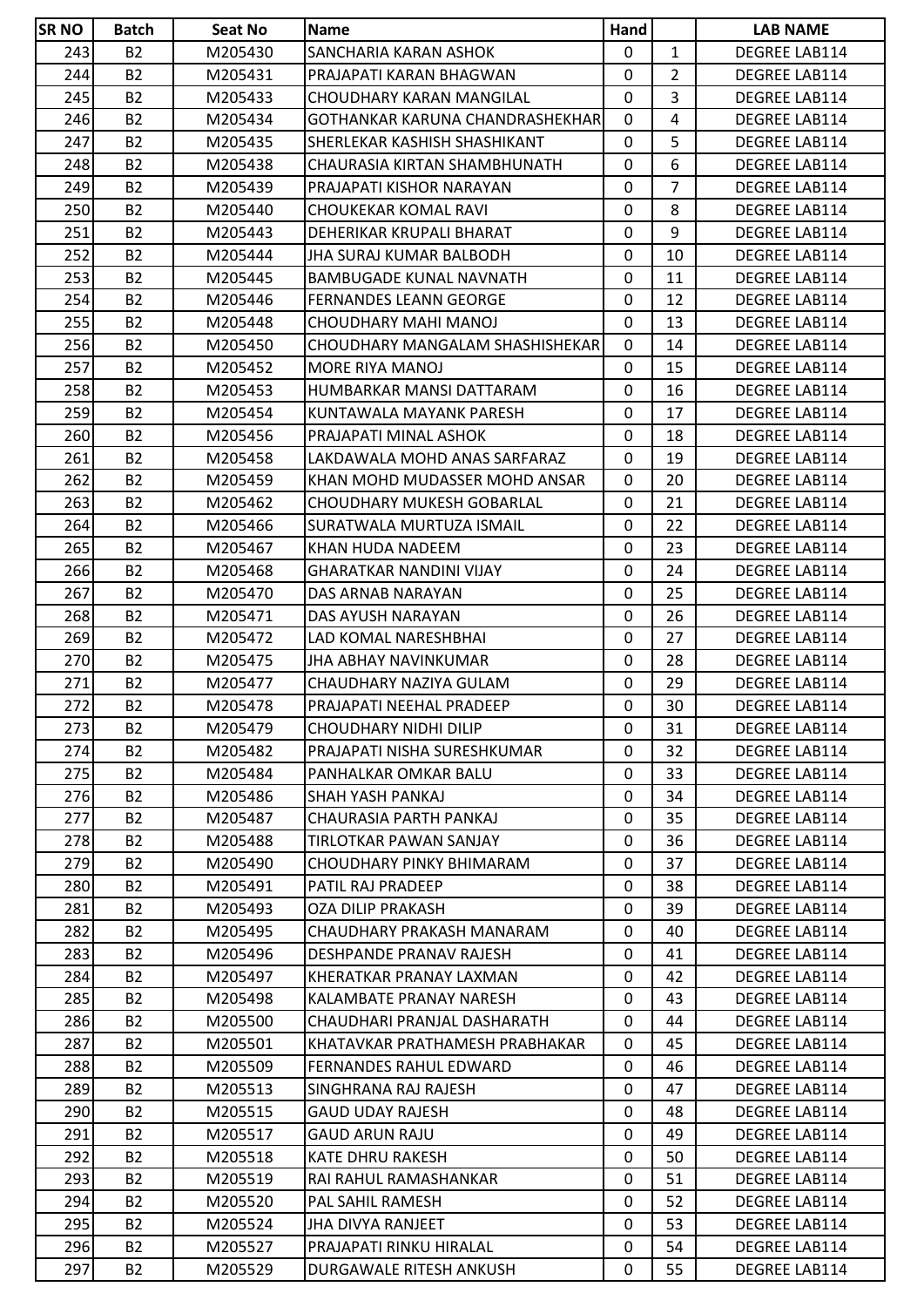| <b>SR NO</b>     | Batch     | Seat No | <b>IName</b>                  | Hand |    | <b>LAB NAME</b>      |
|------------------|-----------|---------|-------------------------------|------|----|----------------------|
| 298 <sub>1</sub> | <b>B2</b> | M205532 | <b>ICHOUDHARY RITU SANJAY</b> |      | 56 | <b>DEGREE LAB114</b> |
| 299              | <b>B2</b> | M205533 | IPADAVEKAR ROHAN DATTARAM     |      | 57 | DEGREE LAB114        |
| 300              | <b>B2</b> | M205535 | IKHANDBHOR ROHIT SHIVAJI      |      | 58 | DEGREE LAB114        |
| 301              | <b>B2</b> | M205536 | ICHAUDHARY ROSHAN RAJENDRA    |      | 59 | DEGREE LAB114        |
| 302              | <b>B2</b> | M205537 | IPRAJAPATI SACHIN CHANDRAMA   |      | 60 | <b>DEGREE LAB114</b> |

| 303 | <b>B2</b> | M205539 | KOTHAWALE SAHIL SANDEEP        | $\mathbf{0}$ | $1\vert$        | POLYTECH LAB1        |
|-----|-----------|---------|--------------------------------|--------------|-----------------|----------------------|
| 304 | <b>B2</b> | M205545 | MANKUMARE SAMARTH DATTATRAY    | 0            | $\overline{2}$  | POLYTECH LAB1        |
| 305 | <b>B2</b> | M205546 | <b>BERA SOMA SAMEER</b>        | $\Omega$     | $\overline{3}$  | POLYTECH LAB1        |
| 306 | <b>B2</b> | M205547 | ANGWALKAR SAMRUDHI PRAFUL      | $\mathbf{0}$ | 4               | POLYTECH LAB1        |
| 307 | <b>B2</b> | M205549 | KALAMBATE SANCHIT SUBHASH      | $\mathbf{0}$ | 5 <sup>1</sup>  | POLYTECH LAB1        |
| 308 | <b>B2</b> | M205550 | PRAJAPATI SANDESH DINESH       | 0            | 6 <sup>1</sup>  | <b>POLYTECH LAB1</b> |
| 309 | <b>B2</b> | M205552 | <b>GHOSALKAR SANIKA SACHIN</b> | $\Omega$     | $\overline{7}$  | POLYTECH LAB1        |
| 310 | <b>B2</b> | M205556 | VAIDYA OM SANJAY               | $\Omega$     | 8               | POLYTECH LAB1        |
| 311 | <b>B2</b> | M205557 | JOSHI DEV SANJIVBHAI           | $\mathbf{0}$ | $\overline{9}$  | POLYTECH LAB1        |
| 312 | <b>B2</b> | M205559 | MOGAVEERA SANKETH SANJEEVA     | 0            | 10 <sup>1</sup> | POLYTECH LAB1        |
| 313 | <b>B2</b> | M205561 | JHA VIVEK SANTOSH              | $\Omega$     | 11              | POLYTECH LAB1        |
| 314 | <b>B2</b> | M205562 | PAWAR DEV SANTOSH              | 0            | 12              | POLYTECH LAB1        |
| 315 | <b>B2</b> | M205564 | PATEL JAY SATISH               | 0            | 13              | POLYTECH LAB1        |
| 316 | <b>B2</b> | M205565 | SONI JEET SATISH               | 0            | 14              | POLYTECH LAB1        |
| 317 | <b>B2</b> | M205568 | <b>FERNANDES SHAWN DOUGLAS</b> | $\Omega$     | 15 <sup>1</sup> | POLYTECH LAB1        |
| 318 | <b>B2</b> | M205575 | PRAJAPATI SHYAM RAMPRASAD      | $\Omega$     | 16 <sup>1</sup> | POLYTECH LAB1        |
| 319 | <b>B2</b> | M205576 | CHAUDHARY SIDDHI SURENDRA      | $\Omega$     | 17              | POLYTECH LAB1        |
| 320 | <b>B2</b> | M205580 | DESHPANDE SOHAM DEEPAK         | 0            | 18              | POLYTECH LAB1        |
| 321 | <b>B2</b> | M205584 | DAS RADHA SURENDRA             | $\Omega$     | <b>19</b>       | POLYTECH LAB1        |
| 322 | <b>B2</b> | M205585 | PRAJAPATI SUSHANT AVDESH       | 0            | 20I             | POLYTECH LAB1        |

| 323 | <b>B2</b> | M205588 | <b>JHA UJALA UMESH</b>            | $\Omega$     | 1  | POLYTECH LAB4 |
|-----|-----------|---------|-----------------------------------|--------------|----|---------------|
| 324 | <b>B2</b> | M205592 | <b>BHOGESARA VAISHALI SANDEEP</b> | $\Omega$     | 2  | POLYTECH LAB4 |
| 325 | <b>B2</b> | M205593 | <b>GANGAWANE VICKY ASHOK</b>      | $\Omega$     | 3  | POLYTECH LAB4 |
| 326 | <b>B2</b> | M205594 | PALSAMKAR VIGNESH VASUDEV         | $\Omega$     | 4  | POLYTECH LAB4 |
| 327 | <b>B2</b> | M205595 | <b>BANE YASH VIJAY</b>            | $\Omega$     | 5  | POLYTECH LAB4 |
| 328 | <b>B2</b> | M205597 | KANNOJIYA VIJAY SHRI SHASHIKANT   | $\Omega$     | 6  | POLYTECH LAB4 |
| 329 | <b>B2</b> | M205599 | PANIGRAHI VIKAS GOPAL KRISHNA     | $\Omega$     | 7  | POLYTECH LAB4 |
| 330 | <b>B2</b> | M205602 | CHOUDHARY VINITA MAHESH           | $\Omega$     | 8  | POLYTECH LAB4 |
| 331 | <b>B2</b> | M205607 | KALAMBATE VIVEK VIJAY             | $\Omega$     | 9  | POLYTECH LAB4 |
| 332 | <b>B2</b> | M205608 | MANDAVKAR YASH AJIT               | $\Omega$     | 10 | POLYTECH LAB4 |
| 333 | <b>B2</b> | M205609 | <b>KHERATKAR YASH DINESH</b>      | $\mathbf{0}$ | 11 | POLYTECH LAB4 |
| 334 | <b>B2</b> | M205610 | MANCHEKAR YASHRAJ SURESH          | $\Omega$     | 12 | POLYTECH LAB4 |
| 335 | <b>B2</b> | M205615 | PATRA NEHA ARJUN                  | $\Omega$     | 13 | POLYTECH LAB4 |
| 336 | <b>B2</b> | M205617 | CHOURASIYA ATUL SHRAVAN           | $\Omega$     | 14 | POLYTECH LAB4 |
| 337 | <b>B2</b> | M205618 | <b>GOND NISHA BHANUPRATAP</b>     | $\Omega$     | 15 | POLYTECH LAB4 |
| 338 | <b>B2</b> | M205619 | PARIHARIYA BHAVESH POLARAM        | $\Omega$     | 16 | POLYTECH LAB4 |
| 339 | <b>B2</b> | M205620 | <b>RAUT DISHA CHETAN</b>          | $\Omega$     | 17 | POLYTECH LAB4 |
| 340 | <b>B2</b> | M205623 | <b>MALIK RAJA DEBU</b>            | $\Omega$     | 18 | POLYTECH LAB4 |
| 341 | <b>B2</b> | M205625 | DUBEY PUJA DINESHCHANDRA          | $\Omega$     | 19 | POLYTECH LAB4 |
| 342 | <b>B2</b> | M205627 | <b>MEHTA RIYA HASMUKH</b>         | $\mathbf{0}$ | 20 | POLYTECH LAB4 |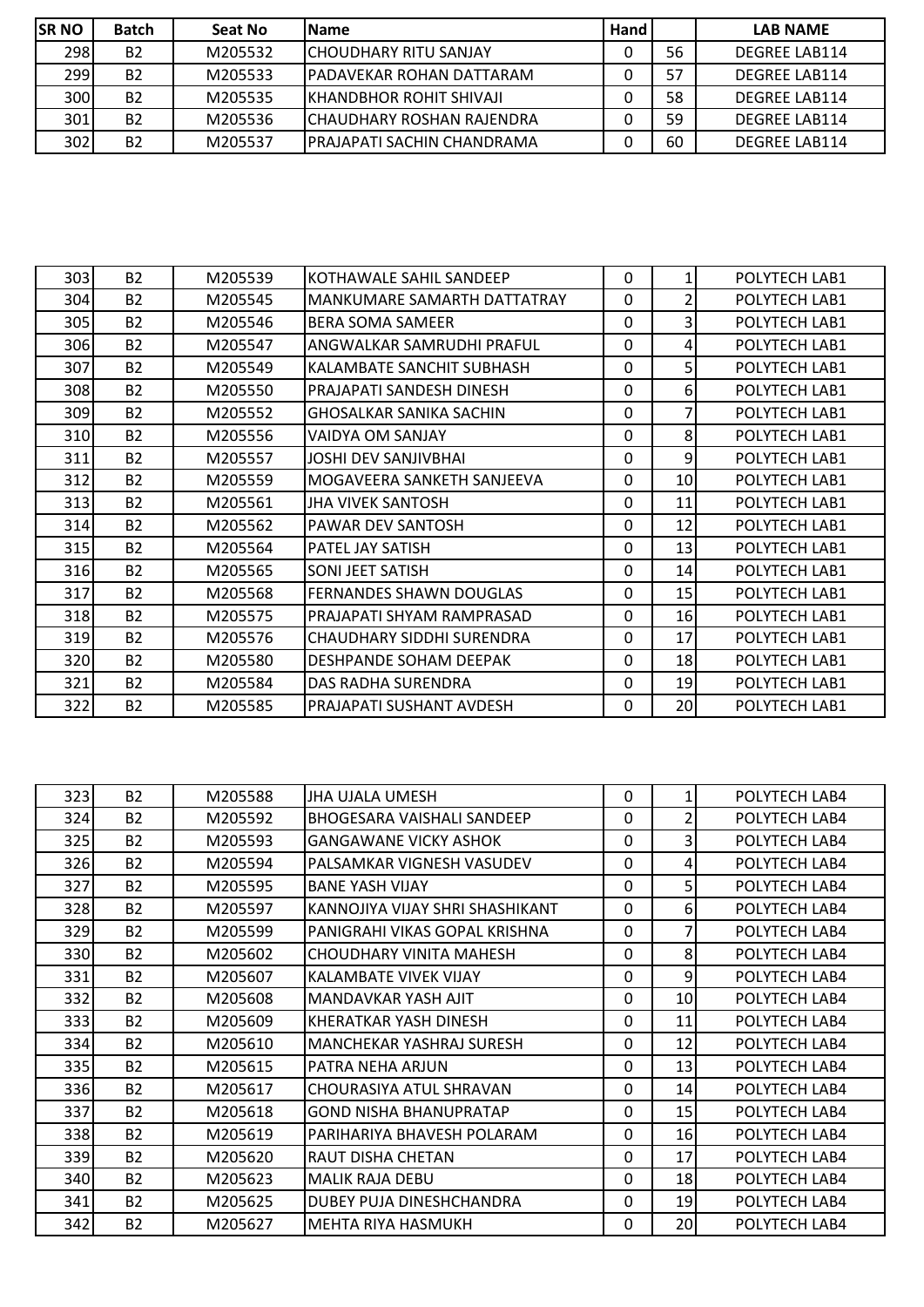| <b>SR NO</b> | <b>Batch</b> | Seat No | <b>Name</b>                           | Hand         |              | <b>LAB NAME</b> |
|--------------|--------------|---------|---------------------------------------|--------------|--------------|-----------------|
| 343          | <b>B2</b>    | M205629 | JHA SOUMYA JAICHANDRA                 | 0            | $\mathbf{1}$ | POLYTECH LAB 5  |
| 344          | <b>B2</b>    | M205630 | PANKHANIYA KINJAL SHAILESHBHAI        | $\mathbf{0}$ | 2            | POLYTECH LAB 5  |
| 345          | <b>B2</b>    | M205632 | LIMBACHIYA KOMAL RAKESH               | 0            | 3            | POLYTECH LAB 5  |
| 346          | <b>B2</b>    | M205634 | PAL ANANYA LALBAHADUR                 | $\mathbf{0}$ | 4            | POLYTECH LAB 5  |
| 347          | <b>B2</b>    | M205637 | <b>GUPTA EKTA MANISH</b>              | $\mathbf{0}$ | 5            | POLYTECH LAB 5  |
| 348          | <b>B2</b>    | M205641 | RANA YASHA NITESH                     | $\mathbf{0}$ | 6            | POLYTECH LAB 5  |
| 349          | <b>B2</b>    | M205645 | TELI DISHA PRAKASH                    | $\mathbf{0}$ | 7            | POLYTECH LAB 5  |
| 350          | <b>B2</b>    | M205646 | LIMBACHIYA PRATHAM MANISH             | $\mathbf{0}$ | 8            | POLYTECH LAB 5  |
| 351          | <b>B2</b>    | M205647 | KANTHARIYA PRATIK RAJU                | $\mathbf{0}$ | 9            | POLYTECH LAB 5  |
| 352          | <b>B2</b>    | M205648 | <b>BHADRESHDA PRINCE SHAILESHBHAI</b> | 0            | 10           | POLYTECH LAB 5  |
| 353          | <b>B2</b>    | M205649 | CHAURASIYA PRINCE YOGESH              | 0            | 11           | POLYTECH LAB 5  |
| 354          | <b>B2</b>    | M205650 | NEGI AMITA RAGHUBEER                  | $\mathbf{0}$ | 12           | POLYTECH LAB 5  |
| 355          | <b>B2</b>    | M205651 | KUCHHADIYA RAJ BALU                   | $\mathbf{0}$ | 13           | POLYTECH LAB 5  |
| 356          | <b>B2</b>    | M205653 | PATEL ISHA RAJNIKANT                  | $\mathbf{0}$ | 14           | POLYTECH LAB 5  |
| 357          | <b>B2</b>    | M205655 | CHAURASIYA RAVI ARUN                  | 0            | 15           | POLYTECH LAB 5  |
| 358          | <b>B2</b>    | M205656 | CHOURASIYA SANDHYA NARAYAN            | 0            | 16           | POLYTECH LAB 5  |
| 359          | <b>B2</b>    | M205657 | JHA AMRITA SANTOSH KUMAR              | $\mathbf{0}$ | 17           | POLYTECH LAB 5  |
| 360          | <b>B2</b>    | M205660 | MEDI DIVYA SHANKAR                    | $\Omega$     | 18           | POLYTECH LAB 5  |
| 361          | <b>B2</b>    | M205662 | MATE POOJA SUBHASH                    | 0            | 19           | POLYTECH LAB 5  |
| 362          | <b>B2</b>    | M205663 | THIK DISHA SUDHIR                     | 0            | 20           | POLYTECH LAB 5  |

| 363 | <b>B2</b> | M205666 | OJHA SNEHA SURESH                | $\Omega$     | 1              | POLYTECH LAB 7 |
|-----|-----------|---------|----------------------------------|--------------|----------------|----------------|
| 364 | <b>B2</b> | M205667 | DAS SIMITA SUSANTA               | $\Omega$     | 2              | POLYTECH LAB 7 |
| 365 | <b>B2</b> | M205670 | <b>PATIL SIYA VILAS</b>          | $\mathbf{0}$ | 3              | POLYTECH LAB 7 |
| 366 | <b>B2</b> | M205675 | SHAIKH AMAAN JABBAR              | 0            | 4              | POLYTECH LAB 7 |
| 367 | <b>B2</b> | M205676 | SIDDIQUI AAQIB KHURSHEED         | $\Omega$     | 5              | POLYTECH LAB 7 |
| 368 | <b>B2</b> | M205678 | <b>MATE SAURABH SANJAY</b>       | $\Omega$     | 6              | POLYTECH LAB 7 |
| 369 | <b>B2</b> | M205681 | <b>VIRKAYDE ABHINANDAN VIJAY</b> | 0            | 7              | POLYTECH LAB 7 |
| 370 | <b>B2</b> | M205682 | KACHHELA ABHISHEK KAJAL          | $\Omega$     | 8 <sup>1</sup> | POLYTECH LAB 7 |
| 371 | <b>B2</b> | M205683 | KUMAWAT BABU ROSHAN              | $\Omega$     | 9              | POLYTECH LAB 7 |
| 372 | <b>B2</b> | M205686 | <b>BHAGDE PRACHI SHARAD</b>      | $\Omega$     | 10             | POLYTECH LAB 7 |
| 373 | <b>B2</b> | M205690 | RANE OM SACHIN                   | 0            | 11             | POLYTECH LAB 7 |
| 374 | <b>B2</b> | M205692 | CHAUHAN SACHIN RAMAVADH          | 0            | 12             | POLYTECH LAB 7 |
| 375 | <b>B2</b> | M205694 | KAJWE NINAD NILESH               | $\Omega$     | 13             | POLYTECH LAB 7 |
| 376 | <b>B2</b> | M205697 | DUBEY SHRADDHA SANTOSH           | 0            | 14             | POLYTECH LAB 7 |
| 377 | <b>B2</b> | M205700 | JAISWAL RADHA ARIUN              | $\Omega$     | 15             | POLYTECH LAB 7 |
| 378 | <b>B2</b> | M205702 | SANDIM ARADHYA VINOD             | $\mathbf{0}$ | 16             | POLYTECH LAB 7 |
| 379 | <b>B2</b> | M205704 | <b>BHANDARI ADITI BIPIN</b>      | $\mathbf{0}$ | 17             | POLYTECH LAB 7 |
| 380 | <b>B2</b> | M205705 | RAORANE AADITI LAXMAN            | $\Omega$     | 18             | POLYTECH LAB 7 |
| 381 | <b>B2</b> | M205706 | KOKITKAR ADITYA ASHOK            | $\mathbf{0}$ | 19             | POLYTECH LAB 7 |
| 382 | <b>B2</b> | M205708 | SONAWANE ADITYA SANDEEP          | 0            | 20             | POLYTECH LAB 7 |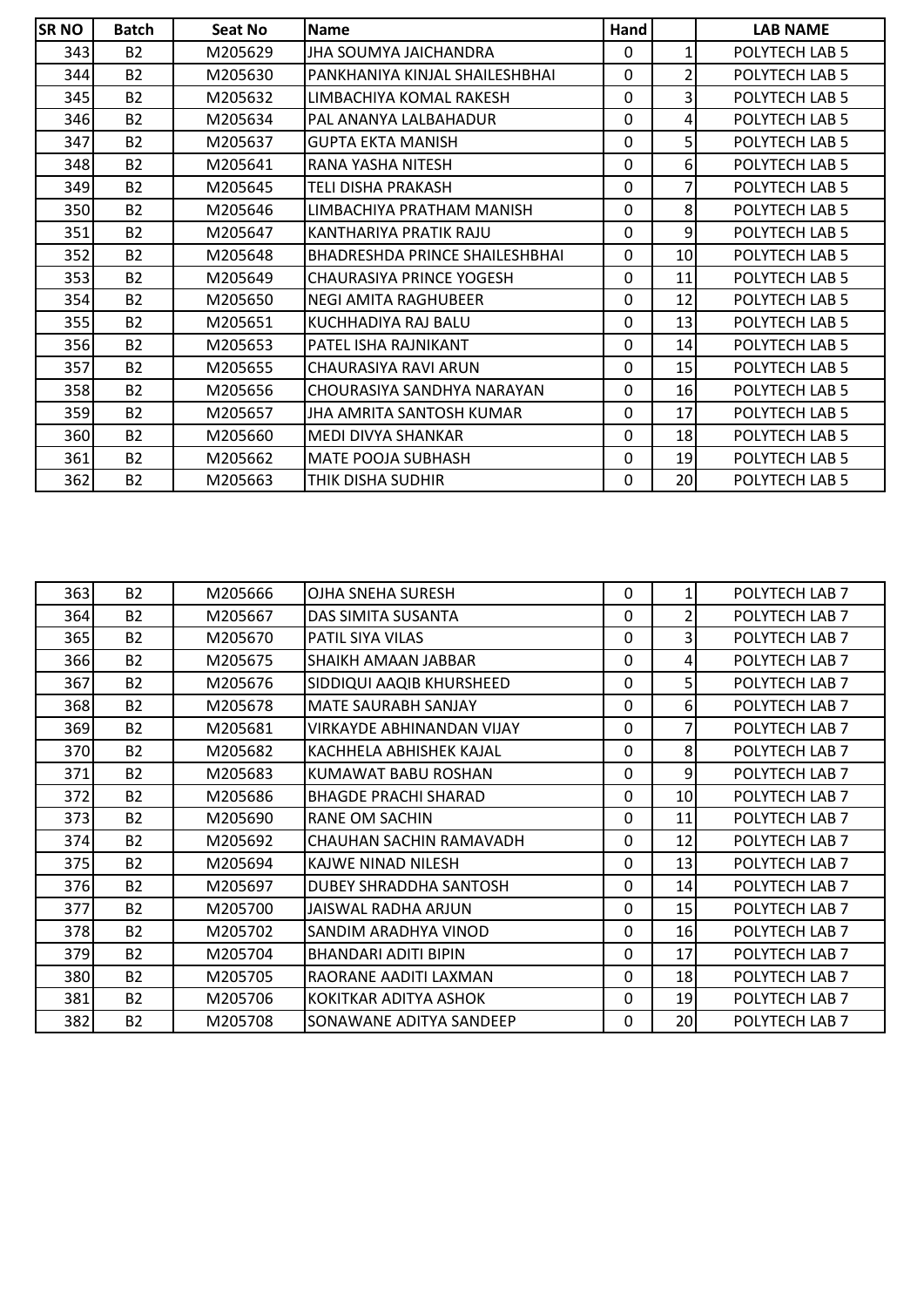| <b>SRNO</b> | <b>Batch</b> | Seat No | <b>Name</b>                       | Hand         |                | <b>LAB NAME</b> |
|-------------|--------------|---------|-----------------------------------|--------------|----------------|-----------------|
| 383         | <b>B2</b>    | M205712 | SHAIKH SHAFAQUE NAAZ NEYAZ AHMAD  | 0            | 1              | POLYTECH LAB 8  |
| 384         | <b>B2</b>    | M205714 | MUDALIAR AGASTHIAN GANESARATHINAN | $\mathbf 0$  | $\overline{2}$ | POLYTECH LAB 8  |
| 385         | <b>B2</b>    | M205719 | <b>SHAIKH SHAHID ATABUL</b>       | $\mathbf{0}$ | 3              | POLYTECH LAB 8  |
| 386         | <b>B2</b>    | M205721 | <b>SHAIKH SHAHID SALIM</b>        | 0            | 4              | POLYTECH LAB 8  |
| 387         | <b>B2</b>    | M205722 | <b>TAMBADE SAHIL KRUSHNA</b>      | $\mathbf{0}$ | 5              | POLYTECH LAB 8  |
| 388         | <b>B2</b>    | M205723 | NAMSALE SAHIL MAHADEV             | 0            | 6              | POLYTECH LAB 8  |
| 389         | <b>B2</b>    | M205724 | <b>ASWEKAR SAHIL MAHESH</b>       | 0            | 7              | POLYTECH LAB 8  |
| 390         | <b>B2</b>    | M205725 | THAWSAR SAHIL MAHIPAT             | 0            | 8              | POLYTECH LAB 8  |
| 391         | <b>B2</b>    | M205727 | <b>SHIGVAN SAHIL SUNIL</b>        | $\mathbf{0}$ | 9              | POLYTECH LAB 8  |
| 392         | <b>B2</b>    | M205730 | JAISWAL RAHUL ABHISHEK            | 0            | 10             | POLYTECH LAB 8  |
| 393         | <b>B2</b>    | M205731 | <b>KAROTIA RAHUL BAHADUR</b>      | 0            | 11             | POLYTECH LAB 8  |
| 394         | <b>B2</b>    | M205734 | JAISWAL RAHUL SHASHIKANT          | 0            | 12             | POLYTECH LAB 8  |
| 395         | <b>B2</b>    | M205736 | KAREKAR VAIBHAVI NILESH           | 0            | 13             | POLYTECH LAB 8  |
| 396         | <b>B2</b>    | M205740 | lMAKWANA JAIMNI CHANDUBHAI        | 0            | 14             | POLYTECH LAB 8  |
| 397         | <b>B2</b>    | M205742 | <b>GAIKWAD SAIRAJ KIRAN</b>       | 0            | 15             | POLYTECH LAB 8  |
| 398         | <b>B2</b>    | M205747 | SAWANT CHAITALI RAVIKANT          | 0            | 16             | POLYTECH LAB 8  |
| 399         | <b>B2</b>    | M205751 | SONI YUGRAJ JAGDISH               | 0            | 17             | POLYTECH LAB 8  |
| 400         | <b>B2</b>    | M205754 | <b>PATIL VIRAJ KISHOR</b>         | $\mathbf{0}$ | 18             | POLYTECH LAB 8  |
| 401         | <b>B2</b>    | M205758 | <b>DOLUI SURAJ PRASANTA</b>       | 0            | 19             | POLYTECH LAB 8  |
| 402         | <b>B2</b>    | M205759 | <b>GAONKAR RAJ RAMCHANDRA</b>     | 0            | 20             | POLYTECH LAB 8  |

| 403 | <b>B2</b> | M205760 | RANA DEVRAJ RAMESHCHAND         | 0        | 1               | POLYTECH LAB 9 |
|-----|-----------|---------|---------------------------------|----------|-----------------|----------------|
| 404 | <b>B2</b> | M205763 | SAROJ SURAJ SHIVDHANI           | $\Omega$ | $\overline{2}$  | POLYTECH LAB 9 |
| 405 | <b>B2</b> | M205765 | NAIR SAIRAJ SURENDRA            | $\Omega$ | 3               | POLYTECH LAB 9 |
| 406 | <b>B2</b> | M205766 | PAWAR VIRAJ VIJAY               | $\Omega$ | 4               | POLYTECH LAB 9 |
| 407 | <b>B2</b> | M205767 | <b>GUPTA SURAJ VIJAYNARAYAN</b> | $\Omega$ | 5               | POLYTECH LAB 9 |
| 408 | <b>B2</b> | M205768 | <b>HANDE VIRAJ VILAS</b>        | $\Omega$ | 6               | POLYTECH LAB 9 |
| 409 | <b>B2</b> | M205770 | PARMAR PRAJAKTA AJAY            | $\Omega$ |                 | POLYTECH LAB 9 |
| 410 | <b>B2</b> | M205771 | SOLANKI KAJAL BHARAT            | $\Omega$ | 8               | POLYTECH LAB 9 |
| 411 | <b>B2</b> | M205772 | <b>BARTWAL KAJAL SURBEER</b>    | $\Omega$ | 9               | POLYTECH LAB 9 |
| 412 | <b>B2</b> | M205773 | MUKIRWAR AJAY CHANDRASHEKHAR    | 0        | 10 <sup>1</sup> | POLYTECH LAB 9 |
| 413 | <b>B2</b> | M205775 | <b>MASURKAR AJIT ARJUN</b>      | $\Omega$ | 11              | POLYTECH LAB 9 |
| 414 | <b>B2</b> | M205778 | HARIJAN RAJVIMAL GULAB          | 0        | 12              | POLYTECH LAB 9 |
| 415 | <b>B2</b> | M205782 | PATIL RONAK RAMCHANDRA          | 0        | 13              | POLYTECH LAB 9 |
| 416 | <b>B2</b> | M205784 | YADAV RONAK SURESH              | 0        | 14              | POLYTECH LAB 9 |
| 417 | <b>B2</b> | M205789 | SOLANKI AAKASH JITUBHAI         | 0        | 15 <sub>l</sub> | POLYTECH LAB 9 |
| 418 | <b>B2</b> | M205792 | BARASKAR AKHIL NAMDEV           | $\Omega$ | <b>16</b>       | POLYTECH LAB 9 |
| 419 | <b>B2</b> | M205793 | <b>GURAV KETAKI LAXMAN</b>      | $\Omega$ | 17              | POLYTECH LAB 9 |
| 420 | <b>B2</b> | M205794 | <b>GAONKAR SAKSHI ANIL</b>      | 0        | 18              | POLYTECH LAB 9 |
| 421 | <b>B2</b> | M205795 | WAGHELA SAKSHI MAHENDRA         | 0        | 19              | POLYTECH LAB 9 |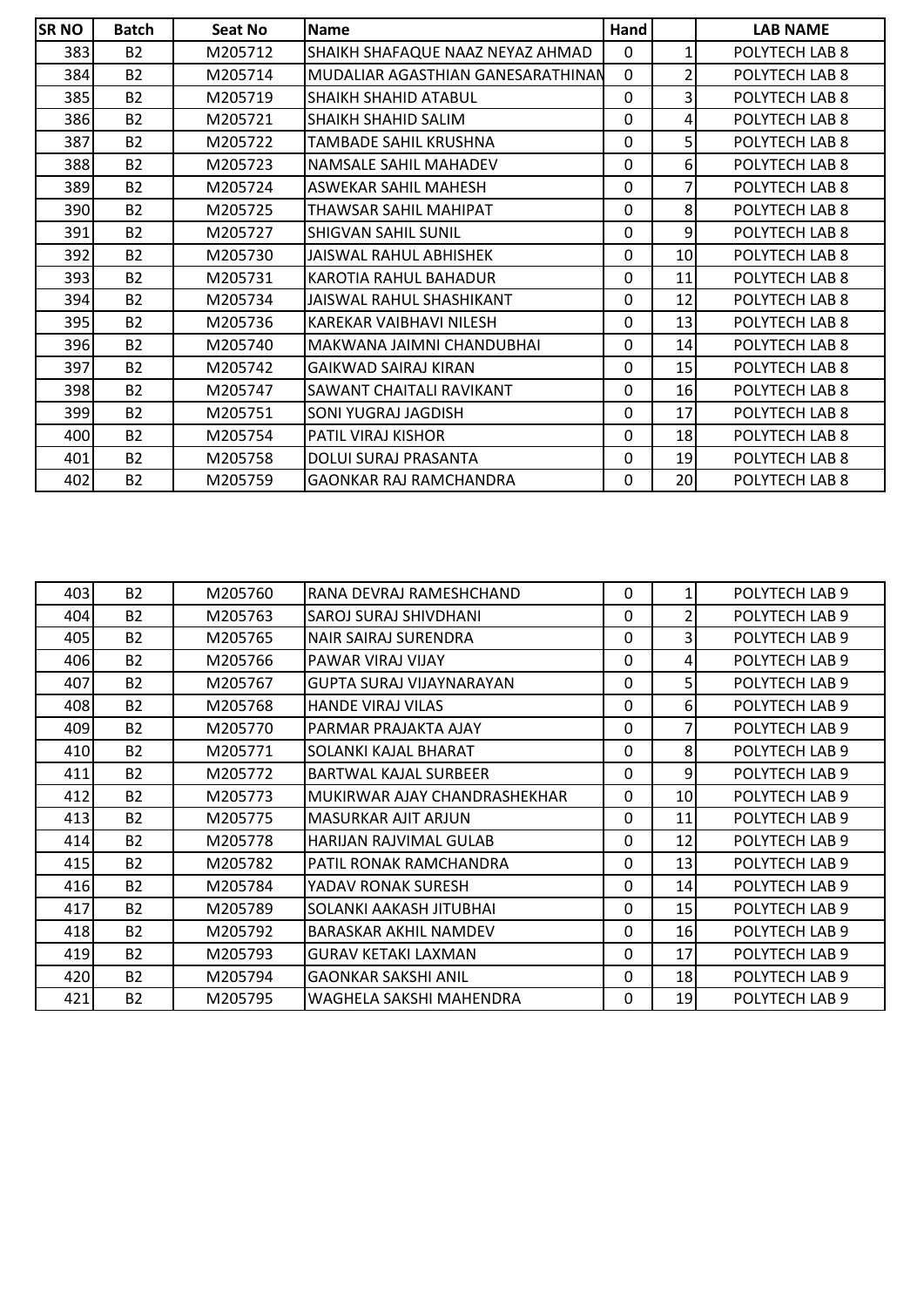| <b>SRNO</b>    | <b>Batch</b>   | Seat No | <b>Name</b>                       |                | Hand lab SN     | <b>LAB NAME</b> |
|----------------|----------------|---------|-----------------------------------|----------------|-----------------|-----------------|
| 1              | B <sub>3</sub> | M205796 | JAISWAL SAKSHI SANTOSH            | $\mathbf 0$    | 1               | 204 LAB1        |
| 2              | B <sub>3</sub> | M205799 | MALKAR BHAKTI AVDHUT              | $\mathbf 0$    | $\overline{2}$  | 204 LAB1        |
| 3              | B <sub>3</sub> | M205800 | <b>MADHVI BHAKTI DINESH</b>       | 0              | $\overline{3}$  | 204 LAB1        |
| 4              | B <sub>3</sub> | M205801 | PARMAR BHAKTI RAKSHA              | $\mathbf 0$    | $\overline{a}$  | 204 LAB1        |
| 5              | B <sub>3</sub> | M205806 | <b>MARU KINJAL ARJUN</b>          | 0              | 5 <sup>1</sup>  | 204 LAB1        |
| 6 <sup>1</sup> | B <sub>3</sub> | M205807 | <b>GHOSH TEJAL ARUN</b>           | $\mathbf 0$    | 6 <sup>1</sup>  | 204 LAB1        |
| 7              | B <sub>3</sub> | M205810 | YADAV KAJAL BALESHWAR             | 0              | 7               | 204 LAB1        |
| 8              | B <sub>3</sub> | M205811 | PATEL TORAL BHARAT                | $\pmb{0}$      | 8               | 204 LAB1        |
| 9              | B <sub>3</sub> | M205814 | SAROJ KOMAL DHANRAJ               | $\pmb{0}$      | $\overline{9}$  | 204 LAB1        |
| 10             | B <sub>3</sub> | M205819 | KHADE SUJAL JAGDEEP               | 0              | 10              | 204 LAB1        |
| 11             | B <sub>3</sub> | M205820 | SINGH SONAL JAGDISH               | $\mathbf 0$    | 11              | 204 LAB1        |
| 12             | B <sub>3</sub> | M205821 | RANE TRUNAL KISHOR                | 0              | 12              | 204 LAB1        |
| 13             | B <sub>3</sub> | M205823 | KADAM SUJAL NARESH                | $\mathbf 0$    | 13              | 204 LAB1        |
| 14             | B <sub>3</sub> | M205825 | RAI AANCHAL PANKAJ                | 0              | 14              | 204 LAB1        |
| 15             | B <sub>3</sub> | M205826 | <b>GURAV TEJAL PRAKASH</b>        | $\pmb{0}$      | 15              | 204 LAB1        |
| 16             | B <sub>3</sub> | M205827 | SINGH NEHAL PREMBAHADUR           | $\pmb{0}$      | 16              | 204 LAB1        |
| 17             | B <sub>3</sub> | M205830 | TAMBE SUJAL RAJENDRA              | 0              | 17              | 204 LAB1        |
| 18             | B <sub>3</sub> | M205831 | <b>DESAI SUJAL RAKESH</b>         | 0              | 18              | 204 LAB1        |
| 19             | B <sub>3</sub> | M205832 | <b>GUPTA SEJAL RAMESH</b>         | 0              | 19              | 204 LAB1        |
| 20             | B <sub>3</sub> | M205833 | <b>SINGH PAYAL RAMESH</b>         | $\mathbf 0$    | 20              | 204 LAB1        |
| 21             | B <sub>3</sub> | M205834 | YADAV SUJAL RITU                  | 0              | 21              | 204 LAB1        |
| 22             | B <sub>3</sub> | M205835 | PAWAR SUJAL SAMPAT                | 0              | 22              | 204 LAB1        |
| 23             | B <sub>3</sub> | M205836 | <b>RINGE SUJAL SANDIP</b>         | $\mathbf 0$    | 23              | 204 LAB1        |
| 24             | B <sub>3</sub> | M205838 | KADAM SUJAL SANJAY                | 0              | 24              | 204 LAB1        |
| 25             | B <sub>3</sub> | M205841 | SINGH KOMAL SHAILESH              | $\mathbf 0$    | 25              | 204 LAB1        |
| 26             | B <sub>3</sub> | M205848 | YADAV KAJAL UMASHANKAR            | 0              | 26              | 204 LAB1        |
| 27             | B <sub>3</sub> | M205849 | JUNAGADHWALA BURHANUDDIN HAKIM    | $\mathbf 0$    | 27              | 204 LAB1        |
| 28             | B <sub>3</sub> | M205853 | PATIL ANJALI AJITABH              | $\pmb{0}$      | 28              | 204 LAB1        |
| 29             | B <sub>3</sub> | M205854 | KADAM SAYALI ANIL                 | 0              | 29              | 204 LAB1        |
| 30             | B <sub>3</sub> | M205856 | VARMA ANJALI DINBANDHU            | $\overline{0}$ | 30 <sup>1</sup> | 204 LAB1        |
| 31             | B <sub>3</sub> | M205857 | YADAV ANJALI DINESH               | $\overline{0}$ | 31              | 204 LAB1        |
| 32             | B <sub>3</sub> | M205862 | MISAL SAYALI PRAMOD               | $\mathbf 0$    | 32              | 204 LAB1        |
| 33             | B <sub>3</sub> | M205868 | <b>JOSHI ANJALI RAM</b>           | $\mathbf 0$    | 33              | 204 LAB1        |
| 34             | B <sub>3</sub> | M205871 | <b>JOSHI RUPALI SHRIPATI</b>      | 0              | 34              | 204 LAB1        |
| 35             | B <sub>3</sub> | M205876 | YADAV ANJALI VINOD                | $\mathbf 0$    | 35              | 204 LAB1        |
| 36             | B <sub>3</sub> | M205877 | SOLANKI LALIT RAVINDRA            | 0              | 36              | 204 LAB1        |
| 37             | B <sub>3</sub> | M205878 | KHARWAR LALIT SANJAY              | $\mathbf 0$    | 37              | 204 LAB1        |
| 38             | B <sub>3</sub> | M205880 | <b>GAIKWAD SALONI DHIRENDRA</b>   | 0              | 38              | 204 LAB1        |
| 39             | B <sub>3</sub> | M205884 | GUPTA SHYAM CHANDRASHEKHAR        | 0              | 39              | 204 LAB1        |
| 40             | B <sub>3</sub> | M205885 | YADAV SHYAM CHANDRASHEKHAR        | $\mathbf 0$    | 40              | 204 LAB1        |
| 41             | B <sub>3</sub> | M205888 | <b>GAUD GAUTAM JAGDISH</b>        | $\mathbf 0$    | 41              | 204 LAB1        |
| 42             | B <sub>3</sub> | M205889 | SHAH SANYAM NITIN                 | $\mathbf 0$    | 42              | 204 LAB1        |
| 43             | B <sub>3</sub> | M205891 | DALVI SOHAM RUKESH                | $\mathbf 0$    | 43              | 204 LAB1        |
| 44             | B <sub>3</sub> | M205892 | <b>JHA SHUBHAM SANJAY</b>         | $\mathbf 0$    | 44              | 204 LAB1        |
| 45             | B <sub>3</sub> | M205896 | DEVKOTA KAMALPRASAD BHARAT PRASAD | $\mathbf 0$    | 45              | 204 LAB1        |
| 46             | B <sub>3</sub> | M205897 | TRIPATHI AMAN MAHENDRA            | $\mathbf 0$    | 46              | 204 LAB1        |
| 47             | B <sub>3</sub> | M205898 | SETHIYA NAMAN RANJEET             | $\mathbf 0$    | 47              | 204 LAB1        |
| 48             | B <sub>3</sub> | M205900 | SALUNKE SAMARTH SHAILENDRA        | $\pmb{0}$      | 48              | 204 LAB1        |
| 49             | B <sub>3</sub> | M205901 | GAIKWAD SAMBHAJI DILIP            | $\mathbf 0$    | 49              | 204 LAB1        |
| 50             | B <sub>3</sub> | M205904 | KASRUNG DAMINI VILAS              | 0              | 50              | 204 LAB1        |
| 51             | B <sub>3</sub> | M205905 | BHARATI NAMRATA NILESH            | $\mathbf 0$    | 51              | 204 LAB1        |
| 52             | B <sub>3</sub> | M205909 | SINGH ARYAN ANIL                  | 0              | 52              | 204 LAB1        |
| 53             | B <sub>3</sub> | M205910 | <b>RAYLI ESHAN ARIF</b>           | 0              | 53              | 204 LAB1        |
| 54             | B <sub>3</sub> | M205911 | <b>MORE ROSHAN DILIP</b>          | $\mathbf 0$    | 54              | 204 LAB1        |
| 55             | B <sub>3</sub> | M205915 | <b>BARI SRUJAN JAYPRAKASH</b>     | 0              | 55              | 204 LAB1        |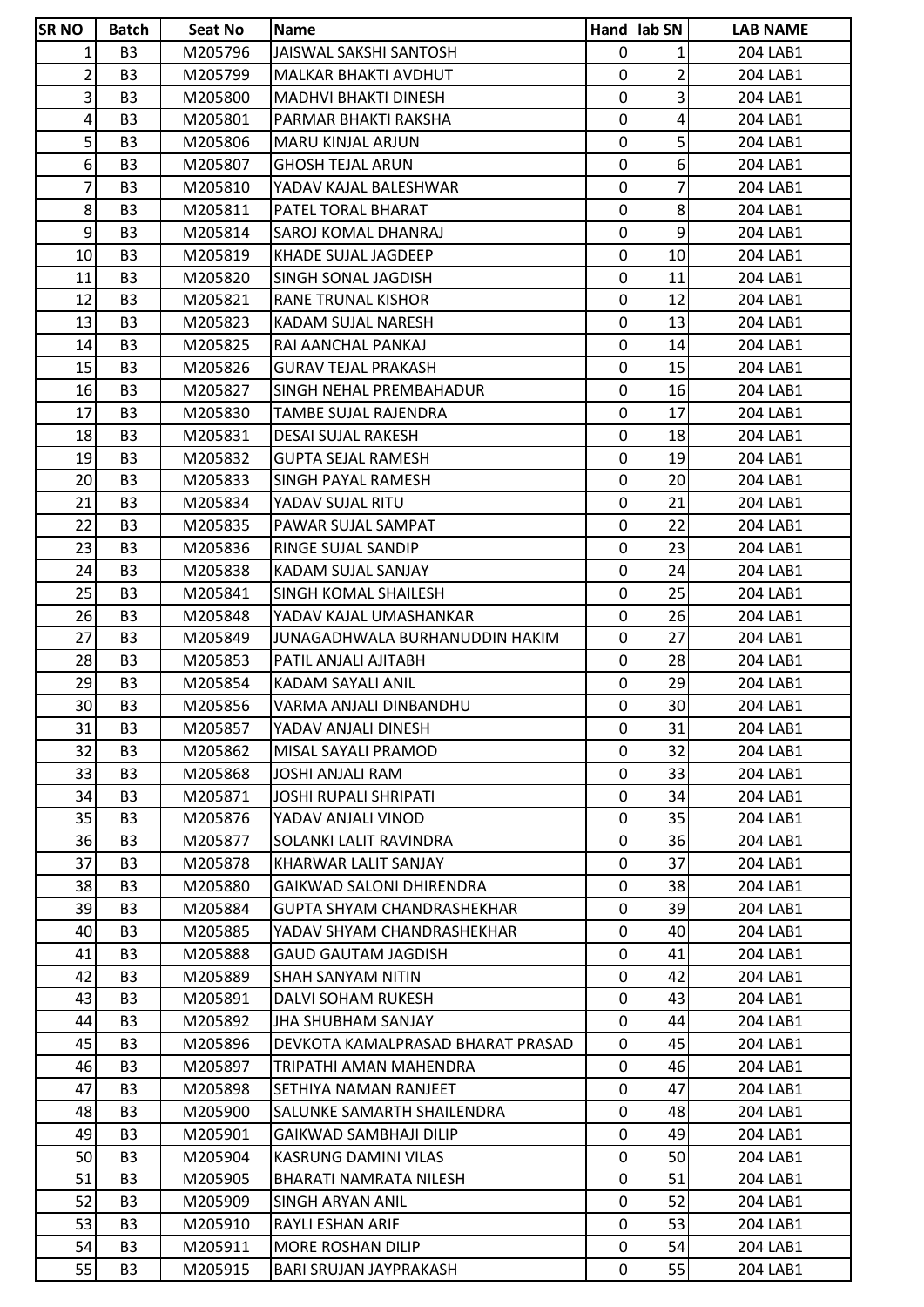| <b>ISR NO</b> | <b>Batch</b>   | Seat No | <b>Name</b>                        |                | Hand lab SN             | <b>LAB NAME</b> |
|---------------|----------------|---------|------------------------------------|----------------|-------------------------|-----------------|
| 56            | B <sub>3</sub> | M205916 | YADAV ROHAN JITENDRA               | $\mathbf 0$    | 1                       | 204 LAB2        |
| 57            | B <sub>3</sub> | M205918 | <b>GUPTA RAJAN PREMCHAND</b>       | $\pmb{0}$      | $\overline{2}$          | 204 LAB2        |
| 58            | B <sub>3</sub> | M205919 | <b>GUPTA ROHAN RAJENDRA</b>        | 0              | 3                       | 204 LAB2        |
| 59            | B <sub>3</sub> | M205920 | ADHAV KETAN RAJESH                 | 0              | $\overline{\mathbf{4}}$ | 204 LAB2        |
| 60            | B <sub>3</sub> | M205922 | JHA NARAYAN RAMESH                 | 0              | 5                       | 204 LAB2        |
| 61            | B <sub>3</sub> | M205924 | SHARMA AMAN RAVINDRA               | 0              | 6 <sup>1</sup>          | 204 LAB2        |
| 62            | B <sub>3</sub> | M205925 | YADAV ROHAN RAVINDRA               | 0              | 7                       | 204 LAB2        |
| 63            | B <sub>3</sub> | M205927 | KADAM ARYAN SANJAY                 | 0              | 8                       | 204 LAB2        |
| 64            | B <sub>3</sub> | M205929 | YADAV ROHAN SHIVSHANKAR            | 0              | $\overline{9}$          | 204 LAB2        |
| 65            | B <sub>3</sub> | M205930 | <b>GHAG MEGHANA MADHUKAR</b>       | 0              | 10                      | 204 LAB2        |
| 66            | B <sub>3</sub> | M205931 | <b>MATAL KETANA MAHADEV</b>        | 0              | 11                      | 204 LAB2        |
| 67            | B <sub>3</sub> | M205933 | MORE SANJANA SANTOSH               | 0              | 12                      | 204 LAB2        |
| 68            | B <sub>3</sub> | M205935 | <b>GOWDA SAHANA SWAMY</b>          | 0              | 13                      | 204 LAB2        |
| 69            | B <sub>3</sub> | M205938 | KAMBLE PRANALI PRAKASH             | 0              | 14                      | 204 LAB2        |
| 70            | B <sub>3</sub> | M205939 | <b>GHARAT PRANALI RAMESH</b>       | 0              | 15                      | 204 LAB2        |
| 71            | B <sub>3</sub> | M205940 | CHAVAN DHANASHRI SURESH            | 0              | 16                      | 204 LAB2        |
| 72            | B <sub>3</sub> | M205944 | DISALE PRANAV GANESH               | 0              | 17                      | 204 LAB2        |
| 73            | B <sub>3</sub> | M205946 | SAWANT PRANAV SHYAMSUNDAR          | 0              | 18                      | 204 LAB2        |
| 74            | B <sub>3</sub> | M205947 | <b>MANGALE MANAV SURYAKANT</b>     | 0              | 19                      | 204 LAB2        |
| 75            | B <sub>3</sub> | M205949 | KAMKONI JANAVI VENKATESH           | 0              | 20                      | 204 LAB2        |
| 76            | B <sub>3</sub> | M205952 | <b>SHINDE PRANAY BHAI</b>          | 0              | 21                      | 204 LAB2        |
| 77            | B <sub>3</sub> | M205955 | RANGADE TANAY RAJESH               | 0              | 22                      | 204 LAB2        |
| 78            | B <sub>3</sub> | M205958 | VIRDI KARANDEEP KAUR HARJEET SINGH | 0              | 23                      | 204 LAB2        |
| 79            | B <sub>3</sub> | M205960 | THAKARE NANDINI DNYANESHWAR        | 0              | 24                      | 204 LAB2        |
| 80            | B <sub>3</sub> | M205961 | THAKKAR NANDINI KAMLESH            | 0              | 25                      | 204 LAB2        |
| 81            | B <sub>3</sub> | M205963 | AGASKAR NANDINI SHASHIKANT         | 0              | 26                      | 204 LAB2        |
| 82            | B <sub>3</sub> | M205964 | PALANDE NANDINI SHRIPAT            | 0              | 27                      | 204 LAB2        |
| 83            | B <sub>3</sub> | M205965 | DHANVE CHANDRESH KISAN             | $\pmb{0}$      | 28                      | 204 LAB2        |
| 84            | B <sub>3</sub> | M205966 | THERADE JANHVI GOPAL               | $\mathbf 0$    | 29                      | 204 LAB2        |
| 85            | B <sub>3</sub> | M205970 | MAITY SUHANI SUSANTA               | $\overline{0}$ | 30 <sup>1</sup>         | 204 LAB2        |
| 86            | B <sub>3</sub> | M205971 | <b>MAYEKAR SANIKA SANJAY</b>       | 0              | 31                      | 204 LAB2        |
| 87            | B <sub>3</sub> | M205972 | <b>SARFARE SANIKA VIKAS</b>        | 0              | 32                      | 204 LAB2        |
| 88            | B <sub>3</sub> | M205973 | PATELIYA ANIL DHARAMASHI           | 0              | 33                      | 204 LAB2        |
| 89            | B <sub>3</sub> | M205974 | <b>SHANBHAG ANISH ABHAY</b>        | 0              | 34                      | 204 LAB2        |
| 90            | B <sub>3</sub> | M205975 | SARFARE TANISH DINESH              | 0              | 35                      | 204 LAB2        |
| 91            | B <sub>3</sub> | M205978 | VICHARE TANISHA PURUSHOTTAM        | 0              | 36                      | 204 LAB2        |
| 92            | B <sub>3</sub> | M205979 | KANOJIA KANISHKA PURUSHOTTAM       | 0              | 37                      | 204 LAB2        |
| 93            | B <sub>3</sub> | M205982 | <b>SHAH PRIYANK MANISH</b>         | 0              | 38                      | 204 LAB2        |
| 94            | B <sub>3</sub> | M205983 | <b>MISHRA SHANKAR SURESH</b>       | 0              | 39                      | 204 LAB2        |
| 95            | B <sub>3</sub> | M205984 | <b>GAIKWAD SANKET SANTOSH</b>      | 0              | 40                      | 204 LAB2        |
| 96            | B <sub>3</sub> | M205987 | MORE PRASANNA PRAFUL               | 0              | 41                      | 204 LAB2        |
| 97            | B <sub>3</sub> | M205989 | PATEL DEVANSHI BHUPESH             | 0              | 42                      | 204 LAB2        |
| 98            | B <sub>3</sub> | M205990 | JAIN DIVYANSHI RAMESH              | 0              | 43                      | 204 LAB2        |
| 99            | B <sub>3</sub> | M205993 | <b>BISHT HIMANSHU PRAKASH</b>      | 0              | 44                      | 204 LAB2        |
| 100           | B <sub>3</sub> | M205994 | HATHILA MANSI GAJRAJ               | 0              | 45                      | 204 LAB2        |
| 101           | B <sub>3</sub> | M206001 | THASAL SHANTANU KISAN              | 0              | 46                      | 204 LAB2        |
| 102           | B3             | M206002 | DHABLE SHANTANU SOPAN              | 0              | 47                      | 204 LAB2        |
| 103           | B <sub>3</sub> | M206003 | <b>SUTIHAR SANTOSH DINESH</b>      | 0              | 48                      | 204 LAB2        |
| 104           | B <sub>3</sub> | M206004 | <b>MALATKAR ANUJ CHETAN</b>        | 0              | 49                      | 204 LAB2        |
| 105           | B <sub>3</sub> | M206005 | <b>GHANEKAR ANUJ RAJESH</b>        | 0              | 50                      | 204 LAB2        |
| 106           | B <sub>3</sub> | M206006 | VANJOLE TANUJA JAYRAM              | 0              | 51                      | 204 LAB2        |
| 107           | B <sub>3</sub> | M206008 | SABKALE TANVI AUDUMBER             | 0              | 52                      | 204 LAB2        |
| 108           | B <sub>3</sub> | M206009 | <b>SHIRKAR TANVI GANESH</b>        | 0              | 53                      | 204 LAB2        |
| 109           | B <sub>3</sub> | M206013 | <b>CHAUBEY SAPNA ANIL KUMAR</b>    | 0              | 54                      | 204 LAB2        |
| 110           | B <sub>3</sub> | M206015 | JADHAV SWAPNALI VIRAMANI           | $\pmb{0}$      | 55                      | 204 LAB2        |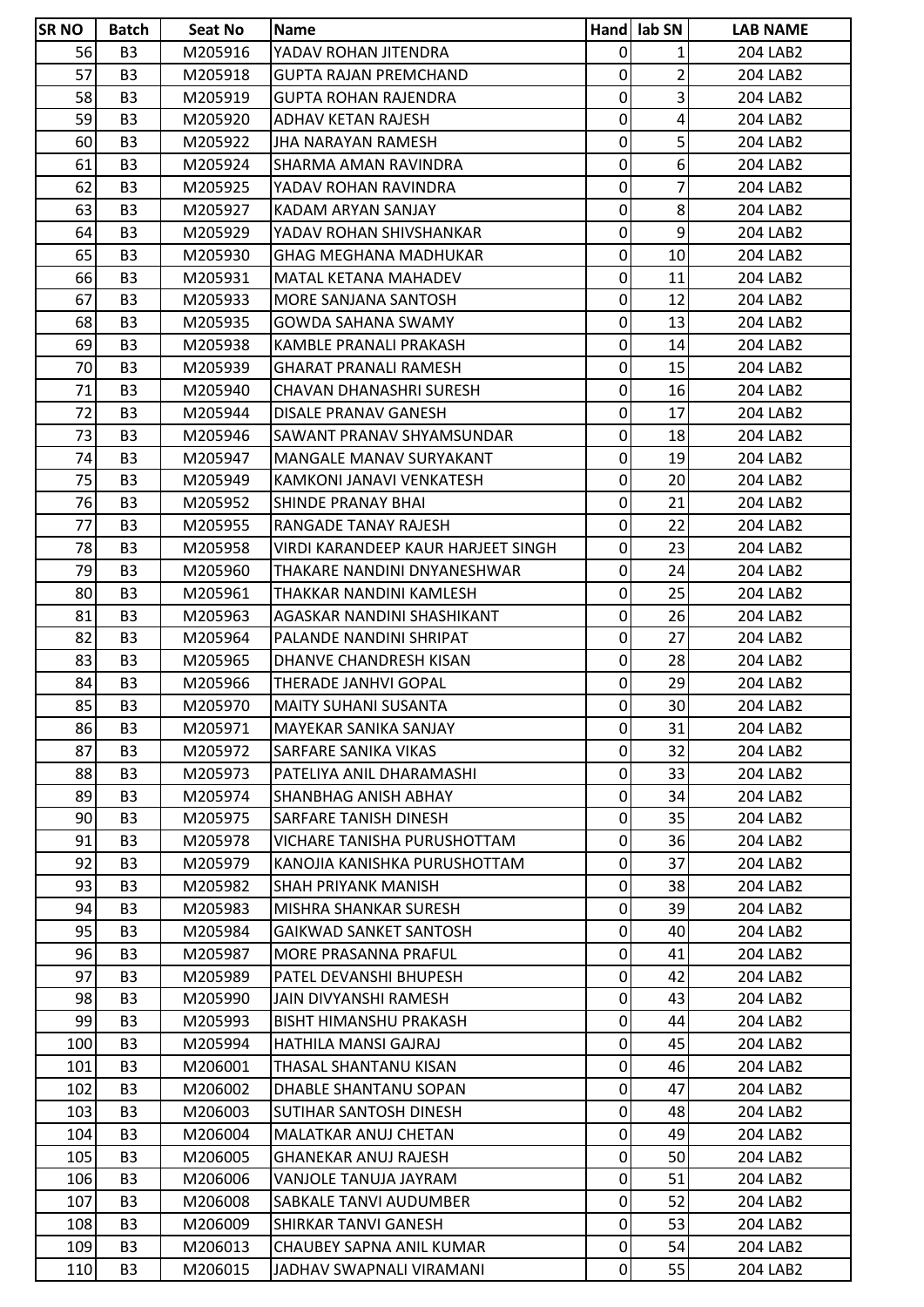| <b>SRNO</b> | <b>Batch</b>   | Seat No | <b>Name</b>                      |             | Hand lab SN     | <b>LAB NAME</b> |
|-------------|----------------|---------|----------------------------------|-------------|-----------------|-----------------|
| 111         | B <sub>3</sub> | M206017 | BELKAR SWAPNIL SANJAY            | 0           | $\mathbf 1$     | 311 A           |
| 112         | B <sub>3</sub> | M206020 | <b>MHATRE PRAPTI SANDEEP</b>     | 0           | $\overline{2}$  | 311 A           |
| 113         | B <sub>3</sub> | M206022 | <b>MAHAGAONKAR ABHAY SHYAM</b>   | 0           | 3               | 311 A           |
| 114         | B <sub>3</sub> | M206023 | SHYAMSUNDAR ADITYA PRASAD        | 0           | 4               | 311 A           |
| 115         | B <sub>3</sub> | M206025 | NANDIVIDKAR ARYAN PRASHANT       | $\mathbf 0$ | 5               | 311 A           |
| 116         | B <sub>3</sub> | M206026 | KADAM OMKAR ASHOK                | $\mathbf 0$ | 6               | 311 A           |
| 117         | B <sub>3</sub> | M206027 | <b>IYER SUNDAR BHASKAR</b>       | 0           | 7               | 311 A           |
| 118         | B <sub>3</sub> | M206028 | DEVRUKHAKAR CHAITALI RAJENDRA    | 0           | 8 <sup>1</sup>  | 311 A           |
| 119         | B <sub>3</sub> | M206029 | <b>GURAV OMKAR DIGAMBAR</b>      | 0           | 9               | 311 A           |
| 120         | B <sub>3</sub> | M206030 | <b>SATAM OMKAR HEMANT</b>        | $\mathbf 0$ | 10              | 311 A           |
| 121         | B <sub>3</sub> | M206031 | TALAWADEKAR JANHAVI DILIP        | 0           | 11              | 311 A           |
| 122         | B <sub>3</sub> | M206033 | DHURI OMKAR KIRAN                | 0           | 12              | 311 A           |
| 123         | B <sub>3</sub> | M206035 | SAITA SAGAR NARAYAN              | 0           | 13              | 311 A           |
| 124         | B <sub>3</sub> | M206039 | <b>KADGE OMKAR PRADIP</b>        | 0           | 14              | 311 A           |
| 125         | B <sub>3</sub> | M206040 | PHALSAMAKAR ROSHANI RAMESH       | 0           | 15              | 311 A           |
| 126         | B <sub>3</sub> | M206043 | VAYANGANKAR SAMPADA SANDEEP      | 0           | 16              | 311 A           |
| 127         | B <sub>3</sub> | M206045 | <b>GURAV OMKAR SANJAY</b>        | $\mathbf 0$ | 17              | 311 A           |
| 128         | B <sub>3</sub> | M206049 | <b>GHADI OMKAR VIJAY</b>         | 0           | 18              | 311 A           |
| 129         | B <sub>3</sub> | M206051 | <b>GARG TUSHAR YOGESH</b>        | 0           | 19              | 311 A           |
| 130         | B <sub>3</sub> | M206052 | <b>BHOSALE VARAD SACHIN</b>      | 0           | 20              | 311 A           |
| 131         | B <sub>3</sub> | M206054 | DALVI ATMARAM RAJAN              | 0           | 21              | 311 A           |
| 132         | B <sub>3</sub> | M206056 | <b>TETGURE KARAN ROHIDAS</b>     | 0           | 22              | 311 A           |
| 133         | B <sub>3</sub> | M206058 | <b>BHOIR MAKARDHVAJ DEVENDRA</b> | $\mathbf 0$ | 23              | 311 A           |
| 134         | B <sub>3</sub> | M206059 | BERDE SAVARI RAJAN               | $\mathbf 0$ | 24              | 311 A           |
| 135         | B <sub>3</sub> | M206060 | MAYEKAR HARISHCHANDRA PRAVIN     | 0           | 25              | 311 A           |
| 136         | B <sub>3</sub> | M206062 | VISHWAKARARMA AMIT SHRAWAN       | 0           | 26              | 311 A           |
| 137         | B <sub>3</sub> | M206063 | <b>DSOUZA SHARON FELIX</b>       | 0           | 27              | 311 A           |
| 138         | B <sub>3</sub> | M206074 | SOLANKI HARSHITA RAJESH          | 0           | 28              | 311 A           |
| 139         | B <sub>3</sub> | M206075 | <b>MALI SIDDART BHAGWAN</b>      | 0           | 29              | 311 A           |
| 140         | B <sub>3</sub> | M206076 | PALANDE SARTH PRAMOD             | $\Omega$    | 30 <sup>1</sup> | 311 A           |
| 141         | B <sub>3</sub> | M206081 | AGARE ATHARVA DINESH             | 0           | 31              | 311 A           |
| 142         | B <sub>3</sub> | M206082 | KAPSE ATHARVA PARASARAM          | 0           | 32              | 311 A           |
| 143         | B <sub>3</sub> | M206083 | KILJE ATHARVA SUNIL              | 0           | 33              | 311 A           |
| 144         | B <sub>3</sub> | M206087 | MAYEKAR SARVESH RAMESH           | 0           | 34              | 311 A           |
| 145         | B <sub>3</sub> | M206088 | ROYCHOUDHARY ADITYA RAJU         | 0           | 35              | 311 A           |
| 146         | B <sub>3</sub> | M206090 | <b>BHALBAR AARYA DEVDAS</b>      | 0           | 36              | 311 A           |
| 147         | B <sub>3</sub> | M206092 | DOIPHODE ARYAN SURYAKANT         | 0           | 37              | 311 A           |
| 148         | B <sub>3</sub> | M206094 | DAWRE TEJAS CHANDRAKANT          | 0           | 38              | 311 A           |
| 149         | B <sub>3</sub> | M206098 | <b>KASAR MANAS PRADIP</b>        | 0           | 39              | 311 A           |
| 150         | B <sub>3</sub> | M206103 | KHAN MANTASA LIYAKATALI          | 0           | 40              | 311 A           |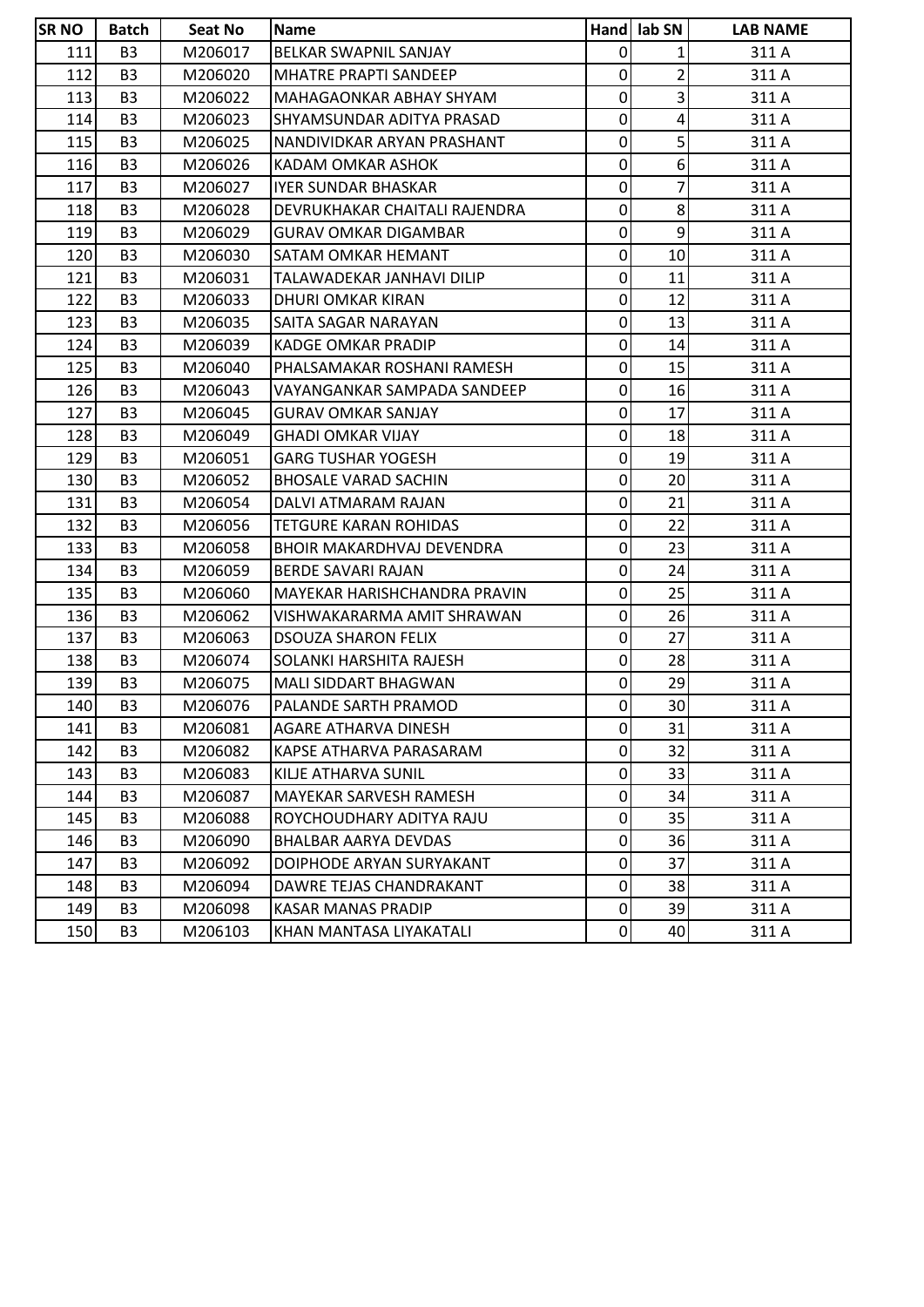| <b>SR NO</b> | <b>Batch</b>   | Seat No | <b>Name</b>                       |                | Hand lab SN     | <b>LAB NAME</b> |
|--------------|----------------|---------|-----------------------------------|----------------|-----------------|-----------------|
| 151          | B <sub>3</sub> | M206106 | PADAYAR YASH AJIT                 | 0              | 1               | 311 B           |
| 152          | B <sub>3</sub> | M206107 | UTTEKAR YASH ANIL                 | 0              | $\overline{2}$  | 311B            |
| 153          | B <sub>3</sub> | M206108 | DUBEY AAKASH BALMUKUND            | 0              | 3               | 311B            |
| 154          | B <sub>3</sub> | M206109 | <b>TEREKAR YASH BHARAT</b>        | 0              | 4               | 311B            |
| 155          | B <sub>3</sub> | M206111 | MAKWANA JASH JITENDRA             | $\mathbf 0$    | 5               | 311 B           |
| 156          | B <sub>3</sub> | M206112 | PALIKAR YASH JITENDRA             | 0              | 6               | 311B            |
| 157          | B <sub>3</sub> | M206113 | SINGH AAKASH KUNJBIHARI           | 0              | 7               | 311B            |
| 158          | B <sub>3</sub> | M206116 | <b>MAHADIK YASH MANOJ</b>         | 0              | 8               | 311B            |
| 159          | B <sub>3</sub> | M206117 | SETHIYA YASH PRADEEP              | 0              | $\overline{9}$  | 311B            |
| 160          | B <sub>3</sub> | M206119 | TARAL SUYASH RAVINDRA             | $\mathbf 0$    | 10              | 311B            |
| 161          | B <sub>3</sub> | M206121 | <b>MOHIT SUYASH SURESH</b>        | 0              | 11              | 311 B           |
| 162          | B <sub>3</sub> | M206124 | <b>SHUKLA SHASHANK SIDDHANATH</b> | 0              | 12              | 311B            |
| 163          | B <sub>3</sub> | M206125 | JADHAV PRASHANT GANPAT            | 0              | 13              | 311 B           |
| 164          | B <sub>3</sub> | M206127 | <b>SURTI URVASHI NARESH</b>       | 0              | 14              | 311B            |
| 165          | B <sub>3</sub> | M206131 | <b>PANDYA DRASHTI VIPUL</b>       | 0              | 15              | 311B            |
| 166          | B <sub>3</sub> | M206136 | SHETTY SWASTIK RAVI               | 0              | 16              | 311 B           |
| 167          | B <sub>3</sub> | M206138 | PATIL MANASVI DEEPAK              | 0              | 17              | 311 B           |
| 168          | B <sub>3</sub> | M206139 | PATEL MANASVI DINESH              | 0              | 18              | 311 B           |
| 169          | B <sub>3</sub> | M206141 | PATIL TAPASWI SUNIL               | 0              | 19              | 311 B           |
| 170          | B <sub>3</sub> | M206142 | MULLA ZINAT AJIJ                  | 0              | 20              | 311B            |
| 171          | B <sub>3</sub> | M206144 | SOGAM MAMATA BALKRISHNA           | 0              | 21              | 311 B           |
| 172          | B <sub>3</sub> | M206145 | SHETYE PRATHAM GANESH             | $\mathbf 0$    | 22              | 311B            |
| 173          | B <sub>3</sub> | M206147 | KORIYA PRATHAM HARESH             | 0              | 23              | 311B            |
| 174          | B <sub>3</sub> | M206148 | MISHRA PRATHAM KRISHNAKUMAR       | 0              | 24              | 311 B           |
| 175          | B <sub>3</sub> | M206149 | SAKPAL PRATHAM NARENDRA           | 0              | 25              | 311B            |
| 176          | B <sub>3</sub> | M206150 | MOHITE PRATHAM PRADEEP            | 0              | 26              | 311B            |
| 177          | B <sub>3</sub> | M206151 | UNIYAL PRATHAM SANTOSH            | 0              | 27              | 311B            |
| 178          | B <sub>3</sub> | M206152 | KAMBLE PRATHAMESH BHARAT          | 0              | 28              | 311B            |
| 179          | B <sub>3</sub> | M206154 | BHALEKAR ATHARV RAVINDRA          | 0              | 29              | 311B            |
| 180          | B <sub>3</sub> | M206160 | CHOWAN SWATI DHARAMPAL            | $\overline{0}$ | 30 <sup>1</sup> | 311B            |
| 181          | B <sub>3</sub> | M206161 | MISHRA SWATI SHRIKANT             | 0              | 31              | 311B            |
| 182          | B <sub>3</sub> | M206162 | RANKA UNNATI SOURABH              | 0              | 32              | 311B            |
| 183          | B <sub>3</sub> | M206163 | TIWARI PRATIK JOGENDRA            | 0              | 33              | 311B            |
| 184          | B <sub>3</sub> | M206165 | <b>GHADGE PRATIK RAJESH</b>       | 0              | 34              | 311B            |
| 185          | B <sub>3</sub> | M206167 | TIWARI PRATIYUASH PRAMOD          | 0              | 35              | 311B            |
| 186          | B <sub>3</sub> | M206171 | THAKUR SHAURABH KUMAR TARUN KUMAR | 0              | 36              | 311 B           |
| 187          | B <sub>3</sub> | M206172 | SHILKAR SAURABH SANTOSH           | 0              | 37              | 311 B           |
| 188          | B <sub>3</sub> | M206173 | <b>BHATKAR GAURI SANJAY</b>       | 0              | 38              | 311B            |
| 189          | B <sub>3</sub> | M206175 | RAWAL NIRAV MAHENDRA              | 0              | 39              | 311 B           |
| 190          | B <sub>3</sub> | M206176 | DIKE PRANAV MAHESH                | 0              | 40              | 311B            |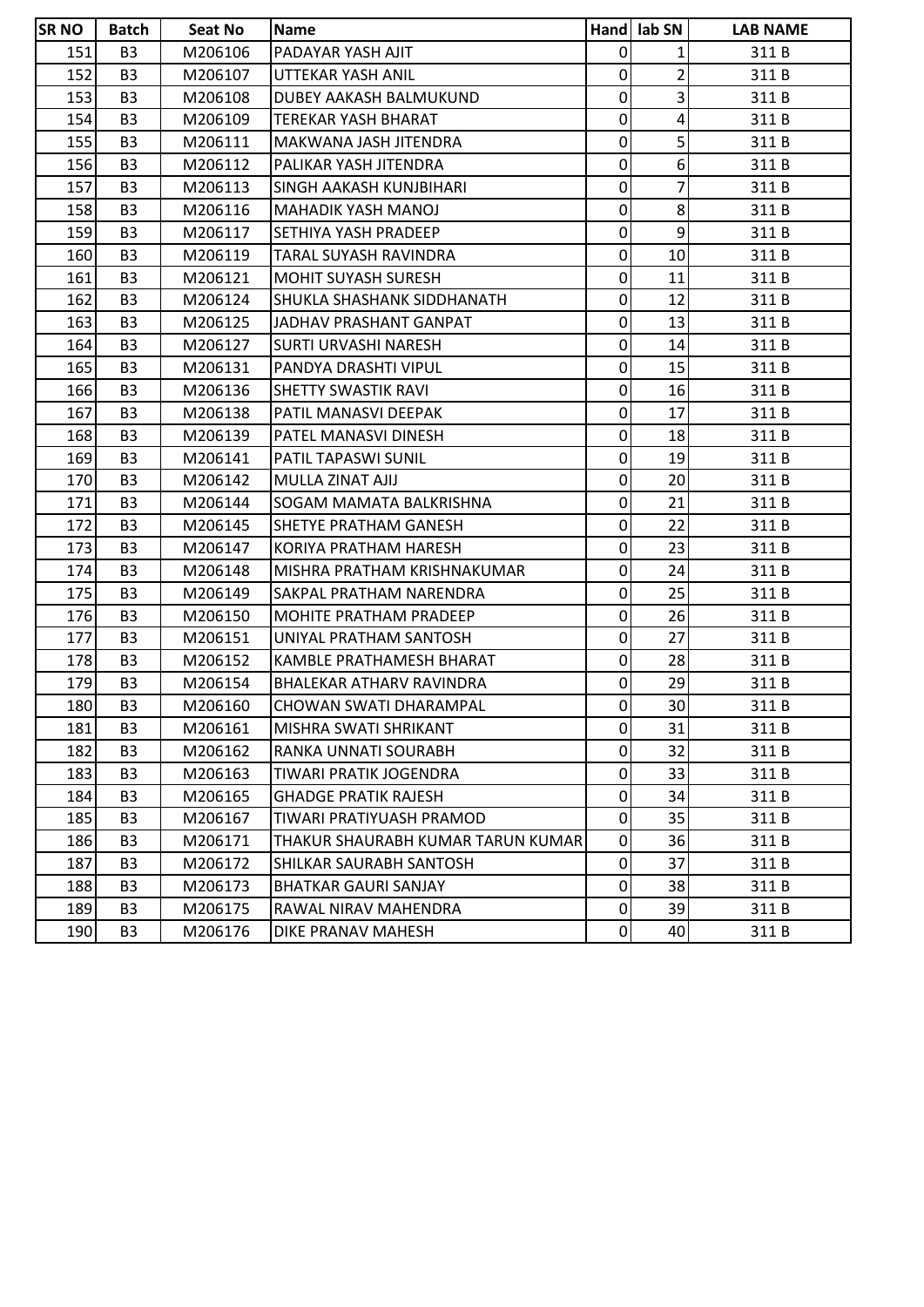| <b>SR NO</b> | <b>Batch</b>   | Seat No | <b>Name</b>                      |                | Hand lab SN     | <b>LAB NAME</b>       |
|--------------|----------------|---------|----------------------------------|----------------|-----------------|-----------------------|
| 191          | B <sub>3</sub> | M206177 | PATIL ARNAV TUSHAR               | $\mathbf 0$    | 1               | DEGREE LAB 102        |
| 192          | B <sub>3</sub> | M206178 | DEVIKAR PAVAN DILIP              | $\pmb{0}$      | $\overline{2}$  | DEGREE LAB 102        |
| 193          | B <sub>3</sub> | M206180 | PATIL SHRAVANI PRAKASH           | 0              | $\overline{3}$  | DEGREE LAB 102        |
| 194          | B <sub>3</sub> | M206181 | PAWAR SHRAVANI PRASHANT          | 0              | 4               | DEGREE LAB 102        |
| 195          | B <sub>3</sub> | M206182 | CHAVAN BHAVESH GANESH            | 0              | 5               | DEGREE LAB 102        |
| 196          | <b>B3</b>      | M206187 | PARMAR BHAVIN VELJIBHAI          | 10             | 6 <sup>1</sup>  | <b>DEGREE LAB 102</b> |
| 197          | B <sub>3</sub> | M206188 | SOLANKI RAVINA SURESH            | 0              | 7               | DEGREE LAB 102        |
|              |                |         | CHOUHAN KAVYAWARDHANSINGH        |                |                 |                       |
| 198          | B <sub>3</sub> | M206190 | SHAILENDRASINGH                  | $\pmb{0}$      | 8               | <b>DEGREE LAB 102</b> |
| 199          | B <sub>3</sub> | M206191 | JOSEPH SHAWN DAVID               | $\mathbf 0$    | 9 <sup>1</sup>  | DEGREE LAB 102        |
| 200          | <b>B3</b>      | M206192 | <b>DSOUZA SHAWN SAVIO</b>        | 13             | 10              | <b>DEGREE LAB 102</b> |
| 201          | B <sub>3</sub> | M206193 | MANDAL UDAY AMIT                 | 0              | 11              | DEGREE LAB 102        |
| 202          | B <sub>3</sub> | M206195 | PANDE ABHAY ANANT                | 0              | 12              | DEGREE LAB 102        |
| 203          | B <sub>3</sub> | M206198 | <b>GUPTA ABHAY CHOTELAL</b>      | $\mathbf 0$    | 13              | DEGREE LAB 102        |
| 204          | B <sub>3</sub> | M206199 | DIVECHA JAY JIGNESH              | 0              | 14              | DEGREE LAB 102        |
| 205          | B <sub>3</sub> | M206205 | <b>GELYE VINAY VILAS</b>         | 0              | 15              | DEGREE LAB 102        |
| 206          | B <sub>3</sub> | M206206 | PARAB KIMAYA GANGARAM            | 0              | 16              | DEGREE LAB 102        |
| 207          | B <sub>3</sub> | M206207 | <b>GADGE CHHAYA TANAJI</b>       | $\pmb{0}$      | 17              | DEGREE LAB 102        |
| 208          | B <sub>3</sub> | M206210 | CHAVHAN PAYAL RAJENDRA           | 0              | 18              | DEGREE LAB 102        |
| 209          | B <sub>3</sub> | M206214 | RUGHANI NAYAN VIJAY              | 0              | 19              | DEGREE LAB 102        |
| 210          | B <sub>3</sub> | M206215 | KUMAWAT GAYATRI RAJU             | 0              | 20              | DEGREE LAB 102        |
| 211          | B <sub>3</sub> | M206219 | KATIYAR MAYURESH PRADEEP         | 0              | 21              | DEGREE LAB 102        |
| 212          | B <sub>3</sub> | M206220 | REDEKAR MAYURI ANANDKUMAR        | $\pmb{0}$      | 22              | DEGREE LAB 102        |
| 213          | B <sub>3</sub> | M206223 | <b>GORIVALE AYUSH DATTARAM</b>   | 0              | 23              | DEGREE LAB 102        |
| 214          | B <sub>3</sub> | M206225 | <b>BARI AFTAB IRSHAD</b>         | $\pmb{0}$      | 24              | DEGREE LAB 102        |
| 215          | B <sub>3</sub> | M206227 | KHAN AFTAB RIYAZ                 | 0              | 25              | DEGREE LAB 102        |
| 216          | B <sub>3</sub> | M206228 | <b>MANDI SHIBA MADAN</b>         | 0              | 26              | DEGREE LAB 102        |
| 217          | B <sub>3</sub> | M206229 | PATHAN SABA WAJIDALI             | 0              | 27              | DEGREE LAB 102        |
| 218          | B <sub>3</sub> | M206230 | RANE JAY BALKRISHNA              | 0              | 28              | DEGREE LAB 102        |
| 219          | B <sub>3</sub> | M206231 | <b>JHA SOURABH SHASHIKANT</b>    | $\overline{0}$ | 29              | DEGREE LAB 102        |
| 220          | B <sub>3</sub> | M206235 | <b>MEHTA SHUBHAM BHAGWATILAL</b> | $\mathbf 0$    | 30              | DEGREE LAB 102        |
| 221          | B <sub>3</sub> | M206236 | SINGH SHUBHAM DINESH             | $\pmb{0}$      | 31              | DEGREE LAB 102        |
| 2221         | B <sub>3</sub> | M206238 | MAARU SHUBHAM PRAVIN             | $\mathbf 0$    | 32 <sub>l</sub> | DEGREE LAB 102        |
| 223          | B <sub>3</sub> | M206244 | PARAB SHUBHAM UDAY               | 0              | 33              | DEGREE LAB 102        |
| 224          | B <sub>3</sub> | M206246 | PATHAK SUBHASH SAROJ             | $\mathbf 0$    | 34              | DEGREE LAB 102        |
| 225          | B <sub>3</sub> | M206249 | SINGH VAIBHAV KANSDHARI          | 0              | 35              | DEGREE LAB 102        |
| 226          | B <sub>3</sub> | M206250 | PATIL VAIBHAVI PRADEEP           | 0              | 36              | DEGREE LAB 102        |
| 227          | B <sub>3</sub> | M206251 | KADAM VAIBHAVI SUNIL             | 0              | 37              | DEGREE LAB 102        |
| 228          | B <sub>3</sub> | M206255 | SHIDRUK ABHISHEK MANOHAR         | 0              | 38              | DEGREE LAB 102        |
| 229          | B <sub>3</sub> | M206256 | CHAUHAN ABHISHEK RAMVILAS        | $\mathbf 0$    | 39              | DEGREE LAB 102        |
| 230          | B <sub>3</sub> | M206257 | DAS PALLABI DINUBONDHU           | $\mathbf 0$    | 40              | DEGREE LAB 102        |
| 231          | B <sub>3</sub> | M206259 | OZA NEHA BIPIN                   | $\mathbf 0$    | 41              | DEGREE LAB 102        |
| 232          | B <sub>3</sub> | M206262 | <b>GHORAI BABULAL SAPAN</b>      | $\pmb{0}$      | 42              | DEGREE LAB 102        |
| 233          | B <sub>3</sub> | M206265 | <b>BHADGALE CHAITANYA HARISH</b> | $\pmb{0}$      | 43              | DEGREE LAB 102        |
| 234          | B <sub>3</sub> | M206266 | DUBEY AANCHAL DINESHCHANDRA      | $\pmb{0}$      | 44              | DEGREE LAB 102        |
| 235          | B <sub>3</sub> | M206267 | RAUT CHANCHAL HARI               | 0              | 45              | DEGREE LAB 102        |
| 236          | B <sub>3</sub> | M206271 | SALUNKHE CHETAN MACHINDRA        | $\mathbf 0$    | 46              | DEGREE LAB 102        |
| 237          | B <sub>3</sub> | M206274 | <b>BHUWAD RUCHI RAVINDRA</b>     | 0              | 47              | DEGREE LAB 102        |
| 238          | B <sub>3</sub> | M206275 | <b>GUPTA PRACHI VIJAY KUMAR</b>  | $\pmb{0}$      | 48              | DEGREE LAB 102        |
| 239          | B <sub>3</sub> | M206281 | <b>TAWDE PRACHITI PRADEEP</b>    | $\pmb{0}$      | 49              | DEGREE LAB 102        |
| 240          | B <sub>3</sub> | M206282 | MISAL PRACHITI PRASAD            | $\pmb{0}$      | 50              | DEGREE LAB 102        |
| 241          | B <sub>3</sub> | M206283 | <b>DSOUZA MACKY DYANIS</b>       | 0              | 51              | DEGREE LAB 102        |
| 242          | B <sub>3</sub> | M206284 | SATHE ZAID AMJAD                 | $\mathbf 0$    | 52              | DEGREE LAB 102        |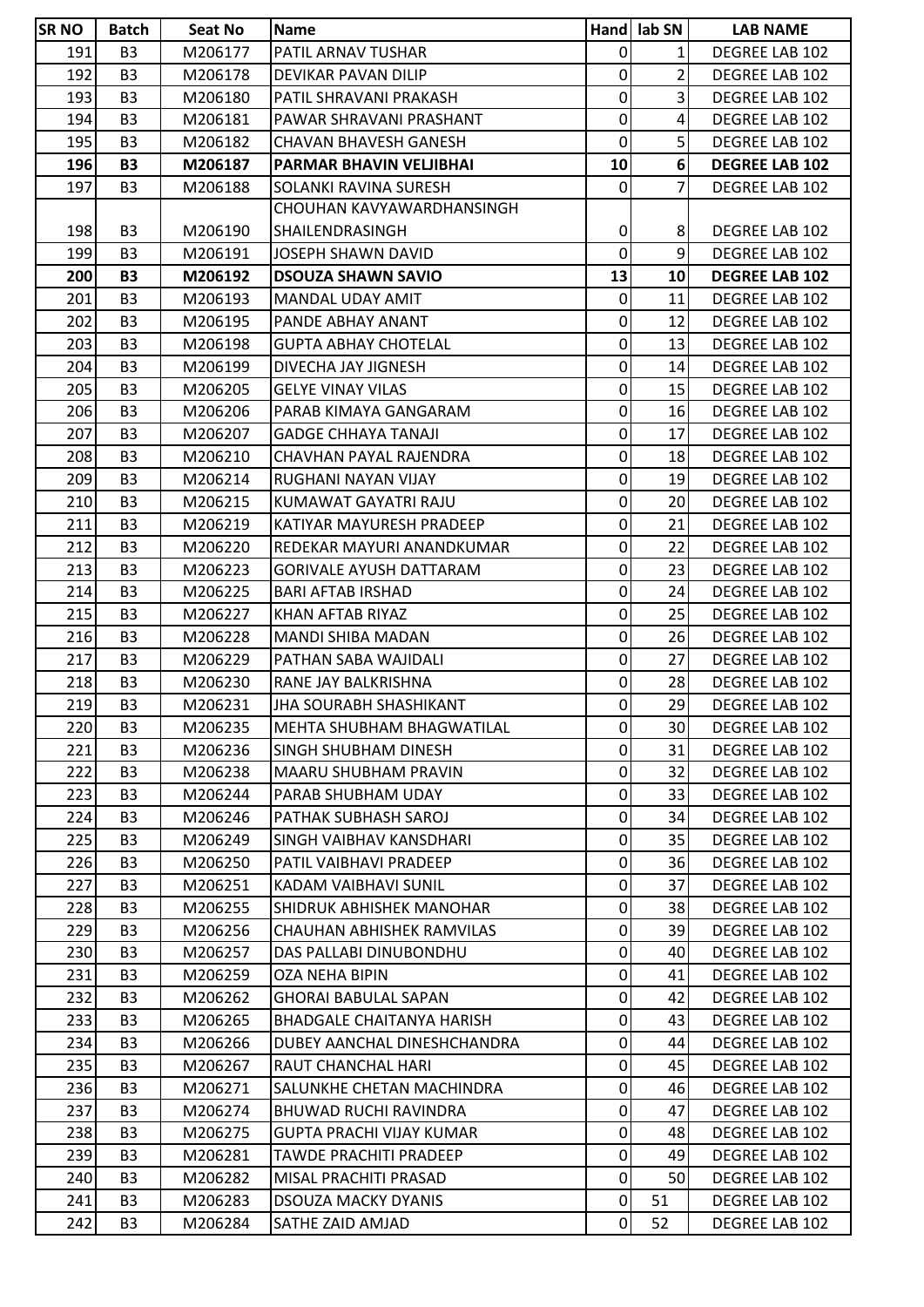| <b>SRNO</b> | <b>Batch</b>   | <b>Seat No</b>     | <b>Name</b>                         |                | Hand lab SN             | <b>LAB NAME</b>      |
|-------------|----------------|--------------------|-------------------------------------|----------------|-------------------------|----------------------|
| 243         | B <sub>3</sub> | M206285            | <b>JHA MUKUND ASHOK</b>             | $\mathbf 0$    | $\mathbf{1}$            | <b>DEGREE LAB114</b> |
| 244         | B <sub>3</sub> | M206287            | RANE NINAD MANGESH                  | $\pmb{0}$      | $\overline{2}$          | <b>DEGREE LAB114</b> |
| 245         | B <sub>3</sub> | M206288            | ALI SHAHID PIR MOHAMMAD             | $\pmb{0}$      | 3                       | <b>DEGREE LAB114</b> |
| 246         | B <sub>3</sub> | M206289            | <b>JHA GOVIND SUFAL</b>             | 0              | $\overline{\mathbf{4}}$ | <b>DEGREE LAB114</b> |
| 247         | B <sub>3</sub> | M206290            | WADHWANA DAKSH JITEEENDRA           | 0              | 5                       | DEGREE LAB114        |
| 248         | B <sub>3</sub> | M206294            | MHATRE VEDANT DEEPAK                | $\pmb{0}$      | 6                       | DEGREE LAB114        |
| 249         | B <sub>3</sub> | M206296            | KOKATE VEDANT RAJESH                | 0              | $\overline{7}$          | <b>DEGREE LAB114</b> |
| 250         | B <sub>3</sub> | M206297            | <b>GAWADE VEDANT SUBHASH</b>        | $\pmb{0}$      | 8                       | DEGREE LAB114        |
| 251         | B <sub>3</sub> | M206299            | <b>GHARVE VEDANTI VILAS</b>         | $\pmb{0}$      | 9                       | DEGREE LAB114        |
| 252         | B <sub>3</sub> | M206300            | MISHRA AADARSH MANOJ                | 0              | 10                      | <b>DEGREE LAB114</b> |
| 253         | B <sub>3</sub> | M206302            | KADU SAUNDARYA DINESH               | $\pmb{0}$      | 11                      | DEGREE LAB114        |
| 254         | B <sub>3</sub> | M206304            | JITENDRA DAVANE JANMESH             | 0              | 12                      | DEGREE LAB114        |
| 255         | B <sub>3</sub> | M206306            | SAWANT SIDDESH SACHIN               | 0              | 13                      | DEGREE LAB114        |
| 256         | B <sub>3</sub> | M206307            | PAI ANIRUDDH GAJANAN                | $\pmb{0}$      | 14                      | <b>DEGREE LAB114</b> |
| 257         | B <sub>3</sub> | M206308            | SHINDE SIDDHANT SUNIL               | $\pmb{0}$      | 15                      | DEGREE LAB114        |
| 258         | B <sub>3</sub> | M206310            | <b>GUDELA SIDDHARTHMEHER PRASAD</b> | $\pmb{0}$      | 16                      | <b>DEGREE LAB114</b> |
| 259         | B <sub>3</sub> | M206311            | JADHAV SIDDHESH ANKUSH              | 0              | 17                      | <b>DEGREE LAB114</b> |
| 260         | B <sub>3</sub> | M206313            | SAWANT SIDDHESH SANTOSH             | $\pmb{0}$      | 18                      | DEGREE LAB114        |
| 261         | B <sub>3</sub> | M206315            | RATHOD SIDDHI ARVINDBHAI            | $\pmb{0}$      | 19                      | DEGREE LAB114        |
| 262         | B <sub>3</sub> | M206316            | SAKPAL RIDDHI BHIKAJI               | $\pmb{0}$      | 20                      | DEGREE LAB114        |
| 263         | B <sub>3</sub> | M206317            | MOOLYA RIDDHI CHANDRAHAS            | $\pmb{0}$      | 21                      | DEGREE LAB114        |
| 264         | B <sub>3</sub> | M206318            | CHALLA SIDDHI HIMATLAL              | $\pmb{0}$      | 22                      | <b>DEGREE LAB114</b> |
| 265         | B <sub>3</sub> | M206319            | <b>GAWADE RIDDHI RAMESH</b>         | $\pmb{0}$      | 23                      | <b>DEGREE LAB114</b> |
| 266         | B <sub>3</sub> | M206320            | DHUMAL SIDDHI SADASHIV              | 0              | 24                      | DEGREE LAB114        |
| 267         | B <sub>3</sub> | M206322            | MHASKE SIDDHI SANJAY                | $\pmb{0}$      | 25                      | DEGREE LAB114        |
| 268         | B <sub>3</sub> | M206325            | THAPA PRADEEP DILBAHADUR            | 0              | 26                      | <b>DEGREE LAB114</b> |
| 269         | B <sub>3</sub> | M206326            | MEHTA JAYDEEP RAJESH                | $\pmb{0}$      | 27                      | DEGREE LAB114        |
| 270         | B <sub>3</sub> | M206328            | DAS SOUMODEEP SUSHANTA              | 0              | 28                      | DEGREE LAB114        |
| 271         | B <sub>3</sub> | M206329            | RANE JAY DEEPAK                     | 0              | 29                      | <b>DEGREE LAB114</b> |
| 272         | B <sub>3</sub> | M206331            | DEORA KULDEEPSINGH RAMSINGH         | $\overline{0}$ | 30                      | <b>DEGREE LAB114</b> |
| 273         | B <sub>3</sub> | M206332            | <b>SAWANT SADEKA RAKESH</b>         | $\Omega$       | 31                      | DEGREE LAB114        |
| 274         | B <sub>3</sub> | M206334            | MONDAL SUDESHNA SRIMANTA            | $\pmb{0}$      | 32                      | <b>DEGREE LAB114</b> |
| 275         | B <sub>3</sub> | M206335            | SHETHIYA DEV JAYANTILAL             | $\pmb{0}$      | 33                      | <b>DEGREE LAB114</b> |
| 276         | B <sub>3</sub> | M206336            | MARULKAR DEVANSH SANTOSH            | $\pmb{0}$      | 34                      | <b>DEGREE LAB114</b> |
| 277         | B <sub>3</sub> | M206337            | JONDHALE DEVENDRA SANJAY            | $\pmb{0}$      | 35                      | DEGREE LAB114        |
| 278         | B <sub>3</sub> | M206338            | KINI RAJ DEVNATH                    | 0              | 36                      | DEGREE LAB114        |
| 279         | B <sub>3</sub> | M206341            | MANDAL RADHA KRISHNKUMAR            | $\pmb{0}$      | 37                      | DEGREE LAB114        |
| 280         | B <sub>3</sub> | M206343            | RIKAME SIDHANT MANGESH              | 0              | 38                      | <b>DEGREE LAB114</b> |
| 281         | B <sub>3</sub> | M206344            | YADAV SIDDHANT SHIVKUMAR            | $\pmb{0}$      | 39                      | DEGREE LAB114        |
| 282         | B <sub>3</sub> | M206349            | SINGH RIDDHI BACHHAN KUMAR          | $\pmb{0}$      | 40                      | DEGREE LAB114        |
| 283         | B <sub>3</sub> | M206350            | TOLIA SIDDHI JAYESH                 | $\pmb{0}$      | 41                      | <b>DEGREE LAB114</b> |
| 284         | B <sub>3</sub> | M206351            | PARAB SIDDHI MADHUKAR               | 0              | 42                      | <b>DEGREE LAB114</b> |
| 285         | B <sub>3</sub> | M206353            | PAWAR SIDDHI PRADEEP                | 0              | 43                      | <b>DEGREE LAB114</b> |
| 286         | B <sub>3</sub> | M206357            | <b>DEOKAR NIDHI RAJESH</b>          | $\mathbf 0$    | 44                      | DEGREE LAB114        |
| 287         | B <sub>3</sub> | M206359            | <b>BUDAR SIDDHI RAMESH</b>          | 0              | 45                      | <b>DEGREE LAB114</b> |
| 288         | B <sub>3</sub> | M206360            | ZAJAM SIDDHI SANDESH                | $\pmb{0}$      | 46                      | <b>DEGREE LAB114</b> |
| 289         | B <sub>3</sub> | M206363            | PILLAY RADHIKA PRASAD               | $\pmb{0}$      | 47                      | DEGREE LAB114        |
| 290         | B <sub>3</sub> | M206364            | PATIL SIDDHIKA SANTOSH              | 0              | 48                      | <b>DEGREE LAB114</b> |
| 291         | B <sub>3</sub> | M206365            | SHENOY SUDHIR PRAVIN                | $\pmb{0}$      | 49                      | <b>DEGREE LAB114</b> |
| 292         | B <sub>3</sub> | M206366            | VASAIKAR DHRUV RAJESH               | 0              | 50                      | DEGREE LAB114        |
| 293         | B <sub>3</sub> | M206367            | VAIDYA MADHURA NITIN                | $\pmb{0}$      | 51                      | DEGREE LAB114        |
| 294         | B <sub>3</sub> |                    | DALVI HARDIK AJAY                   | $\pmb{0}$      | 52                      | DEGREE LAB114        |
|             |                | M206372<br>M206373 |                                     | $\pmb{0}$      | 53                      | DEGREE LAB114        |
| 295         | B <sub>3</sub> |                    | PAWAR HARDIK JAGDISH                |                |                         |                      |
| 296         | B <sub>3</sub> | M206374            | PATEL HARDIK RAVI                   | 0              | 54                      | DEGREE LAB114        |
| 297         | B <sub>3</sub> | M206376            | MADRECHA DIMPLE DOULAT              | $\overline{0}$ | 55                      | DEGREE LAB114        |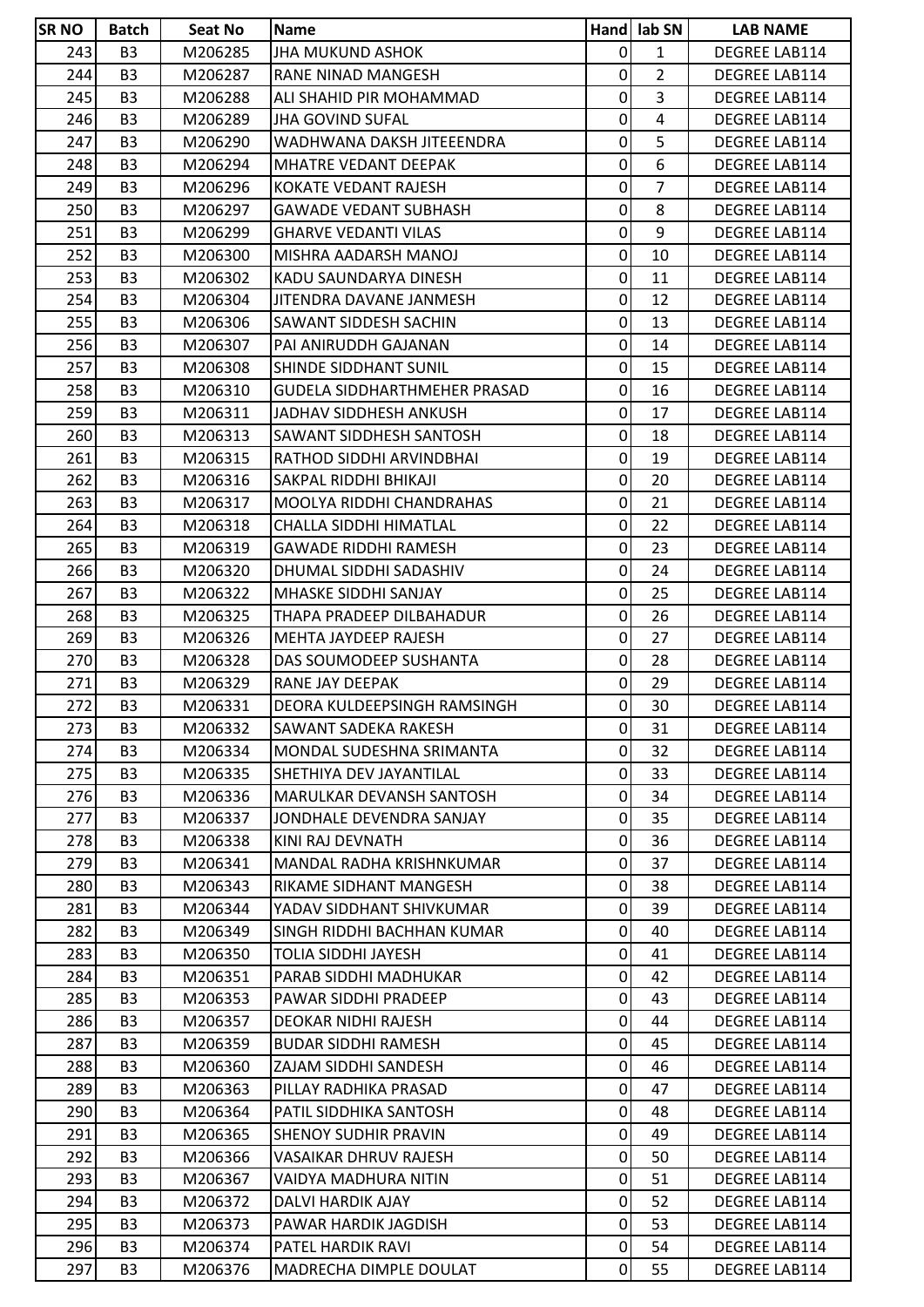| <b>ISR NO</b> | <b>Batch</b>   | Seat No | <b>IName</b>                  |          | Hand lab SN | <b>LAB NAME</b>      |
|---------------|----------------|---------|-------------------------------|----------|-------------|----------------------|
| 298           | <b>B3</b>      | M206381 | lINDULKAR DISHANT GANESH      |          | 56          | <b>DEGREE LAB114</b> |
| 299           | B <sub>3</sub> | M206385 | <b>MAYEKAR ADITYA DIVAKAR</b> |          | 57          | <b>DEGREE LAB114</b> |
| 300           | B <sub>3</sub> | M206386 | IKAJANIA ADITYA SANGEET       | $\Omega$ | 58          | <b>DEGREE LAB114</b> |
| 301           | B <sub>3</sub> | M206388 | <b>JUMASARE ADITYA VINOD</b>  | $\Omega$ | 59          | <b>DEGREE LAB114</b> |
| 302           | B <sub>3</sub> | M206396 | İGIRI CHANDRAMA ARVIND        |          | 60          | <b>DEGREE LAB114</b> |

| 303  | B <sub>3</sub> | M206398 | REHANA ABDUL RASHID          | 0              | 1              | POLYTECH LAB1 |
|------|----------------|---------|------------------------------|----------------|----------------|---------------|
| 304  | B <sub>3</sub> | M206399 | PRAJAPAT DURGESH NEMARAM     | 0              | $\overline{2}$ | POLYTECH LAB1 |
| 305  | B <sub>3</sub> | M206401 | CHANDIVADE DHANSHREE TUKARAM | 0              | $\overline{3}$ | POLYTECH LAB1 |
| 306  | B <sub>3</sub> | M206402 | <b>BARI URVEE SANJAY</b>     | 0              | $\overline{a}$ | POLYTECH LAB1 |
| 307  | B <sub>3</sub> | M206403 | MORE SHREE SANTOSH           | 0              | 5              | POLYTECH LAB1 |
| 308  | B <sub>3</sub> | M206404 | RAJESHIRKE VEDANT MANOJ      | 0              | 6              | POLYTECH LAB1 |
| 309l | B <sub>3</sub> | M206405 | VICHARE VEDANT RAJENDRA      | 0              | 7              | POLYTECH LAB1 |
| 310  | B <sub>3</sub> | M206406 | MALEKAR VEDANT SUNIL         | 0              | 8 <sup>1</sup> | POLYTECH LAB1 |
| 311  | B <sub>3</sub> | M206407 | TALEKAR VEDIKA BHASKAR       | 0              | 9              | POLYTECH LAB1 |
| 312  | B <sub>3</sub> | M206410 | SATI NAZNEEN ALTAF           | 0              | 10             | POLYTECH LAB1 |
| 313I | B <sub>3</sub> | M206413 | RAVIDAS DEEPAK INDRADEV      | 0              | 11             | POLYTECH LAB1 |
| 314  | B <sub>3</sub> | M206417 | JHA ABHIJEET PAWAN           | 0              | 12             | POLYTECH LAB1 |
| 315  | B <sub>3</sub> | M206418 | TRIVEDI MEET RUPAK           | 0              | 13             | POLYTECH LAB1 |
| 316  | B <sub>3</sub> | M206419 | <b>GAWDE SUMEET SUNIL</b>    | 0              | 14             | POLYTECH LAB1 |
| 317  | B <sub>3</sub> | M206420 | SAKPAL SMEETA NITIN          | 0              | 15             | POLYTECH LAB1 |
| 318  | B <sub>3</sub> | M206422 | CHIKANE MEGHA NAVNATH        | 0              | 16             | POLYTECH LAB1 |
| 319  | B <sub>3</sub> | M206429 | REDEKAR NEHA PARASHARAM      | 0              | 17             | POLYTECH LAB1 |
| 320  | B <sub>3</sub> | M206432 | CHAVAN SNEHAL SUBHASH        | 0              | 18             | POLYTECH LAB1 |
| 321  | B <sub>3</sub> | M206440 | DHANGAT TEJAS PRAKASH        | $\overline{0}$ | 19             | POLYTECH LAB1 |
| 322  | B <sub>3</sub> | M206442 | PATEL VIVEK DIPINKUMAR       | $\Omega$       | 20             | POLYTECH LAB1 |
|      |                |         |                              |                |                |               |

| 323 | B <sub>3</sub> | M206443 | SATHI MAHEK JAVED            | 0           | $\mathbf{1}$    | POLYTECH LAB4 |
|-----|----------------|---------|------------------------------|-------------|-----------------|---------------|
| 324 | B <sub>3</sub> | M206444 | YADAV VIVEK SANJIT           | 0           | $\overline{2}$  | POLYTECH LAB4 |
| 325 | B <sub>3</sub> | M206445 | DEVANE APEKSHA ANANT         | 0           | 3               | POLYTECH LAB4 |
| 326 | B <sub>3</sub> | M206447 | <b>PADHYE NEEL DEVDATTA</b>  | 0           | $\overline{4}$  | POLYTECH LAB4 |
| 327 | B <sub>3</sub> | M206448 | <b>PATEL ANGEL HASSAN</b>    | 0           | 5 <sup>1</sup>  | POLYTECH LAB4 |
| 328 | B <sub>3</sub> | M206449 | TIWARI JOEL INDRESH          | $\mathbf 0$ | 61              | POLYTECH LAB4 |
| 329 | B <sub>3</sub> | M206450 | <b>LOBO SHANELL GREGORY</b>  | 0           | 7               | POLYTECH LAB4 |
| 330 | B <sub>3</sub> | M206453 | DEDHIA PREM TINU             | 0           | 8               | POLYTECH LAB4 |
| 331 | B <sub>3</sub> | M206454 | THAKUR PREMSHANKAR ASHOK     | 0           | 9               | POLYTECH LAB4 |
| 332 | B <sub>3</sub> | M206458 | <b>PARAVE DEEP DINESH</b>    | $\mathbf 0$ | 10              | POLYTECH LAB4 |
| 333 | B <sub>3</sub> | M206459 | <b>REWALE DEEP KRISHNA</b>   | $\mathbf 0$ | 11              | POLYTECH LAB4 |
| 334 | B <sub>3</sub> | M206461 | RATHOD DEEPAK AEMJI          | 0           | 12              | POLYTECH LAB4 |
| 335 | B <sub>3</sub> | M206462 | PANDIT DEEPAK PAPPU          | 0           | 13              | POLYTECH LAB4 |
| 336 | B <sub>3</sub> | M206470 | JADEJA MEERA AJITSINGH       | 0           | 14              | POLYTECH LAB4 |
| 337 | B <sub>3</sub> | M206471 | <b>MAURYA NEERAJ RAJESH</b>  | 0           | 15 <sup>1</sup> | POLYTECH LAB4 |
| 338 | B <sub>3</sub> | M206472 | YADAV DHEERAJ SHIVSHANKAR    | 0           | 16              | POLYTECH LAB4 |
| 339 | B <sub>3</sub> | M206475 | CHANDRASSERY ABHIRAMI SAJEEV | 0           | 17              | POLYTECH LAB4 |
| 340 | B <sub>3</sub> | M206476 | <b>RANE JIGNESH ANIL</b>     | 0           | 18              | POLYTECH LAB4 |
| 341 | B <sub>3</sub> | M206478 | <b>SURVE DEVESH BHARAT</b>   | 0           | 19              | POLYTECH LAB4 |
| 342 | B <sub>3</sub> | M206480 | <b>GUPTA RITESH HARINDAR</b> | 0           | 20              | POLYTECH LAB4 |
|     |                |         |                              |             |                 |               |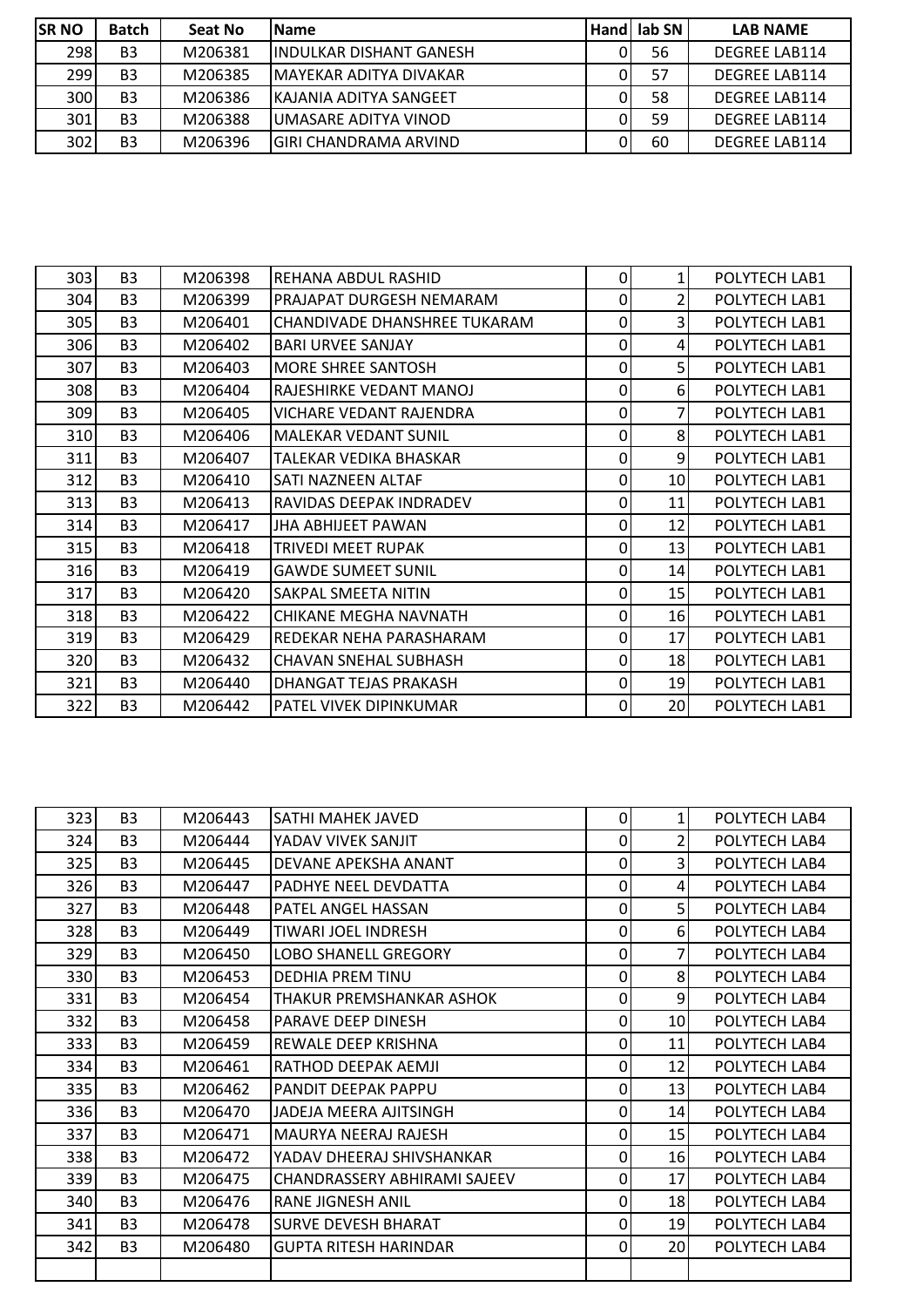| SR <sub>NO</sub> | <b>Batch</b>   | Seat No | <b>Name</b>                     |             | Hand lab SN     | <b>LAB NAME</b> |
|------------------|----------------|---------|---------------------------------|-------------|-----------------|-----------------|
| 343              | B <sub>3</sub> | M206481 | RAJAK NILESH HIRALAL            | 0           |                 | POLYTECH LAB 5  |
| 344              | B <sub>3</sub> | M206482 | YADAV MUKESH KANHAIYA           | $\Omega$    | 2               | POLYTECH LAB 5  |
| 345              | B <sub>3</sub> | M206486 | <b>GURAV LOKESH PRAKASH</b>     | 0           | 3               | POLYTECH LAB 5  |
| 346I             | B <sub>3</sub> | M206487 | YADAV RITESH RAJESH             | $\mathbf 0$ | $\vert$         | POLYTECH LAB 5  |
| 347              | B <sub>3</sub> | M206488 | RAWAT DIPESH RAJNISH            | $\pmb{0}$   | 5               | POLYTECH LAB 5  |
| 348              | B <sub>3</sub> | M206489 | WAGHE RUPESH RAM                | 0           | 6               | POLYTECH LAB 5  |
| 349              | B <sub>3</sub> | M206491 | YADAV RITESH RAMU               | 0           | 7               | POLYTECH LAB 5  |
| 350              | B <sub>3</sub> | M206495 | PHAD BHAVESH SANTOSH            | 0           | 8 <sup>1</sup>  | POLYTECH LAB 5  |
| 351              | B <sub>3</sub> | M206499 | <b>BUVA BHAVESH VIKASGIR</b>    | $\mathbf 0$ | 9               | POLYTECH LAB 5  |
| 352              | B <sub>3</sub> | M206500 | ANSARI AYESHA ABDULKADIR        | 0           | 10              | POLYTECH LAB 5  |
| 353              | B <sub>3</sub> | M206504 | KHARAT JEET AJAY                | $\Omega$    | 11              | POLYTECH LAB 5  |
| 354              | B <sub>3</sub> | M206508 | NEGI SUMEET SAROPN SINGH        | 0           | 12              | POLYTECH LAB 5  |
| 355              | B <sub>3</sub> | M206509 | SHINDE MEET SURESH              | $\mathbf 0$ | 13              | POLYTECH LAB 5  |
| 356l             | B <sub>3</sub> | M206510 | <b>GUPTA SHWETA CHANDRAKESH</b> | 0           | 14              | POLYTECH LAB 5  |
| 357              | B <sub>3</sub> | M206513 | YADAV SHWETA RAMLAL             | 0           | 15 <sup>1</sup> | POLYTECH LAB 5  |
| 358              | B <sub>3</sub> | M206514 | MAHAR SHEETAL RAJENDRA SINGH    | 0           | 16              | POLYTECH LAB 5  |
| 359              | B <sub>3</sub> | M206515 | <b>CHAVAN CHETAN MAHESH</b>     | 0           | 17              | POLYTECH LAB 5  |
| 360              | B <sub>3</sub> | M206519 | SOLANKI KEVAL VIRA              | $\Omega$    | 18              | POLYTECH LAB 5  |
| 361              | B <sub>3</sub> | M206522 | PUJARE AMEY RAJKUMAR            | 19<br>0     |                 | POLYTECH LAB 5  |
| 362              | B <sub>3</sub> | M206523 | RAMANE AMEY SANJAY              | $\mathbf 0$ | 20              | POLYTECH LAB 5  |

| 363 | B <sub>3</sub> | M206526 | <b>MEHER SHREYA KISHOR</b>       | 0           |    | POLYTECH LAB 7 |
|-----|----------------|---------|----------------------------------|-------------|----|----------------|
| 364 | B <sub>3</sub> | M206527 | DESAI SHREYA MANGESH             | $\mathbf 0$ | 2  | POLYTECH LAB 7 |
| 365 | B <sub>3</sub> | M206530 | <b>DSOUZA TREZEL STEVE</b>       | 0           | 3  | POLYTECH LAB 7 |
| 366 | B <sub>3</sub> | M206531 | KHAN MOHDFAIZAN MOHDSIRAJ        | 0           | 4  | POLYTECH LAB 7 |
| 367 | B <sub>3</sub> | M206535 | ANSURKAR GANESH SANJAY           | 0           | 5  | POLYTECH LAB 7 |
| 368 | B <sub>3</sub> | M206537 | <b>CHAVAN SAGAR SURESH</b>       | 0           | 6  | POLYTECH LAB 7 |
| 369 | B <sub>3</sub> | M206538 | <b>GUPTA PRAGATI CHANDRABHAN</b> | 0           | 7  | POLYTECH LAB 7 |
| 370 | B <sub>3</sub> | M206540 | KULKARNI GAURI SACHIN            | 0           | 8  | POLYTECH LAB 7 |
| 371 | B <sub>3</sub> | M206542 | RAJPUT JAGDISH SURESH            | $\mathbf 0$ | 9  | POLYTECH LAB 7 |
| 372 | B <sub>3</sub> | M206545 | THORAT YOGESH VILAS              | 0           | 10 | POLYTECH LAB 7 |
| 373 | B <sub>3</sub> | M206546 | SHINDE MEGHANA KALURAM           | 0           | 11 | POLYTECH LAB 7 |
| 374 | B <sub>3</sub> | M206552 | RATHOD JIGNESH KAMLESH           | 0           | 12 | POLYTECH LAB 7 |
| 375 | B <sub>3</sub> | M206553 | <b>WALKE OM GOPAL</b>            | 0           | 13 | POLYTECH LAB 7 |
| 376 | B <sub>3</sub> | M206556 | DAKVE YASH BALKRISHNA            | 0           | 14 | POLYTECH LAB 7 |
| 377 | B <sub>3</sub> | M206557 | JAIN KRISH BHAGWATI              | 0           | 15 | POLYTECH LAB 7 |
| 378 | B <sub>3</sub> | M206558 | <b>SURTI YASH CHETAN</b>         | 0           | 16 | POLYTECH LAB 7 |
| 379 | B <sub>3</sub> | M206559 | JAIN AYUSH DEVILAL               | 0           | 17 | POLYTECH LAB 7 |
| 380 | B <sub>3</sub> | M206560 | PATIL ANSH HEMANT                | 0           | 18 | POLYTECH LAB 7 |
| 381 | B <sub>3</sub> | M206564 | PATIL YASH KRISHNA               | 0           | 19 | POLYTECH LAB 7 |
| 382 | B <sub>3</sub> | M206565 | PAWAR YASH MAHENDRA              | 0           | 20 | POLYTECH LAB 7 |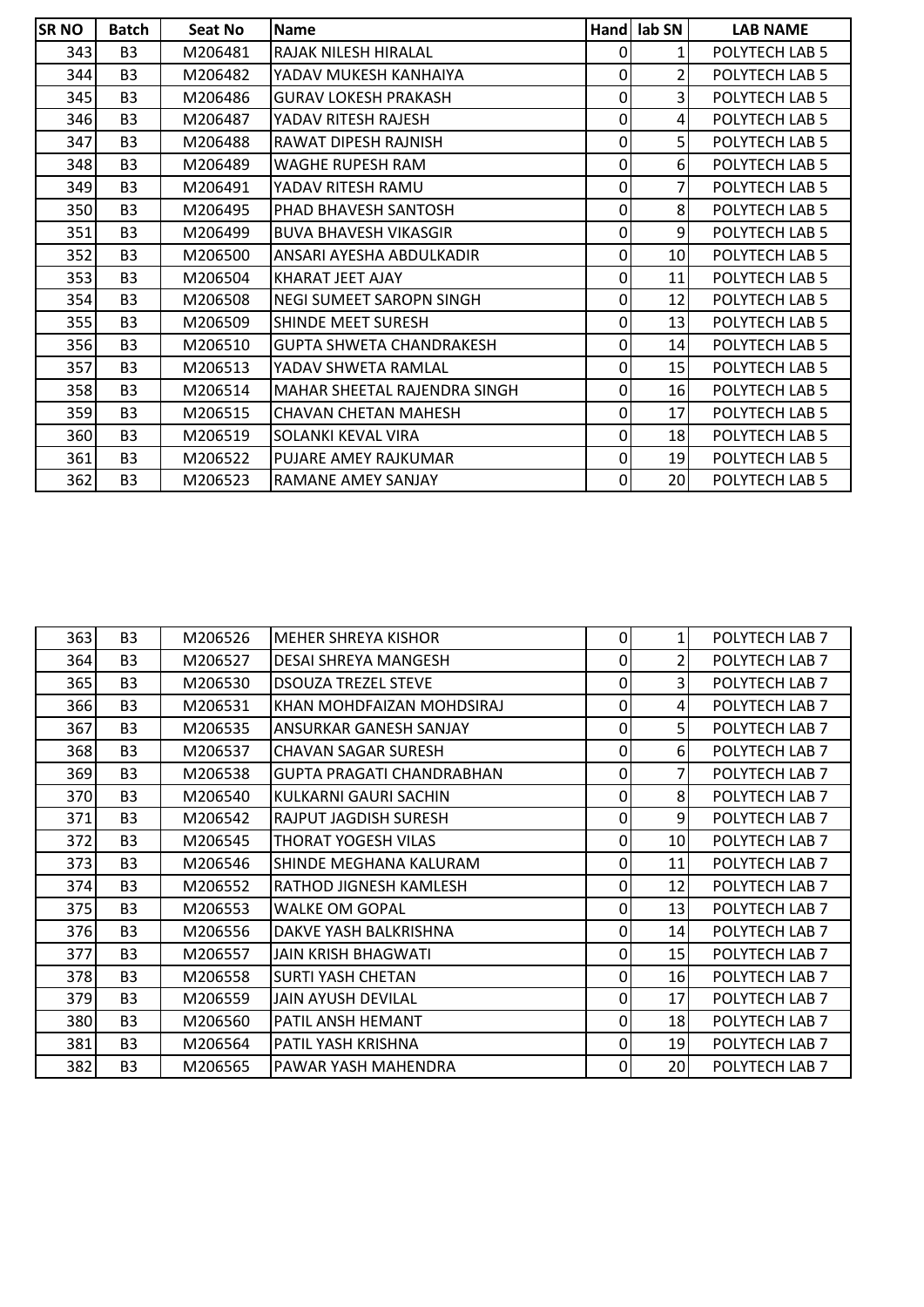| <b>SR NO</b> | <b>Batch</b>   | Seat No | <b>Name</b>                | Hand | lab SN         | <b>LAB NAME</b> |
|--------------|----------------|---------|----------------------------|------|----------------|-----------------|
| 383          | B <sub>3</sub> | M206566 | <b>MORE HARSH MAHENDRA</b> | 0    | $1\vert$       | POLYTECH LAB 8  |
| 384          | B <sub>3</sub> | M206567 | JANI SHUBH MANGESH         | 0    | 2              | POLYTECH LAB 8  |
| 385          | B <sub>3</sub> | M206568 | JAIN NAKSH MANOJ           | 0    | 3              | POLYTECH LAB 8  |
| 386          | B <sub>3</sub> | M206569 | <b>MASE HARSH NILESH</b>   | 0    | $\overline{4}$ | POLYTECH LAB 8  |
| 387          | B <sub>3</sub> | M206573 | <b>SAVE AYUSH SALIL</b>    | 0    | 5              | POLYTECH LAB 8  |
| 388          | B <sub>3</sub> | M206574 | ANSARI MOH SAMEER DILSHAD  | 0    | 6              | POLYTECH LAB 8  |
| 389          | B <sub>3</sub> | M206577 | <b>DESAI YASH SANTOSH</b>  | 0    | 7              | POLYTECH LAB 8  |
| 390          | B <sub>3</sub> | M206584 | <b>FURIA ANSH UPENDRA</b>  | 0    | 8              | POLYTECH LAB 8  |
| 391          | B <sub>3</sub> | M206585 | <b>BOHRA YASH VIKRAM</b>   | 0    | 9              | POLYTECH LAB 8  |
| 392          | B <sub>3</sub> | M206588 | <b>JOSHI SNEHA ASHOK</b>   | 0    | 10             | POLYTECH LAB 8  |
| 393          | B <sub>3</sub> | M206589 | JADHAV ESHA DHANANJAY      | 0    | 11             | POLYTECH LAB 8  |
| 394          | B <sub>3</sub> | M206590 | <b>FUTANE ESHA DINESH</b>  | 0    | 12             | POLYTECH LAB 8  |
| 395          | B <sub>3</sub> | M206593 | <b>KAKADE NEHA HARISH</b>  | 0    | 13             | POLYTECH LAB 8  |
| 396          | B <sub>3</sub> | M206595 | PARMAR NEHA MADAN          | 0    | 14             | POLYTECH LAB 8  |
| 397          | B <sub>3</sub> | M206597 | OKATE SNEHA PRANAY         | 0    | 15             | POLYTECH LAB 8  |
| 398          | B <sub>3</sub> | M206599 | <b>GHULE SNEHA RAJU</b>    | 0    | 16             | POLYTECH LAB 8  |
| 399          | B <sub>3</sub> | M206600 | SINGH SNEHA RAMANUJ        | 0    | 17             | POLYTECH LAB 8  |
| 400          | B <sub>3</sub> | M206602 | <b>MONDE SNEHA SANDEEP</b> | 0    | 18             | POLYTECH LAB 8  |
| 401          | B <sub>3</sub> | M206608 | PATIL AABHA VIJAY          | 0    | 19             | POLYTECH LAB 8  |
| 402          | B <sub>3</sub> | M206609 | LAUD SPRUHA VINAYAK        | 0    | 20             | POLYTECH LAB 8  |

| 403 | B <sub>3</sub> | M206610 | JEDHE NISHA VISHWAS            | $\mathbf 0$  |    | POLYTECH LAB 9 |
|-----|----------------|---------|--------------------------------|--------------|----|----------------|
| 404 | B <sub>3</sub> | M206611 | BHATT RISHABH SANTOSH          | 0            | 2  | POLYTECH LAB 9 |
| 405 | B <sub>3</sub> | M206615 | AGRE HARSHADA SANTOSH          | $\mathbf 0$  | 3  | POLYTECH LAB 9 |
| 406 | B <sub>3</sub> | M206616 | <b>GHATI SUBHADIP LALMOHAN</b> | 0            | 4  | POLYTECH LAB 9 |
| 407 | B <sub>3</sub> | M206617 | PATHAN SOHAIL MUJEEBKHAN       | 0            | 5  | POLYTECH LAB 9 |
| 408 | B <sub>3</sub> | M206618 | KUMBHAR SHAILESH AMBALAL       | 0            | 6  | POLYTECH LAB 9 |
| 409 | B <sub>3</sub> | M206619 | KADGAVE CHAITALI MAHADEV       | $\mathbf 0$  | 7  | POLYTECH LAB 9 |
| 410 | B <sub>3</sub> | M206620 | <b>BINCY T SHAJI</b>           | $\Omega$     | 8  | POLYTECH LAB 9 |
| 411 | B <sub>3</sub> | M206622 | <b>GURAV VISHAKHA RAJENDRA</b> | $\mathbf 0$  | 9  | POLYTECH LAB 9 |
| 412 | B <sub>3</sub> | M206624 | TELI HARSHAL CHANDRAKANT       | 0            | 10 | POLYTECH LAB 9 |
| 413 | B <sub>3</sub> | M206626 | <b>JAIN AANCHAL MUKESH</b>     | 0            | 11 | POLYTECH LAB 9 |
| 414 | B <sub>3</sub> | M206627 | YADAV VISHAL RAMASHANKAR       | 0            | 12 | POLYTECH LAB 9 |
| 415 | B <sub>3</sub> | M206628 | YADAV AACHAL RAMASRE           | 0            | 13 | POLYTECH LAB 9 |
| 416 | B <sub>3</sub> | M206630 | <b>JOGU VAISHALI BASRAJ</b>    | 0            | 14 | POLYTECH LAB 9 |
| 417 | B <sub>3</sub> | M206632 | MORE HARSHALI RAJENDRA         | 0            | 15 | POLYTECH LAB 9 |
| 418 | B <sub>3</sub> | M206636 | RANE SHUBHAM GUNAJI            | 0            | 16 | POLYTECH LAB 9 |
| 419 | B <sub>3</sub> | M206637 | RANGLE SOHAM GURUPRASAD        | 0            | 17 | POLYTECH LAB 9 |
| 420 | B <sub>3</sub> | M206638 | SHAH PRATHAM JIGNESH           | $\mathbf{0}$ | 18 | POLYTECH LAB 9 |
| 421 | B <sub>3</sub> | M206639 | SAWANT SOHAM NISHIKANT         | $\mathbf{0}$ | 19 | POLYTECH LAB 9 |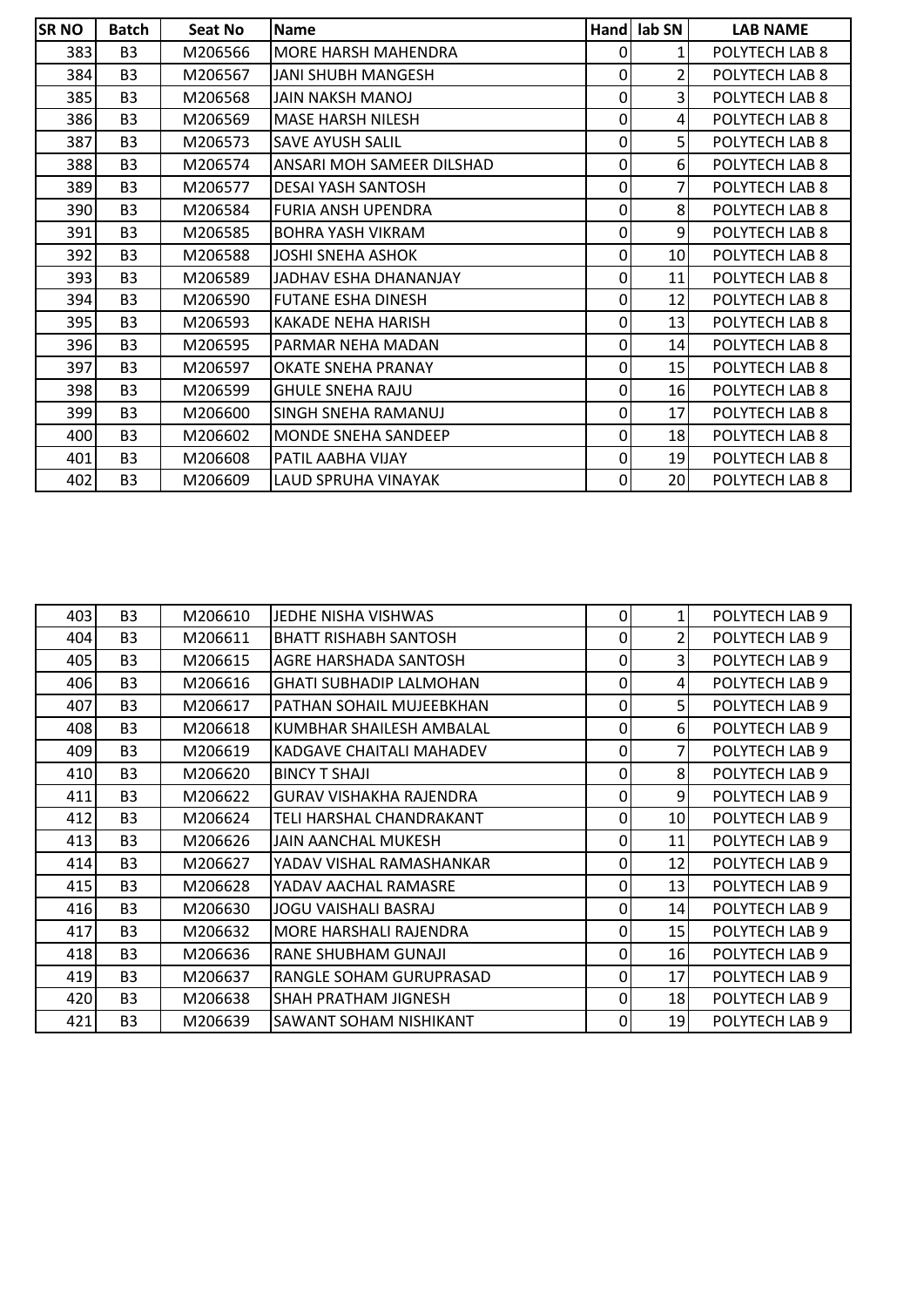| <b>SRNO</b>     | l Batch l | Seat No Name |                                    | Hand         |                | Lab Name |
|-----------------|-----------|--------------|------------------------------------|--------------|----------------|----------|
| $1\vert$        | <b>B4</b> |              | M206642 GHAMAT SOHAM SUNIL         | 0            | $\mathbf{1}$   | 204 LAB1 |
| $\overline{2}$  | <b>B4</b> |              | M206643 MORE PRATHAM ULHAS         | 0            | 2              | 204 LAB1 |
| $\vert 3 \vert$ | <b>B4</b> |              | M206646 KINI PRATHAM VILAS         | $\mathbf{0}$ | 3              | 204 LAB1 |
| $\vert 4 \vert$ | <b>B4</b> |              | M206647 THAMKE SOHAM VINAYAK       | 0            | $\overline{4}$ | 204 LAB1 |
| 5 <sup>1</sup>  | <b>B4</b> |              | M206648 MORE PRATHAMESH GANESH     | 0            | 5              | 204 LAB1 |
| 6 <sup>1</sup>  | <b>B4</b> |              | M206650 RAGHAV ROHAN MANGESH       | $\mathbf{0}$ | 6              | 204 LAB1 |
| $\overline{7}$  | B4        |              | M206651 ISHAIKH REHAN NADEEM       | 0            | 7              | 204 LAB1 |
| 8 <sup>1</sup>  | <b>B4</b> |              | M206655 MODI DARSHAN SATISH        | $\mathbf 0$  | 8              | 204 LAB1 |
| $\mathsf{g}$    | <b>B4</b> |              | M206656 MANDAL ROHAN SHYAMDEV      | 0            | 9              | 204 LAB1 |
| 10 <sup>1</sup> | <b>B4</b> |              | M206658 PATIL ROSHAN VISHNU        | 0            | 10             | 204 LAB1 |
| 11              | <b>B4</b> |              | M206660 MALI DARSHANA HEMRAJ       | $\mathbf{0}$ | 11             | 204 LAB1 |
| 12              | <b>B4</b> |              | M206665 JJADHAV SUHANI RAJU        | 0            | 12             | 204 LAB1 |
| 13              | <b>B4</b> |              | M206666 RAI SHIVSHANKAR RAMKISHOR  | $\mathbf{0}$ | 13             | 204 LAB1 |
| 14              | <b>B4</b> |              | M206667 GURAV MEDHANSH AMIT        | $\mathbf{0}$ | 14             | 204 LAB1 |
| 15              | <b>B4</b> |              | M206672   PATEKAR BHARGAVI VIJAY   | $\mathbf 0$  | 15             | 204 LAB1 |
| 16              | <b>B4</b> |              | M206673 KUMAWAT DHARMESH BHOLURAM  | $\mathbf{0}$ | 16             | 204 LAB1 |
| 17              | <b>B4</b> |              | M206674 PURABIYA HARSH BHARAT      | $\mathbf{0}$ | 17             | 204 LAB1 |
| 18              | <b>B4</b> |              | M206675 BHARDWAJ HARSH NANDKISHORE | $\mathbf 0$  | 18             | 204 LAB1 |
| 19              | <b>B4</b> |              | M206676 KATHEKAR HARSH RAJESH      | 0            | 19             | 204 LAB1 |
| 20 <sup>1</sup> | B4        |              | M206678 GAVANANG HARSHAD VISHWAS   | $\mathbf 0$  | 20             | 204 LAB1 |
| 21              | <b>B4</b> |              | M206679 DAVE SIDDHARTH BHAVESH     | 0            | 21             | 204 LAB1 |
| 22              | <b>B4</b> |              | M206680 SANWARE SHARVARI SANTOSH   | 0            | 22             | 204 LAB1 |
| 23              | <b>B4</b> |              | M206682 RAJSHRI BHASKAR            | 0            | 23             | 204 LAB1 |
| 24              | <b>B4</b> |              | M206683 PATEL AKSHAT HANSRAJ       | $\mathbf{0}$ | 24             | 204 LAB1 |
| 25              | <b>B4</b> |              | M206685   HATE VAIBHAV SHASHIKANT  | $\mathbf{0}$ | 25             | 204 LAB1 |
| 26              | B4        |              | M206686 GORE VAIBHAV SOPAN         | 0            | 26             | 204 LAB1 |
| 27              | <b>B4</b> |              | M206688 HANDE JANHAVI ASHISH       | $\mathbf 0$  | 27             | 204 LAB1 |
| 28              | <b>B4</b> |              | M206689 ANGRE JANHAVI CHANDRAKANT  | 0            | 28             | 204 LAB1 |
| 29              | <b>B4</b> |              | M206693 LAVTE AKSHAY GANGADAS      | 0            | 29             | 204 LAB1 |
| 30 <sup>1</sup> | <b>B4</b> |              | M206694 SAVE NIRBHAY NITIN         | $\mathbf 0$  | 30             | 204 LAB1 |
| 31              | <b>B4</b> |              | M206699 JHA ABHISHEK JAIKISHOR     | 0            | 31             | 204 LAB1 |
| 32              | <b>B4</b> |              | M206700   PARMAR MAHEK KAMLESH     | $\mathbf{0}$ | 32             | 204 LAB1 |
| 33              | <b>B4</b> |              | M206701 JJHA ABHISHEK KRISHNA      | 0            | 33             | 204 LAB1 |
| 34              | <b>B4</b> |              | M206702 JHA ABHISHEK LALTUNA       | $\mathbf 0$  | 34             | 204 LAB1 |
| 35              | <b>B4</b> |              | M206703 JHA ABHISHEK SIPIN         | 0            | 35             | 204 LAB1 |
| 36              | <b>B4</b> |              | M206704 JHA ABHISHEKH SANTOSH      | 0            | 36             | 204 LAB1 |
| 37              | <b>B4</b> |              | M206705 ANSARI SOHEL HAMID         | 0            | 37             | 204 LAB1 |
| 38              | <b>B4</b> |              | M206708 KHOT SIDDHESH PRIYADARSHAN | 0            | 38             | 204 LAB1 |
| 39              | <b>B4</b> |              | M206714 PATEL RISHI                | $\mathbf{0}$ | 39             | 204 LAB1 |
| 40 <sub>1</sub> | <b>B4</b> |              | M206716 SINGH ARCHI AMIT           | 0            | 40             | 204 LAB1 |
| 41              | <b>B4</b> |              | M206717 MODI SIDDHI AMIT           | 0            | 41             | 204 LAB1 |
| 42              | <b>B4</b> |              | M206726 GUPTA RUCHI MUNNAPRASAD    | 0            | 42             | 204 LAB1 |
| 43              | <b>B4</b> |              | M206730 MORE PRACHI PRADEEP        | $\mathbf{0}$ | 43             | 204 LAB1 |
| 44              | <b>B4</b> |              | M206732 RAUT SAKSHI RAKESH         | $\mathbf{0}$ | 44             | 204 LAB1 |
| 45              | <b>B4</b> |              | M206736 KULE SIDDHI SANDEEP        | 0            | 45             | 204 LAB1 |
| 46              | <b>B4</b> |              | M206738 RANE SIDDHI SANJAY         | $\mathbf 0$  | 46             | 204 LAB1 |
| 47              | <b>B4</b> |              | M206740 SANE SAKSHI SUBHASH        | 0            | 47             | 204 LAB1 |
| 48              | <b>B4</b> |              | M206742 SINGH NIDHI UDAYSHANKAR    | 0            | 48             | 204 LAB1 |
| 49              | <b>B4</b> |              | M206744 SURYAVANSHI VIVEK SANJAY   | $\mathbf 0$  | 49             | 204 LAB1 |
| 50              | <b>B4</b> |              | M206746 SINGH RUCHI YASHWANT       | 0            | 50             | 204 LAB1 |
| 51              | <b>B4</b> |              | M206747 SHAIKH SAHID SAFIK         | $\mathbf{0}$ | 51             | 204 LAB1 |
| 52              | <b>B4</b> |              | M206750 SHINDE ISHIKA ANIL         | $\mathbf{0}$ | 52             | 204 LAB1 |
| 53              | <b>B4</b> |              | M206751 GOLE HARSHIKA DILIP        | $\mathbf{0}$ | 53             | 204 LAB1 |
| 54              | <b>B4</b> |              | M206752 MORE HRISHIKA KIRAN        | 0            | 54             | 204 LAB1 |
| 55              | <b>B4</b> |              | M206754 RAWAT VIDHIKA VIKRAMSINGH  | 0            | 55             | 204 LAB1 |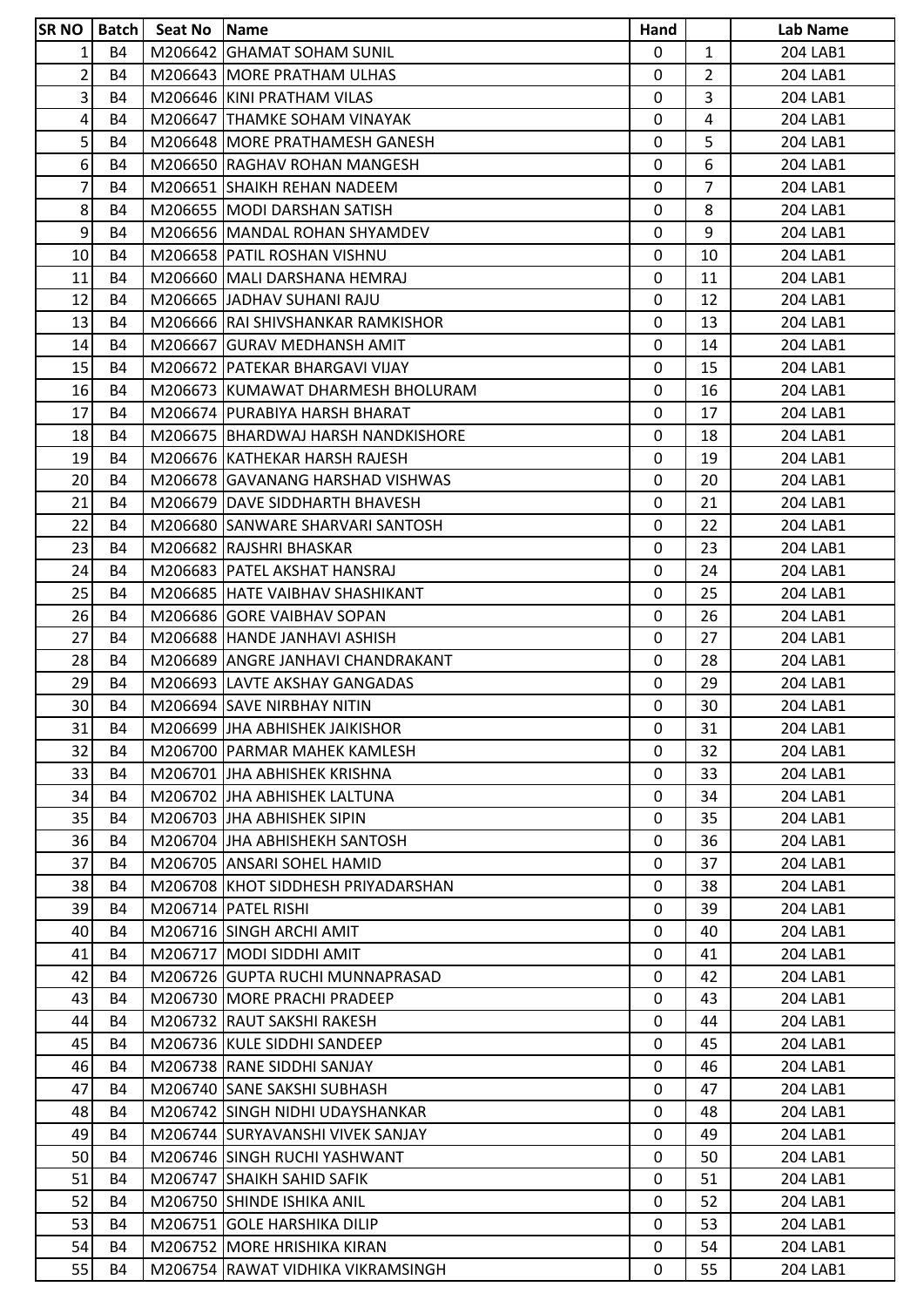| <b>SR NO   Batch  </b> |           | Seat No Name |                                        | Hand         |                | Lab Name |
|------------------------|-----------|--------------|----------------------------------------|--------------|----------------|----------|
| 56                     | <b>B4</b> |              | M206756 GURAV RUSHIKESH RAVINDRA       | 0            | $\mathbf{1}$   | 204 LAB2 |
| 57                     | <b>B4</b> |              | M206757 MALI HRISHIKESH SANDESH        | 0            | 2              | 204 LAB2 |
| 58                     | <b>B4</b> |              | M206758 SINGH NIKHIL AKHILESH          | $\mathbf{0}$ | 3              | 204 LAB2 |
| 59                     | <b>B4</b> |              | M206759 JADHAV SAHIL ASHOK             | 0            | $\overline{4}$ | 204 LAB2 |
| 60                     | <b>B4</b> |              | M206760 SINGH NIKHIL DILIP             | 0            | 5              | 204 LAB2 |
| 61                     | <b>B4</b> |              | M206761 JADHAV SAHIL HARESH            | $\mathbf{0}$ | 6              | 204 LAB2 |
| 62                     | <b>B4</b> |              | M206762 IPANDYA SAHIL JAYANTI          | 0            | 7              | 204 LAB2 |
| 63                     | <b>B4</b> |              | M206763 BAMANE SAHIL KRISHNA           | $\mathbf 0$  | 8              | 204 LAB2 |
| 64                     | <b>B4</b> |              | M206764 GUPTA NIKHIL MADANLAL          | 0            | 9              | 204 LAB2 |
| 65                     | <b>B4</b> |              | M206766 RAWOOL SAHIL MAHESH            | 0            | 10             | 204 LAB2 |
| 66                     | <b>B4</b> |              | M206768 JJADHAV SAHIL NITIN            | $\mathbf{0}$ | 11             | 204 LAB2 |
| 67                     | <b>B4</b> |              | M206769 PARIKH SAHIL PARAG             | 0            | 12             | 204 LAB2 |
| 68                     | <b>B4</b> |              | M206770 SHETTY SAHIL PREMNATH          | $\mathbf 0$  | 13             | 204 LAB2 |
| 69                     | <b>B4</b> |              | M206771 SHARMA SAHIL RAJENDRA          | $\mathbf{0}$ | 14             | 204 LAB2 |
| 70                     | <b>B4</b> |              | M206772 POTALE SAHIL RAJESH            | $\mathbf 0$  | 15             | 204 LAB2 |
| 71                     | <b>B4</b> |              | M206773 VERMA RUSHIL RAJESH            | 0            | 16             | 204 LAB2 |
| 72                     | <b>B4</b> |              | M206774   PADWAL SAHIL RAVI            | 0            | 17             | 204 LAB2 |
| 73                     | <b>B4</b> |              | M206775 JADHAV SAHIL SAMPAT            | 0            | 18             | 204 LAB2 |
| 74                     | <b>B4</b> |              | M206777 GOSAVI SAHIL SANTOSH           | 0            | 19             | 204 LAB2 |
| 75                     | <b>B4</b> |              | M206782 RATHOD SAHIL SURESH            | $\Omega$     | 20             | 204 LAB2 |
| 76                     | <b>B4</b> |              | M206783 SAKPAL SAHIL VIJAY             | 0            | 21             | 204 LAB2 |
| 77                     | <b>B4</b> |              | M206785 PADWAL SAHIL VINAYAK           | 0            | 22             | 204 LAB2 |
| 78                     | <b>B4</b> |              | M206786 PATIL SACHIN DATTARAM          | 0            | 23             | 204 LAB2 |
| 79                     | <b>B4</b> |              | M206787 YADAV SACHIN MADNESH           | 0            | 24             | 204 LAB2 |
| 80                     | <b>B4</b> |              | M206788 MISHRA ABHINANDAN GANDHI       | $\mathbf{0}$ | 25             | 204 LAB2 |
| 81                     | <b>B4</b> |              | M206789 IDHAVADE CHINMAY SADANAND      | 0            | 26             | 204 LAB2 |
| 82                     | <b>B4</b> |              | M206790 WAGHELA CHIRAG RAMESH          | $\mathbf 0$  | 27             | 204 LAB2 |
| 83                     | <b>B4</b> |              | M206794 SHARMA ABHISHEK MAHESH         | 0            | 28             | 204 LAB2 |
| 84                     | <b>B4</b> |              | M206795 CHAVAN ABHISHEK PRASAD         | 0            | 29             | 204 LAB2 |
| 85                     | <b>B4</b> |              | M206797 SAKPAL ROHIT ARVIND            | 0            | 30             | 204 LAB2 |
| 86                     | <b>B4</b> |              | M206798 PUNDIR ROHIT BIRBALSINGH       | 0            | 31             | 204 LAB2 |
| 87                     | <b>B4</b> |              | M206802 TANDEL ROHIT MANOJ             | 0            | 32             | 204 LAB2 |
| 88                     | <b>B4</b> |              | M206805 CHAVAN ROHIT SANJAY            | 0            | 33             | 204 LAB2 |
| 89                     | <b>B4</b> |              | M206806 SHIRKE ROHIT SHAM              | 0            | 34             | 204 LAB2 |
| 90                     | <b>B4</b> |              | M206811 SONI HARSHITA GANESH           | 0            | 35             | 204 LAB2 |
| 91                     | <b>B4</b> |              | M206812 GUPTA RISHITA MANOJ            | 0            | 36             | 204 LAB2 |
| 92                     | <b>B4</b> |              | M206813 JJAIN HARSHITA MANOJKUMAR      | 0            | 37             | 204 LAB2 |
| 93                     | <b>B4</b> |              | M206815 NASKAR ISHITA SANJIB           | 0            | 38             | 204 LAB2 |
| 94                     | <b>B4</b> |              | M206816 JAIN HARSHITA VINOD            | $\Omega$     | 39             | 204 LAB2 |
| 95                     | <b>B4</b> |              | M206817 BANE DIKSHITA VIVIDH           | 0            | 40             | 204 LAB2 |
| 96                     | <b>B4</b> |              | M206818 TRIPATHI HITESH MANOJ          | 0            | 41             | 204 LAB2 |
| 97                     | <b>B4</b> |              | M206820 THAKUR KSHITIJA AMARSINGH      | 0            | 42             | 204 LAB2 |
| 98                     | <b>B4</b> |              | M206823 PANCHAL SHIVANI CHANDRASHEKHAR | 0            | 43             | 204 LAB2 |
| 99                     | <b>B4</b> |              | M206824 BACHARE SHIVANI SURESH         | 0            | 44             | 204 LAB2 |
| 100                    | <b>B4</b> |              | M206825 ACHARYA SHIVATVA MAHENDRA      | 0            | 45             | 204 LAB2 |
| 101                    | <b>B4</b> |              | M206827 GHAG ANUSHKA NARENDRA          | 0            | 46             | 204 LAB2 |
| 102                    | <b>B4</b> |              | M206828 RAUT ANUSHKA NIKESH            | 0            | 47             | 204 LAB2 |
| 103                    | <b>B4</b> |              | M206830   PATEL RESHMA ARUN KUMAR      | 0            | 48             | 204 LAB2 |
| 104                    | <b>B4</b> |              | M206831 GOWDA KUSHMA MANJUNATH         | 0            | 49             | 204 LAB2 |
| 105                    | <b>B4</b> |              | M206833 HEGDE AATHMI RATNAKAR          | 0            | 50             | 204 LAB2 |
| 106                    | <b>B4</b> |              | M206834   TAMBE KESHMITA MILIND        | 0            | 51             | 204 LAB2 |
| 107                    | <b>B4</b> |              | M206835 SAFI KRISHNA KUMAR RAMNARESH   | $\Omega$     | 52             | 204 LAB2 |
| 108                    | <b>B4</b> |              | M206836 GAUD KRISHNA PAPPU PRASAD      | $\Omega$     | 53             | 204 LAB2 |
| 109                    | <b>B4</b> |              | M206838 ABHAYKRISHNA SATHEESKUMAR      | 0            | 54             | 204 LAB2 |
| 110                    | <b>B4</b> |              | M206840 GADE VAISHNAVI SANTOSH         | 0            | 55             | 204 LAB2 |
|                        |           |              |                                        |              |                |          |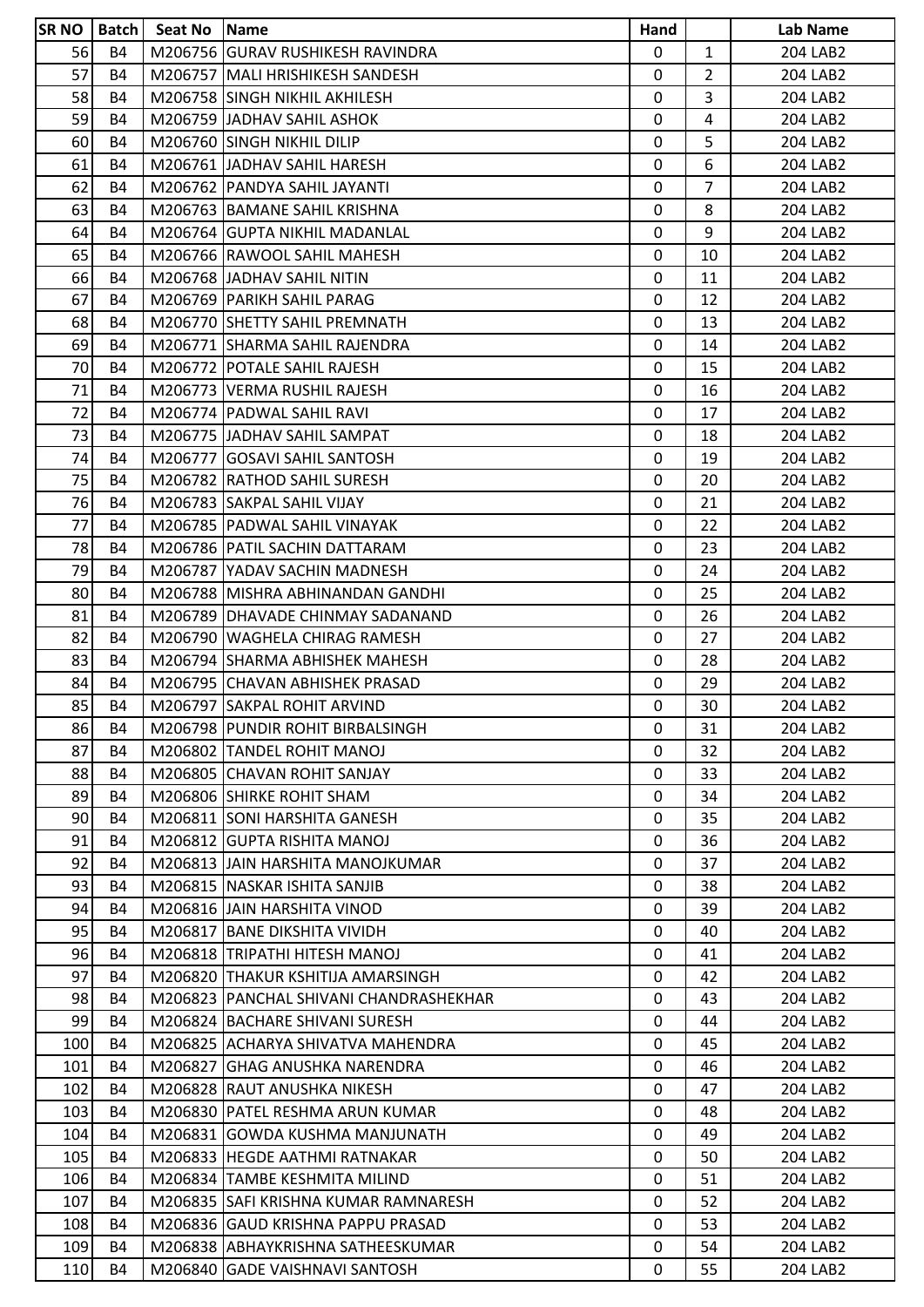| SR <sub>NO</sub> |           | Batch   Seat No   Name |                                      | Hand |                | Lab Name |
|------------------|-----------|------------------------|--------------------------------------|------|----------------|----------|
| 111              | <b>B4</b> |                        | M206842 GUPTA VISHNU ASHOK           | 0    | $\mathbf{1}$   | 311 A    |
| 112              | <b>B4</b> |                        | M206843 MENON VISHNU RAJEEV          | 0    | $\overline{2}$ | 311 A    |
| 113              | <b>B4</b> |                        | M206848 JHA RANUSHREE RAJESHKUMAR    | 0    | 3              | 311 A    |
| 114              | B4        |                        | M206849 GUDEKAR SHREYA JITENDRA      | 0    | 4              | 311 A    |
| 115              | <b>B4</b> |                        | M206852 SHIRKAR SHREYASH MUKESH      | 0    | 5              | 311 A    |
| 116              | <b>B4</b> |                        | M206853 PAINAIK SHREYASH SADANAND    | 0    | 6              | 311 A    |
| 117              | B4        |                        | M206854 NAMBIAR SHRUTHI UNNIKRISHNAN | 0    | $\overline{7}$ | 311 A    |
| 118              | <b>B4</b> |                        | M206861 MISTRY MOHSIN USMAN          | 0    | 8              | 311 A    |
| 119              | <b>B4</b> |                        | M206862 VYAS DRASHTI MAHESHKUMAR     | 0    | 9              | 311 A    |
| 120              | <b>B4</b> |                        | M206865 MORE SRUSHTI SHANKAR         | 0    | 10             | 311 A    |
| 121              | <b>B4</b> |                        | M206866 LAHA DRISHTI SUVENDU         | 0    | 11             | 311 A    |
| 122              | <b>B4</b> |                        | M206868 VERMA AASHU SHIVSHANKAR      | 0    | 12             | 311 A    |
| 123              | B4        |                        | M206870 KHATATE SHUBHAM NILKANTH     | 0    | 13             | 311 A    |
| 124              | <b>B4</b> |                        | M206873 DEVNATH SHUBRAJ SANJIB       | 0    | 14             | 311 A    |
| 125              | <b>B4</b> |                        | M206876 TEMKAR RAHUL PRAMOD          | 0    | 15             | 311 A    |
| 126              | <b>B4</b> |                        | M206880 BHARTI RAHUL SHIVKUMAR       | 0    | 16             | 311 A    |
| 127              | <b>B4</b> |                        | M206881 KAMBLE RAHUL SUDHAKAR        | 0    | 17             | 311 A    |
| 128              | <b>B4</b> |                        | M206882 THAKUR MEHUL SUDHIR          | 0    | 18             | 311 A    |
| 129              | <b>B4</b> |                        | M206884 TATARIA BHUMI KISHOR         | 0    | 19             | 311 A    |
| 130              | <b>B4</b> |                        | M206885 PRADHAN BHUMIKA BAPU         | 0    | 20             | 311 A    |
| 131              | <b>B4</b> |                        | M206886 PRADHAN BHUMIKA PRADEEP      | 0    | 21             | 311 A    |
| 132              | <b>B4</b> |                        | M206890 KASHYAP KHUSHBOO JAGLAL      | 0    | 22             | 311 A    |
| 133              | <b>B4</b> |                        | M206891 JAISWAL KHUSHBU SATISH       | 0    | 23             | 311 A    |
| 134              | <b>B4</b> |                        | M206893   MAKWANA KHUSHI BHAVESH     | 0    | 24             | 311 A    |
| 135              | <b>B4</b> |                        | M206894 KASHYAP KHUSHI JAGLAL        | 0    | 25             | 311 A    |
| 136              | <b>B4</b> |                        | M206896 JJAISWAL KHUSHI SANTOSH      | 0    | 26             | 311 A    |
| 137              | <b>B4</b> |                        | M206897 SHARMA ASHUTOSH AKHILESH     | 0    | 27             | 311 A    |
| 138              | <b>B4</b> |                        | M206898 PANDEY ASHUTOSH ARUNKUMAR    | 0    | 28             | 311 A    |
| 139              | <b>B4</b> |                        | M206899 SOLANKI DHVANI JITENDRA      | 0    | 29             | 311 A    |
| 140              | <b>B4</b> |                        | M206900 WAGHELA DHVANI MANISH        | 0    | 30             | 311 A    |
| 141              | <b>B4</b> |                        | M206902 HORAMBE SHWETA RAMESH        | 0    | 31             | 311 A    |
| 142              | <b>B4</b> |                        | M206903 CHANDAK KHYATI MANMOHAN      | 0    | 32             | 311 A    |
| 143              | <b>B4</b> |                        | M206907 JHA ANJALI AMIR              | 0    | 33             | 311 A    |
| 144              | <b>B4</b> |                        | M206908 NAI SALONI BABLU             | 0    | 34             | 311 A    |
| 145              | <b>B4</b> |                        | M206911 MARU MANSI DILIP             | 0    | 35             | 311 A    |
| 146              | <b>B4</b> |                        | M206913 BEG ARSABI ISLAM             | 0    | 36             | 311 A    |
| 147              | <b>B4</b> |                        | M206914 SHAH VIDHI JAYDEEP           | 0    | 37             | 311 A    |
| 148              | <b>B4</b> |                        | M206916 KINI TANVI MOHAN             | 0    | 38             | 311 A    |
| 149              | B4        |                        | M206922   PATE MANSI RAJESH          | 0    | 39             | 311 A    |
| 150              | B4        |                        | M206923 LAD SIDDHI RAJESH            | 0    | 40             | 311 A    |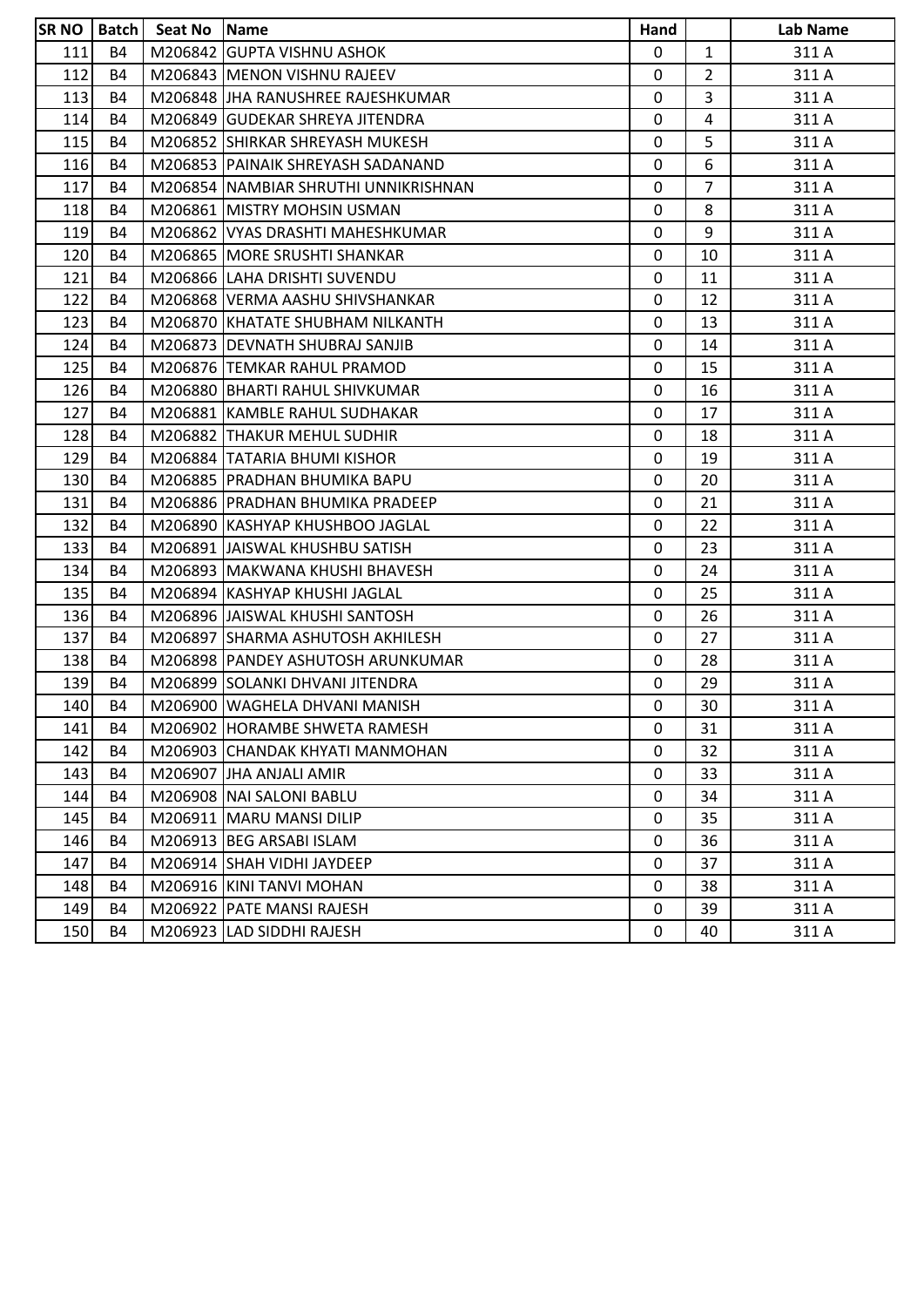| <b>SRNO</b> |           | Batch   Seat No   Name |                                   | Hand         |                | Lab Name |
|-------------|-----------|------------------------|-----------------------------------|--------------|----------------|----------|
| 151         | <b>B4</b> |                        | M206924 RANE TANVI RAMAKANT       | $\mathbf{0}$ | $\mathbf{1}$   | 311 B    |
| 152         | <b>B4</b> |                        | M206926 JHA REVATI RAMAN JAGDISH  | 0            | $\overline{2}$ | 311 B    |
| 153         | <b>B4</b> |                        | M206927 YADAV RAVI RAMSAGAR       | 0            | 3              | 311 B    |
| 154         | B4        |                        | M206929 JJAIN PURVI SANTOSH       | 0            | 4              | 311 B    |
| 155         | <b>B4</b> |                        | M206933 MAYAVANSHI VINAYAK PRAVIN | 0            | 5              | 311B     |
| 156         | <b>B4</b> |                        | M206934 GOUD PRITI VINOD          | 0            | 6              | 311 B    |
| 157         | <b>B4</b> |                        | M206935 NATH MANSI VISHAL         | 0            | $\overline{7}$ | 311 B    |
| 158         | <b>B4</b> |                        | M206936 CHATURVEDI YASH DINESH    | 0            | 8              | 311 B    |
| 159         | B4        |                        | M206937 MISHRA VAIBHAV BALKRISHNA | 0            | 9              | 311 B    |
| 160         | <b>B4</b> |                        | M206938 KHARAT VAIBHAV MAHENDRA   | 0            | 10             | 311 B    |
| 161         | <b>B4</b> |                        | M206942 VAIDYA VAIBHAVI BHANUDAS  | 0            | 11             | 311 B    |
| 162         | <b>B4</b> |                        | M206943 SHINDE VAIBHAVI DINESH    | 0            | 12             | 311 B    |
| 163         | <b>B4</b> |                        | M206944 GIDAYE VAIBHAVI SUBHASH   | 0            | 13             | 311 B    |
| 164         | <b>B4</b> |                        | M206947 MO MUSHAHID ASFAQ         | 0            | 14             | 311 B    |
| 165         | <b>B4</b> |                        | M206948 BONAL DAVID RAMESH        | 0            | 15             | 311 B    |
| 166         | B4        |                        | M206950 BHOSALE SIDDHESH MAHESH   | 0            | 16             | 311 B    |
| 167         | <b>B4</b> |                        | M206951 MATHKAR SIDDHESH SANTOSH  | 0            | 17             | 311 B    |
| 168         | B4        |                        | M206952 AJGEKAR SIDDHESH SHANKAR  | 0            | 18             | 311 B    |
| 169         | <b>B4</b> |                        | M206954   PATHAK VRIDDHI PRITESH  | 0            | 19             | 311 B    |
| 170         | <b>B4</b> |                        | M206959 WOOIKE VAIDEHI NANDKISHOR | 0            | 20             | 311 B    |
| 171         | <b>B4</b> |                        | M206961 RANIM SAMIDHA SACHIN      | 0            | 21             | 311 B    |
| 172         | <b>B4</b> |                        | M206963 NAKASHE NIDHI LAHU        | 0            | 22             | 311 B    |
| 173         | B4        |                        | M206964 BHOSALE NIDHI SANDEEP     | 0            | 23             | 311 B    |
| 174         | <b>B4</b> |                        | M206967 SOLANKI JIGNESH RAJESH    | 0            | 24             | 311 B    |
| 175         | <b>B4</b> |                        | M206972 GADA NAITIK BHAVESH       | 0            | 25             | 311B     |
| 176         | <b>B4</b> |                        | M206974 AMIN PRATIK DIVAKAR       | 0            | 26             | 311 B    |
| 177         | <b>B4</b> |                        | M206975 YADAV MONIK LALLAN        | 0            | 27             | 311 B    |
| 178         | <b>B4</b> |                        | M206977 JAIN BHAVIK RAMESH        | 0            | 28             | 311 B    |
| 179         | <b>B4</b> |                        | M206980 YADAV SARIKA AJAY         | 0            | 29             | 311 B    |
| 180         | <b>B4</b> |                        | M206981 PATIL SANIKA ANANT        | 0            | 30             | 311B     |
| 181         | <b>B4</b> |                        | M206985 JJAIN RUCHIKA MAHENDRA    | 0            | 31             | 311B     |
| 182         | B4        |                        | M206989 RUMDE SANIKA RAJENDRA     | 0            | 32             | 311 B    |
| 183         | B4        |                        | M206990 POWAR SANIKA RAVINDRA     | 0            | 33             | 311 B    |
| 184         | <b>B4</b> |                        | M206991 AMBRE SANIKA SUNIL        | 0            | 34             | 311 B    |
| 185         | B4        |                        | M206994   MORE RUSHIKESH RAVINDRA | 0            | 35             | 311B     |
| 186         | B4        |                        | M206996   PATHAK ANIKET ARVIND    | 0            | 36             | 311 B    |
| 187         | <b>B4</b> |                        | M206998 MISHRA ANIKET PAWANKUMAR  | 0            | 37             | 311B     |
| 188         | <b>B4</b> |                        | M206999 SHELAR ANIKET PRADEEP     | 0            | 38             | 311 B    |
| 189         | <b>B4</b> |                        | M207003 JJAISWAL DIKSHA DILIP     | 0            | 39             | 311 B    |
| 190         | B4        |                        | M207004 VALVI SAMIKSHA FATTESING  | 0            | 40             | 311 B    |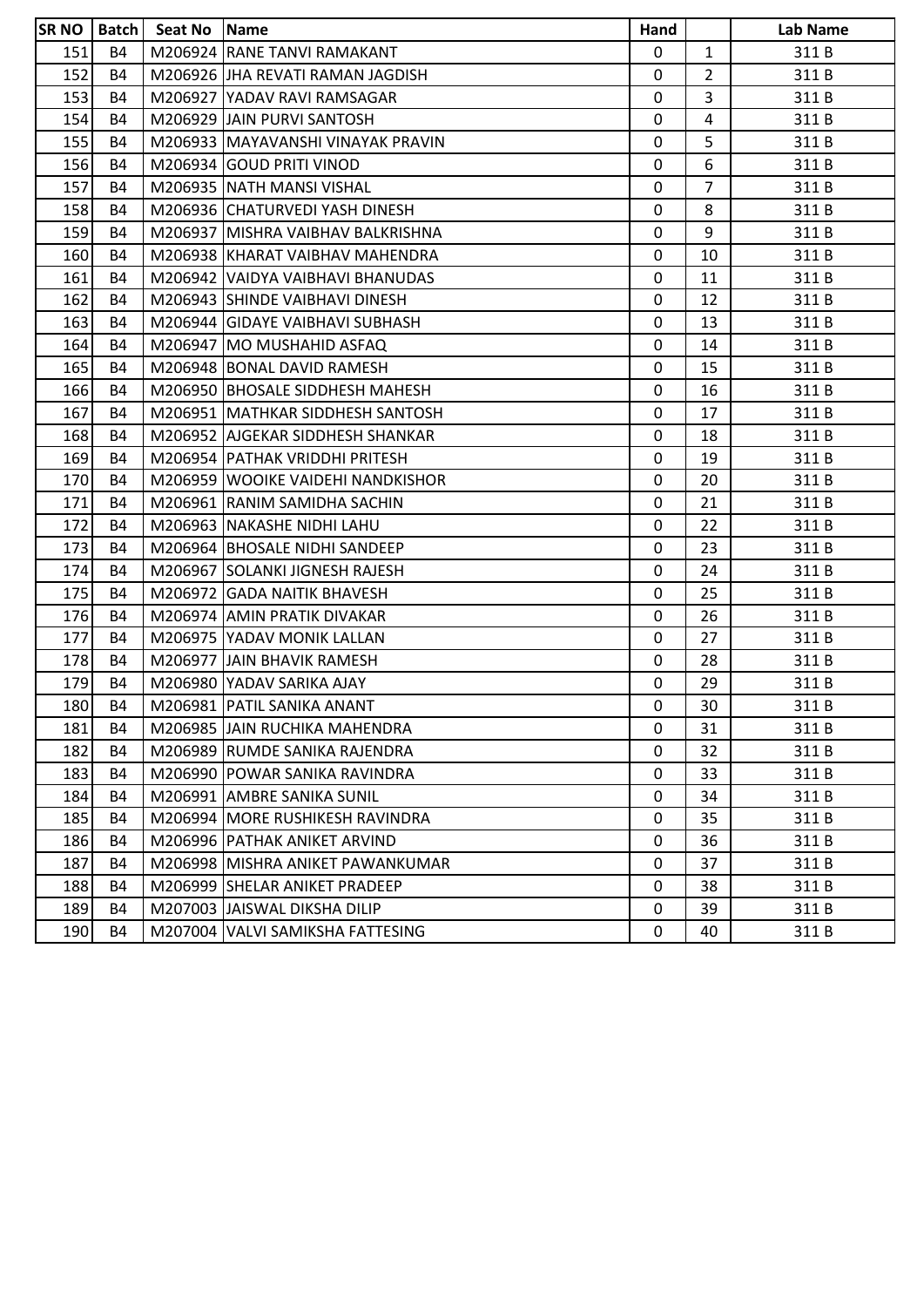| <b>SR NO</b> | Batch     | Seat No | Name                                   | Hand      |                | Lab Name              |
|--------------|-----------|---------|----------------------------------------|-----------|----------------|-----------------------|
| 191          | <b>B4</b> |         | M207007 SETHIYA NIKSHITA RAKESH        | 0         | $\mathbf{1}$   | DEGREE LAB 102        |
| 192          | <b>B4</b> |         | M207011 SINGH AKHIL ARVIND             | 0         | $\overline{2}$ | DEGREE LAB 102        |
| 193          | <b>B4</b> |         | M207012 MALI ISMAIL ASLAM              | 0         | $\overline{3}$ | DEGREE LAB 102        |
| 194          | <b>B4</b> |         | M207013   PAWAR SAHIL BALASAHEB        | 0         | 4              | DEGREE LAB 102        |
| 195          | <b>B4</b> |         | M207015   DUBEY SAHIL BRIJESHKUMAR     | 0         | 5.             | DEGREE LAB 102        |
| 196          | <b>B4</b> |         | M207018 GURAV SAHIL JAGANNATH          | 0         | 6              | DEGREE LAB 102        |
| 197          | <b>B4</b> |         | M207019 RODAT SAHIL MADHUKAR           | 0         | 7              | DEGREE LAB 102        |
| 198          | <b>B4</b> |         | M207023 KADAM SAHIL PRAKASH            | 0         | 8              | <b>DEGREE LAB 102</b> |
| 199          | <b>B4</b> |         | M207024   PATIL SAHIL RAJESH           | 0         | 9              | <b>DEGREE LAB 102</b> |
| 200          | <b>B4</b> |         | M207025 GURAV SAHIL RAMESH             | 0         | 10             | DEGREE LAB 102        |
| 201          | <b>B4</b> |         | M207026 PAWAR SAHIL SANJAY             | 0         | 11             | DEGREE LAB 102        |
| 202          | <b>B4</b> |         | M207027 PAWAR SAHIL SANTOSH            | 0         | 12             | DEGREE LAB 102        |
| 203          | <b>B4</b> |         | M207028 YADAV SUNIL SUBHASH            | 0         | 13             | DEGREE LAB 102        |
| 204          | <b>B4</b> |         | M207032 CHAUHAN DILIP DEVIDAS          | 0         | 14             | DEGREE LAB 102        |
| 205          | <b>B4</b> |         | M207034 DAWAL HATIM MUSTAFA            | 0         | 15             | DEGREE LAB 102        |
| 206          | <b>B4</b> |         | M207035 SAGAR MAHIMA BIPIN             | 0         | 16             | DEGREE LAB 102        |
| 207          | <b>B4</b> |         | M207036   PAWAR MAHIMA DEEPAK          | 0         | 17             | DEGREE LAB 102        |
| 208          | <b>B4</b> |         | M207039 JAISWAL SIMPY RAMPUKAR         | 0         | 18             | <b>DEGREE LAB 102</b> |
| 209          | <b>B4</b> |         | M207040 SHAIKH MOIN MANSUR             | 0         | 19             | DEGREE LAB 102        |
| 210          | <b>B4</b> |         | M207042 NADAR NAVIN PAULRAJ            | 0         | 20             | DEGREE LAB 102        |
| 211          | <b>B4</b> |         | M207043 THAPA SALINA DEEPAK            | 0         | 21             | DEGREE LAB 102        |
| 212          | <b>B4</b> |         | M207044 SHARMA NAINA RAKESH            | 0         | 22             | DEGREE LAB 102        |
| 213          | <b>B4</b> |         | M207045 RATHOD SAINATH BABU            | 0         | 23             | DEGREE LAB 102        |
| 214          | <b>B4</b> |         | M207046 CHAUHAN VINAY BIRENDRA         | 0         | 24             | DEGREE LAB 102        |
| 215          | <b>B4</b> |         | M207048 YADAV ARVIND BABANI            | 0         | 25             | DEGREE LAB 102        |
| 216          | <b>B4</b> |         | M207049 DUBEY DAMINI GOPICHAND         | 0         | 26             | DEGREE LAB 102        |
| 217          | <b>B4</b> |         | M207053 GHATKAR VINIT VITHAL           | 0         | 27             | DEGREE LAB 102        |
| 218          | <b>B4</b> |         | M207054 GAIKWAD VINITA MANISH          | 0         | 28             | <b>DEGREE LAB 102</b> |
| 219          | <b>B4</b> |         | M207056 LOHANI MOINKHAN AYUBKHAN       | 0         | 29             | DEGREE LAB 102        |
| 220          | <b>B4</b> |         | M207057 BHABAL CHINMAY PUNDALIK        | $\pmb{0}$ | 30             | DEGREE LAB 102        |
| 221          | <b>B4</b> |         | M207058 SHETYE CHINMAY RAJESH          | 0         | 31             | DEGREE LAB 102        |
| 222          | <b>B4</b> |         | M207059 YADAV DILIP SURESH             | 0         | 32             | DEGREE LAB 102        |
| 223          | <b>B4</b> |         | M207060 BHOSALE DIPEN AVINASH          | 0         | 33             | DEGREE LAB 102        |
| 224          | B4        |         | M207063 PANCHAL NIPUN KIRITBHAI        | 0         | 34             | DEGREE LAB 102        |
| 225          | <b>B4</b> |         | M207064 SINGH KABIR DILIP              | 0         | 35             | DEGREE LAB 102        |
| 226          | <b>B4</b> |         | M207065 ACHARYA VIR GANGADHAR          | 0         | 36             | DEGREE LAB 102        |
| 227          | <b>B4</b> |         | M207066 DHURI MIHIR GOPAL              | 0         | 37             | DEGREE LAB 102        |
| 228          | <b>B4</b> |         | M207067 PATEL MIHIR RAMESHBHAI         | 0         | 38             | DEGREE LAB 102        |
| 229          | <b>B4</b> |         | M207069 TIWARI CHIRAG HARIPRAKASH      | 0         | 39             | DEGREE LAB 102        |
| 230          | <b>B4</b> |         | M207070 IMISHRA CHIRAG SANTOSH         | 0         | 40             | DEGREE LAB 102        |
| 231          | <b>B4</b> |         | M207071 MISTRY CHIRAGRAJ CHAMPATKUMAR  | 0         | 41             | DEGREE LAB 102        |
| 232          | <b>B4</b> |         | M207076 PARMAR DHIREN KISHOR           | 0         | 42             | DEGREE LAB 102        |
| 233          | <b>B4</b> |         | M207077 KEREKAR NIRMIK SUBHASH         | 0         | 43             | DEGREE LAB 102        |
| 234          | <b>B4</b> |         | M207078 POOJARY KIRTANA JAYANTHA       | 0         | 44             | DEGREE LAB 102        |
| 235          | <b>B4</b> |         | M207080 DANGAT ANIRUDDHA SACHIN        | 0         | 45             | DEGREE LAB 102        |
| 236          | <b>B4</b> |         | M207081 SHAIKH ANISAA MOHD ARIS ISMAIL | 0         | 46             | DEGREE LAB 102        |
| 237          | B4        |         | M207085 GANGAR KRISH ARVIND            | 0         | 47             | DEGREE LAB 102        |
| 238          | <b>B4</b> |         | M207093 MALI JAGDISH PRAKASH           | 0         | 48             | DEGREE LAB 102        |
| 239          | <b>B4</b> |         | M207098 SALVI ASHISH VASANT            | 0         | 49             | DEGREE LAB 102        |
| 240          | <b>B4</b> |         | M207100 PARDESHI ISHA BALDEV           | 0         | 50             | DEGREE LAB 102        |
| 241          | <b>B4</b> |         | M207101 AMARE TANISHA DIVAKAR          | 0         | 51             | DEGREE LAB 102        |
| 242          | <b>B4</b> |         | M207102 WAGHELA DISHA MAHESH           | 0         | 52             | DEGREE LAB 102        |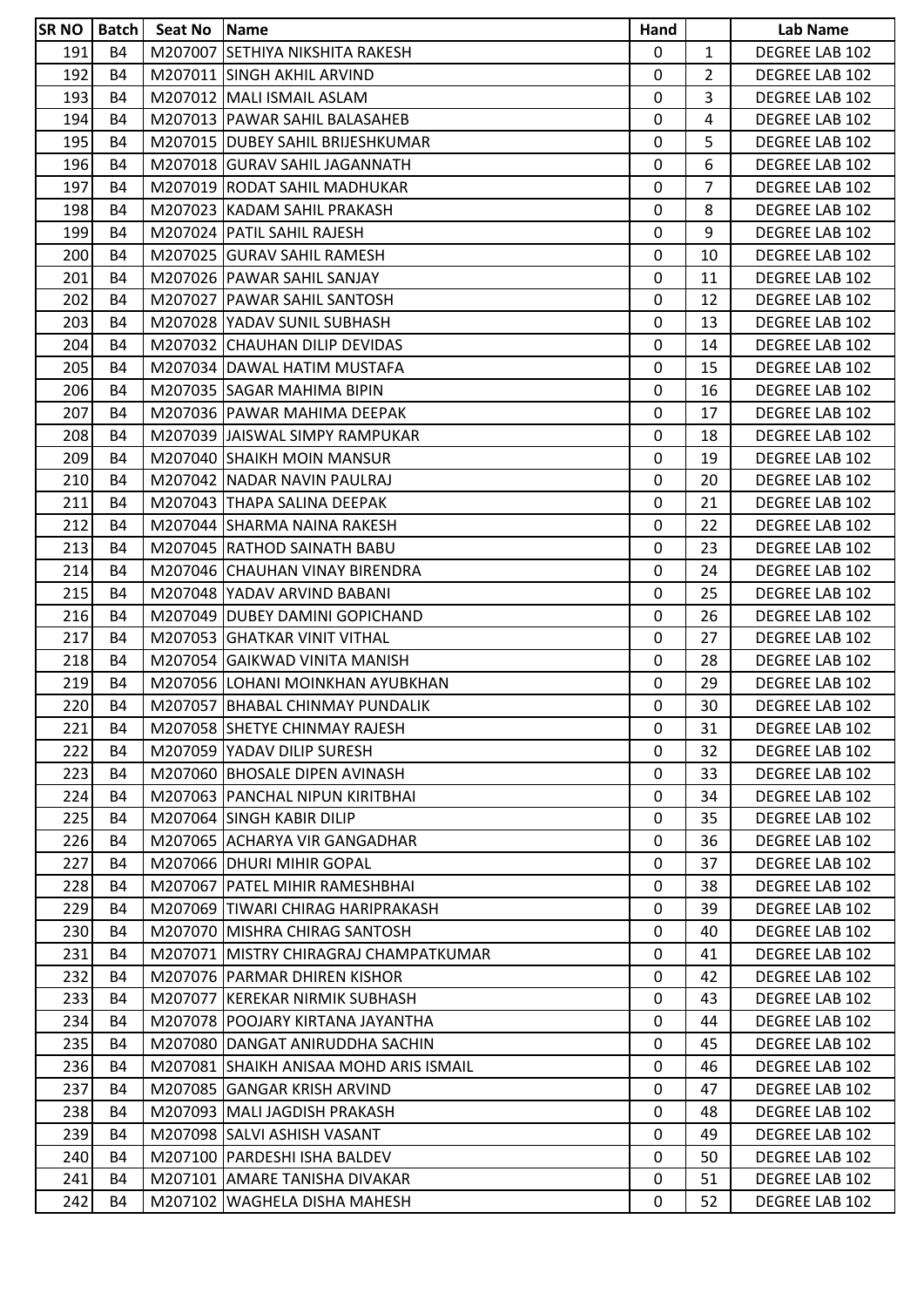| SR <sub>NO</sub> | <b>Batch</b> | Seat No Name |                                                   | Hand        |                | <b>Lab Name</b>      |
|------------------|--------------|--------------|---------------------------------------------------|-------------|----------------|----------------------|
| 243              | <b>B4</b>    |              | M207104 CHUDNAIK ISHA NARAYAN                     | 0           | $\mathbf{1}$   | DEGREE LAB114        |
| 244              | <b>B4</b>    |              | M207105 LAVEKAR DISHA PRAKASH                     | 0           | $\overline{2}$ | DEGREE LAB114        |
| 245              | <b>B4</b>    |              | M207106 MANGELA DISHA RAJESH                      | 0           | 3              | DEGREE LAB114        |
| 246              | <b>B4</b>    |              | M207108 GAMRE TANISHA ROSHAN                      | 0           | 4              | DEGREE LAB114        |
| 247              | <b>B4</b>    |              | M207110 FATKARE VISHAL KRUSHNA                    | 0           | 5              | DEGREE LAB114        |
| 248              | <b>B4</b>    |              | M207114 THAKUR VAISHANAVI PRAVIN                  | $\mathbf 0$ | 6              | DEGREE LAB114        |
| 249              | <b>B4</b>    |              | M207116 KANDARI NISHANT RAJESHKUMAR               | 0           | 7              | DEGREE LAB114        |
| 250              | <b>B4</b>    |              | M207118 KAHAR ABHISHEK ASHOK                      | 0           | 8              | DEGREE LAB114        |
| 251              | <b>B4</b>    |              | M207120 PAWAR ABHISHEK MACHINDRA                  | 0           | 9              | DEGREE LAB114        |
| 252              | <b>B4</b>    |              | M207121 YADAV ABHISHEK SURENDRA                   | 0           | 10             | DEGREE LAB114        |
| 253              | <b>B4</b>    |              | M207123 DALVI KANISHKA PRAVIN                     | 0           | 11             | DEGREE LAB114        |
| 254              | <b>B4</b>    |              | M207125 THAKUR KRISHNA DURGESH                    | 0           | 12             | DEGREE LAB114        |
| 255              | <b>B4</b>    |              | M207126 RATHOD VAISHNAVI BHARATKUMAR              | $\mathbf 0$ | 13             | DEGREE LAB114        |
| 256              | <b>B4</b>    |              | M207128 THAKUR VAISHNAVI SANJAY                   | 0           | 14             | DEGREE LAB114        |
| 257              | <b>B4</b>    |              | M207130 JJADHAV VAISHNAVI VIJAY                   | 0           | 15             | DEGREE LAB114        |
| 258              | <b>B4</b>    |              | M207131   INDAP TANISHQ PRAMOD                    | $\mathbf 0$ | 16             | DEGREE LAB114        |
| 259              | <b>B4</b>    |              | M207132 TALUKDAR ISHRAT JAHAN MOHD ABDUL KHALIQUE | 0           | 17             | DEGREE LAB114        |
| 260              | <b>B4</b>    |              | M207138 JOSHI MOHIT HARIOM                        | 0           | 18             | DEGREE LAB114        |
| 261              | <b>B4</b>    |              | M207142 ALIM PRANIT MANISH                        | 0           | 19             | DEGREE LAB114        |
| 262              | <b>B4</b>    |              | M207143 GUPTA SUMIT MUNNALAL                      | 0           | 20             | DEGREE LAB114        |
| 263              | <b>B4</b>    |              | M207144 SINGH ANKIT NAGENDRA                      | $\mathbf 0$ | 21             | DEGREE LAB114        |
| 264              | <b>B4</b>    |              | M207146 CHURI RAJIT PRASAD                        | 0           | 22             | DEGREE LAB114        |
| 265              | <b>B4</b>    |              | M207148 BHATT DIXIT PUSHKAR                       | $\mathbf 0$ | 23             | DEGREE LAB114        |
| 266              | <b>B4</b>    |              | M207152 JHA ABHIJIT RAMBHUSHAN                    | 0           | 24             | DEGREE LAB114        |
| 267              | <b>B4</b>    |              | M207156 SINGH ROHIT SHIVPRAKASH                   | $\mathbf 0$ | 25             | DEGREE LAB114        |
| 268              | <b>B4</b>    |              | M207158   PAWAR SUMIT SURYAKANT                   | 0           | 26             | DEGREE LAB114        |
| 269              | <b>B4</b>    |              | M207159 BHAT ARCHIT VISHAL                        | 0           | 27             | DEGREE LAB114        |
| 270              | <b>B4</b>    |              | M207160 MISHRA ANITA AJAY                         | 0           | 28             | DEGREE LAB114        |
| 271              | <b>B4</b>    |              | M207161 YADAV ANKITA ASHOK                        | $\mathbf 0$ | 29             | DEGREE LAB114        |
| 272              | <b>B4</b>    |              | M207164 SINGH ANKITA BRIJMOHAN                    | 0           | 30             | <b>DEGREE LAB114</b> |
| 273              | <b>B4</b>    |              | M207165   MADAV SARITA DAYANAND                   | 0           | 31             | DEGREE LAB114        |
| 274              | <b>B4</b>    |              | M207168 TELI ASHVITA EKNATH                       | $\mathbf 0$ | 32             | DEGREE LAB114        |
| 275              | <b>B4</b>    |              | M207171 SALVI ARPITA MAHADEV                      | 0           | 33             | DEGREE LAB114        |
| 276              | <b>B4</b>    |              | M207172 GURAV YOGITA MILIND                       | 0           | 34             | DEGREE LAB114        |
| 277              | <b>B4</b>    |              | M207174 SINGH ANKITA PRAMOD                       | $\Omega$    | 35             | DEGREE LAB114        |
| 278              | <b>B4</b>    |              | M207175 TELI RUCHITA RAMESHNARAYAN                | 0           | 36             | DEGREE LAB114        |
| 279              | <b>B4</b>    |              | M207179 RAWAL NIKITA VIJAYSINGH                   | 0           | 37             | DEGREE LAB114        |
| 280              | <b>B4</b>    |              | M207180 KAMBLE SHITAL SANTOSH                     | 0           | 38             | DEGREE LAB114        |
| 281              | <b>B4</b>    |              | M207182 WAGHELA MITALI MUKESH                     | 0           | 39             | DEGREE LAB114        |
| 282              | <b>B4</b>    |              | M207183   PARAB CHAITAN MILIND                    | 0           | 40             | DEGREE LAB114        |
| 283              | <b>B4</b>    |              | M207185 PADYASI NITESH NAGRAJ                     | 0           | 41             | DEGREE LAB114        |
| 284              | <b>B4</b>    |              | M207187 BHAMBLE HITESH RAJENDRA                   | 0           | 42             | DEGREE LAB114        |
| 285              | <b>B4</b>    |              | M207188 THOMBRE RITESH VIJAY                      | 0           | 43             | DEGREE LAB114        |
| 286              | <b>B4</b>    |              | M207189 SHETTY PRITHI RAVI                        | $\mathbf 0$ | 44             | DEGREE LAB114        |
| 287              | <b>B4</b>    |              | M207190 POOJARI RITHIK SHEENA                     | 0           | 45             | DEGREE LAB114        |
| 288              | <b>B4</b>    |              | M207191 BUGADE MAITHILI CHANDRAKANT               | 0           | 46             | DEGREE LAB114        |
| 289              | <b>B4</b>    |              | M207197 CHAVAN ADITI SHASHIKANT                   | 0           | 47             | DEGREE LAB114        |
| 290              | <b>B4</b>    |              | M207199 SHETTY HRITIK JAYA                        | 0           | 48             | DEGREE LAB114        |
| 291              | <b>B4</b>    |              | M207200 JAISWAL RITIK PRAMOD                      | 0           | 49             | DEGREE LAB114        |
| 292              | <b>B4</b>    |              | M207201 BAIKAR HRITIK RAVINDRA                    | 0           | 50             | DEGREE LAB114        |
| 293              | <b>B4</b>    |              | M207202 PATIL PARITOSH HARISH                     | $\mathbf 0$ | 51             | DEGREE LAB114        |
| 294              | <b>B4</b>    |              | M207203 KOSTHI CHITRA DIVAKARAN                   | 0           | 52             | DEGREE LAB114        |
| 295              | <b>B4</b>    |              | M207206 SHETTY ADITYA ASHOK                       | 0           | 53             | DEGREE LAB114        |
| 296              | <b>B4</b>    |              | M207208 SAWANT ADITYA DEEPAK                      | 0           | 54             | DEGREE LAB114        |
| 297              | <b>B4</b>    |              | M207209   PARMAR ADITYA HASMUKH                   | 0           | 55             | DEGREE LAB114        |
|                  |              |              |                                                   |             |                |                      |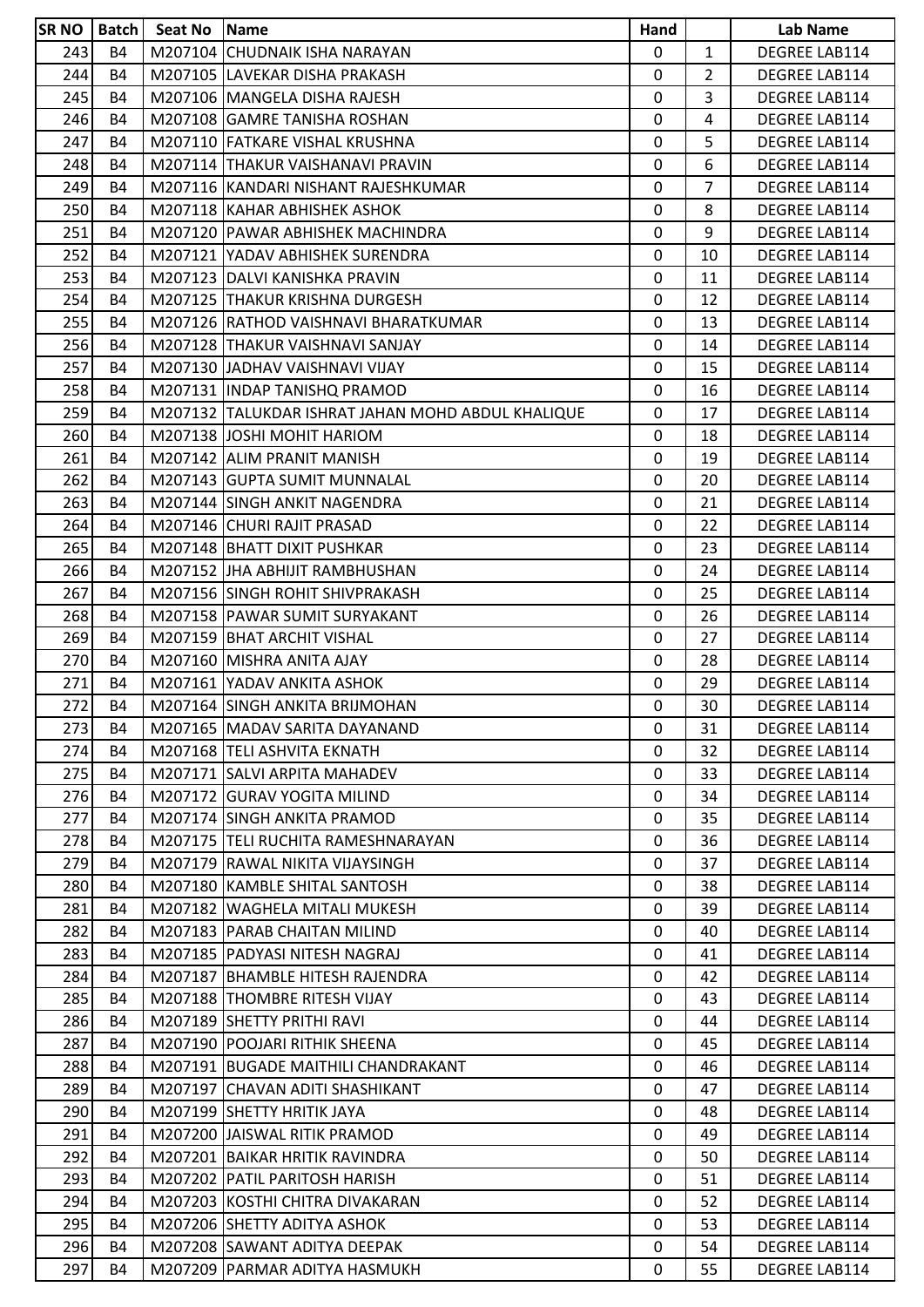| <b>ISR NO</b> | <b>Batch</b> | Seat No | <b>IName</b>                          | Hand |    | Lab Name             |
|---------------|--------------|---------|---------------------------------------|------|----|----------------------|
| 298           | <b>B4</b>    |         | M207211 MISHRA ADITYA KAPILDEV        | 0    | 56 | <b>DEGREE LAB114</b> |
| 299           | B4           |         | M207212 THAKUR ADITYA KUMAR GHANSHYAM |      | 57 | <b>DEGREE LAB114</b> |
| 300           | B4           |         | M207214 KHADSE ADITYA RAJESH          | 0    | 58 | <b>DEGREE LAB114</b> |
| 301           | <b>B4</b>    |         | M207217   PALKAR ADITYA SACHIN        | 0    | 59 | <b>DEGREE LAB114</b> |
| 302           | <b>B4</b>    |         | M207218 DISALE ADITYA VIJAY           | 0    | 60 | <b>DEGREE LAB114</b> |

| 303  | <b>B4</b> | M207219 GHOSH RAJIV RANJIT            | 0            | 1              | POLYTECH LAB1 |
|------|-----------|---------------------------------------|--------------|----------------|---------------|
| 304  | <b>B4</b> | M207221 MAURYA SHIVAM DINESH          | 0            | $\overline{2}$ | POLYTECH LAB1 |
| 305  | B4        | M207224 TIWARI SHIVAM VINOD           | 0            | 3              | POLYTECH LAB1 |
| 306  | <b>B4</b> | M207225 MISHRA SHIVANGEE CHANDRAKANT  | 0            | $\overline{4}$ | POLYTECH LAB1 |
| 307  | B4        | M207229 VANGULE VIVEK YASHWANT        | 0            | 5 <sup>1</sup> | POLYTECH LAB1 |
| 308  | <b>B4</b> | M207230 NAVRAT DAIVIK DEEPAK          | 0            | $6 \mid$       | POLYTECH LAB1 |
| 309  | B4        | M207231 CHANDAK DIVIT BRIJMOHAN       | 0            | $\overline{7}$ | POLYTECH LAB1 |
| 310  | <b>B4</b> | M207236 PAWAR SANIYA ANIL             | $\mathbf 0$  | 8              | POLYTECH LAB1 |
| 311  | <b>B4</b> | M207237 SINGH SHRIYA ARUNKUMAR        | 0            | 9              | POLYTECH LAB1 |
| 312  | <b>B4</b> | M207239   PASHA SANIYA FARHEEN SALEEM | 0            | 10             | POLYTECH LAB1 |
| 313  | <b>B4</b> | M207241 BAADKAR RIYA GANESH           | 0            | 11             | POLYTECH LAB1 |
| 314  | <b>B4</b> | M207244 MANNA SONIYA PALASH           | 0            | 12             | POLYTECH LAB1 |
| 315  | <b>B4</b> | M207245 CHAVHAN RIYA PARSHURAM        | 0            | 13             | POLYTECH LAB1 |
| 316  | <b>B4</b> | M207246 CHAUHAN RIYA PYARELAL         | 0            | 14             | POLYTECH LAB1 |
| 317  | <b>B4</b> | M207251 PANDEY PRIYA SUSHIL           | $\mathbf{0}$ | 15             | POLYTECH LAB1 |
| 318  | B4        | M207253 SANTARA PIYALI SAJAL          | $\mathbf{0}$ | <b>16</b>      | POLYTECH LAB1 |
| 319  | <b>B4</b> | M207257 GAIKWAD PIYUSH POPAT          | 0            | 17             | POLYTECH LAB1 |
| 320I | B4        | M207259 SHAIKH ALIZA KADER            | 0            | 18             | POLYTECH LAB1 |
| 321  | <b>B4</b> | M207261 BOTARE RAJ HARESH             | 0            | 19             | POLYTECH LAB1 |
| 322  | B4        | M207262 THAKUR RAJ KISHAN             | 0            | 20             | POLYTECH LAB1 |

| 323 | B4        | M207264 TOLE NIRAJ NITIN         | 0            | $\mathbf{1}$ | POLYTECH LAB4 |
|-----|-----------|----------------------------------|--------------|--------------|---------------|
| 324 | B4        | M207265 YADAV ANUJ RAMASHANKAR   | $\Omega$     | 2            | POLYTECH LAB4 |
| 325 | <b>B4</b> | M207266 NIVATE RAJ SANTOSH       | $\Omega$     | 3            | POLYTECH LAB4 |
| 326 | <b>B4</b> | M207267 CHAVDA RAJ SHAILESH      | $\Omega$     | 4            | POLYTECH LAB4 |
| 327 | <b>B4</b> | M207268 KHAN MERAJ SIRAJ         | $\mathbf{0}$ | 5            | POLYTECH LAB4 |
| 328 | B4        | M207270 SAKPAL RAJ SUDHIR        | $\Omega$     | $6 \mid$     | POLYTECH LAB4 |
| 329 | <b>B4</b> | M207271 LAD SAIRAJ UDAY          | $\Omega$     |              | POLYTECH LAB4 |
| 330 | B4        | M207276   PATIL POOJA NAMDEV     | $\Omega$     | 8            | POLYTECH LAB4 |
| 331 | <b>B4</b> | M207279 KADAM PRAJAKTA JAYRAM    | $\mathbf 0$  | 9            | POLYTECH LAB4 |
| 332 | B4        | M207280 JADHAV SUJAL BALIRAM     | $\mathbf{0}$ | 10           | POLYTECH LAB4 |
| 333 | B4        | M207282 GHODKE SUJAL DEEPAK      | $\Omega$     | 11           | POLYTECH LAB4 |
| 334 | <b>B4</b> | M207283 SHETTY SUJAL JAYRAM      | $\Omega$     | 12           | POLYTECH LAB4 |
| 335 | <b>B4</b> | M207285   PARMAR BIJAL KANTIBHAI | $\mathbf{0}$ | 13           | POLYTECH LAB4 |
| 336 | <b>B4</b> | M207286 SAKPAL SEJAL MANOHAR     | $\mathbf{0}$ | 14           | POLYTECH LAB4 |
| 337 | B4        | M207288 KAPSE KINJAL NARESH      | $\Omega$     | 15           | POLYTECH LAB4 |
| 338 | B4        | M207291 MISTRY SUJAL PRATIK      | $\Omega$     | 16           | POLYTECH LAB4 |
| 339 | <b>B4</b> | M207296 JADHAV SEJAL SATISH      | $\mathbf 0$  | 17           | POLYTECH LAB4 |
| 340 | B4        | M207298 BHUVAD SEJAL SHARAD      | $\mathbf{0}$ | 18           | POLYTECH LAB4 |
| 341 | B4        | M207300 SHEDGE SUJAL SUBHASH     | $\Omega$     | 19           | POLYTECH LAB4 |
| 342 | B4        | M207302 PATADE SUJAL TULSIDAS    | $\Omega$     | 20           | POLYTECH LAB4 |
|     |           |                                  |              |              |               |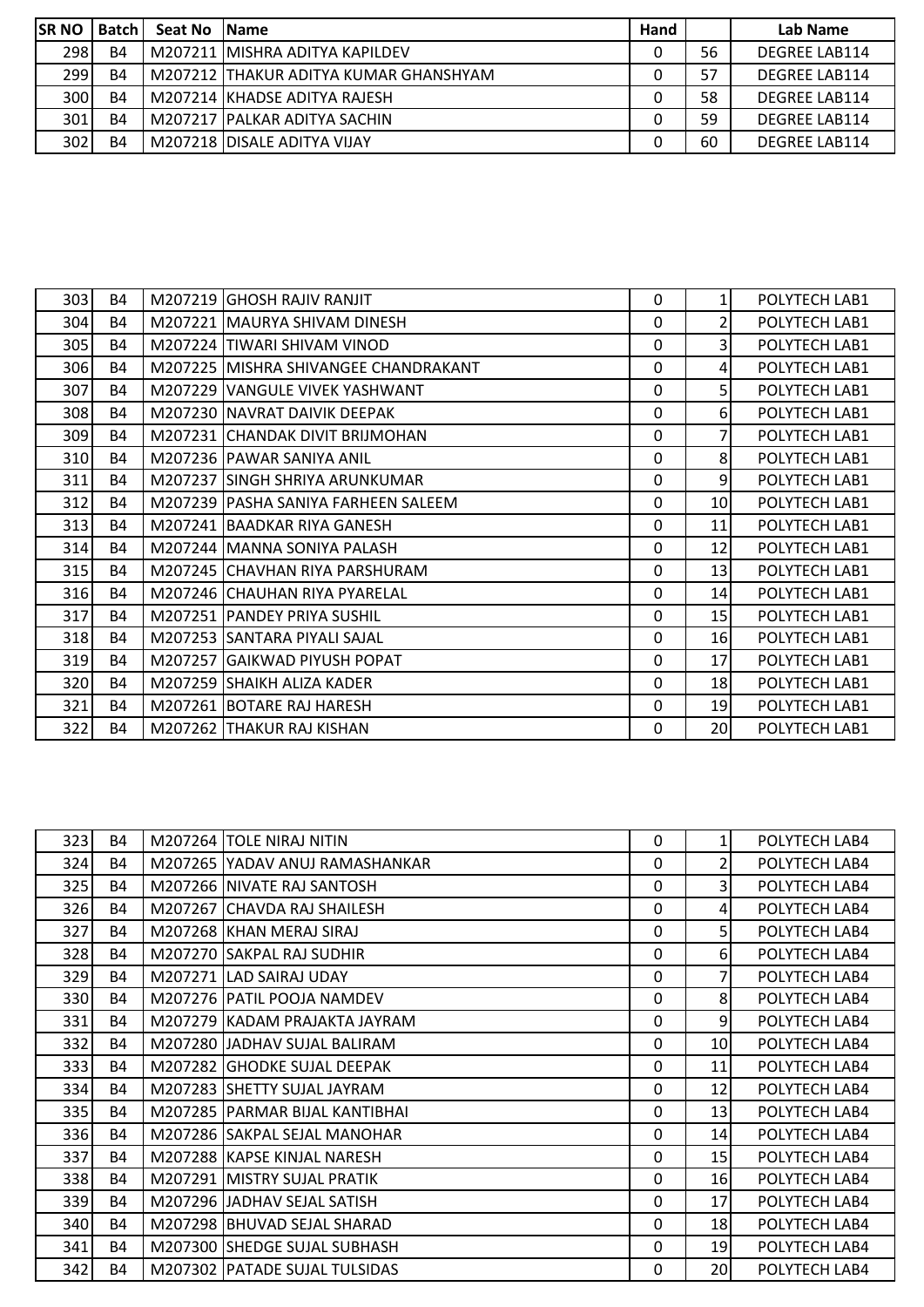| <b>SRNO</b> | Batch     | Seat No | <b>Name</b>                        | Hand         |                | Lab Name       |
|-------------|-----------|---------|------------------------------------|--------------|----------------|----------------|
| 343         | <b>B4</b> |         | M207303 RUKE SHRUJAL UDAY          | 0            | 1              | POLYTECH LAB 5 |
| 344         | <b>B4</b> |         | M207305 THAKUR ANJALI MANOJ        | $\mathbf 0$  | $\overline{2}$ | POLYTECH LAB 5 |
| 345         | <b>B4</b> |         | M207306 PATEL GUNJAN KALPESH       | 0            | 3              | POLYTECH LAB 5 |
| 346         | <b>B4</b> |         | M207307 JJHA NIRANJAN PUNYANAND    | 0            | 4              | POLYTECH LAB 5 |
| 347         | <b>B4</b> |         | M207308 YADAV GUNJAN RAMPRAKASH    | 0            | 5 <sup>1</sup> | POLYTECH LAB 5 |
| 348         | <b>B4</b> |         | M207313 SHINDE TEJAS DEEPAK        | 0            | 61             | POLYTECH LAB 5 |
| 349         | <b>B4</b> |         | M207314 BHOSALE OJAS GIRISH        | 0            | 7              | POLYTECH LAB 5 |
| 350         | <b>B4</b> |         | M207322 SAKPAL TEJASWI SANTOSH     | 0            | 8              | POLYTECH LAB 5 |
| 351         | <b>B4</b> |         | M207324 NADUSKAR JAY ROHIDAS       | 0            | 9              | POLYTECH LAB 5 |
| 352         | <b>B4</b> |         | M207326 JJAISWAL AJAY SUBHASH      | 0            | 10             | POLYTECH LAB 5 |
| 353         | <b>B4</b> |         | M207329 SINGH HARJEET ARJUN        | 0            | 11             | POLYTECH LAB 5 |
| 354         | <b>B4</b> |         | M207333 GOWDA PRAJNA RAMCHANDRA    | 0            | 12             | POLYTECH LAB 5 |
| 355         | <b>B4</b> |         | M207334 GAJARE KAJOL RAVINDRA      | 0            | 13             | POLYTECH LAB 5 |
| 356         | <b>B4</b> |         | M207335   PATIL PRAJVAL PRAVIN     | 0            | 14             | POLYTECH LAB 5 |
| 357         | <b>B4</b> |         | M207336 BUDHALE UJWALA DNYANADEO   | $\mathbf{0}$ | 15             | POLYTECH LAB 5 |
| 358         | <b>B4</b> |         | M207341 SHAH PALAK NILESH          | 0            | 16             | POLYTECH LAB 5 |
| 359         | <b>B4</b> |         | M207343 NAIK RITIK SANTOSH         | 0            | 17             | POLYTECH LAB 5 |
| 360         | <b>B4</b> |         | M207347 GUPTA MENKA RAJNARAYAN     | 0            | 18             | POLYTECH LAB 5 |
| 361         | <b>B4</b> |         | M207349 NAIR SARIKA SATISH         | $\mathbf{0}$ | 19             | POLYTECH LAB 5 |
| 362         | <b>B4</b> |         | M207350 PRAJAPAT KAILASH BHAVARLAL | 0            | 20             | POLYTECH LAB 5 |

| 363 l | <b>B4</b> | M207351 YADAV PANKAJ GANESH          | 0            | $1\vert$       | POLYTECH LAB 7 |
|-------|-----------|--------------------------------------|--------------|----------------|----------------|
| 364   | <b>B4</b> | M207352 YADAV PANKAJ GHANSHYAM       | 0            | 2              | POLYTECH LAB 7 |
| 365   | <b>B4</b> | M207356 DESHMUKH KANIKA PRABHAKAR    | 0            | 3              | POLYTECH LAB 7 |
| 366   | <b>B4</b> | M207358 SAKPAL AAKANKSHA ASHOK       | 0            | 4              | POLYTECH LAB 7 |
| 367   | <b>B4</b> | M207362 SHIRKE AAKANSHA VIJAY        | 0            | 5 <sup>1</sup> | POLYTECH LAB 7 |
| 368   | B4        | M207363 JJETHE NILKANTH NITIN        | 0            | 6I             | POLYTECH LAB 7 |
| 369   | <b>B4</b> | M207365 BANDIVADEKAR DEVIKA DASHRATH | 0            | $\overline{7}$ | POLYTECH LAB 7 |
| 370   | B4        | M207366 JADHAV OMKAR DINKAR          | 0            | 8              | POLYTECH LAB 7 |
| 371   | <b>B4</b> | M207367 SHINDE OMKAR KAILASH         | 0            | 9              | POLYTECH LAB 7 |
| 372   | <b>B4</b> | M207368 GHADIGAONKAR MRUNALI SANDEEP | $\mathbf{0}$ | 10             | POLYTECH LAB 7 |
| 373   | B4        | M207369 GHADIGAONKAR NIRJARA AMIT    | 0            | 11             | POLYTECH LAB 7 |
| 374   | <b>B4</b> | M207371 CHAVAN OMKAR UMESH           | 0            | 12             | POLYTECH LAB 7 |
| 375   | <b>B4</b> | M207374 KANTARIA KARAN PITHALAL      | 0            | 13             | POLYTECH LAB 7 |
| 376   | <b>B4</b> | M207375 MISHRA UTKARSH MUKESH        | 0            | 14             | POLYTECH LAB 7 |
| 377   | <b>B4</b> | M207377   PANDEY VIKAS DEEPCHAND     | 0            | 15             | POLYTECH LAB 7 |
| 378   | <b>B4</b> | M207381 DALVI PRAKASH PRASAD         | 0            | <b>16</b>      | POLYTECH LAB 7 |
| 379   | <b>B4</b> | M207382 PARMAR AAKASH SANJAY         | $\mathbf{0}$ | 17             | POLYTECH LAB 7 |
| 380   | <b>B4</b> | M207385 HARAWADE KASHISH HARISH      | $\mathbf{0}$ | 18             | POLYTECH LAB 7 |
| 381   | B4        | M207388 KULABKAR KAUSHIK JAGDISH     | 0            | 19             | POLYTECH LAB 7 |
| 382   | <b>B4</b> | M207389 AUNDHKAR KAVYANJALI SAMRAT   | 0            | 20             | POLYTECH LAB 7 |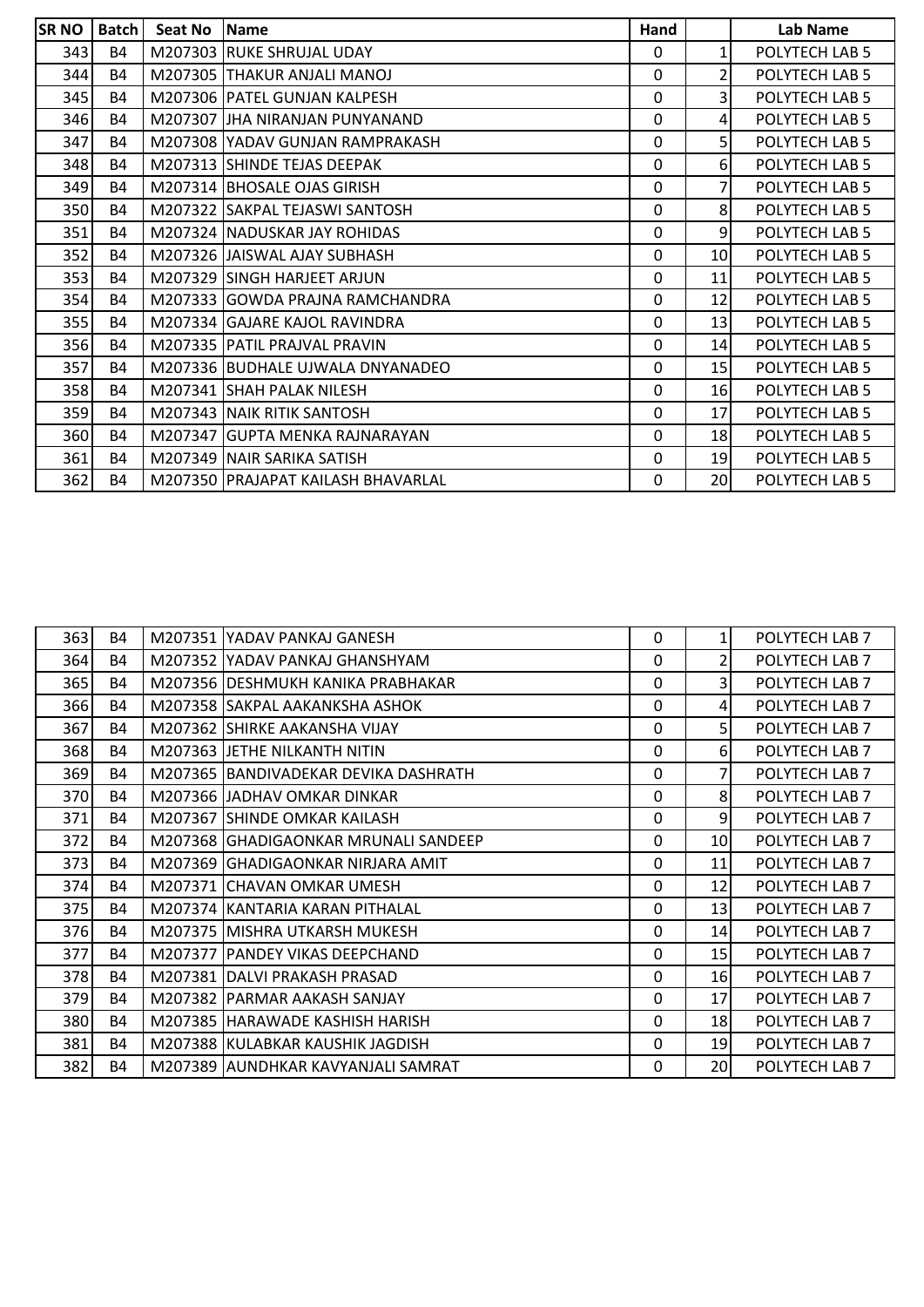| <b>SR NO</b> | Batch     | <b>Seat No</b> | <b>Name</b>                            | Hand        |                | Lab Name       |
|--------------|-----------|----------------|----------------------------------------|-------------|----------------|----------------|
| 383          | <b>B4</b> |                | M207390 PATIL SANKET MANOHAR           | $\Omega$    | $\mathbf{1}$   | POLYTECH LAB 8 |
| 384          | <b>B4</b> |                | M207392 BARJE ANIKET SURESH            | 0           | $\overline{2}$ | POLYTECH LAB 8 |
| 385          | <b>B4</b> |                | M207393 KADALAGE KETAN BASAVRAJ        | 0           | 3              | POLYTECH LAB 8 |
| 386          | <b>B4</b> |                | M207394 AJAGEKAR KETAN DATTATRAY       | $\mathbf 0$ | 4              | POLYTECH LAB 8 |
| 387          | <b>B4</b> |                | M207395 WAGHMARE KETAN SUNIL           | 0           | 5              | POLYTECH LAB 8 |
| 388          | <b>B4</b> |                | M207396 SHINDE NIKHIL NARESH           | 0           | 6 <sup>1</sup> | POLYTECH LAB 8 |
| 389          | <b>B4</b> |                | M207397 CHAVAN NIKHIL RAMCHANDRA       | 0           | 7              | POLYTECH LAB 8 |
| 390          | <b>B4</b> |                | M207398 PANDEY NIKHIL SATYASAGAR       | 0           | 8              | POLYTECH LAB 8 |
| 391          | <b>B4</b> |                | M207400 CHANDANA KHUMANSINGH NOJSINGH  | $\Omega$    | 9              | POLYTECH LAB 8 |
| 392          | <b>B4</b> |                | M207401 BAGARIYA KHUSHI ARVINDKUMAR    | 0           | 10             | POLYTECH LAB 8 |
| 393          | <b>B4</b> |                | M207402 CHIKHALE KHUSHI SAMIR          | 0           | 11             | POLYTECH LAB 8 |
| 394          | <b>B4</b> |                | M207405 AMBERKAR KIRTI GANESH          | 0           | 12             | POLYTECH LAB 8 |
| 395          | <b>B4</b> |                | M207408 MISTRY NIKITA HASTIMAL         | 0           | 13             | POLYTECH LAB 8 |
| 396          | <b>B4</b> |                | M207409 SHARMA NIKITA JITENDRA         | 0           | 14             | POLYTECH LAB 8 |
| 397          | <b>B4</b> |                | M207410 KHADKA NIKITA NAMRAJ           | 0           | 15             | POLYTECH LAB 8 |
| 398          | <b>B4</b> |                | M207411 PANDEY NIKITA PRADEEP          | 0           | <b>16</b>      | POLYTECH LAB 8 |
| 399          | <b>B4</b> |                | M207413   PANDEY NIKITA SHREE RAMSAGAR | 0           | 17             | POLYTECH LAB 8 |
| 400          | <b>B4</b> |                | M207414 THAKUR NIKKI RAMNARAYAN        | 0           | 18             | POLYTECH LAB 8 |
| 401          | <b>B4</b> |                | M207415 GIRKAR MAKRAND VIJAY           | 0           | 19             | POLYTECH LAB 8 |
| 402          | <b>B4</b> |                | M207417 MERCHANT KRUPA SAMIR           | 0           | 20             | POLYTECH LAB 8 |

| 403 | B4        | M207423 SINGH APEKSHA RAJENDRA        | 0 |                 | POLYTECH LAB 9 |
|-----|-----------|---------------------------------------|---|-----------------|----------------|
| 404 | B4        | M207425 VICHARE AKSHADA SHASHIKANT    | 0 | $\overline{2}$  | POLYTECH LAB 9 |
| 405 | B4        | M207426 BHOGAL DAKSHAT SANTOSH        | 0 | $\overline{3}$  | POLYTECH LAB 9 |
| 406 | <b>B4</b> | M207427   PADEKAR AKSHATA SANJAY      | 0 | $\overline{4}$  | POLYTECH LAB 9 |
| 407 | <b>B4</b> | M207429 JOIJADE AKSHAY DILIP          | 0 | 5               | POLYTECH LAB 9 |
| 408 | B4        | M207430 CHAUHAN AKSHAY MANGAL SINGH   | 0 | $6 \mid$        | POLYTECH LAB 9 |
| 409 | <b>B4</b> | M207431 SAWANT NIKSHAY SANJAY         | 0 |                 | POLYTECH LAB 9 |
| 410 | <b>B4</b> | M207436 SHELAR SAKSHI DATTA           | 0 | 8               | POLYTECH LAB 9 |
| 411 | <b>B4</b> | M207438 DEVDA SAAKSHI DILIP           | 0 | 9               | POLYTECH LAB 9 |
| 412 | <b>B4</b> | M207444 SENGAR SAKSHI RAJESHKUMAR     | 0 | 10 <sup>1</sup> | POLYTECH LAB 9 |
| 413 | B4        | M207450 KAMBLE SAKSHI SHAILESH        | 0 | 11              | POLYTECH LAB 9 |
| 414 | <b>B4</b> | M207455 JADHAV SAKSHI TANAJI          | 0 | 12              | POLYTECH LAB 9 |
| 415 | <b>B4</b> | M207456 KAMBLE DIKSHITA DILIP         | 0 | 13              | POLYTECH LAB 9 |
| 416 | <b>B4</b> | M207457 GAICHARE KSHITIJ PRASHANT     | 0 | 14              | POLYTECH LAB 9 |
| 417 | B4        | M207459 BHOIR BHAKTI BHUPESH          | 0 | 15              | POLYTECH LAB 9 |
| 418 | <b>B4</b> | M207460 JJOEL JAYAKUMAR               | 0 | 16              | POLYTECH LAB 9 |
| 419 | <b>B4</b> | M207461 SWAIN RAJKUMAR KEDARNATH      | 0 | 17              | POLYTECH LAB 9 |
| 420 | <b>B4</b> | M207462 MALLA RAJKUMAR SUBHASHCHANDRA | 0 | 18              | POLYTECH LAB 9 |
| 421 | B4        | M207465 MUNJPARA KUNJ JIGNESH         | 0 | 19              | POLYTECH LAB 9 |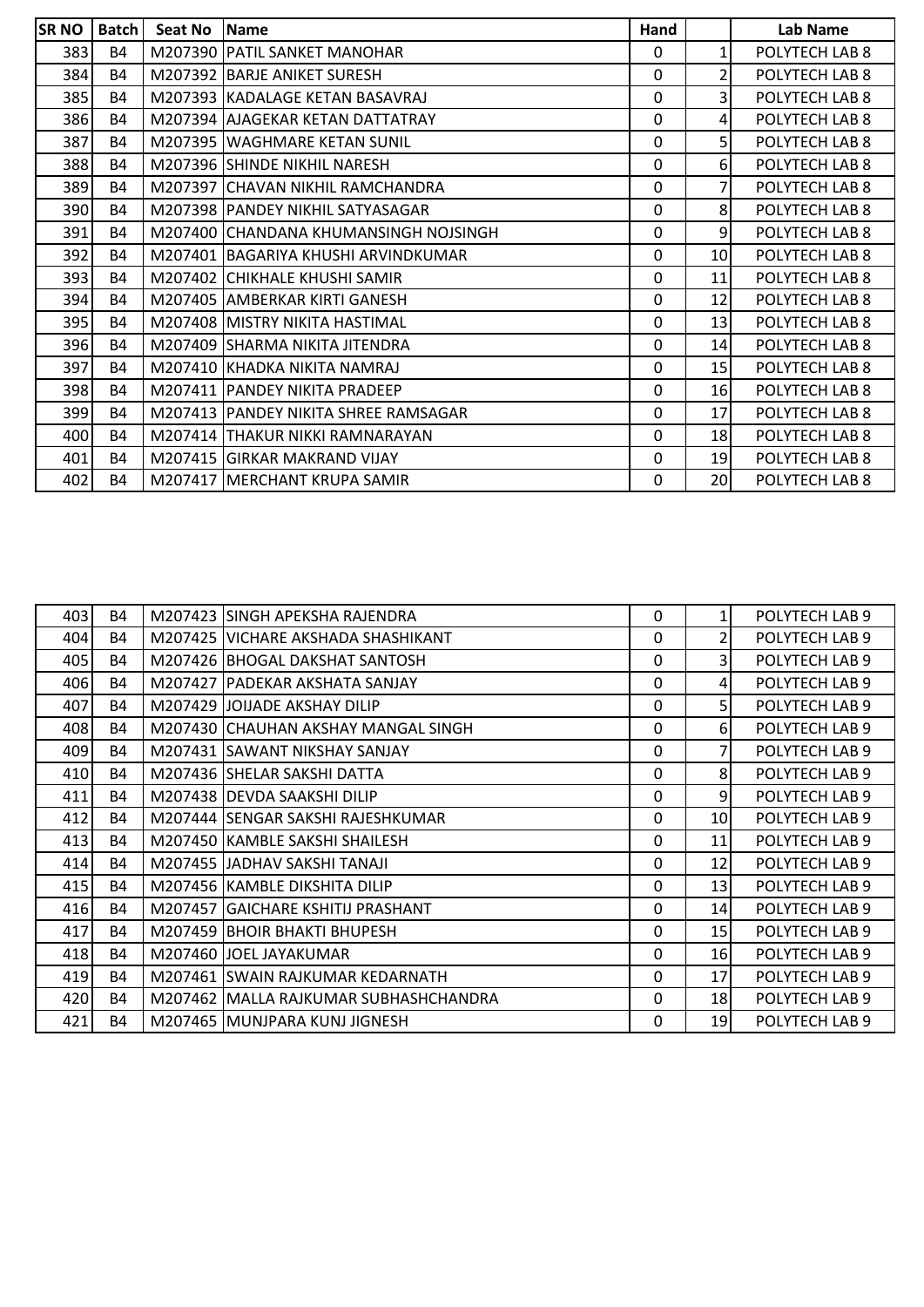| <b>SR NO</b>    | Batch                  | Seat No            | <b>Name</b>                               | Hand         |                | Lab Name             |
|-----------------|------------------------|--------------------|-------------------------------------------|--------------|----------------|----------------------|
| 1               | <b>B5</b>              | M207466            | <b>MISHRA ANKUR SANTOSH</b>               | $\mathbf{0}$ | $\mathbf{1}$   | 204 LAB1             |
| 2               | <b>B5</b>              | M207471            | <b>SHAH SAHIL GULAB</b>                   | 0            | $\overline{2}$ | 204 LAB1             |
| $\overline{3}$  | <b>B5</b>              | M207475            | <b>GOLE SAHIL KESHAV</b>                  | $\mathbf 0$  | $\overline{3}$ | 204 LAB1             |
| 4               | <b>B5</b>              | M207476            | SHAH KEHIL KETAN                          | 0            | 4              | 204 LAB1             |
| 5 <sup>1</sup>  | <b>B5</b>              | M207477            | <b>TELI SAHIL MAHENDRA</b>                | $\mathbf 0$  | 5              | 204 LAB1             |
| 6 <sup>1</sup>  | <b>B5</b>              | M207479            | KHOT SAHIL MANGESH                        | $\mathbf{0}$ | 6              | 204 LAB1             |
| 7               | <b>B5</b>              | M207483            | MORE SAHIL SAKHARAM                       | 0            | $\overline{7}$ | 204 LAB1             |
| 8 <sup>1</sup>  | <b>B5</b>              | M207484            | <b>NAIK PAYAL SANDEEP</b>                 | $\mathbf{0}$ | 8              | 204 LAB1             |
| $\mathsf{g}$    | <b>B5</b>              | M207488            | <b>SHAW SAHIL SHANKAR</b>                 | 0            | 9              | 204 LAB1             |
| 10              | <b>B5</b>              | M207496            | MORE SAHIL VISHWAS                        | 0            | 10             | 204 LAB1             |
| 11              | <b>B5</b>              | M207497            | KHANDELWAL YASH KAILASH                   | 0            | 11             | 204 LAB1             |
| 12              | <b>B5</b>              | M207498            | PARKI BIMLA KRISHNARAM                    | 0            | 12             | 204 LAB1             |
| 13              | <b>B5</b>              | M207499            | THATIPAMULA SPURTHI SHRIDHAR              | $\mathbf{0}$ | 13             | 204 LAB1             |
| 14              | <b>B5</b>              | M207501            | ANSARI FALAKNAAZ ABRAR                    | 0            | 14             | 204 LAB1             |
| 15              | <b>B5</b>              | M207505            | SIRVI KAILASH BHAWARLAL                   | 0            | 15             | 204 LAB1             |
| 16              | <b>B5</b>              | M207507            | YADAV PRALAY DEEPAK                       | 0            | 16             | 204 LAB1             |
| 17              | <b>B5</b>              | M207509            | SUMKARPALLI ANSH MAHESH                   | 0            | 17             | 204 LAB1             |
| 18              | <b>B5</b>              | M207511            | PATIL ANOLI DADASAHEB                     | 0            | 18             | 204 LAB1             |
| 19              | <b>B5</b>              | M207512            | MORE SAYALI DEEPAK                        | 0            | 19             | 204 LAB1             |
| 20              | <b>B5</b>              | M207513            | RAUT MITALI KSHITIJ                       | $\mathbf{0}$ | 20             | 204 LAB1             |
| 21              | <b>B5</b>              | M207514            | YELE JINALI LAXMAN                        | 0            | 21             | 204 LAB1             |
| 22              | <b>B5</b>              | M207518            | CHAVAN LALIT HIRACHANDRA                  | $\mathbf 0$  | 22             | 204 LAB1             |
| 23              | <b>B5</b>              | M207519            | PANDIT PALLAVI VIJAY                      | 0            | 23             | 204 LAB1             |
| 24              | <b>B5</b>              | M207521            | <b>MEBATI SALONI MUNESH</b>               | $\mathbf 0$  | 24             | 204 LAB1             |
| 25              | <b>B5</b>              | M207522            | ISINGH SHILPA PREMKUMAR                   | $\mathbf{0}$ | 25             | 204 LAB1             |
| 26              | <b>B5</b>              | M207523            | THAKUR BALRAM DURGESH                     | 0            | 26             | 204 LAB1             |
| 27              | <b>B5</b>              | M207525            | RANE SOHAM CHANDAN                        | $\mathbf{0}$ | 27             | 204 LAB1             |
| 28              | <b>B5</b>              | M207526            | PALEKAR OM NAND KUMAR                     | 0            | 28             | 204 LAB1             |
| 29              | <b>B5</b>              | M207527            | PARAB PREM NILKANTH                       | 0            | 29             | 204 LAB1             |
| 30 <sup>1</sup> | <b>B5</b>              | M207528            | WAGHELA OM PRAKASH                        | $\mathbf{0}$ | 30             | 204 LAB1             |
| 31              | <b>B5</b>              | M207532            | VISHWAKARMA AASTHA UMESH                  | 0            | 31             | 204 LAB1             |
| 32              | <b>B5</b>              | M207536            | VISHWAKARMA ASMITA NAVRAJ                 | $\mathbf{0}$ | 32             | 204 LAB1             |
| 33              | <b>B5</b>              | M207538            | VISHWAKARMA JITESH CHHEDI                 | 0            | 33             | 204 LAB1             |
| 34              | <b>B5</b>              | M207542            | VISHWAKARMA MUSKAN SUNIL                  | $\mathbf{0}$ | 34             | 204 LAB1             |
| 35              | <b>B5</b>              | M207543            | VISHWAKARMA NEHA GULAB                    | 0            | 35             | 204 LAB1             |
| 36              | <b>B5</b>              | M207547            | VARMA REEMA RAMBHAVAN                     | 0            | 36             | 204 LAB1             |
| 37              | <b>B5</b>              | M207548            | VISHWAKARMA RITESH PARVESH                | 0            | 37             | 204 LAB1             |
| 38              | <b>B5</b>              | M207549            | VISHWAKARMA RIYA PRAVIN                   | 0            | 38             | 204 LAB1             |
| 39              | <b>B5</b>              | M207551            | VISHWAKARMA SEJAL ASHOK                   | $\mathbf{0}$ | 39             | 204 LAB1             |
| 40              | <b>B5</b>              | M207555            | VISHWAKARMA SONAM KAMLESH                 | 0            | 40             | 204 LAB1             |
| 41              | <b>B5</b>              | M207556            | VISHWAKARMA SONU AVDHESH                  | $\mathbf{0}$ | 41             | 204 LAB1             |
| 42              | <b>B5</b>              | M207560            | VISHWAKARMA VISHAL BECHU                  | 0            | 42             | 204 LAB1             |
| 43              | <b>B5</b>              | M207561            | BEG MOHAMMAD SHADAB ISLAM                 | 0            | 43             | 204 LAB1             |
| 44              | <b>B5</b>              | M207564            | SAYYED AHMADHUSSAIN AKHTAR                | $\mathbf{0}$ | 44             | 204 LAB1             |
| 45              | <b>B5</b>              | M207565            | ISHAIKH ISMAIL MOHAMMAD SALIM             | 0            | 45             | 204 LAB1             |
| 46              | <b>B5</b>              | M207566            | PADWAL KAMAKSHI AVINASH                   | 0            | 46             | 204 LAB1             |
|                 |                        |                    |                                           |              | 47             |                      |
| 47<br>48        | <b>B5</b><br><b>B5</b> | M207567<br>M207576 | CHAVAN KOMAL ANAND<br>MUKHI SALMAN SHAHID | 0<br>0       | 48             | 204 LAB1<br>204 LAB1 |
|                 |                        |                    |                                           |              |                |                      |
| 49              | <b>B5</b>              | M207577            | RAJAK PARMANAND SITARAM                   | 0            | 49             | 204 LAB1             |
| 50              | <b>B5</b>              | M207579            | DOIPHODE MANJIREE MARUTI                  | 0            | 50             | 204 LAB1             |
| 51              | <b>B5</b>              | M207582            | ZAGADE HIMANSHU NITIN                     | $\mathbf{0}$ | 51             | 204 LAB1             |
| 52              | <b>B5</b>              | M207585            | NITISH KUMAR NAGRAJAN                     | 0            | 52             | 204 LAB1             |
| 53              | <b>B5</b>              | M207586            | EDAM OMKUMAR SATYANARAYAN                 | $\mathbf{0}$ | 53             | 204 LAB1             |
| 54              | <b>B5</b>              | M207587            | MORAWALA MARIYA FAKHRUDDIN                | 0            | 54             | 204 LAB1             |
| 55              | <b>B5</b>              | M207588            | ADITHYAN MARIYAPPAN                       | 0            | 55             | 204 LAB1             |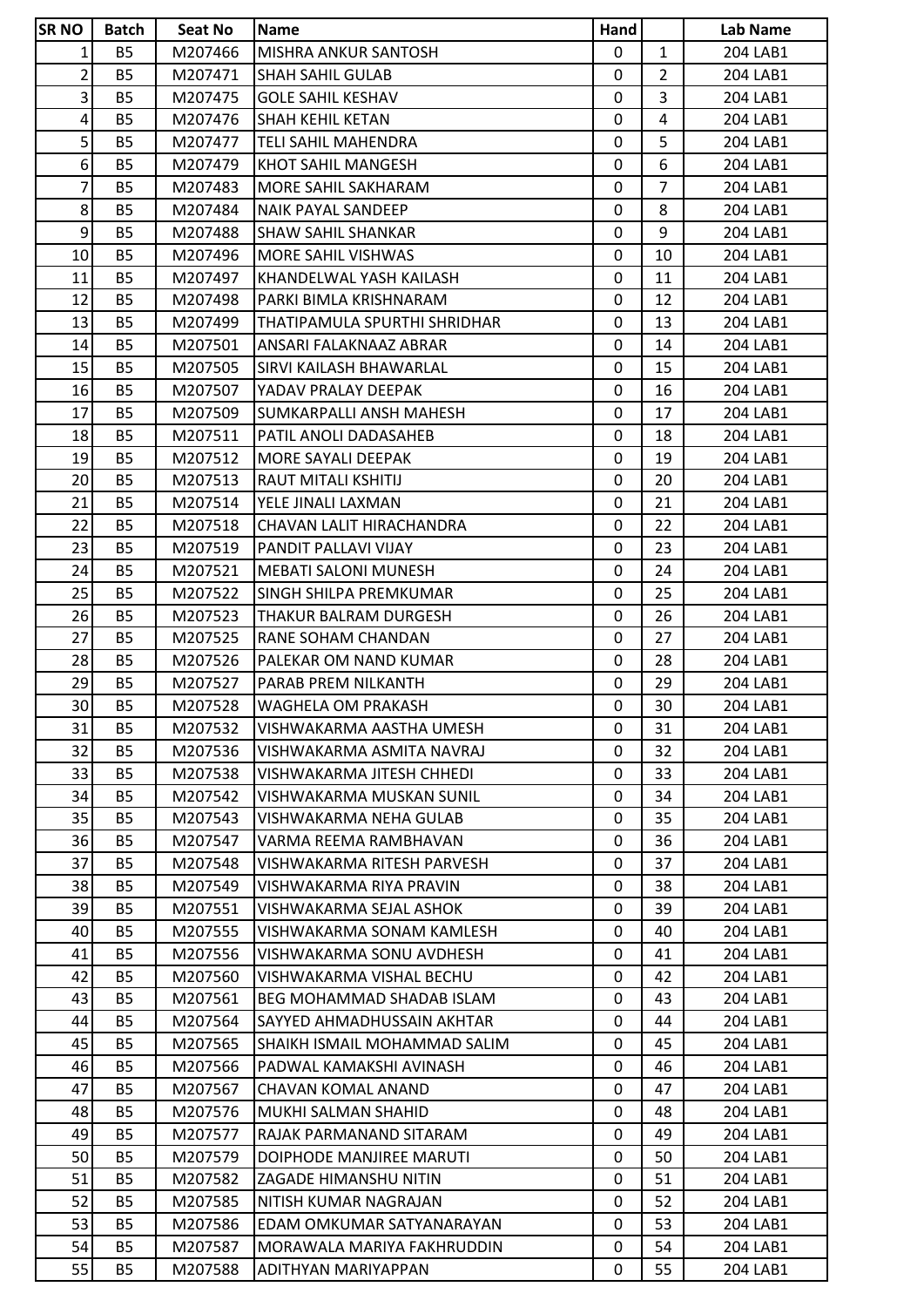| <b>SR NO</b> | <b>Batch</b> | Seat No | <b>Name</b>                     | Hand         |                | Lab Name |
|--------------|--------------|---------|---------------------------------|--------------|----------------|----------|
| 56           | <b>B5</b>    | M207590 | <b>MAHALE SAMARTH MADHAV</b>    | $\mathbf{0}$ | $\mathbf{1}$   | 204 LAB2 |
| 57           | <b>B5</b>    | M207593 | DHURI TANMAY RAJESH             | 0            | $\overline{2}$ | 204 LAB2 |
| 58           | <b>B5</b>    | M207594 | TAWDE TANMAY RAVINDRA           | $\mathbf 0$  | $\overline{3}$ | 204 LAB2 |
| 59           | <b>B5</b>    | M207596 | SABLE TANMAY SANJAY             | 0            | $\overline{4}$ | 204 LAB2 |
| 60           | <b>B5</b>    | M207600 | SUMESARA MEENAL PRAVIN          | $\mathbf 0$  | 5              | 204 LAB2 |
| 61           | <b>B5</b>    | M207601 | TIWARI SAMEER SATENDRA          | $\mathbf{0}$ | 6              | 204 LAB2 |
| 62           | <b>B5</b>    | M207604 | PAGADA RAMESH MADHUSUDAN        | 0            | $\overline{7}$ | 204 LAB2 |
| 63           | <b>B5</b>    | M207607 | YADAV LAXMI GIRISHKUMAR         | $\mathbf 0$  | 8              | 204 LAB2 |
| 64           | <b>B5</b>    | M207608 | <b>SHAIKH SAMI IRFAN</b>        | $\mathbf{0}$ | 9              | 204 LAB2 |
| 65           | <b>B5</b>    | M207610 | <b>GURAV BHUMIKA PRADIP</b>     | 0            | 10             | 204 LAB2 |
| 66           | <b>B5</b>    | M207617 | DALVI SAUMIL RAJESH             | 0            | 11             | 204 LAB2 |
| 67           | <b>B5</b>    | M207618 | MANDAL KAMINI MANOJ             | 0            | 12             | 204 LAB2 |
| 68           | <b>B5</b>    | M207620 | SHAIKH SAMIRA SIRAJ             | $\mathbf{0}$ | 13             | 204 LAB2 |
| 69           | <b>B5</b>    | M207622 | <b>MAHADE SUMIT SACHIN</b>      | 0            | 14             | 204 LAB2 |
| 70           | <b>B5</b>    | M207624 | <b>SHARMA SUMIT UTTAM KUMAR</b> | 0            | 15             | 204 LAB2 |
| 71           | <b>B5</b>    | M207626 | ADAK SUSHMITA HEMANTA           | 0            | 16             | 204 LAB2 |
| 72           | <b>B5</b>    | M207627 | RAMBADE SMITA YASHAWANT         | 0            | 17             | 204 LAB2 |
| 73           | <b>B5</b>    | M207630 | <b>BHOSALE OMKAR VILAS</b>      | 0            | 18             | 204 LAB2 |
| 74           | <b>B5</b>    | M207631 | JHA GAUTAMKUMAR JAYKUMAR        | 0            | 19             | 204 LAB2 |
| 75           | <b>B5</b>    | M207632 | PANDIT VIMLESH KUMAR LAXMI      | $\mathbf{0}$ | 20             | 204 LAB2 |
| 76           | <b>B5</b>    | M207634 | NATHJOGI MOHIT VIJAY            | 0            | 21             | 204 LAB2 |
| 77           | <b>B5</b>    | M207636 | SAKPAL SAMRUDDHI SHANTARAM      | $\mathbf 0$  | 22             | 204 LAB2 |
| 78           | <b>B5</b>    | M207639 | PATADE MAMTA SUBHASH            | 0            | 23             | 204 LAB2 |
| 79           | <b>B5</b>    | M207641 | AROKIASWAMY ANNABEL ANTHONY     | $\mathbf 0$  | 24             | 204 LAB2 |
| 80           | <b>B5</b>    | M207642 | PATEL JIMMY PRAVINKUMAR         | $\mathbf{0}$ | 25             | 204 LAB2 |
| 81           | <b>B5</b>    | M207643 | <b>JAIN DHOON AJIT</b>          | 0            | 26             | 204 LAB2 |
| 82           | <b>B5</b>    | M207644 | JHA ASHWIN ARJUN                | $\mathbf 0$  | 27             | 204 LAB2 |
| 83           | <b>B5</b>    | M207646 | DAS NANDAN DHANJI               | 0            | 28             | 204 LAB2 |
| 84           | <b>B5</b>    | M207650 | RANE ARYAN MANGESH              | 0            | 29             | 204 LAB2 |
| 85           | <b>B5</b>    | M207651 | JAIN TARUN NARESH               | $\mathbf{0}$ | 30             | 204 LAB2 |
| 86           | <b>B5</b>    | M207652 | <b>SHAW KIRAN PRADEEP</b>       | 0            | 31             | 204 LAB2 |
| 87           | <b>B5</b>    | M207653 | <b>NEGI ARJUN PRATAPSINGH</b>   | $\mathbf{0}$ | 32             | 204 LAB2 |
| 88           | <b>B5</b>    | M207654 | YADAV AMAN RAMASHANKAR          | 0            | 33             | 204 LAB2 |
| 89           | <b>B5</b>    | M207655 | PASI KARAN RAMESH               | $\mathbf{0}$ | 34             | 204 LAB2 |
| 90           | <b>B5</b>    | M207656 | KHAN AZMAN SAIFAN               | 0            | 35             | 204 LAB2 |
| 91           | <b>B5</b>    | M207657 | <b>SHAH ROHAN SURESH</b>        | 0            | 36             | 204 LAB2 |
| 92           | <b>B5</b>    | M207660 | JADEJA MONA MAHIPAT             | 0            | 37             | 204 LAB2 |
| 93           | <b>B5</b>    | M207663 | <b>TADAVI SANA NYJUADDIN</b>    | 0            | 38             | 204 LAB2 |
| 94           | <b>B5</b>    | M207664 | KHAN TUHINA PARVIN TAHIRALI     | $\mathbf{0}$ | 39             | 204 LAB2 |
| 95           | <b>B5</b>    | M207665 | AGRE YOJANA SHIVRAM             | 0            | 40             | 204 LAB2 |
| 96           | <b>B5</b>    | M207666 | JHA SANJANA SUJIT               | $\mathbf{0}$ | 41             | 204 LAB2 |
| 97           | <b>B5</b>    | M207667 | SADA SAPANA VARUN               | $\mathbf{0}$ | 42             | 204 LAB2 |
| 98           | <b>B5</b>    | M207672 | KAMBLE KUNAL MILIND             | 0            | 43             | 204 LAB2 |
| 99           | <b>B5</b>    | M207674 | KAMBLE KUNAL RAHUL              | $\mathbf{0}$ | 44             | 204 LAB2 |
| 100          | <b>B5</b>    | M207675 | PANDEY MINAL RAMASHANKAR        | 0            | 45             | 204 LAB2 |
| 101          | <b>B5</b>    | M207676 | SALVI KRUNAL SANDEEP            | 0            | 46             | 204 LAB2 |
|              |              |         |                                 |              |                |          |
| 102          | <b>B5</b>    | M207679 | PANGAM MANALI BHIVA             | 0            | 47             | 204 LAB2 |
| 103          | <b>B5</b>    | M207680 | PURAV PRANALI MILAN             | 0            | 48             | 204 LAB2 |
| 104          | <b>B5</b>    | M207685 | JADHAV SONALI SHANTARAM         | 0            | 49             | 204 LAB2 |
| 105          | <b>B5</b>    | M207687 | <b>CHORGE SONAM SUBODHAN</b>    | 0            | 50             | 204 LAB2 |
| 106          | <b>B5</b>    | M207689 | MERCHANT NANDINI DHARMENDRA     | $\mathbf{0}$ | 51             | 204 LAB2 |
| 107          | <b>B5</b>    | M207690 | KAWLI KINNARI PRADEEP           | 0            | 52             | 204 LAB2 |
| 108          | <b>B5</b>    | M207694 | PAWAR DHANASHREE SANTOSH        | $\mathbf{0}$ | 53             | 204 LAB2 |
| 109          | <b>B5</b>    | M207696 | CHAVAN MANASVI VINOD            | 0            | 54             | 204 LAB2 |
| 110          | <b>B5</b>    | M207698 | RATHOD MANAV ANIT               | 0            | 55             | 204 LAB2 |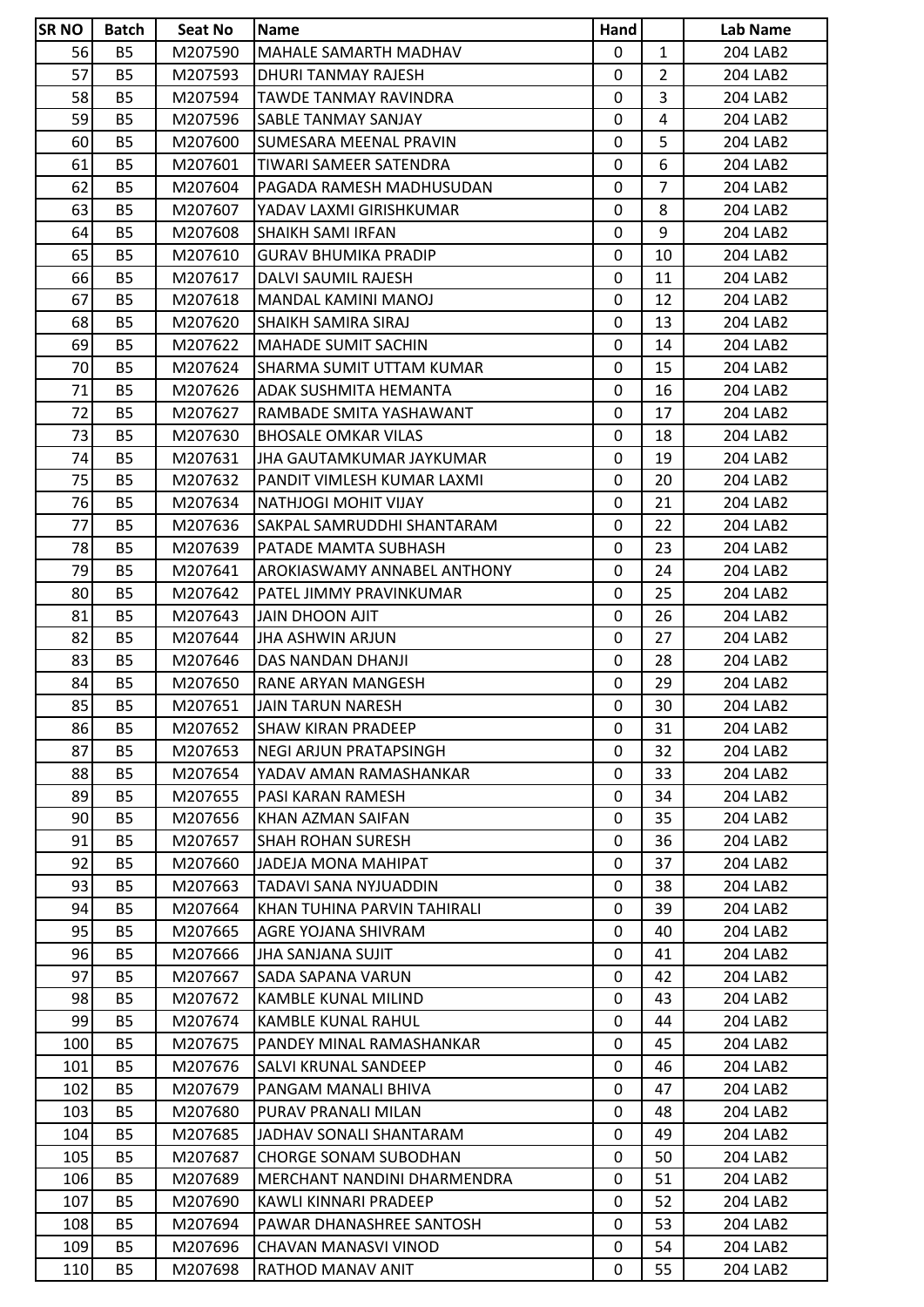| <b>SR NO</b> | <b>Batch</b> | <b>Seat No</b> | <b>Name</b>                    | Hand |                | Lab Name |
|--------------|--------------|----------------|--------------------------------|------|----------------|----------|
| 111          | <b>B5</b>    | M207700        | <b>BHIKE PRANAV VIJAY</b>      | 0    | $\mathbf{1}$   | 311 A    |
| 112          | <b>B5</b>    | M207701        | JHA VAISHNAVI VINOD            | 0    | $\overline{2}$ | 311 A    |
| 113          | <b>B5</b>    | M207702        | <b>SHINDE TANAY GANESH</b>     | 0    | 3              | 311 A    |
| 114          | <b>B5</b>    | M207709        | SAKPAL VINAY VIJAY             | 0    | 4              | 311 A    |
| 115          | <b>B5</b>    | M207710        | MANSOORI NAZMA AZHARALI        | 0    | 5              | 311 A    |
| 116          | <b>B5</b>    | M207713        | MISHRA SANCHIT AMBRESH         | 0    | 6              | 311 A    |
| 117          | <b>B5</b>    | M207714        | MISHRA NENCY DEEPAK            | 0    | $\overline{7}$ | 311 A    |
| 118          | <b>B5</b>    | M207715        | CHAWAN NANDAN YUVRAJ           | 0    | 8              | 311 A    |
| 119          | <b>B5</b>    | M207716        | MOURYA VANDANA VINAY KUMAR     | 0    | 9              | 311 A    |
| 120          | <b>B5</b>    | M207718        | THAKUR SUNDARAM SANTOSH        | 0    | 10             | 311 A    |
| 121          | <b>B5</b>    | M207720        | SHARMA SANDHYA YOGENDRA        | 0    | 11             | 311 A    |
| 122          | <b>B5</b>    | M207721        | CHAVAN NANDINI ANANT           | 0    | 12             | 311 A    |
| 123          | <b>B5</b>    | M207725        | DEORA CHANDRAPALSINGH MAGSINGH | 0    | 13             | 311 A    |
| 124          | <b>B5</b>    | M207727        | <b>BHANDARI NEET RAMPUKAR</b>  | 0    | 14             | 311 A    |
| 125          | <b>B5</b>    | M207732        | <b>MAHADIK SNEHAL SANTOSH</b>  | 0    | 15             | 311 A    |
| 126          | <b>B5</b>    | M207733        | CHAUHAN SNEHALATA DASHRATH     | 0    | 16             | 311 A    |
| 127          | <b>B5</b>    | M207735        | PARAB SAINESH GOVIND           | 0    | 17             | 311 A    |
| 128          | <b>B5</b>    | M207736        | PARATE GANESH MINAKSHI         | 0    | 18             | 311 A    |
| 129          | <b>B5</b>    | M207737        | PATIL JIGNESH PARSHURAM        | 0    | 19             | 311 A    |
| 130          | <b>B5</b>    | M207739        | MALI HEMANGI SANJAY            | 0    | 20             | 311 A    |
| 131          | <b>B5</b>    | M207740        | AGRE VEDANGI VASANT            | 0    | 21             | 311 A    |
| 132          | <b>B5</b>    | M207742        | <b>MOHITE JANHAVI ARUN</b>     | 0    | 22             | 311 A    |
| 133          | <b>B5</b>    | M207748        | <b>BANE SALONI SURESH</b>      | 0    | 23             | 311 A    |
| 134          | <b>B5</b>    | M207750        | NAGDA AVANI VASANTBHAI         | 0    | 24             | 311 A    |
| 135          | <b>B5</b>    | M207751        | RAO SHIVANI VINOD              | 0    | 25             | 311 A    |
| 136          | <b>B5</b>    | M207754        | <b>GOMANE SANIA SANJAY</b>     | 0    | 26             | 311 A    |
| 137          | <b>B5</b>    | M207756        | PATEL DAINIK DINESH            | 0    | 27             | 311 A    |
| 138          | <b>B5</b>    | M207760        | SAMANT SANIKA MOHAN            | 0    | 28             | 311 A    |
| 139          | <b>B5</b>    | M207761        | RAHATE SANIKA NIWAS            | 0    | 29             | 311 A    |
| 140          | <b>B5</b>    | M207764        | SHINDE KANIKA SANJAY           | 0    | 30             | 311 A    |
| 141          | <b>B5</b>    | M207766        | SAPARIYA NIKHIL JETHA          | 0    | 31             | 311 A    |
| 142          | <b>B5</b>    | M207769        | RATHOD SUNIL KESHU             | 0    | 32             | 311 A    |
| 143          | <b>B5</b>    | M207771        | JADHAV MANISH MAHENDRA         | 0    | 33             | 311 A    |
| 144          | <b>B5</b>    | M207772        | <b>BANDRE MANISH MAHESH</b>    | 0    | 34             | 311 A    |
| 145          | <b>B5</b>    | M207774        | PATHAN DANISH MUJEEB KHAN      | 0    | 35             | 311 A    |
| 146          | B5           | M207775        | <b>MAHTO RAJNISH RAMNATH</b>   | 0    | 36             | 311 A    |
| 147          | <b>B5</b>    | M207776        | <b>GORULE TANISHA LAU</b>      | 0    | 37             | 311 A    |
| 148          | <b>B5</b>    | M207777        | RATHOD VENISHA PARESHKUMAR     | 0    | 38             | 311 A    |
| 149          | <b>B5</b>    | M207778        | MAHADIK ANISHA SANDIP          | 0    | 39             | 311 A    |
| 150          | <b>B5</b>    | M207780        | SIDHWA TANISHA VINOD           | 0    | 40             | 311 A    |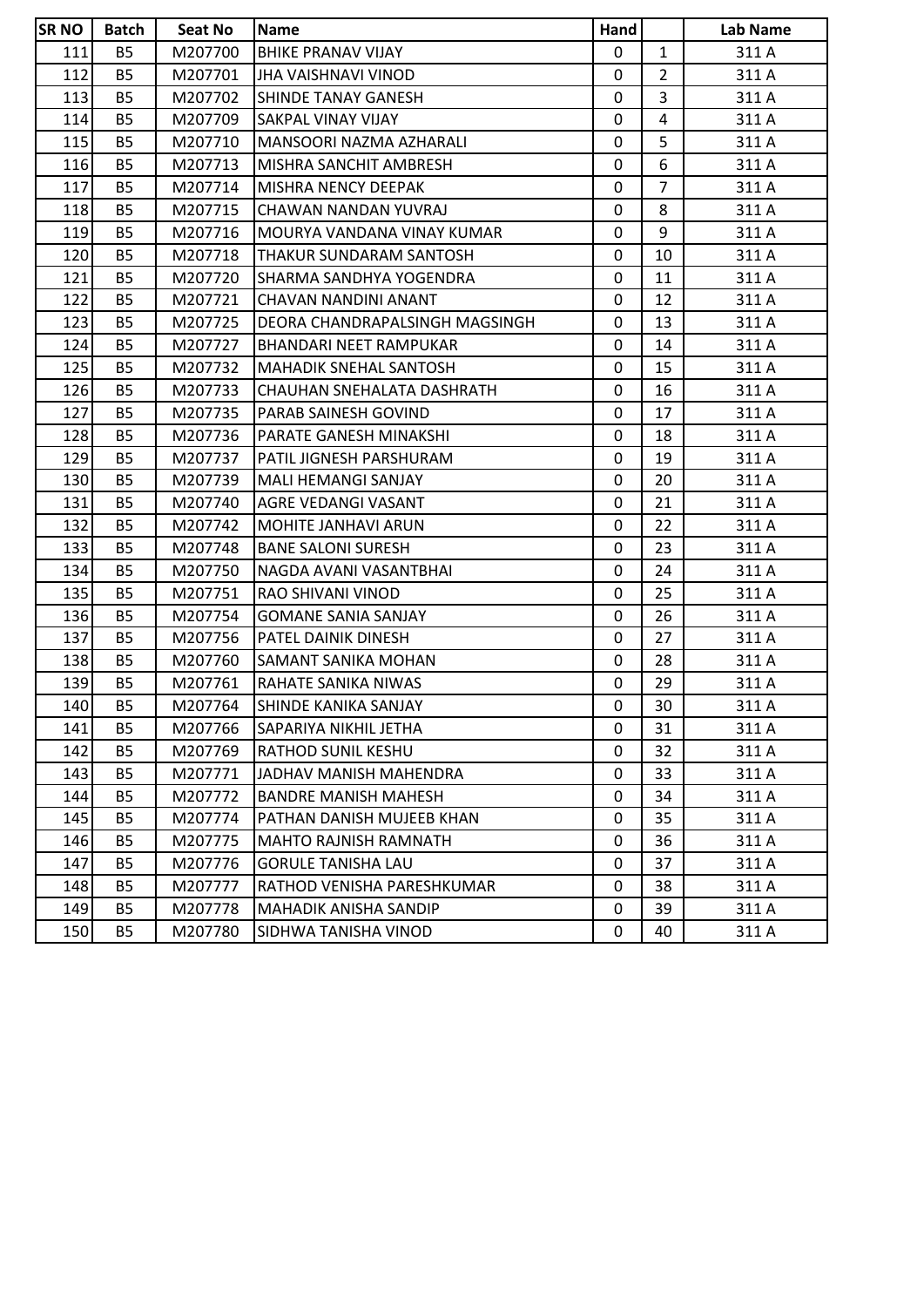| <b>SRNO</b> | <b>Batch</b> | <b>Seat No</b> | <b>Name</b>                    | Hand |                | Lab Name |
|-------------|--------------|----------------|--------------------------------|------|----------------|----------|
| 151         | <b>B5</b>    | M207785        | PATEL PRANITA MUKESH           | 0    | $\mathbf{1}$   | 311B     |
| 152         | <b>B5</b>    | M207786        | PATIL PRANITA SUBHANA          | 0    | $\overline{2}$ | 311B     |
| 153         | <b>B5</b>    | M207787        | BATAWALE NITESH RAGHUNATH      | 0    | 3              | 311B     |
| 154         | <b>B5</b>    | M207789        | SAWANT SANIYA AVINASH          | 0    | 4              | 311B     |
| 155         | <b>B5</b>    | M207790        | VARTAK SANIYA SANJAY           | 0    | 5              | 311B     |
| 156         | <b>B5</b>    | M207791        | MAHIDA KINJAL NARESH           | 0    | 6              | 311B     |
| 157         | <b>B5</b>    | M207794        | DWIVEDI ANJALI VIJAY           | 0    | $\overline{7}$ | 311B     |
| 158         | <b>B5</b>    | M207797        | <b>BHARNE SANJANA NARENDRA</b> | 0    | 8              | 311 B    |
| 159         | <b>B5</b>    | M207798        | TEMKAR SANJANA SANJAY          | 0    | 9              | 311B     |
| 160         | <b>B5</b>    | M207799        | SHARMA SANJAY SHIVRAM          | 0    | 10             | 311B     |
| 161         | <b>B5</b>    | M207801        | MANDAL MANJULA SANJAY          | 0    | 11             | 311B     |
| 162         | <b>B5</b>    | M207805        | PARAB SHANKAR ANANT            | 0    | 12             | 311B     |
| 163         | <b>B5</b>    | M207806        | JAISWAR ANKIT RAMPRAKASH       | 0    | 13             | 311B     |
| 164         | <b>B5</b>    | M207807        | SINGH AKANKSHA AJAY            | 0    | 14             | 311B     |
| 165         | <b>B5</b>    | M207808        | PATIL AKANKSHA DEEPAK          | 0    | 15             | 311B     |
| 166         | <b>B5</b>    | M207809        | <b>BHOIR AKANKSHA NARESH</b>   | 0    | 16             | 311 B    |
| 167         | <b>B5</b>    | M207810        | RANE AAKANKSHA PRADEEP         | 0    | 17             | 311B     |
| 168         | B5           | M207814        | PAWAR CHINMAY PRAKASH          | 0    | 18             | 311 B    |
| 169         | <b>B5</b>    | M207817        | KANOJIA ANMOL SANTOSH          | 0    | 19             | 311B     |
| 170         | <b>B5</b>    | M207818        | SHETTY SANNIDHI KARUNAKAR      | 0    | 20             | 311B     |
| 171         | <b>B5</b>    | M207819        | DAMANIA ANSH JIGNESH           | 0    | 21             | 311B     |
| 172         | <b>B5</b>    | M207820        | PARIHAR ANSH SOHAN             | 0    | 22             | 311B     |
| 173         | <b>B5</b>    | M207822        | <b>GHARAT VANSHIKA VISHAL</b>  | 0    | 23             | 311 B    |
| 174         | <b>B5</b>    | M207824        | RAUT HIMANSHU ROHAN            | 0    | 24             | 311B     |
| 175         | <b>B5</b>    | M207826        | SAWANT MANSI ANKUR             | 0    | 25             | 311B     |
| 176         | <b>B5</b>    | M207829        | KHARVI MANSI DEEPAK            | 0    | 26             | 311B     |
| 177         | <b>B5</b>    | M207830        | AMBEDE MANSI DINESH            | 0    | 27             | 311B     |
| 178         | <b>B5</b>    | M207834        | TIWARI MANSI SURESH            | 0    | 28             | 311B     |
| 179         | <b>B5</b>    | M207838        | NAIK VEDANT SWAPNIL            | 0    | 29             | 311B     |
| 180         | <b>B5</b>    | M207839        | KOLTE SHANTANU BHARAT          | 0    | 30             | 311 B    |
| 181         | <b>B5</b>    | M207840        | PARAB AVANTIKA ARUN            | 0    | 31             | 311B     |
| 182         | <b>B5</b>    | M207843        | <b>MOHITE SANTOSHI SUBHASH</b> | 0    | 32             | 311B     |
| 183         | <b>B5</b>    | M207844        | MANDAL MONU INDRADEV           | 0    | 33             | 311B     |
| 184         | <b>B5</b>    | M207846        | SAWANT TANUJA DEEPAK           | 0    | 34             | 311 B    |
| 185         | <b>B5</b>    | M207848        | HOLKAR RENUKA VIJAY            | 0    | 35             | 311 B    |
| 186         | B5           | M207849        | GADDAM VENUKUMAR HARIBABU      | 0    | 36             | 311B     |
| 187         | B5           | M207855        | <b>MUDRAS TANVI RAJENDRA</b>   | 0    | 37             | 311 B    |
| 188         | <b>B5</b>    | M207858        | <b>SHINDE TANVI VINOD</b>      | 0    | 38             | 311B     |
| 189         | <b>B5</b>    | M207859        | BAIT LAVANYA RAJESH            | 0    | 39             | 311 B    |
| 190         | <b>B5</b>    | M207861        | VINDE JIDNYASA HARSHAD         | 0    | 40             | 311 B    |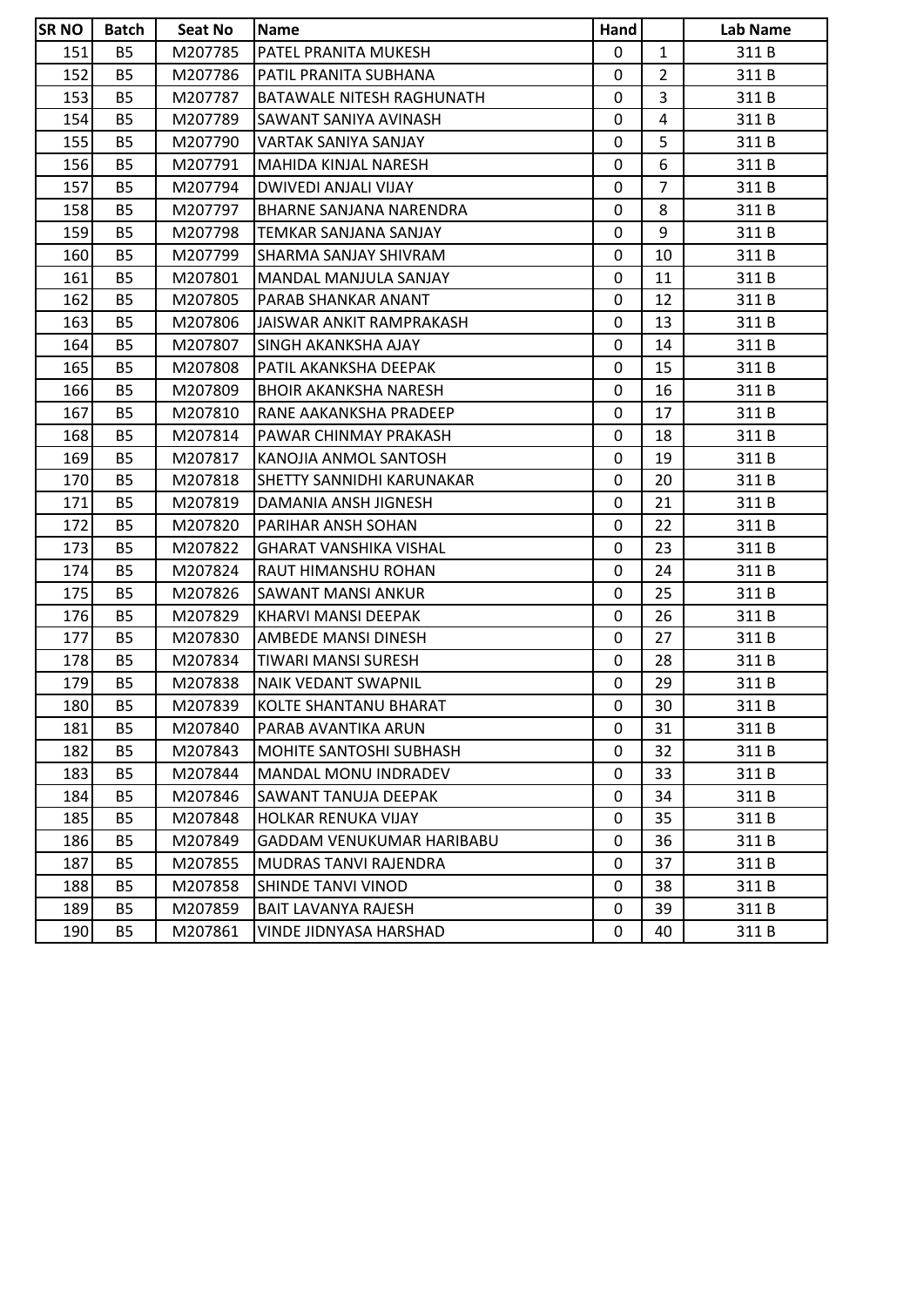| <b>SRNO</b> | <b>Batch</b> | Seat No | <b>Name</b>                   | Hand        |                | <b>Lab Name</b>       |
|-------------|--------------|---------|-------------------------------|-------------|----------------|-----------------------|
| 191         | <b>B5</b>    | M207864 | NAIK YASHODHAN VILAS          | 0           | $\mathbf{1}$   | DEGREE LAB 102        |
| 192         | <b>B5</b>    | M207865 | QURESHI MOHAMMAD ALI HARUN    | $\mathbf 0$ | $\overline{2}$ | DEGREE LAB 102        |
| 193         | <b>B5</b>    | M207867 | KANDPAL MOHAN BALADATT        | 0           | 3              | DEGREE LAB 102        |
| 194         | <b>B5</b>    | M207868 | VICHARE ROHAN PRAKASH         | $\mathbf 0$ | 4              | DEGREE LAB 102        |
| 195         | <b>B5</b>    | M207869 | JAISWAR ROHAN RAJKUMAR        | 0           | 5              | DEGREE LAB 102        |
| 196         | <b>B5</b>    | M207870 | SOLANKI ROHIT MAGAN           | $\mathbf 0$ | 6              | DEGREE LAB 102        |
| 197         | <b>B5</b>    | M207872 | <b>MOTREJA ROHIT VINOD</b>    | 0           | $\overline{7}$ | DEGREE LAB 102        |
| 198         | <b>B5</b>    | M207878 | <b>BAMANE POOJA VASANT</b>    | 0           | 8              | DEGREE LAB 102        |
| 199         | <b>B5</b>    | M207882 | PATIL ASHOK YASHWANT          | $\mathbf 0$ | 9              | DEGREE LAB 102        |
| 200         | <b>B5</b>    | M207883 | VARMA ANMOL CHANDRAPRAKASH    | 0           | 10             | DEGREE LAB 102        |
| 201         | <b>B5</b>    | M207884 | AINARKAR OM VIJAY             | $\mathbf 0$ | 11             | DEGREE LAB 102        |
| 202         | <b>B5</b>    | M207885 | VALANJU KOMAL SURYAKANT       | $\mathbf 0$ | 12             | DEGREE LAB 102        |
| 203         | <b>B5</b>    | M207886 | PEDNEKAR OMKAR ASHOK          | $\mathbf 0$ | 13             | DEGREE LAB 102        |
| 204         | <b>B5</b>    | M207887 | MAHARANA OMKAR GURU           | $\mathbf 0$ | 14             | DEGREE LAB 102        |
| 205         | <b>B5</b>    | M207889 | KOLAPATE OMKAR MOHAN          | $\mathbf 0$ | 15             | DEGREE LAB 102        |
| 206         | <b>B5</b>    | M207893 | <b>ERNEST ARON SUNIL</b>      | $\mathbf 0$ | 16             | DEGREE LAB 102        |
| 207         | B5           | M207896 | NAGADA FEONI HITESH           | 0           | 17             | <b>DEGREE LAB 102</b> |
| 208         | <b>B5</b>    | M207898 | <b>GURAV SALONI SANTOSH</b>   | $\mathbf 0$ | 18             | DEGREE LAB 102        |
| 209         | <b>B5</b>    | M207899 | <b>BISHNOI SONIA SADARAM</b>  | 0           | 19             | DEGREE LAB 102        |
| 210         | <b>B5</b>    | M207901 | WAGHELA POOJA MUKESH          | 0           | 20             | DEGREE LAB 102        |
| 211         | <b>B5</b>    | M207902 | <b>BHADANE POOJA RAJENDRA</b> | $\mathbf 0$ | 21             | DEGREE LAB 102        |
| 212         | <b>B5</b>    | M207905 | CHANG MALOONG SHENKAO         | 0           | 22             | DEGREE LAB 102        |
| 213         | <b>B5</b>    | M207906 | <b>GHOLAP APOORVA VINOD</b>   | $\mathbf 0$ | 23             | DEGREE LAB 102        |
| 214         | <b>B5</b>    | M207907 | SANE NUPOOR JITENDRA          | 0           | 24             | DEGREE LAB 102        |
| 215         | <b>B5</b>    | M207908 | <b>BAIT KISHORI KESHAV</b>    | $\mathbf 0$ | 25             | DEGREE LAB 102        |
| 216         | <b>B5</b>    | M207909 | JHA ASHUTOSH KUMAR BAIJU      | 0           | 26             | DEGREE LAB 102        |
| 217         | <b>B5</b>    | M207910 | RAI ASHUTOSH RAKESH           | 0           | 27             | DEGREE LAB 102        |
| 218         | <b>B5</b>    | M207911 | SOLANKI ROSHNI BHAGAWAN       | $\mathbf 0$ | 28             | DEGREE LAB 102        |
| 219         | <b>B5</b>    | M207912 | <b>GUPTA ANUP BRIJKISHOR</b>  | 0           | 29             | DEGREE LAB 102        |
| 220         | <b>B5</b>    | M207913 | MISAL DEEP DAMODAR            | $\mathbf 0$ | 30             | DEGREE LAB 102        |
| 221         | B5           | M207915 | BISHT DEEPA PRATAPSINGH       | 0           | 31             | DEGREE LAB 102        |
| 222         | <b>B5</b>    | M207919 | KURNE DEEPAK RAJABHAU         | 0           | 32             | DEGREE LAB 102        |
| 223         | B5           | M207920 | <b>GUPTA DEEPAK SURENDRA</b>  | 0           | 33             | DEGREE LAB 102        |
| 224         | <b>B5</b>    | M207927 | PATIL DARPAN MANOJ            | 0           | 34             | DEGREE LAB 102        |
| 225         | <b>B5</b>    | M207928 | PATIL OM PARIMAL              | 0           | 35             | DEGREE LAB 102        |
| 226         | B5           | M207934 | KOKATE DIPESH GANGARAM        | 0           | 36             | DEGREE LAB 102        |
| 227         | <b>B5</b>    | M207935 | KOKATE DIPESH MOTIRAM         | 0           | 37             | DEGREE LAB 102        |
| 228         | <b>B5</b>    | M207936 | PATHAK RUPESH RANVIJAY        | 0           | 38             | DEGREE LAB 102        |
| 229         | <b>B5</b>    | M207937 | DUBEY DEEPIKA OMKAR           | 0           | 39             | DEGREE LAB 102        |
| 230         | <b>B5</b>    | M207938 | THAKUR VIPIN SUDHAN           | 0           | 40             | DEGREE LAB 102        |
| 231         | <b>B5</b>    | M207939 | <b>BISWAS PAPIYA DEBNATH</b>  | 0           | 41             | DEGREE LAB 102        |
| 232         | <b>B5</b>    | M207940 | NAVASARE PIYUSH LAXMAN        | 0           | 42             | DEGREE LAB 102        |
| 233         | <b>B5</b>    | M207943 | MAJUMDAR POLASH MOLAY         | 0           | 43             | DEGREE LAB 102        |
| 234         | <b>B5</b>    | M207945 | PENDHARI PRACHI DINESH        | 0           | 44             | DEGREE LAB 102        |
| 235         | <b>B5</b>    | M207947 | PK SNEHA PRAKASH              | 0           | 45             | DEGREE LAB 102        |
| 236         | <b>B5</b>    | M207950 | SANAGARE PRANIT PRAKASH       | 0           | 46             | DEGREE LAB 102        |
| 237         | <b>B5</b>    | M207952 | DHAMECHA PRANJAL NILESH       | 0           | 47             | DEGREE LAB 102        |
| 238         | <b>B5</b>    | M207953 | MAZUMDAR PRANTIK PRASHANT     | 0           | 48             | DEGREE LAB 102        |
| 239         | <b>B5</b>    | M207954 | CHOUGALE PRATHAM PRAKASH      | 0           | 49             | DEGREE LAB 102        |
| 240         | <b>B5</b>    | M207955 | BHANDARE PRATHAMESH SHALGAR   | 0           | 50             | DEGREE LAB 102        |
| 241         | <b>B5</b>    | M207958 | <b>BHAIDKAR PRATIK SANJAY</b> | 0           | 51             | DEGREE LAB 102        |
| 242         | <b>B5</b>    | M207959 | VAISHNAV PRERNA SURESH        | 0           | 52             | DEGREE LAB 102        |
|             |              |         |                               |             |                |                       |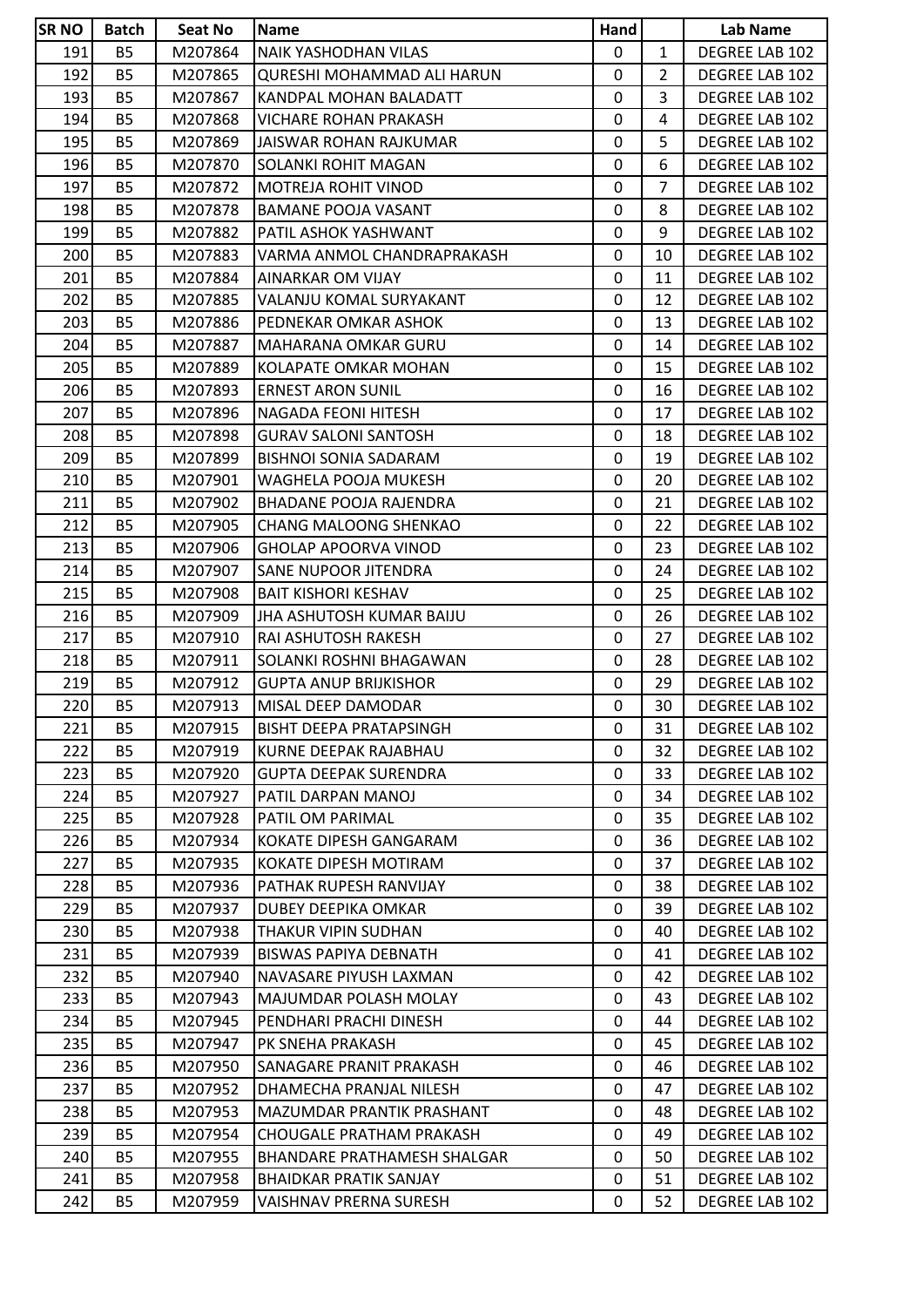| <b>SRNO</b> | <b>Batch</b> | <b>Seat No</b> | Name                         | Hand         |                | Lab Name             |
|-------------|--------------|----------------|------------------------------|--------------|----------------|----------------------|
| 243         | <b>B5</b>    | M207965        | ADMANE NUPUR HEMANT          | 0            | $\mathbf{1}$   | DEGREE LAB114        |
| 244         | <b>B5</b>    | M207966        | <b>BANERJEE PURAB PIJUSH</b> | $\mathbf 0$  | $\overline{2}$ | DEGREE LAB114        |
| 245         | <b>B5</b>    | M207972        | PACHANEKAR ANKUSH SURESH     | $\mathbf 0$  | 3              | DEGREE LAB114        |
| 246         | <b>B5</b>    | M207973        | CHANDORKAR ATHARV SANDEEP    | $\mathbf 0$  | 4              | DEGREE LAB114        |
| 247         | <b>B5</b>    | M207974        | <b>BANE SAMIR BHAGWAN</b>    | $\mathbf 0$  | 5              | DEGREE LAB114        |
| 248         | <b>B5</b>    | M207976        | SELVAKUMAR CHELLAPPA         | $\mathbf 0$  | 6              | DEGREE LAB114        |
| 249         | <b>B5</b>    | M207977        | MANJAREKAR CHINMAY SANJAY    | 0            | $\overline{7}$ | DEGREE LAB114        |
| 250         | <b>B5</b>    | M207978        | MANJAREKAR DISHANK SANDEEP   | $\mathbf 0$  | 8              | DEGREE LAB114        |
| 251         | <b>B5</b>    | M207979        | KHAN ZUHUR JALAL             | $\pmb{0}$    | 9              | DEGREE LAB114        |
| 252         | <b>B5</b>    | M207981        | RAUT NUPUR LOKESH            | 0            | 10             | DEGREE LAB114        |
| 253         | <b>B5</b>    | M207982        | MANDAVAKAR MIHIR MAHENDRA    | 0            | 11             | DEGREE LAB114        |
| 254         | <b>B5</b>    | M207984        | BORDAWEKAR PRABHAT MANGESH   | 0            | 12             | DEGREE LAB114        |
| 255         | <b>B5</b>    | M207986        | KHANVILKAR PRANAY BHASKAR    | 0            | 13             | DEGREE LAB114        |
| 256         | B5           | M207987        | SAWARDEKAR PRASAD ARVIND     | 0            | 14             | <b>DEGREE LAB114</b> |
| 257         | <b>B5</b>    | M207988        | WAGHRALKAR PRASAD RAVALU     | $\mathbf 0$  | 15             | <b>DEGREE LAB114</b> |
| 258         | <b>B5</b>    | M207990        | MANJAREKAR PRATIK KISAN      | $\mathbf 0$  | 16             | DEGREE LAB114        |
| 259         | <b>B5</b>    | M207993        | CHHATREKAR RAHUL SANJAY      | 0            | 17             | <b>DEGREE LAB114</b> |
| 260         | <b>B5</b>    | M207994        | CHINDARKAR SAHIL SANTOSH     | 0            | 18             | <b>DEGREE LAB114</b> |
| 261         | <b>B5</b>    | M208000        | VARANDHKAR SARTHAK BHAGWAN   | 0            | 19             | <b>DEGREE LAB114</b> |
| 262         | <b>B5</b>    | M208001        | KHAN ZUBER SHAFIK            | $\mathbf 0$  | 20             | <b>DEGREE LAB114</b> |
| 263         | <b>B5</b>    | M208002        | DEVRUKHKAR SHIVAM JAYWANT    | 0            | 21             | DEGREE LAB114        |
| 264         | <b>B5</b>    | M208004        | TONDWALKAR SIDDHI SATYAWAN   | $\mathbf 0$  | 22             | DEGREE LAB114        |
| 265         | <b>B5</b>    | M208005        | SAWARDEKAR SNEHA ARVIND      | $\mathbf 0$  | 23             | <b>DEGREE LAB114</b> |
| 266         | <b>B5</b>    | M208006        | MANJAREKAR SNEHAL SITARAM    | 0            | 24             | <b>DEGREE LAB114</b> |
| 267         | <b>B5</b>    | M208009        | JALGAONKAR VEENA MAHESH      | $\mathbf 0$  | 25             | DEGREE LAB114        |
| 268         | <b>B5</b>    | M208010        | <b>GIJE OMKAR VIJAY</b>      | 0            | 26             | DEGREE LAB114        |
| 269         | <b>B5</b>    | M208012        | DASGAONKAR YASH SANTOSH      | 0            | 27             | <b>DEGREE LAB114</b> |
| 270         | <b>B5</b>    | M208013        | TAI MASHIRA AMJAD            | 0            | 28             | DEGREE LAB114        |
| 271         | <b>B5</b>    | M208014        | DESAI SWARA SANJAY           | 0            | 29             | DEGREE LAB114        |
| 272         | <b>B5</b>    | M208016        | RAULJI PURAB ASHWIN          | 0            | 30             | DEGREE LAB114        |
| 273         | <b>B5</b>    | M208017        | <b>GUPTA SAURABH KAILASH</b> | 0            | 31             | DEGREE LAB114        |
| 274         | B5           | M208018        | SANAS SAURABH SANTOSH        | $\mathbf{0}$ | 32             | DEGREE LAB114        |
| 275         | <b>B5</b>    | M208020        | GAWADE SHRADDHA RAJENDRA     | 0            | 33             | DEGREE LAB114        |
| 276         | <b>B5</b>    | M208021        | SHINDE SHRADDHA SANTOSH      | 0            | 34             | DEGREE LAB114        |
| 277         | <b>B5</b>    | M208023        | MEHTA ANURAG HARESH          | 0            | 35             | DEGREE LAB114        |
| 278         | <b>B5</b>    | M208024        | <b>BAROT CHIRAG PRAKASH</b>  | 0            | 36             | <b>DEGREE LAB114</b> |
| 279         | <b>B5</b>    | M208026        | PAWAR ANURAGHA PANDURANG     | $\mathbf{0}$ | 37             | <b>DEGREE LAB114</b> |
| 280         | <b>B5</b>    | M208028        | MUDALIAR RAHUL BHASKARAN     | 0            | 38             | DEGREE LAB114        |
| 281         | <b>B5</b>    | M208030        | <b>BAVKAR NIRAJ DINESH</b>   | 0            | 39             | <b>DEGREE LAB114</b> |
| 282         | <b>B5</b>    | M208031        | SAHANI SURAJ GUPTESHWAR      | 0            | 40             | DEGREE LAB114        |
| 283         | <b>B5</b>    | M208032        | JADHAV SURAJ HARSHU          | 0            | 41             | DEGREE LAB114        |
| 284         | <b>B5</b>    | M208033        | YADAV DHIRAJ LALLAN          | 0            | 42             | <b>DEGREE LAB114</b> |
| 285         | <b>B5</b>    | M208034        | PATEL DHIRAJ MAHESH          | 0            | 43             | DEGREE LAB114        |
| 286         | <b>B5</b>    | M208036        | SINGH YUVRAJ RAJESH          | 0            | 44             | DEGREE LAB114        |
| 287         | <b>B5</b>    |                |                              | 0            | 45             |                      |
|             |              | M208038        | KUDALKAR RAJ SATYAWAN        |              |                | DEGREE LAB114        |
| 288         | B5           | M208040        | YADAV INDRAJEET RAMKVRIKSH   | 0            | 46             | <b>DEGREE LAB114</b> |
| 289         | <b>B5</b>    | M208041        | LAD YASH RAMESH              | 0            | 47             | DEGREE LAB114        |
| 290         | <b>B5</b>    | M208047        | RATHOD KARAN SUBHASH         | 0            | 48             | <b>DEGREE LAB114</b> |
| 291         | <b>B5</b>    | M208050        | SALUNKE PRANAV AMOL          | 0            | 49             | DEGREE LAB114        |
| 292         | <b>B5</b>    | M208051        | PALIWAL PRANAV KAILASH       | 0            | 50             | DEGREE LAB114        |
| 293         | <b>B5</b>    | M208052        | SINGH GAURANG BIJENDRA       | 0            | 51             | DEGREE LAB114        |
| 294         | <b>B5</b>    | M208053        | NEMAN GAURANG RAJARAM        | 0            | 52             | DEGREE LAB114        |
| 295         | <b>B5</b>    | M208056        | THAKUR MURARI PRAMOD         | $\mathbf{0}$ | 53             | DEGREE LAB114        |
| 296         | <b>B5</b>    | M208058        | <b>BORHADE PRASAD ANKUSH</b> | $\mathbf 0$  | 54             | DEGREE LAB114        |
| 297         | <b>B5</b>    | M208059        | CHAUHAN PRASHANT JAGDISH     | 0            | 55             | <b>DEGREE LAB114</b> |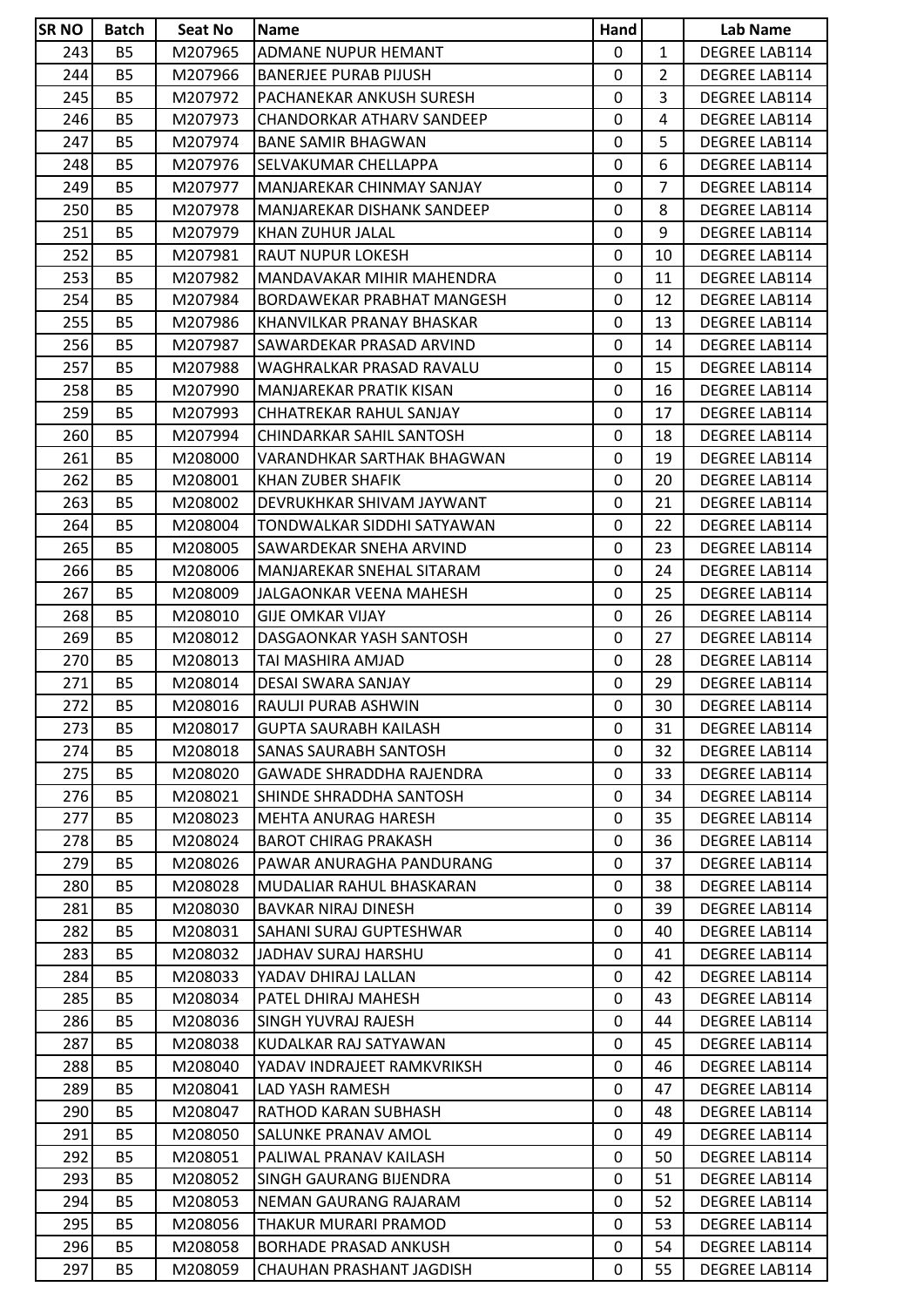| <b>SR NO</b> | <b>Batch</b> | Seat No | <b>Name</b>               | Hand |    | Lab Name             |
|--------------|--------------|---------|---------------------------|------|----|----------------------|
| 298          | <b>B5</b>    | M208061 | IPARTE NAMRATA PRABHAKAR  |      | 56 | <b>DEGREE LAB114</b> |
| 299          | <b>B5</b>    | M208063 | IPUROHIT PRATHAM GAURANG  |      | 57 | <b>DEGREE LAB114</b> |
| 300          | <b>B5</b>    | M208064 | IMIRASHI PRATHAM RAJENDRA |      | 58 | <b>DEGREE LAB114</b> |
| 301          | <b>B5</b>    | M208068 | lGAONKAR PRATHMESH ANANT  |      | 59 | <b>DEGREE LAB114</b> |
| 302          | <b>B5</b>    | M208069 | IDIGARSE PRATHMESH UMESH  |      | 60 | <b>DEGREE LAB114</b> |

| 303 | <b>B5</b> | M208070 | JAISWAR PRATIK OMPRAKASH          | $\Omega$ | 1               | POLYTECH LAB1 |
|-----|-----------|---------|-----------------------------------|----------|-----------------|---------------|
| 304 | <b>B5</b> | M208072 | IMULIK SAURAV SANJAY              | 0        | $\overline{2}$  | POLYTECH LAB1 |
| 305 | <b>B5</b> | M208077 | <b>CHANDE SHRAVANI DILIP</b>      | $\Omega$ | 3               | POLYTECH LAB1 |
| 306 | <b>B5</b> | M208081 | SHEDGE SHRAVANI SANTOSH           | 0        | 4               | POLYTECH LAB1 |
| 307 | <b>B5</b> | M208083 | ISUTAR GAURAVKUMAR NARESHKUMAR    | 0        | 5               | POLYTECH LAB1 |
| 308 | <b>B5</b> | M208086 | MISHRA NARAYAN MAHENDRA           | 0        | $6 \mid$        | POLYTECH LAB1 |
| 309 | <b>B5</b> | M208088 | IAREKAR HARDIK KETAN              | 0        | 7               | POLYTECH LAB1 |
| 310 | <b>B5</b> | M208089 | <b>SHETTY HARDIK SURESH</b>       | 0        | 8 <sup>1</sup>  | POLYTECH LAB1 |
| 311 | <b>B5</b> | M208091 | SHUKLA SHREAYA SHANTIBHUSHAN      | 0        | $\overline{9}$  | POLYTECH LAB1 |
| 312 | <b>B5</b> | M208094 | IMHASKE SHREEYA PRASHANT          | $\Omega$ | 10 <sup>1</sup> | POLYTECH LAB1 |
| 313 | <b>B5</b> | M208095 | <b>WAGHELA PREM VISHAL</b>        | $\Omega$ | 11              | POLYTECH LAB1 |
| 314 | <b>B5</b> | M208096 | PADAYA HIREN PRAVIN               | $\Omega$ | 12              | POLYTECH LAB1 |
| 315 | <b>B5</b> | M208097 | MOURYA SURENDRA KUMAR RAM KUMAR   | $\Omega$ | 13 <sup>1</sup> | POLYTECH LAB1 |
| 316 | <b>B5</b> | M208098 | IRATHOD VIRENDRA NARPAT           | $\Omega$ | 14              | POLYTECH LAB1 |
| 317 | <b>B5</b> | M208099 | RAJPUT NARENDRASINGH BHAGHATSINGH | $\Omega$ | 15 <sub>l</sub> | POLYTECH LAB1 |
| 318 | <b>B5</b> | M208100 | ISUTHAR PARESH KUMAR SHANTILAL    | 0        | 16              | POLYTECH LAB1 |
| 319 | <b>B5</b> | M208104 | CHAVAN SHREYA ANKUSH              | 0        | 17              | POLYTECH LAB1 |
| 320 | <b>B5</b> | M208105 | <b>I</b> MHATRE SHREYA ARUN       | 0        | 18              | POLYTECH LAB1 |
| 321 | <b>B5</b> | M208106 | SAKPAL SHREYA HARISHCHANDRA       | $\Omega$ | 19              | POLYTECH LAB1 |
| 322 | <b>B5</b> | M208108 | IMALKAR SHREYA SHRIPAT            | 0        | 20 <sup>1</sup> | POLYTECH LAB1 |

| 323 | <b>B5</b> | M208110 | <b>KAMBLE SHREYA SURESH</b>              | 0            | $1\vert$        | POLYTECH LAB4 |
|-----|-----------|---------|------------------------------------------|--------------|-----------------|---------------|
| 324 | <b>B5</b> | M208113 | <b>MOHITE SHREYASH ATMARAM</b>           | $\Omega$     | $\overline{2}$  | POLYTECH LAB4 |
| 325 | <b>B5</b> | M208114 | <b>NARKAR SHREYASH RAJESH</b>            | $\Omega$     | 3               | POLYTECH LAB4 |
| 326 | <b>B5</b> | M208117 | <b>SHAIKH FARHAN NADEEM</b>              | $\Omega$     | $\vert$         | POLYTECH LAB4 |
| 327 | <b>B5</b> | M208118 | <b>GUPTA GAURI ANIL</b>                  | $\Omega$     | 5 <sup>1</sup>  | POLYTECH LAB4 |
| 328 | <b>B5</b> | M208121 | <b>CRASTO ELRIKA ROHAN</b>               | $\mathbf 0$  | 6               | POLYTECH LAB4 |
| 329 | <b>B5</b> | M208124 | CHAVAN KARINA SHANTARAM                  | $\mathbf{0}$ | 7               | POLYTECH LAB4 |
| 330 | <b>B5</b> | M208125 | JADHAV KARINA VISHWAS                    | $\Omega$     | $\mathsf{8}$    | POLYTECH LAB4 |
| 331 | <b>B5</b> | M208126 | SAMANTA ARINDAM PRABIR                   | $\mathbf 0$  | 9               | POLYTECH LAB4 |
| 332 | <b>B5</b> | M208127 | CHACHALE RINKI MANGESH                   | $\mathbf{0}$ | 10 <sup>1</sup> | POLYTECH LAB4 |
| 333 | <b>B5</b> | M208128 | WALUNJ SHRIRAJ VISHWAS                   | 0            | 11              | POLYTECH LAB4 |
| 334 | <b>B5</b> | M208130 | <b>SOLANKI KRISHA MAHESH</b>             | $\Omega$     | 12              | POLYTECH LAB4 |
| 335 | <b>B5</b> | M208132 | RAJBHAR KRISHNA OMPRAKASH                | $\Omega$     | 13              | POLYTECH LAB4 |
| 336 | <b>B5</b> | M208134 | IKUMARI AMRITA SHEKHAR                   | 0            | 14              | POLYTECH LAB4 |
| 337 | <b>B5</b> | M208136 | SINGH SUPRIYA ARVIND KUMAR               | $\Omega$     | 15              | POLYTECH LAB4 |
| 338 | <b>B5</b> | M208138 | KHEDEKAR RIYA RAJENDRA                   | $\Omega$     | 16              | POLYTECH LAB4 |
| 339 | <b>B5</b> | M208139 | DHAPALE PRIYA YOGESH                     | $\mathbf{0}$ | 17              | POLYTECH LAB4 |
| 340 | <b>B5</b> | M208141 | CHITNIS PRIYANSI NARESH                  | $\Omega$     | 18 <sup>1</sup> | POLYTECH LAB4 |
| 341 | <b>B5</b> | M208143 | <b>BHATTACHARJEE SOUMILI NATCHIKETTA</b> | $\mathbf{0}$ | 19              | POLYTECH LAB4 |
| 342 | <b>B5</b> | M208144 | GUPTA AMARJEET ANJANIKUMAR               | 0            | 20 <sub>l</sub> | POLYTECH LAB4 |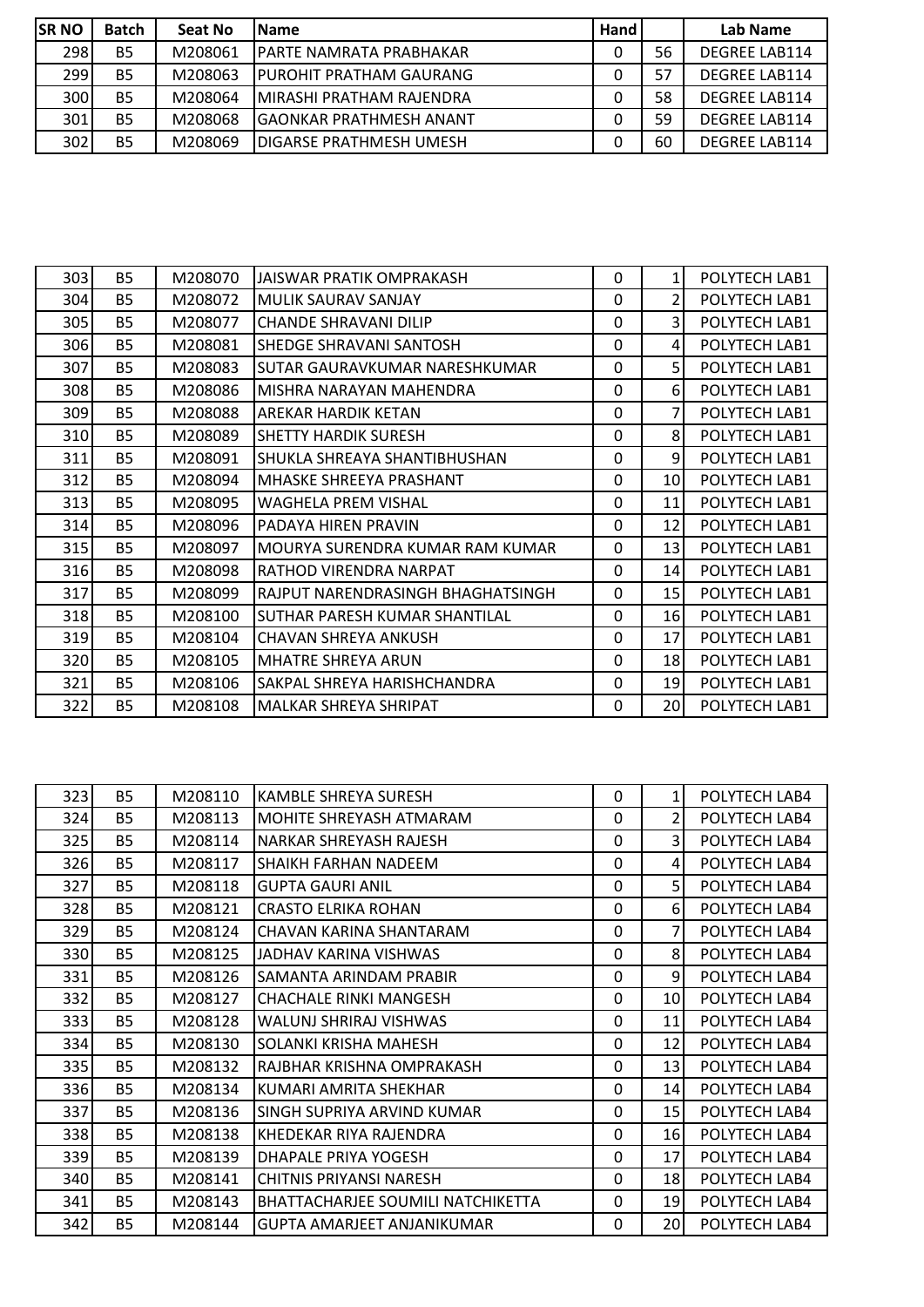| <b>SRNO</b> | <b>Batch</b> | Seat No | <b>Name</b>                   | Hand |                 | Lab Name       |
|-------------|--------------|---------|-------------------------------|------|-----------------|----------------|
| 343         | <b>B5</b>    | M208146 | <b>GHOSH SHARMISTHA BIMAN</b> | 0    | $\mathbf{1}$    | POLYTECH LAB 5 |
| 344         | <b>B5</b>    | M208147 | YADAV PRERNA ANIL             | 0    | 2               | POLYTECH LAB 5 |
| 345         | <b>B5</b>    | M208148 | LOKHANDE ROHAN JANARDHAN      | 0    | 3               | POLYTECH LAB 5 |
| 346         | <b>B5</b>    | M208150 | MANDVKAR ROHAN RAVINDRA       | 0    | 4               | POLYTECH LAB 5 |
| 347         | <b>B5</b>    | M208152 | <b>GOGAWALE RONIT TUKARAM</b> | 0    | 5               | POLYTECH LAB 5 |
| 348         | <b>B5</b>    | M208156 | SUTHAR HARSH BIPINCHANDRA     | 0    | 61              | POLYTECH LAB 5 |
| 349         | <b>B5</b>    | M208158 | POTDAR HARSH JITENDRA         | 0    | 7               | POLYTECH LAB 5 |
| 350         | <b>B5</b>    | M208159 | SHIRKE HARSH LAXMAN           | 0    | 8 <sup>1</sup>  | POLYTECH LAB 5 |
| 351         | <b>B5</b>    | M208160 | MISHRA HARSH PRAMENDRA        | 0    | 9               | POLYTECH LAB 5 |
| 352         | <b>B5</b>    | M208161 | YADAV ADARSH RAJMAN           | 0    | 10 <sup>1</sup> | POLYTECH LAB 5 |
| 353         | <b>B5</b>    | M208162 | <b>SHETTY HARSH RAJU</b>      | 0    | 11              | POLYTECH LAB 5 |
| 354         | <b>B5</b>    | M208163 | PRASAD HARSH RAJU             | 0    | 12              | POLYTECH LAB 5 |
| 355         | <b>B5</b>    | M208164 | PHANSE HARSH RAMESH           | 0    | 13              | POLYTECH LAB 5 |
| 356         | <b>B5</b>    | M208165 | KAMBLE HARSH SANTOSH          | 0    | 14              | POLYTECH LAB 5 |
| 357         | <b>B5</b>    | M208167 | <b>SUTHAR HARSH SURESH</b>    | 0    | 15 <sup>1</sup> | POLYTECH LAB 5 |
| 358         | <b>B5</b>    | M208172 | PANDEY VARSHA PARMANAND       | 0    | 16              | POLYTECH LAB 5 |
| 359         | <b>B5</b>    | M208175 | SHINDE HARSHAD SANDEEP        | 0    | 17 <sup>2</sup> | POLYTECH LAB 5 |
| 360         | <b>B5</b>    | M208176 | <b>GOSAVI HARSHAD SATYWAN</b> | 0    | 18              | POLYTECH LAB 5 |
| 361         | <b>B5</b>    | M208177 | HOLKAR HARSHAD SURYAKANT      | 0    | 19              | POLYTECH LAB 5 |
| 362         | <b>B5</b>    | M208179 | TAWADE HARSHAL SADANAND       | 0    | 20 <sub>l</sub> | POLYTECH LAB 5 |

| 363 | <b>B5</b> | M208183 | KOTERE HARSHALI VASANT          | 0            | $\mathbf{1}$    | POLYTECH LAB 7 |
|-----|-----------|---------|---------------------------------|--------------|-----------------|----------------|
| 364 | <b>B5</b> | M208192 | DUBEY ADARSHKUMAR PRAVINKUMAR   | 0            | $\overline{2}$  | POLYTECH LAB 7 |
| 365 | <b>B5</b> | M208193 | SINGH ADARSHKUMAR PANKAJKUMAR   | 0            | 3               | POLYTECH LAB 7 |
| 366 | <b>B5</b> | M208194 | <b>GOSAVI PARTH HITESH</b>      | 0            | $\vert$         | POLYTECH LAB 7 |
| 367 | <b>B5</b> | M208195 | <b>BHUWAD SARTHAK RAGHUNATH</b> | 0            | 5               | POLYTECH LAB 7 |
| 368 | <b>B5</b> | M208196 | SHINDE SARTHAK SANJEEV          | 0            | $6 \mid$        | POLYTECH LAB 7 |
| 369 | <b>B5</b> | M208197 | SHARMA KIRTI ASHOK              | 0            | 7               | POLYTECH LAB 7 |
| 370 | <b>B5</b> | M208200 | <b>GAUTAM KARTIKA RAJU</b>      | 0            | 8 <sup>1</sup>  | POLYTECH LAB 7 |
| 371 | <b>B5</b> | M208201 | PATHAK KARTIKKUMAR BAMBAM       | 0            | 9               | POLYTECH LAB 7 |
| 372 | <b>B5</b> | M208204 | KADAM SAMRUDHI SANJAY           | 0            | 10 <sup>1</sup> | POLYTECH LAB 7 |
| 373 | <b>B5</b> | M208210 | <b>GEMINI KARUNNYA HARISH</b>   | 0            | 11              | POLYTECH LAB 7 |
| 374 | <b>B5</b> | M208212 | <b>GAIKWAD TRUPTI MAHESH</b>    | 0            | 12              | POLYTECH LAB 7 |
| 375 | <b>B5</b> | M208214 | KAREKAR VRUSHAL BHUPESH         | 0            | 13              | POLYTECH LAB 7 |
| 376 | <b>B5</b> | M208216 | INACHARE VRUSHALI RAVINDRA      | 0            | 14              | POLYTECH LAB 7 |
| 377 | <b>B5</b> | M208218 | <b>SHENGALE RUSHIKESH SUNIL</b> | 0            | 15 <sup>1</sup> | POLYTECH LAB 7 |
| 378 | <b>B5</b> | M208221 | KAMBLE AMRUTA GANESH            | 0            | 16              | POLYTECH LAB 7 |
| 379 | <b>B5</b> | M208222 | <b>MESTRY SHRUTI DEVENDRA</b>   | $\mathbf{0}$ | 17              | POLYTECH LAB 7 |
| 380 | <b>B5</b> | M208223 | SHINDE SHRUTI HEMANT            | 0            | 18I             | POLYTECH LAB 7 |
| 381 | <b>B5</b> | M208226 | <b>SHETTY SHRUTI PRAKASH</b>    | 0            | 19 <sup>1</sup> | POLYTECH LAB 7 |
| 382 | <b>B5</b> | M208227 | SHYAM JAGRUTI RAMANSING         | 0            | 20              | POLYTECH LAB 7 |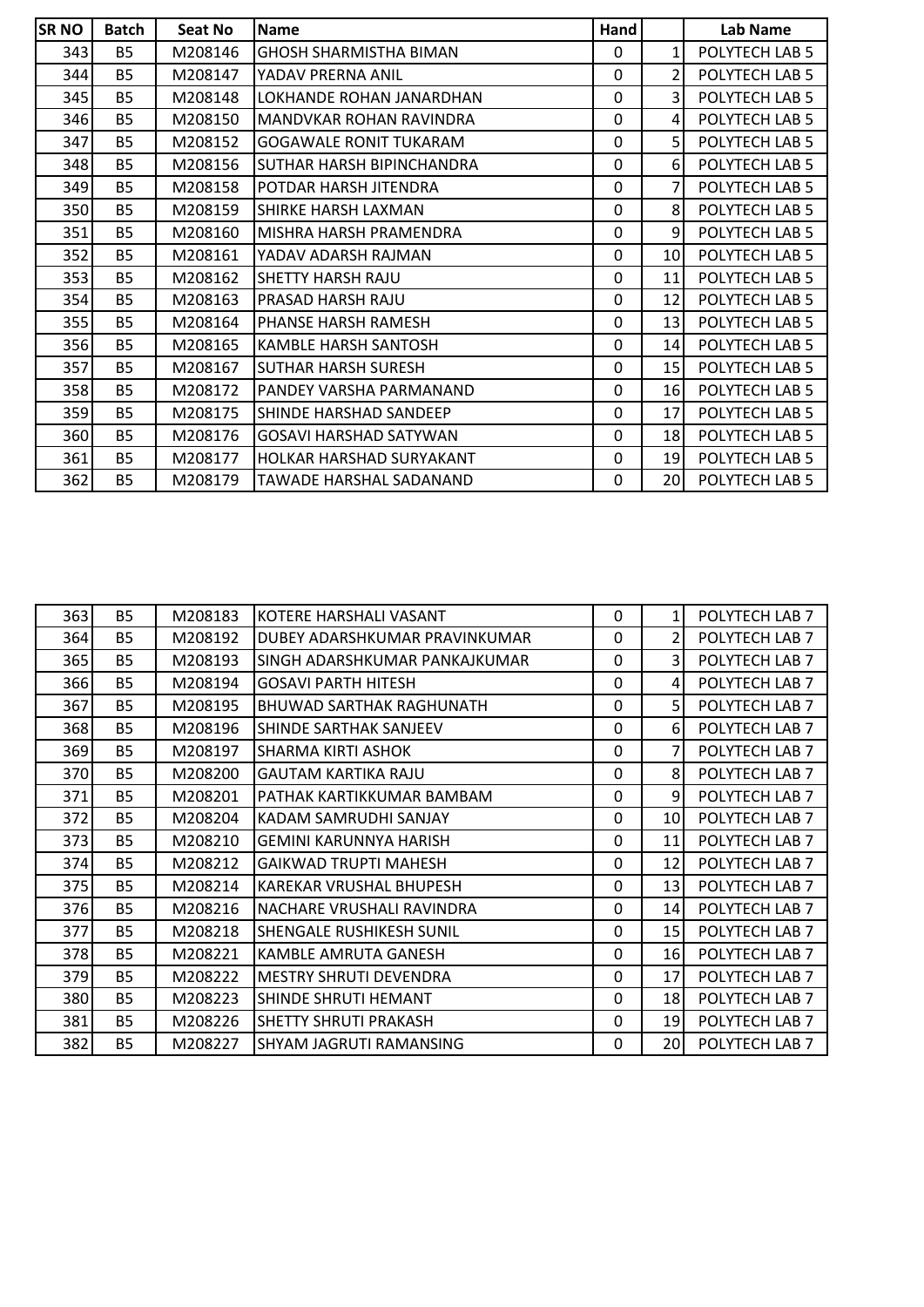| <b>SRNO</b> | <b>Batch</b> | Seat No | <b>Name</b>                  | Hand         |                 | Lab Name       |
|-------------|--------------|---------|------------------------------|--------------|-----------------|----------------|
| 383         | <b>B5</b>    | M208229 | <b>GOTHAD SHRUTI SANDIP</b>  | 0            | 1               | POLYTECH LAB 8 |
| 384         | <b>B5</b>    | M208230 | <b>CHORGE SHRUTI SANTOSH</b> | $\mathbf 0$  | $\overline{2}$  | POLYTECH LAB 8 |
| 385         | <b>B5</b>    | M208231 | PATARE SHRUTI SHASHIKANT     | $\mathbf{0}$ | 3               | POLYTECH LAB 8 |
| 386         | <b>B5</b>    | M208232 | SHUKLA SHRUTI VEDPRAKASH     | $\mathbf 0$  | 4               | POLYTECH LAB 8 |
| 387         | <b>B5</b>    | M208233 | RAMANE SHRUTI VIJAY          | $\mathbf{0}$ | 5 <sup>1</sup>  | POLYTECH LAB 8 |
| 388         | <b>B5</b>    | M208237 | DALVI NIVRUTTI RAMKRISHNA    | $\Omega$     | 6 <sup>1</sup>  | POLYTECH LAB 8 |
| 389         | <b>B5</b>    | M208238 | DARJEE DHRUV SANJAY          | $\mathbf{0}$ | 7               | POLYTECH LAB 8 |
| 390         | <b>B5</b>    | M208239 | SHARMA DHRUV VINESH          | $\Omega$     | 8 <sup>1</sup>  | POLYTECH LAB 8 |
| 391         | <b>B5</b>    | M208240 | SAWANT DURVA MANDAR          | $\Omega$     | 9               | POLYTECH LAB 8 |
| 392         | <b>B5</b>    | M208242 | PATADE PURVA SANTOSH         | $\Omega$     | 10 <sub>l</sub> | POLYTECH LAB 8 |
| 393         | <b>B5</b>    | M208243 | <b>GADE ATHARVA ZIMAJI</b>   | $\mathbf{0}$ | 11              | POLYTECH LAB 8 |
| 394         | <b>B5</b>    | M208244 | PUROHIT URVASHI MAFATLAL     | 0            | 12              | POLYTECH LAB 8 |
| 395         | <b>B5</b>    | M208246 | PADWAL SARVESH PRASHANT      | $\mathbf 0$  | 13              | POLYTECH LAB 8 |
| 396         | <b>B5</b>    | M208247 | MIRGULE ARYAN PRABHAKAR      | $\mathbf{0}$ | 14              | POLYTECH LAB 8 |
| 397         | <b>B5</b>    | M208249 | <b>CHANDAN ARYAN RAVI</b>    | $\Omega$     | 15              | POLYTECH LAB 8 |
| 398         | <b>B5</b>    | M208250 | KONDKAR ARYAN VINOD          | $\mathbf{0}$ | 16              | POLYTECH LAB 8 |
| 399         | <b>B5</b>    | M208251 | <b>UJAL TEJAS GANESH</b>     | $\mathbf{0}$ | 17              | POLYTECH LAB 8 |
| 400         | <b>B5</b>    | M208253 | <b>CHAD PARAS SHISHUPAL</b>  | $\mathbf 0$  | 18              | POLYTECH LAB 8 |
| 401         | <b>B5</b>    | M208254 | AMBULKAR SAAHIL SANTOSH      | 0            | 19              | POLYTECH LAB 8 |
| 402         | <b>B5</b>    | M208255 | RAI AMIT SACHCHIDANAND       | $\mathbf{0}$ | 20              | POLYTECH LAB 8 |

| 403  | <b>B5</b> | M208256 | TRIPATHI SACHIN RAJENDRA          | $\Omega$     | $1\vert$        | POLYTECH LAB 9 |
|------|-----------|---------|-----------------------------------|--------------|-----------------|----------------|
| 404  | <b>B5</b> | M208261 | BARASKAR SAHIL MANOHAR            | $\Omega$     | 2               | POLYTECH LAB 9 |
| 405  | <b>B5</b> | M208262 | <b>BANGI HUSSAIN YUSUF</b>        | 0            | 3               | POLYTECH LAB 9 |
| 406  | <b>B5</b> | M208265 | SHINGADE SAKSHAT SHASHANK         | 0            | 4               | POLYTECH LAB 9 |
| 407  | <b>B5</b> | M208266 | PICHURLE SALONI PRADEEP           | $\mathbf{0}$ | 5 <sup>1</sup>  | POLYTECH LAB 9 |
| 408  | <b>B5</b> | M208268 | KHAIRNAR SAMRAT SANTOSH           | $\Omega$     | 6 <sup>1</sup>  | POLYTECH LAB 9 |
| 409  | <b>B5</b> | M208270 | IPATLEKAR SANIKA BALKRISHNA       | $\Omega$     | 7               | POLYTECH LAB 9 |
| 410I | <b>B5</b> | M208271 | <b>GHANEKAR SANIKA JAYANDRATH</b> | 0            | 8 <sup>1</sup>  | POLYTECH LAB 9 |
| 411  | <b>B5</b> | M208278 | JAMBHALE SARVESH PRAKASH          | $\Omega$     | $\overline{9}$  | POLYTECH LAB 9 |
| 412  | <b>B5</b> | M208281 | <b>PATIL HARSH ANANT</b>          | 0            | 10 <sup>1</sup> | POLYTECH LAB 9 |
| 413  | <b>B5</b> | M208282 | <b>SHINDE YASH ANIL</b>           | 0            | 11              | POLYTECH LAB 9 |
| 414  | <b>B5</b> | M208284 | <b>SINGH HARSH BALWANT</b>        | 0            | 12              | POLYTECH LAB 9 |
| 415  | <b>B5</b> | M208289 | <b>MORE DIPESH DILIP</b>          | 0            | 13              | POLYTECH LAB 9 |
| 416  | <b>B5</b> | M208290 | <b>MAURYA YASH DINESH</b>         | 0            | 14              | POLYTECH LAB 9 |
| 417  | <b>B5</b> | M208291 | <b>SAWANT YASH EKNATH</b>         | $\Omega$     | 15 <sup>1</sup> | POLYTECH LAB 9 |
| 418  | <b>B5</b> | M208293 | IRAWAT HARSH GOPALSINGH           | $\Omega$     | 16              | POLYTECH LAB 9 |
| 419  | <b>B5</b> | M208295 | <b>AMARE HARSH HEMANT</b>         | 0            | 17 <sup>2</sup> | POLYTECH LAB 9 |
| 420  | <b>B5</b> | M208296 | MAJHI KRISH JAYANT                | 0            | 18 <sup>1</sup> | POLYTECH LAB 9 |
| 421  | <b>B5</b> | M208297 | BHOWAD YASH JAYDAS                | 0            | 19 <sup>1</sup> | POLYTECH LAB 9 |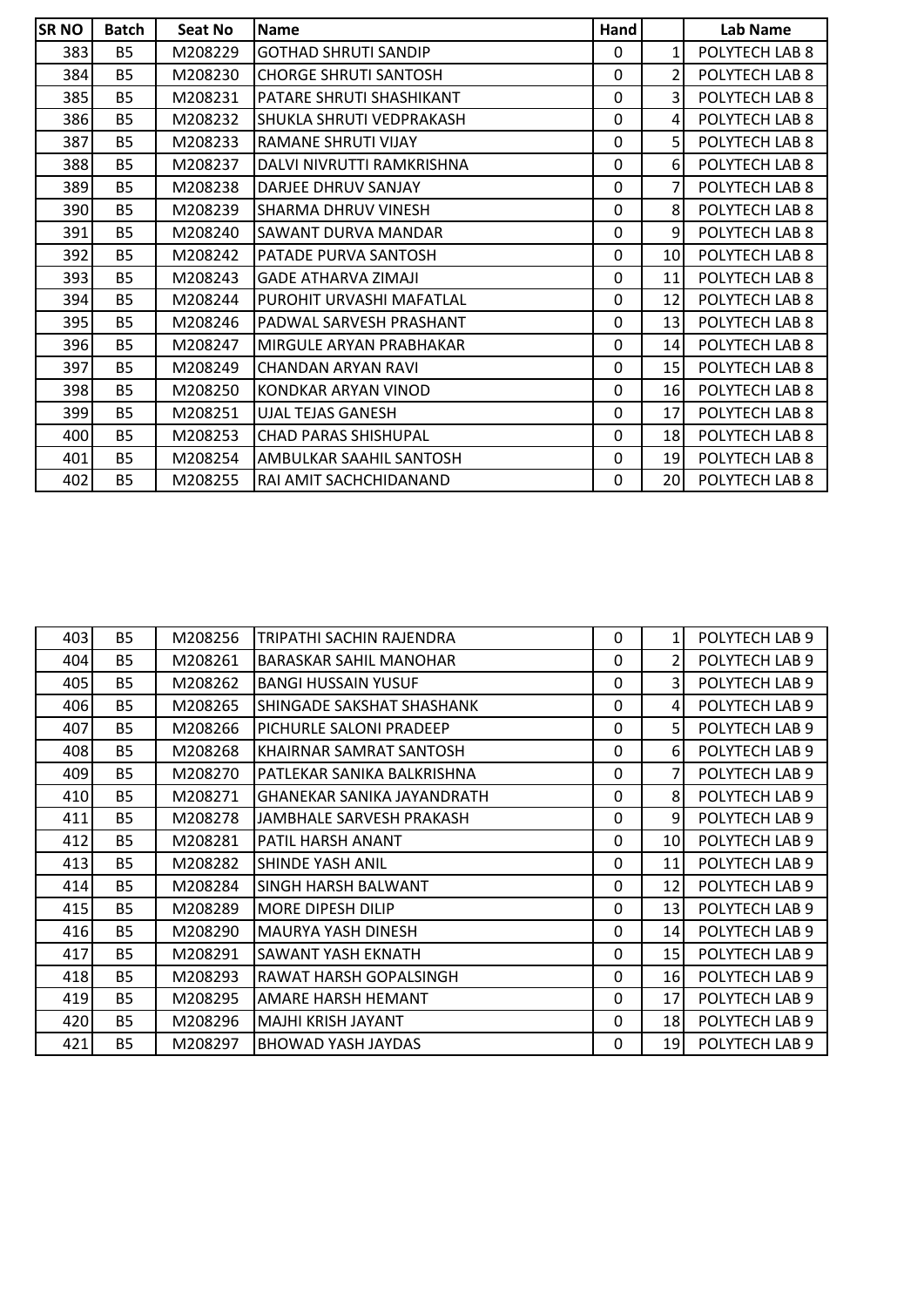| <b>SRNO</b>     | Batch     | Seat No | Name                                                    | Hand              |                | Lab Name |
|-----------------|-----------|---------|---------------------------------------------------------|-------------------|----------------|----------|
| 1               | <b>B6</b> | M208299 | KINI TANISH KALPESH                                     | $\mathbf{0}$      | $\mathbf{1}$   | 204 LAB1 |
| $\overline{2}$  | <b>B6</b> | M208303 | SAROJ AKASH LALBHADUR                                   | 0                 | $\overline{2}$ | 204 LAB1 |
| 3               | <b>B6</b> | M208305 | DALI MANISH MANGESH                                     | $\mathbf{0}$      | $\overline{3}$ | 204 LAB1 |
| $\vert 4 \vert$ | <b>B6</b> | M208306 | SINGH HARSH MANISH                                      | 0                 | $\overline{4}$ | 204 LAB1 |
| 5 <sup>1</sup>  | <b>B6</b> | M208307 | KAZI BINISH MOHAMMED SHAKIL                             | 0                 | 5              | 204 LAB1 |
| 6               | <b>B6</b> | M208310 | <b>GHARAT YASH NILESH</b>                               | 0                 | 6              | 204 LAB1 |
| 7               | <b>B6</b> | M208311 | <b>GUPTA HARSH PARDESHI</b>                             | 0                 | $\overline{7}$ | 204 LAB1 |
| 8 <sup>1</sup>  | <b>B6</b> | M208313 | SAGAR HARSH PRADEEP                                     | $\mathbf{0}$      | 8              | 204 LAB1 |
| 9 <sup>1</sup>  | <b>B6</b> | M208314 | PATIL HARSH PRAKASH                                     | 0                 | 9              | 204 LAB1 |
| 10              | <b>B6</b> | M208315 | <b>MHATRE ANSH PRASHANT</b>                             | 0                 | 10             | 204 LAB1 |
| 11              | <b>B6</b> | M208316 | JAIN KANISH PRAVIN                                      | 0                 | 11             | 204 LAB1 |
| 12              | B6        | M208317 | JAIN AAYUSH RAHUL                                       | 0                 | 12             | 204 LAB1 |
| 13              | <b>B6</b> | M208320 | VARTAK YASH RAJENDRA                                    | $\mathbf{0}$      | 13             | 204 LAB1 |
| 14              | <b>B6</b> | M208321 | SINGH AYUSH RAJENDRA                                    | 0                 | 14             | 204 LAB1 |
| 15              | <b>B6</b> | M208326 | DAS KASHISH ROHIT                                       | 0                 | 15             | 204 LAB1 |
| 16              | <b>B6</b> | M208327 | PATIL HARSH SACHIN                                      | 0                 | 16             | 204 LAB1 |
| 17              | <b>B6</b> | M208328 | TARADE YASH SADASHIV                                    | 0                 | 17             | 204 LAB1 |
| 18              | <b>B6</b> | M208329 | HARYAN YASH SANDEEP                                     | 0                 | 18             | 204 LAB1 |
| 19              | <b>B6</b> | M208332 | <b>GUPTA AKASH SANTOSH</b>                              | 0                 | 19             | 204 LAB1 |
| 20              | <b>B6</b> | M208333 | SHAH MANISH SIYALAL                                     | 0                 | 20             | 204 LAB1 |
| 21              | <b>B6</b> | M208334 | AGRE YOGESH SUDHAKAR                                    | 0                 | 21             | 204 LAB1 |
| 22              | <b>B6</b> | M208338 | LAHA AAKASH SUVENDU                                     | $\mathbf{0}$      | 22             | 204 LAB1 |
| 23              | <b>B6</b> | M208339 | <b>NAIK DANISH USMAN</b>                                | 0                 | 23             | 204 LAB1 |
| 24              | <b>B6</b> | M208340 | <b>KAMBLE YASH VIJAY</b>                                | 0                 | 24             | 204 LAB1 |
| 25              | <b>B6</b> | M208341 | SAROJ AYUSH VIJAY                                       | $\mathbf{0}$      | 25             | 204 LAB1 |
| 26              | <b>B6</b> | M208347 | RAWAT AMISHA HARSINGH                                   | 0                 | 26             | 204 LAB1 |
| 27              | <b>B6</b> | M208348 | RAJBHAR ISHA HIRALAL                                    | $\mathbf{0}$      | 27             | 204 LAB1 |
| 28              | <b>B6</b> | M208349 | MISTRY DISHA JAYESHKUMAR                                | 0                 | 28             | 204 LAB1 |
| 29              | <b>B6</b> | M208351 | RAVAT ANISHA KUMARI WAKIL                               | 0                 | 29             | 204 LAB1 |
| 30              | <b>B6</b> | M208353 | RATHOD TISHA MAHESH                                     | $\mathbf 0$       | 30             | 204 LAB1 |
| 31              | B6        | M208354 | <b>GANDHI DISHA MAHESH</b>                              | 0                 | 31             | 204 LAB1 |
| 32              | <b>B6</b> | M208355 | RAJGURU ISHA MANGESH                                    | $\mathbf{0}$      | 32             | 204 LAB1 |
| 33              | B6        | M208356 | <b>MISHRA NISHA MANOJ</b>                               | 0                 | 33             | 204 LAB1 |
| 34              | <b>B6</b> | M208358 | RANA YATISHA NITESH                                     | $\mathbf{0}$      | 34             | 204 LAB1 |
| 35              | <b>B6</b> | M208365 | SHARMA RISHABH SURYAPRAKASH                             | 0                 | 35             | 204 LAB1 |
| 36              | <b>B6</b> | M208367 | KADAM HARSHAD EKNATH                                    | 0                 | 36             | 204 LAB1 |
| 37              | <b>B6</b> | M208368 | NIKAM HARSHADA SANTOSH                                  | 0                 | 37             | 204 LAB1 |
| 38              | <b>B6</b> | M208370 | SOLKAR VISHAKHA VIJAY                                   | 0                 | 38             | 204 LAB1 |
| 39              | <b>B6</b> | M208371 | SHARMA VISHAL GANESH                                    | $\mathbf{0}$      | 39             | 204 LAB1 |
| 40              | B6        | M208372 | <b>GEHLOT VISHAL KANHAIYALAL</b>                        | 0                 | 40             | 204 LAB1 |
| 41              | <b>B6</b> | M208374 | ADHAV HARSHAL RAVINDRA                                  | $\mathbf{0}$      | 41             | 204 LAB1 |
| 42              | <b>B6</b> | M208375 | SINGH KAUSHAL SHYAMKISHOR                               | 0                 | 42             | 204 LAB1 |
| 43              | <b>B6</b> | M208383 | <b>MANDAL ROSHAN PHULESWAR</b>                          | 0                 | 43             | 204 LAB1 |
| 44              | <b>B6</b> | M208390 | KADAM HARSHANK AJEET                                    | $\mathbf{0}$      | 44             | 204 LAB1 |
| 45              | B6        | M208395 | <b>MATALE SUSHANT JOTIBA</b>                            | 0                 | 45             | 204 LAB1 |
| 46              | <b>B6</b> | M208396 | SHETTY NISHANT NIRANJAN                                 | 0                 | 46             | 204 LAB1 |
| 47              | <b>B6</b> | M208397 | SOGALE DISHANT RAJENDRA                                 | 0                 | 47             | 204 LAB1 |
| 48              | <b>B6</b> | M208399 | MOURYA NISHANT X                                        | 0                 | 48             | 204 LAB1 |
| 49              |           | M208401 | KAMATH AKSHAT MAHESH                                    | 0                 | 49             | 204 LAB1 |
|                 | B6        |         |                                                         |                   |                |          |
| 50              | <b>B6</b> | M208403 | <b>JOGALE AKSHAY SANTOSH</b>                            | 0<br>$\mathbf{0}$ | 50             | 204 LAB1 |
| 51              | <b>B6</b> | M208405 | YADAV KHUSHBOO SANJAY                                   |                   | 51             | 204 LAB1 |
| 52              | B6        | M208407 | <b>GIRI ABHISHEK SANJAY</b><br>KANSE SAKSHI BHALCHANDRA | 0<br>$\mathbf{0}$ | 52             | 204 LAB1 |
| 53              | <b>B6</b> | M208411 |                                                         |                   | 53             | 204 LAB1 |
| 54              | <b>B6</b> | M208412 | DOSHI KHUSHI BIRENBHAI                                  | 0                 | 54             | 204 LAB1 |
| 55              | <b>B6</b> | M208413 | SHARMA RASHI KANAIYALAL                                 | 0                 | 55             | 204 LAB1 |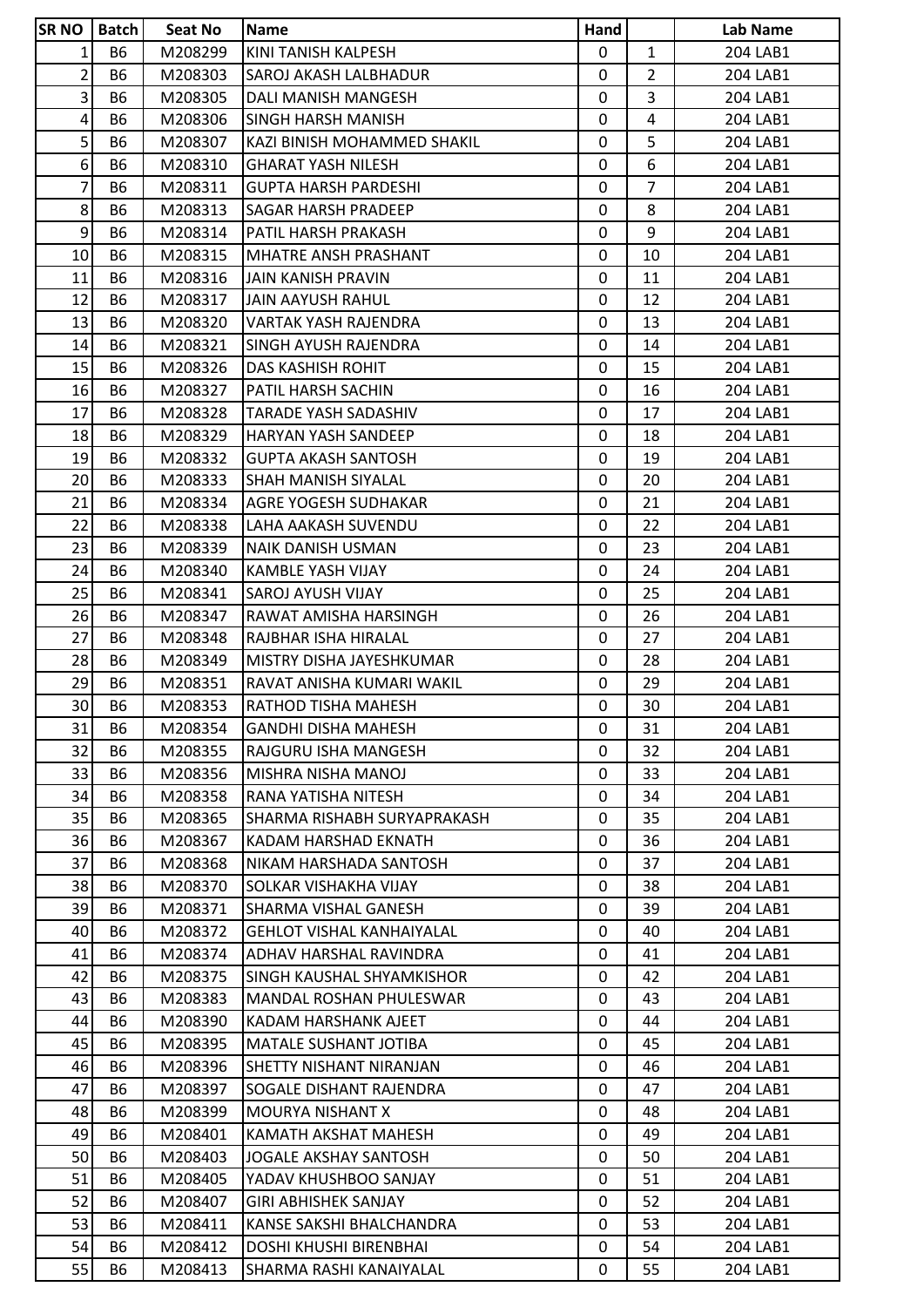| 56<br>$\mathbf{1}$<br><b>B6</b><br>M208415<br>ARORA SAKSHI NIRAJ<br>$\mathbf{0}$<br>204 LAB2<br>57<br>$\overline{2}$<br><b>B6</b><br>M208416<br>$\mathbf{0}$<br>204 LAB2<br>PRASAD RASHI RAMJATAN<br>$\overline{3}$<br>58<br><b>B6</b><br>$\mathbf 0$<br>M208419<br>PAWAR KHUSHI RUPESH<br>204 LAB2<br>59<br>$\overline{4}$<br><b>B6</b><br>0<br>M208421<br>KADAM SAKSHI SANTOSH<br>204 LAB2<br>5<br>60<br><b>B6</b><br>M208424<br>204 LAB2<br><b>GUPTA MANSHI SHANKAR</b><br>0<br>6<br>61<br><b>B6</b><br>0<br>204 LAB2<br>M208429<br>PAWAR SAKSHI VINOD<br>$\overline{7}$<br>62<br><b>B6</b><br>M208433<br>204 LAB2<br>ISHAH DHRUSHIKA MUKESH<br>0<br>8<br>63<br><b>B6</b><br>M208437<br>$\mathbf{0}$<br>204 LAB2<br>KADAM HRUSHIKESH TANAJI<br>9<br>64<br><b>B6</b><br>M208439<br>0<br>204 LAB2<br>KASARE KASHISH AMIT<br>65<br><b>B6</b><br>M208440<br><b>SHENOY KASHISH MAHESH</b><br>0<br>10<br>204 LAB2<br>66<br><b>B6</b><br>0<br>11<br>M208441<br>ABRAHAM ASHISH PHILIP<br>204 LAB2<br>67<br><b>B6</b><br>M208442<br>12<br>204 LAB2<br>KAMBLE KASHISH SUNIL<br>0<br>68<br><b>B6</b><br>$\mathbf{0}$<br>13<br>204 LAB2<br>M208443<br>GOWDA DIKSHITA DINESH<br>69<br><b>B6</b><br>M208445<br>PATIL VANSHITA RAJESH<br>0<br>14<br>204 LAB2<br>15<br><b>B6</b><br>$\mathbf 0$<br>204 LAB2<br>70<br>M208446<br><b>GUPTA HARSHITA RAJENDRA</b><br>71<br><b>B6</b><br>$\mathbf{0}$<br>16<br>204 LAB2<br>M208447<br>SASMAL RISHITA SANJOY<br>72<br><b>B6</b><br>17<br>M208450<br>PAWAR ANUSHKA PRABHAKAR<br>0<br>204 LAB2<br>73<br>18<br><b>B6</b><br>$\mathbf{0}$<br>204 LAB2<br>M208452<br>ISURTI HARSHKUMAR HEMANTBHAI<br>74<br>19<br>B6<br>M208457<br>RAWAT KRISHNA GOPALSINGH<br>0<br>204 LAB2<br>75<br><b>B6</b><br>0<br>20<br>204 LAB2<br>M208458<br>NANDA KRISHNA LALJI<br>76<br><b>B6</b><br>21<br>204 LAB2<br>M208460<br>YADAV KRISHNA SUKHRAM<br>0<br>77<br><b>B6</b><br>22<br>M208461<br><b>GURAV KRUSHNA VISHWANATH</b><br>0<br>204 LAB2<br>78<br><b>B6</b><br>0<br>23<br>204 LAB2<br>M208462<br>GUPTA KRISHNAKANT RAMLAKHAN<br>79<br><b>B6</b><br>M208463<br>24<br>PATIL VAISHNAVI BHUPENDRA<br>0<br>204 LAB2 |  |
|------------------------------------------------------------------------------------------------------------------------------------------------------------------------------------------------------------------------------------------------------------------------------------------------------------------------------------------------------------------------------------------------------------------------------------------------------------------------------------------------------------------------------------------------------------------------------------------------------------------------------------------------------------------------------------------------------------------------------------------------------------------------------------------------------------------------------------------------------------------------------------------------------------------------------------------------------------------------------------------------------------------------------------------------------------------------------------------------------------------------------------------------------------------------------------------------------------------------------------------------------------------------------------------------------------------------------------------------------------------------------------------------------------------------------------------------------------------------------------------------------------------------------------------------------------------------------------------------------------------------------------------------------------------------------------------------------------------------------------------------------------------------------------------------------------------------------------------------------------------------------------------------------------------------------------------------------------------------------------------------------------------------------------------------------------------------------------------------------------------------------|--|
|                                                                                                                                                                                                                                                                                                                                                                                                                                                                                                                                                                                                                                                                                                                                                                                                                                                                                                                                                                                                                                                                                                                                                                                                                                                                                                                                                                                                                                                                                                                                                                                                                                                                                                                                                                                                                                                                                                                                                                                                                                                                                                                              |  |
|                                                                                                                                                                                                                                                                                                                                                                                                                                                                                                                                                                                                                                                                                                                                                                                                                                                                                                                                                                                                                                                                                                                                                                                                                                                                                                                                                                                                                                                                                                                                                                                                                                                                                                                                                                                                                                                                                                                                                                                                                                                                                                                              |  |
|                                                                                                                                                                                                                                                                                                                                                                                                                                                                                                                                                                                                                                                                                                                                                                                                                                                                                                                                                                                                                                                                                                                                                                                                                                                                                                                                                                                                                                                                                                                                                                                                                                                                                                                                                                                                                                                                                                                                                                                                                                                                                                                              |  |
|                                                                                                                                                                                                                                                                                                                                                                                                                                                                                                                                                                                                                                                                                                                                                                                                                                                                                                                                                                                                                                                                                                                                                                                                                                                                                                                                                                                                                                                                                                                                                                                                                                                                                                                                                                                                                                                                                                                                                                                                                                                                                                                              |  |
|                                                                                                                                                                                                                                                                                                                                                                                                                                                                                                                                                                                                                                                                                                                                                                                                                                                                                                                                                                                                                                                                                                                                                                                                                                                                                                                                                                                                                                                                                                                                                                                                                                                                                                                                                                                                                                                                                                                                                                                                                                                                                                                              |  |
|                                                                                                                                                                                                                                                                                                                                                                                                                                                                                                                                                                                                                                                                                                                                                                                                                                                                                                                                                                                                                                                                                                                                                                                                                                                                                                                                                                                                                                                                                                                                                                                                                                                                                                                                                                                                                                                                                                                                                                                                                                                                                                                              |  |
|                                                                                                                                                                                                                                                                                                                                                                                                                                                                                                                                                                                                                                                                                                                                                                                                                                                                                                                                                                                                                                                                                                                                                                                                                                                                                                                                                                                                                                                                                                                                                                                                                                                                                                                                                                                                                                                                                                                                                                                                                                                                                                                              |  |
|                                                                                                                                                                                                                                                                                                                                                                                                                                                                                                                                                                                                                                                                                                                                                                                                                                                                                                                                                                                                                                                                                                                                                                                                                                                                                                                                                                                                                                                                                                                                                                                                                                                                                                                                                                                                                                                                                                                                                                                                                                                                                                                              |  |
|                                                                                                                                                                                                                                                                                                                                                                                                                                                                                                                                                                                                                                                                                                                                                                                                                                                                                                                                                                                                                                                                                                                                                                                                                                                                                                                                                                                                                                                                                                                                                                                                                                                                                                                                                                                                                                                                                                                                                                                                                                                                                                                              |  |
|                                                                                                                                                                                                                                                                                                                                                                                                                                                                                                                                                                                                                                                                                                                                                                                                                                                                                                                                                                                                                                                                                                                                                                                                                                                                                                                                                                                                                                                                                                                                                                                                                                                                                                                                                                                                                                                                                                                                                                                                                                                                                                                              |  |
|                                                                                                                                                                                                                                                                                                                                                                                                                                                                                                                                                                                                                                                                                                                                                                                                                                                                                                                                                                                                                                                                                                                                                                                                                                                                                                                                                                                                                                                                                                                                                                                                                                                                                                                                                                                                                                                                                                                                                                                                                                                                                                                              |  |
|                                                                                                                                                                                                                                                                                                                                                                                                                                                                                                                                                                                                                                                                                                                                                                                                                                                                                                                                                                                                                                                                                                                                                                                                                                                                                                                                                                                                                                                                                                                                                                                                                                                                                                                                                                                                                                                                                                                                                                                                                                                                                                                              |  |
|                                                                                                                                                                                                                                                                                                                                                                                                                                                                                                                                                                                                                                                                                                                                                                                                                                                                                                                                                                                                                                                                                                                                                                                                                                                                                                                                                                                                                                                                                                                                                                                                                                                                                                                                                                                                                                                                                                                                                                                                                                                                                                                              |  |
|                                                                                                                                                                                                                                                                                                                                                                                                                                                                                                                                                                                                                                                                                                                                                                                                                                                                                                                                                                                                                                                                                                                                                                                                                                                                                                                                                                                                                                                                                                                                                                                                                                                                                                                                                                                                                                                                                                                                                                                                                                                                                                                              |  |
|                                                                                                                                                                                                                                                                                                                                                                                                                                                                                                                                                                                                                                                                                                                                                                                                                                                                                                                                                                                                                                                                                                                                                                                                                                                                                                                                                                                                                                                                                                                                                                                                                                                                                                                                                                                                                                                                                                                                                                                                                                                                                                                              |  |
|                                                                                                                                                                                                                                                                                                                                                                                                                                                                                                                                                                                                                                                                                                                                                                                                                                                                                                                                                                                                                                                                                                                                                                                                                                                                                                                                                                                                                                                                                                                                                                                                                                                                                                                                                                                                                                                                                                                                                                                                                                                                                                                              |  |
|                                                                                                                                                                                                                                                                                                                                                                                                                                                                                                                                                                                                                                                                                                                                                                                                                                                                                                                                                                                                                                                                                                                                                                                                                                                                                                                                                                                                                                                                                                                                                                                                                                                                                                                                                                                                                                                                                                                                                                                                                                                                                                                              |  |
|                                                                                                                                                                                                                                                                                                                                                                                                                                                                                                                                                                                                                                                                                                                                                                                                                                                                                                                                                                                                                                                                                                                                                                                                                                                                                                                                                                                                                                                                                                                                                                                                                                                                                                                                                                                                                                                                                                                                                                                                                                                                                                                              |  |
|                                                                                                                                                                                                                                                                                                                                                                                                                                                                                                                                                                                                                                                                                                                                                                                                                                                                                                                                                                                                                                                                                                                                                                                                                                                                                                                                                                                                                                                                                                                                                                                                                                                                                                                                                                                                                                                                                                                                                                                                                                                                                                                              |  |
|                                                                                                                                                                                                                                                                                                                                                                                                                                                                                                                                                                                                                                                                                                                                                                                                                                                                                                                                                                                                                                                                                                                                                                                                                                                                                                                                                                                                                                                                                                                                                                                                                                                                                                                                                                                                                                                                                                                                                                                                                                                                                                                              |  |
|                                                                                                                                                                                                                                                                                                                                                                                                                                                                                                                                                                                                                                                                                                                                                                                                                                                                                                                                                                                                                                                                                                                                                                                                                                                                                                                                                                                                                                                                                                                                                                                                                                                                                                                                                                                                                                                                                                                                                                                                                                                                                                                              |  |
|                                                                                                                                                                                                                                                                                                                                                                                                                                                                                                                                                                                                                                                                                                                                                                                                                                                                                                                                                                                                                                                                                                                                                                                                                                                                                                                                                                                                                                                                                                                                                                                                                                                                                                                                                                                                                                                                                                                                                                                                                                                                                                                              |  |
|                                                                                                                                                                                                                                                                                                                                                                                                                                                                                                                                                                                                                                                                                                                                                                                                                                                                                                                                                                                                                                                                                                                                                                                                                                                                                                                                                                                                                                                                                                                                                                                                                                                                                                                                                                                                                                                                                                                                                                                                                                                                                                                              |  |
|                                                                                                                                                                                                                                                                                                                                                                                                                                                                                                                                                                                                                                                                                                                                                                                                                                                                                                                                                                                                                                                                                                                                                                                                                                                                                                                                                                                                                                                                                                                                                                                                                                                                                                                                                                                                                                                                                                                                                                                                                                                                                                                              |  |
| 25<br>80<br><b>B6</b><br>$\mathbf{0}$<br>M208464<br>PATEL VAISHNAVI HARSHAD<br>204 LAB2                                                                                                                                                                                                                                                                                                                                                                                                                                                                                                                                                                                                                                                                                                                                                                                                                                                                                                                                                                                                                                                                                                                                                                                                                                                                                                                                                                                                                                                                                                                                                                                                                                                                                                                                                                                                                                                                                                                                                                                                                                      |  |
| 81<br>26<br><b>B6</b><br>M208466<br>GAMRE VAISHNAVI PRAKASH<br>0<br>204 LAB2                                                                                                                                                                                                                                                                                                                                                                                                                                                                                                                                                                                                                                                                                                                                                                                                                                                                                                                                                                                                                                                                                                                                                                                                                                                                                                                                                                                                                                                                                                                                                                                                                                                                                                                                                                                                                                                                                                                                                                                                                                                 |  |
| 82<br>27<br><b>B6</b><br>$\mathbf{0}$<br>204 LAB2<br>M208468<br><b>BISHNOI ASHOK PRAKASH</b>                                                                                                                                                                                                                                                                                                                                                                                                                                                                                                                                                                                                                                                                                                                                                                                                                                                                                                                                                                                                                                                                                                                                                                                                                                                                                                                                                                                                                                                                                                                                                                                                                                                                                                                                                                                                                                                                                                                                                                                                                                 |  |
| 28<br>83<br><b>B6</b><br>M208469<br>SINGH PURSHOTTAM PUNKESH<br>0<br>204 LAB2                                                                                                                                                                                                                                                                                                                                                                                                                                                                                                                                                                                                                                                                                                                                                                                                                                                                                                                                                                                                                                                                                                                                                                                                                                                                                                                                                                                                                                                                                                                                                                                                                                                                                                                                                                                                                                                                                                                                                                                                                                                |  |
| 84<br><b>B6</b><br>M208470<br>NIVATKAR SHRADDHA MAHABALESHWAR<br>0<br>29<br>204 LAB2                                                                                                                                                                                                                                                                                                                                                                                                                                                                                                                                                                                                                                                                                                                                                                                                                                                                                                                                                                                                                                                                                                                                                                                                                                                                                                                                                                                                                                                                                                                                                                                                                                                                                                                                                                                                                                                                                                                                                                                                                                         |  |
| 85<br><b>B6</b><br>$\mathbf 0$<br>30<br>M208472<br>204 LAB2<br><b>BANDEKAR SHRAVANI NILESH</b>                                                                                                                                                                                                                                                                                                                                                                                                                                                                                                                                                                                                                                                                                                                                                                                                                                                                                                                                                                                                                                                                                                                                                                                                                                                                                                                                                                                                                                                                                                                                                                                                                                                                                                                                                                                                                                                                                                                                                                                                                               |  |
| 86<br>M208474<br>KINI TANASHREE JITENDRA<br>204 LAB2<br>B6<br>0<br>31                                                                                                                                                                                                                                                                                                                                                                                                                                                                                                                                                                                                                                                                                                                                                                                                                                                                                                                                                                                                                                                                                                                                                                                                                                                                                                                                                                                                                                                                                                                                                                                                                                                                                                                                                                                                                                                                                                                                                                                                                                                        |  |
| 87<br><b>B6</b><br>M208475<br>KADAM ANUSHREE PRAMOD<br>0<br>32<br>204 LAB2                                                                                                                                                                                                                                                                                                                                                                                                                                                                                                                                                                                                                                                                                                                                                                                                                                                                                                                                                                                                                                                                                                                                                                                                                                                                                                                                                                                                                                                                                                                                                                                                                                                                                                                                                                                                                                                                                                                                                                                                                                                   |  |
| 88<br><b>B6</b><br>M208477<br>KULKARNI SHREYA RAJENDRA<br>0<br>33<br>204 LAB2                                                                                                                                                                                                                                                                                                                                                                                                                                                                                                                                                                                                                                                                                                                                                                                                                                                                                                                                                                                                                                                                                                                                                                                                                                                                                                                                                                                                                                                                                                                                                                                                                                                                                                                                                                                                                                                                                                                                                                                                                                                |  |
| 89<br><b>B6</b><br>M208478<br><b>GHORPADE SHREYA SANTOSH</b><br>$\mathbf 0$<br>34<br>204 LAB2                                                                                                                                                                                                                                                                                                                                                                                                                                                                                                                                                                                                                                                                                                                                                                                                                                                                                                                                                                                                                                                                                                                                                                                                                                                                                                                                                                                                                                                                                                                                                                                                                                                                                                                                                                                                                                                                                                                                                                                                                                |  |
| 90<br><b>B6</b><br>0<br>35<br>204 LAB2<br>M208481<br><b>BENDKALE SHRUTI ANANT</b>                                                                                                                                                                                                                                                                                                                                                                                                                                                                                                                                                                                                                                                                                                                                                                                                                                                                                                                                                                                                                                                                                                                                                                                                                                                                                                                                                                                                                                                                                                                                                                                                                                                                                                                                                                                                                                                                                                                                                                                                                                            |  |
| 91<br><b>B6</b><br>M208483<br>RAY SARMISHTA GAUTAM<br>0<br>36<br>204 LAB2                                                                                                                                                                                                                                                                                                                                                                                                                                                                                                                                                                                                                                                                                                                                                                                                                                                                                                                                                                                                                                                                                                                                                                                                                                                                                                                                                                                                                                                                                                                                                                                                                                                                                                                                                                                                                                                                                                                                                                                                                                                    |  |
| 92<br><b>B6</b><br>M208485<br>$\mathbf{0}$<br>37<br>204 LAB2<br>DOSHI DRASHTI KAUSHIK                                                                                                                                                                                                                                                                                                                                                                                                                                                                                                                                                                                                                                                                                                                                                                                                                                                                                                                                                                                                                                                                                                                                                                                                                                                                                                                                                                                                                                                                                                                                                                                                                                                                                                                                                                                                                                                                                                                                                                                                                                        |  |
| 93<br><b>B6</b><br>M208486<br>SINGH SRUSHTI RAKESH<br>38<br>204 LAB2<br>0                                                                                                                                                                                                                                                                                                                                                                                                                                                                                                                                                                                                                                                                                                                                                                                                                                                                                                                                                                                                                                                                                                                                                                                                                                                                                                                                                                                                                                                                                                                                                                                                                                                                                                                                                                                                                                                                                                                                                                                                                                                    |  |
| 94<br><b>B6</b><br>M208487<br>SAVLA DRASHTI SANJAY<br>$\mathbf{0}$<br>39<br>204 LAB2                                                                                                                                                                                                                                                                                                                                                                                                                                                                                                                                                                                                                                                                                                                                                                                                                                                                                                                                                                                                                                                                                                                                                                                                                                                                                                                                                                                                                                                                                                                                                                                                                                                                                                                                                                                                                                                                                                                                                                                                                                         |  |
| 95<br><b>B6</b><br>0<br>40<br>204 LAB2<br>M208488<br>KADAM SRUSHTI SUNIL                                                                                                                                                                                                                                                                                                                                                                                                                                                                                                                                                                                                                                                                                                                                                                                                                                                                                                                                                                                                                                                                                                                                                                                                                                                                                                                                                                                                                                                                                                                                                                                                                                                                                                                                                                                                                                                                                                                                                                                                                                                     |  |
| 96<br><b>B6</b><br>M208491<br>KAMBLE VISHWADEEP YASHWANT<br>0<br>41<br>204 LAB2                                                                                                                                                                                                                                                                                                                                                                                                                                                                                                                                                                                                                                                                                                                                                                                                                                                                                                                                                                                                                                                                                                                                                                                                                                                                                                                                                                                                                                                                                                                                                                                                                                                                                                                                                                                                                                                                                                                                                                                                                                              |  |
| 97<br><b>B6</b><br>M208492<br>0<br>42<br>204 LAB2<br>SAWANT YASHWANT SAMIL                                                                                                                                                                                                                                                                                                                                                                                                                                                                                                                                                                                                                                                                                                                                                                                                                                                                                                                                                                                                                                                                                                                                                                                                                                                                                                                                                                                                                                                                                                                                                                                                                                                                                                                                                                                                                                                                                                                                                                                                                                                   |  |
| 98<br><b>B6</b><br>M208494<br>43<br>PANDEY VISHWAVIJAY GANGA SAGAR<br>0<br>204 LAB2                                                                                                                                                                                                                                                                                                                                                                                                                                                                                                                                                                                                                                                                                                                                                                                                                                                                                                                                                                                                                                                                                                                                                                                                                                                                                                                                                                                                                                                                                                                                                                                                                                                                                                                                                                                                                                                                                                                                                                                                                                          |  |
| 99<br><b>B6</b><br>$\mathbf{0}$<br>44<br>204 LAB2<br>M208496<br>KADAM MANSI MAHENDRA                                                                                                                                                                                                                                                                                                                                                                                                                                                                                                                                                                                                                                                                                                                                                                                                                                                                                                                                                                                                                                                                                                                                                                                                                                                                                                                                                                                                                                                                                                                                                                                                                                                                                                                                                                                                                                                                                                                                                                                                                                         |  |
| 100<br>45<br>204 LAB2<br>B6<br>M208497<br>PATIL MANSI MAHESH<br>0                                                                                                                                                                                                                                                                                                                                                                                                                                                                                                                                                                                                                                                                                                                                                                                                                                                                                                                                                                                                                                                                                                                                                                                                                                                                                                                                                                                                                                                                                                                                                                                                                                                                                                                                                                                                                                                                                                                                                                                                                                                            |  |
| 46<br><b>B6</b><br>$\mathbf{0}$<br>204 LAB2<br>101<br>M208498<br>YELVE MANSI MAHESH                                                                                                                                                                                                                                                                                                                                                                                                                                                                                                                                                                                                                                                                                                                                                                                                                                                                                                                                                                                                                                                                                                                                                                                                                                                                                                                                                                                                                                                                                                                                                                                                                                                                                                                                                                                                                                                                                                                                                                                                                                          |  |
| M208500<br>0<br>47<br>204 LAB2<br>102<br>B6<br>VERMA MANSI PRADEEP                                                                                                                                                                                                                                                                                                                                                                                                                                                                                                                                                                                                                                                                                                                                                                                                                                                                                                                                                                                                                                                                                                                                                                                                                                                                                                                                                                                                                                                                                                                                                                                                                                                                                                                                                                                                                                                                                                                                                                                                                                                           |  |
| 103<br><b>B6</b><br>M208504<br>KULKARNI SIDDHARTH MAHESH<br>0<br>48<br>204 LAB2                                                                                                                                                                                                                                                                                                                                                                                                                                                                                                                                                                                                                                                                                                                                                                                                                                                                                                                                                                                                                                                                                                                                                                                                                                                                                                                                                                                                                                                                                                                                                                                                                                                                                                                                                                                                                                                                                                                                                                                                                                              |  |
| <b>B6</b><br>0<br>49<br>204 LAB2<br>104<br>M208508<br>JAMBHALE SIDDHI SANJAY                                                                                                                                                                                                                                                                                                                                                                                                                                                                                                                                                                                                                                                                                                                                                                                                                                                                                                                                                                                                                                                                                                                                                                                                                                                                                                                                                                                                                                                                                                                                                                                                                                                                                                                                                                                                                                                                                                                                                                                                                                                 |  |
| 105<br>M208510<br><b>SHAIKH MUSKAAN HASAN</b><br>50<br>204 LAB2<br>B6<br>0                                                                                                                                                                                                                                                                                                                                                                                                                                                                                                                                                                                                                                                                                                                                                                                                                                                                                                                                                                                                                                                                                                                                                                                                                                                                                                                                                                                                                                                                                                                                                                                                                                                                                                                                                                                                                                                                                                                                                                                                                                                   |  |
| 0<br>51<br>204 LAB2<br>106<br>B6<br>M208513<br>MEWARA MUSKAN DILIP                                                                                                                                                                                                                                                                                                                                                                                                                                                                                                                                                                                                                                                                                                                                                                                                                                                                                                                                                                                                                                                                                                                                                                                                                                                                                                                                                                                                                                                                                                                                                                                                                                                                                                                                                                                                                                                                                                                                                                                                                                                           |  |
| 107<br>52<br>B6<br>M208517<br>SHAIKH AASMA ANWAR<br>0<br>204 LAB2                                                                                                                                                                                                                                                                                                                                                                                                                                                                                                                                                                                                                                                                                                                                                                                                                                                                                                                                                                                                                                                                                                                                                                                                                                                                                                                                                                                                                                                                                                                                                                                                                                                                                                                                                                                                                                                                                                                                                                                                                                                            |  |
| 53<br>204 LAB2<br>108<br><b>B6</b><br>M208518<br><b>GAVKARE ASMEETA YASHWANT</b><br>$\mathbf{0}$                                                                                                                                                                                                                                                                                                                                                                                                                                                                                                                                                                                                                                                                                                                                                                                                                                                                                                                                                                                                                                                                                                                                                                                                                                                                                                                                                                                                                                                                                                                                                                                                                                                                                                                                                                                                                                                                                                                                                                                                                             |  |
| 54<br>109<br><b>B6</b><br>M208519<br>0<br>204 LAB2<br>ANSARI YASMIN JAMIR                                                                                                                                                                                                                                                                                                                                                                                                                                                                                                                                                                                                                                                                                                                                                                                                                                                                                                                                                                                                                                                                                                                                                                                                                                                                                                                                                                                                                                                                                                                                                                                                                                                                                                                                                                                                                                                                                                                                                                                                                                                    |  |
| 55<br>110<br><b>B6</b><br>M208520<br>TRIPATHI SMITA PRADEEPMANI<br>204 LAB2<br>0                                                                                                                                                                                                                                                                                                                                                                                                                                                                                                                                                                                                                                                                                                                                                                                                                                                                                                                                                                                                                                                                                                                                                                                                                                                                                                                                                                                                                                                                                                                                                                                                                                                                                                                                                                                                                                                                                                                                                                                                                                             |  |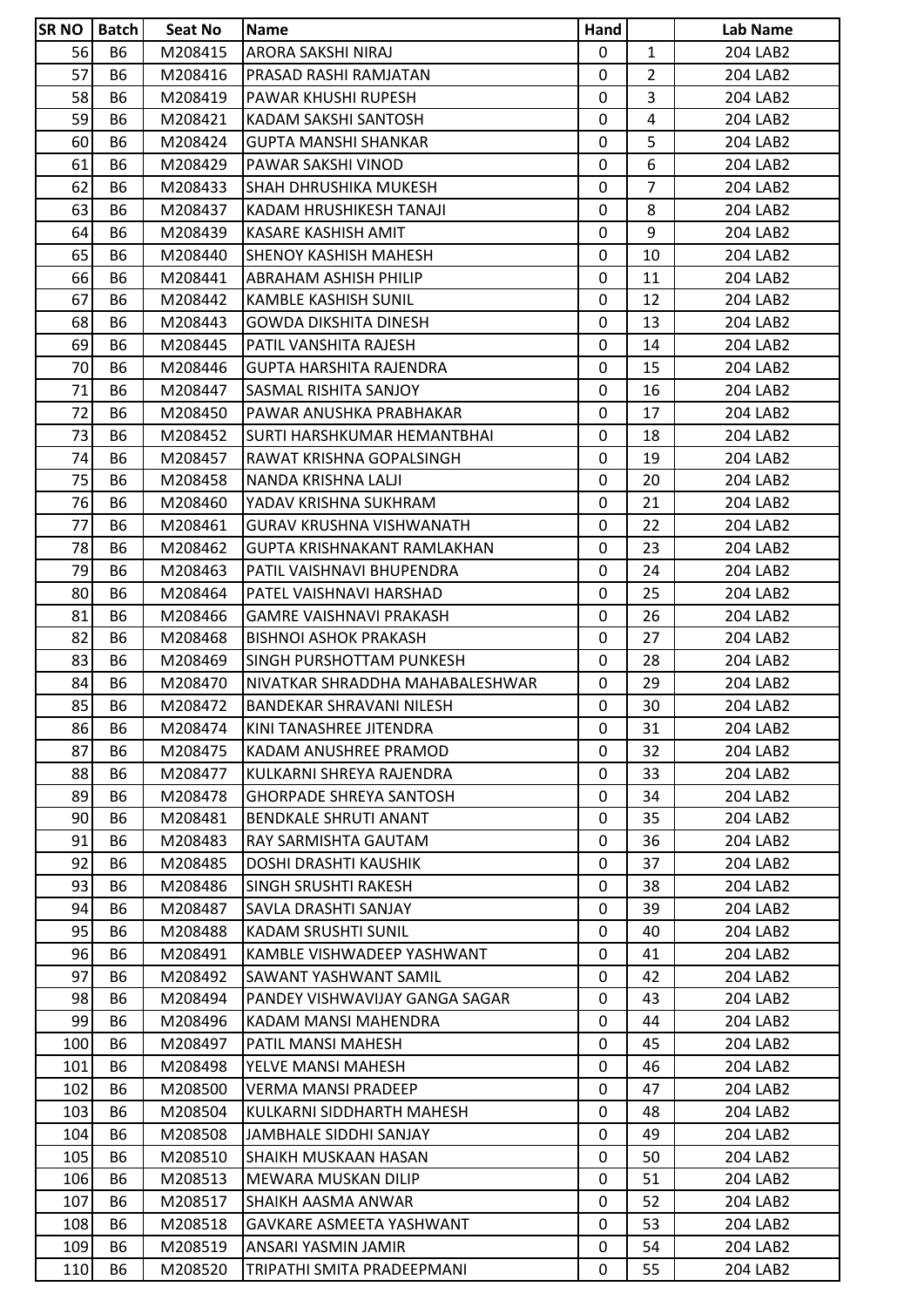| <b>SR NO</b> | <b>Batch</b> | Seat No | Name                              | Hand        |                | Lab Name |
|--------------|--------------|---------|-----------------------------------|-------------|----------------|----------|
| 111          | <b>B6</b>    | M208522 | RUPASARI SNEHA SANDESH            | $\mathbf 0$ | $\mathbf{1}$   | 311 A    |
| 112          | <b>B6</b>    | M208523 | <b>TEURWADE SNEHAL SUNIL</b>      | 0           | $\overline{2}$ | 311 A    |
| 113          | <b>B6</b>    | M208524 | <b>DESHMUKH SOHAM VINOD</b>       | 0           | 3              | 311 A    |
| 114          | <b>B6</b>    | M208525 | AMRASKAR SONALI BALKRISHNA        | 0           | 4              | 311 A    |
| 115          | <b>B6</b>    | M208526 | <b>SAYYED HUSSAIN ABDUL</b>       | 0           | 5              | 311 A    |
| 116          | <b>B6</b>    | M208527 | KHAN SHAISTA ASLAM                | 0           | 6              | 311 A    |
| 117          | <b>B6</b>    | M208528 | <b>SHETTY NISTA DINESH</b>        | 0           | $\overline{7}$ | 311 A    |
| 118          | <b>B6</b>    | M208529 | SHAIKH MASTAFA ILYAS              | 0           | 8              | 311 A    |
| 119          | <b>B6</b>    | M208535 | KULARIYA SUMIT KAILASH            | 0           | 9              | 311 A    |
| 120          | <b>B6</b>    | M208536 | KANOJIYA SUMIT MOHAN              | 0           | 10             | 311 A    |
| 121          | B6           | M208538 | TIRODKAR SUNNIEL PRASHANT         | 0           | 11             | 311 A    |
| 122          | <b>B6</b>    | M208540 | <b>SALPEKAR SURAJ DATTARAM</b>    | $\mathbf 0$ | 12             | 311 A    |
| 123          | <b>B6</b>    | M208542 | TRIPATHY SUSHMITA NIRANJAN        | 0           | 13             | 311 A    |
| 124          | <b>B6</b>    | M208546 | KULKARNI SWAMINI SANDEEP          | 0           | 14             | 311 A    |
| 125          | <b>B6</b>    | M208552 | JAIN PREET DILIP                  | $\mathbf 0$ | 15             | 311 A    |
| 126          | <b>B6</b>    | M208553 | <b>ISAI ROHIT DINESH</b>          | 0           | 16             | 311 A    |
| 127          | <b>B6</b>    | M208556 | NAYAK SMIT JITENDRA               | 0           | 17             | 311 A    |
| 128          | <b>B6</b>    | M208557 | <b>GUPTA AMIT KAMLESH</b>         | 0           | 18             | 311 A    |
| 129          | <b>B6</b>    | M208558 | PAGA ROHIT LINGAM                 | 0           | 19             | 311 A    |
| 130          | <b>B6</b>    | M208559 | KADAM JEET MAHENDRA               | $\mathbf 0$ | 20             | 311 A    |
| 131          | <b>B6</b>    | M208560 | <b>AGRE ROHIT MANGESH</b>         | 0           | 21             | 311 A    |
| 132          | <b>B6</b>    | M208561 | <b>SHAH VINIT MANOJ</b>           | 0           | 22             | 311 A    |
| 133          | <b>B6</b>    | M208562 | RAJPUROHIT MEHUL JAYSINGH         | 0           | 23             | 311 A    |
| 134          | <b>B6</b>    | M208565 | PATEL AMIT PREMJI                 | 0           | 24             | 311 A    |
| 135          | <b>B6</b>    | M208566 | RAJPUROHIT PRERNA MAHENDRASINGH   | 0           | 25             | 311 A    |
| 136          | <b>B6</b>    | M208568 | RAJPUROHIT RAHUL SAWJI            | 0           | 26             | 311 A    |
| 137          | <b>B6</b>    | M208570 | RAJPUROHIT RITESH VEERSINGH       | 0           | 27             | 311 A    |
| 138          | <b>B6</b>    | M208572 | PAWAR AJIT SUNIL                  | 0           | 28             | 311 A    |
| 139          | <b>B6</b>    | M208573 | RAJPUROHIT VIRENDERSINGH MANGILAL | 0           | 29             | 311 A    |
| 140          | <b>B6</b>    | M208574 | <b>SIRVI ANITA BHAVARLAL</b>      | 0           | 30             | 311 A    |
| 141          | <b>B6</b>    | M208575 | <b>GOND SARITA JEETBANDHAN</b>    | 0           | 31             | 311 A    |
| 142          | <b>B6</b>    | M208577 | NEGI SAVITA RAVINDRA              | 0           | 32             | 311 A    |
| 143          | B6           | M208579 | <b>AGRE ASMITA SUBHASH</b>        | 0           | 33             | 311 A    |
| 144          | <b>B6</b>    | M208582 | KASSAR AFTAF ARSHAD               | 0           | 34             | 311 A    |
| 145          | <b>B6</b>    | M208583 | ANSARI ALTAF MUSTAF ALI           | 0           | 35             | 311 A    |
| 146          | B6           | M208584 | <b>MATAL PRITAM PRAKASH</b>       | 0           | 36             | 311 A    |
| 147          | B6           | M208587 | <b>SHAH CHINTAN NILESH</b>        | 0           | 37             | 311 A    |
| 148          | <b>B6</b>    | M208591 | MOHAMMED TANISH MAIDEEN PICHAI    | 0           | 38             | 311 A    |
| 149          | <b>B6</b>    | M208593 | DEVLEKAR TANMAY SHYAM             | 0           | 39             | 311 A    |
| 150          | B6           | M208594 | <b>BHOSALE TTANNISHA SANDEEP</b>  | 0           | 40             | 311 A    |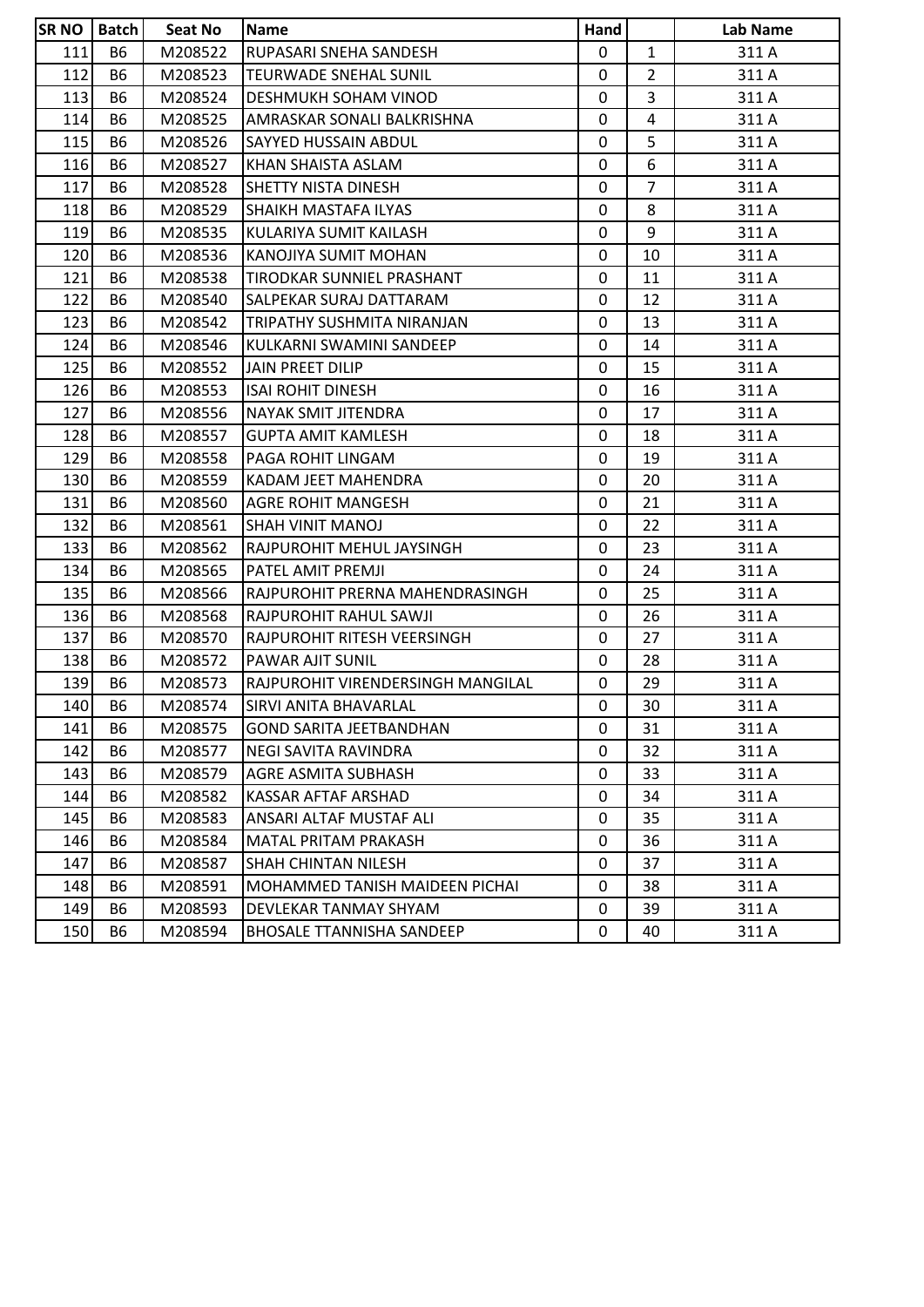| <b>SRNO</b> | Batch     | Seat No | <b>Name</b>                    | <b>Hand</b> |                | Lab Name |
|-------------|-----------|---------|--------------------------------|-------------|----------------|----------|
| 151         | <b>B6</b> | M208596 | <b>BIRAMANE TANVI PRAKASH</b>  | 0           | $\mathbf{1}$   | 311B     |
| 152         | <b>B6</b> | M208597 | MALPEKAR TANVI SHARAD          | 0           | $\overline{2}$ | 311B     |
| 153         | <b>B6</b> | M208599 | ANSARI AHTASHAM ISHTYAK        | $\mathbf 0$ | 3              | 311B     |
| 154         | <b>B6</b> | M208600 | <b>RAUT KSHITEEJ KISHOR</b>    | 0           | 4              | 311B     |
| 155         | <b>B6</b> | M208603 | THAKUR JITENDRA RAMLAKHAN      | $\mathbf 0$ | 5              | 311B     |
| 156         | <b>B6</b> | M208604 | PANDIT RITESH JOGESHWAR        | 0           | 6              | 311B     |
| 157         | <b>B6</b> | M208605 | DEVASI HITESH KAVARLAL         | 0           | $\overline{7}$ | 311B     |
| 158         | <b>B6</b> | M208606 | SAHANI NITESH MUKESH           | $\mathbf 0$ | 8              | 311B     |
| 159         | B6        | M208610 | <b>NARKAR VITESH VINAYAK</b>   | 0           | 9              | 311B     |
| 160         | <b>B6</b> | M208611 | <b>GURAV PARTH ASHOK</b>       | 0           | 10             | 311B     |
| 161         | <b>B6</b> | M208613 | <b>GHADI SMITH DINESH</b>      | 0           | 11             | 311B     |
| 162         | <b>B6</b> | M208614 | <b>JIMAN PARTH KIRAN</b>       | 0           | 12             | 311B     |
| 163         | <b>B6</b> | M208615 | <b>GAMRE SARTHAK UMESH</b>     | 0           | 13             | 311B     |
| 164         | <b>B6</b> | M208618 | <b>SURTI PRATHAM MANOJ</b>     | 0           | 14             | 311B     |
| 165         | <b>B6</b> | M208619 | LAMBE PRATHAM RAVINDRA         | 0           | 15             | 311 B    |
| 166         | <b>B6</b> | M208621 | PATEL PRATHAM SATISHKUMAR      | 0           | 16             | 311B     |
| 167         | <b>B6</b> | M208622 | <b>VAITY PRATHAMESH DILIP</b>  | 0           | 17             | 311B     |
| 168         | B6        | M208625 | <b>VEDRE PRATHAMESH LAXMAN</b> | 0           | 18             | 311B     |
| 169         | <b>B6</b> | M208627 | MONDE PRATHAMESH PRADEEP       | $\mathbf 0$ | 19             | 311B     |
| 170         | <b>B6</b> | M208630 | PATNE PRATHAMESH VINAYAK       | 0           | 20             | 311B     |
| 171         | <b>B6</b> | M208631 | PATIL MANTHAN BHALCHANDRA      | 0           | 21             | 311B     |
| 172         | <b>B6</b> | M208632 | IPATIL MANTHAN KESHAV          | $\mathbf 0$ | 22             | 311B     |
| 173         | <b>B6</b> | M208633 | NAIK CHAITHANYA CHANDRA        | 0           | 23             | 311B     |
| 174         | B6        | M208636 | KADAM MAITHILI ANIL            | 0           | 24             | 311B     |
| 175         | <b>B6</b> | M208637 | SINGH JYOTI ABHIMANYU          | 0           | 25             | 311B     |
| 176         | <b>B6</b> | M208638 | <b>SINGH ADITI AKHILESH</b>    | 0           | 26             | 311B     |
| 177         | <b>B6</b> | M208640 | <b>AYARE ADITI ARUN</b>        | 0           | 27             | 311 B    |
| 178         | <b>B6</b> | M208641 | <b>BAROT VRUTI CHETAN</b>      | 0           | 28             | 311B     |
| 179         | <b>B6</b> | M208648 | JAIN SHRUTI MUKESH             | $\Omega$    | 29             | 311B     |
| 180         | <b>B6</b> | M208649 | DALVI ADITI NARESH             | 0           | 30             | 311B     |
| 181         | <b>B6</b> | M208650 | YADAV JYOTI NARSINGH           | $\Omega$    | 31             | 311B     |
| 182         | B6        | M208651 | <b>DUSAR ADITI NATHURAM</b>    | 0           | 32             | 311 B    |
| 183         | <b>B6</b> | M208653 | <b>JHA JAYANTI PAWAN</b>       | 0           | 33             | 311B     |
| 184         | <b>B6</b> | M208654 | KINI SHRUTI RAJENDRA           | 0           | 34             | 311 B    |
| 185         | B6        | M208655 | <b>DUBEY SWATI RAMESH</b>      | 0           | 35             | 311B     |
| 186         | B6        | M208656 | <b>MANE VIDITI SANJAY</b>      | 0           | 36             | 311B     |
| 187         | B6        | M208657 | <b>BELEL DIPTI SUNIL</b>       | 0           | 37             | 311 B    |
| 188         | <b>B6</b> | M208658 | PATIL PRITI SURESH             | $\Omega$    | 38             | 311B     |
| 189         | <b>B6</b> | M208660 | <b>GAUR PREETI VINOD</b>       | 0           | 39             | 311B     |
| 190         | B6        | M208661 | <b>GAVAS PRATIDNYA PRAKASH</b> | 0           | 40             | 311B     |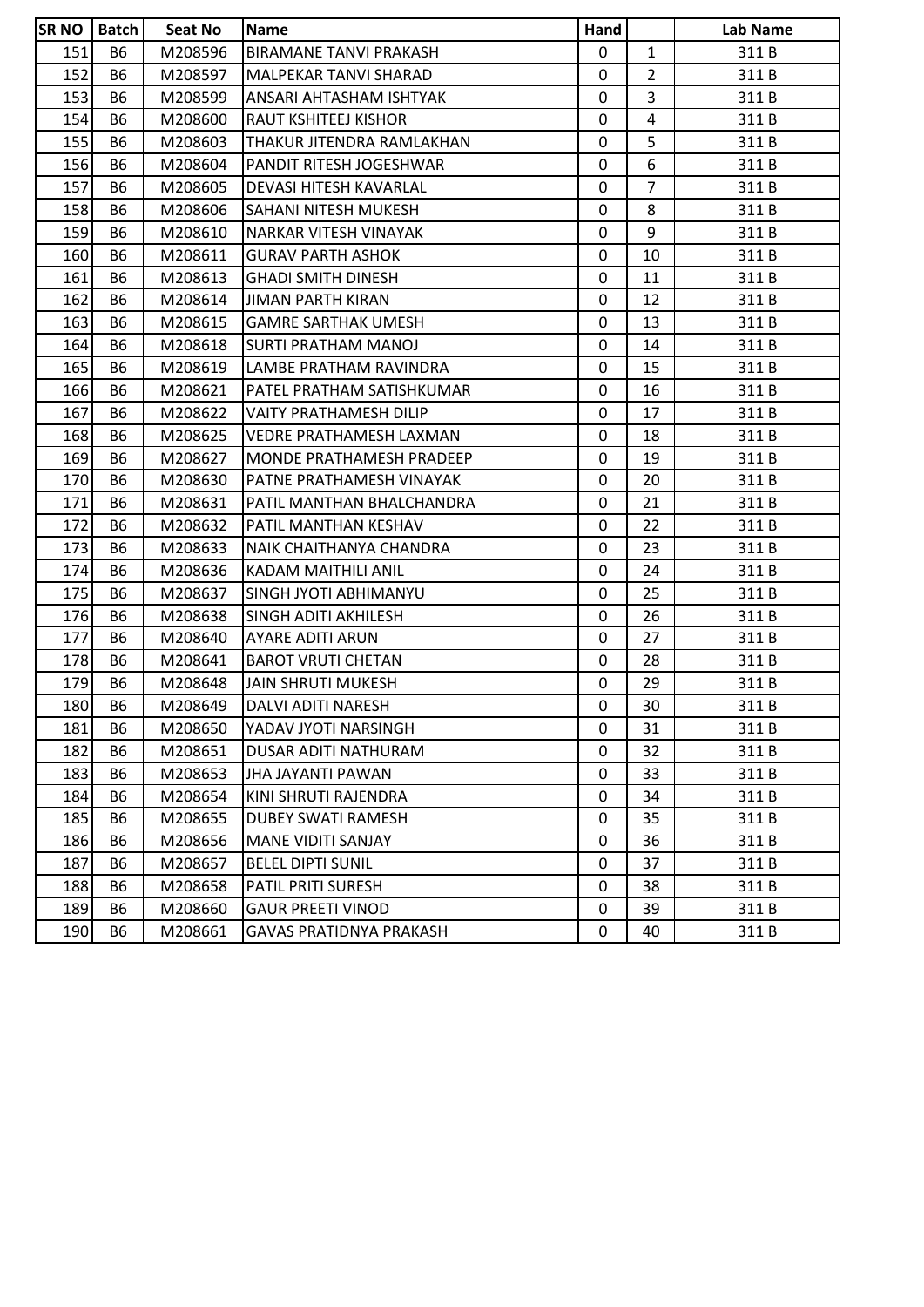| <b>SR NO</b> | Batch          | <b>Seat No</b> | <b>Name</b>                       | Hand        |                | Lab Name       |
|--------------|----------------|----------------|-----------------------------------|-------------|----------------|----------------|
| 191          | <b>B6</b>      | M208663        | <b>JAGADE RITIK ARUN</b>          | 0           | $\mathbf{1}$   | DEGREE LAB 102 |
| 192          | <b>B6</b>      | M208667        | <b>BHOIR KRUTIK MANGESH</b>       | $\mathbf 0$ | $\overline{2}$ | DEGREE LAB 102 |
| 193          | <b>B6</b>      | M208669        | PARAB PRATIK SANTOSH              | 0           | 3              | DEGREE LAB 102 |
| 194          | <b>B6</b>      | M208670        | KOERI PRATIK SHRIRAM              | $\mathbf 0$ | 4              | DEGREE LAB 102 |
| 195          | <b>B6</b>      | M208671        | <b>CHAVAN RUTIK SUBHASH</b>       | 0           | 5              | DEGREE LAB 102 |
| 196          | <b>B6</b>      | M208673        | PANDEY RITIKA ANOOP               | $\mathbf 0$ | 6              | DEGREE LAB 102 |
| 197          | B <sub>6</sub> | M208675        | AGRE AVANTIKA MAHESH              | $\mathbf 0$ | $\overline{7}$ | DEGREE LAB 102 |
| 198          | <b>B6</b>      | M208676        | PATEL KRUTIKA NARESHBHAI          | 0           | 8              | DEGREE LAB 102 |
| 199          | <b>B6</b>      | M208679        | SALVI KRUTIKA SANDEEP             | $\mathbf 0$ | 9              | DEGREE LAB 102 |
| 200          | B6             | M208680        | KAMBLE RITIKA SANTOSH             | 0           | 10             | DEGREE LAB 102 |
| 201          | <b>B6</b>      | M208683        | TARE SHRUTIKA VINAYAK             | $\mathbf 0$ | 11             | DEGREE LAB 102 |
| 202          | B <sub>6</sub> | M208688        | MISHRA NITIN ARUN                 | $\mathbf 0$ | 12             | DEGREE LAB 102 |
| 203          | <b>B6</b>      | M208689        | SHARMA NITIN JAYPRAKASH           | 0           | 13             | DEGREE LAB 102 |
| 204          | <b>B6</b>      | M208690        | JATHAR JATIN MAHESH               | $\mathbf 0$ | 14             | DEGREE LAB 102 |
| 205          | <b>B6</b>      | M208691        | MISHRA YATIN UMAPATI              | 0           | 15             | DEGREE LAB 102 |
| 206          | B6             | M208692        | <b>GEHLOT SATISH GHEVARLAL</b>    | 0           | 16             | DEGREE LAB 102 |
| 207          | B <sub>6</sub> | M208693        | SHAH VINITKUMAR SUNIL             | 0           | 17             | DEGREE LAB 102 |
| 208          | <b>B6</b>      | M208694        | JOSHI MAITRI ARVIND               | 0           | 18             | DEGREE LAB 102 |
| 209          | <b>B6</b>      | M208696        | GAUTAM VATSALA SHIVADUTTA         | 0           | 19             | DEGREE LAB 102 |
| 210          | <b>B6</b>      | M208697        | <b>GYAWALI UTSAV HARI</b>         | $\mathbf 0$ | 20             | DEGREE LAB 102 |
| 211          | <b>B6</b>      | M208698        | PANWAR NITU BALBEERSINGH          | $\mathbf 0$ | 21             | DEGREE LAB 102 |
| 212          | <b>B6</b>      | M208703        | MEHER ADITYA ANAND                | 0           | 22             | DEGREE LAB 102 |
| 213          | <b>B6</b>      | M208705        | RADYE ADITYA ARUN                 | 0           | 23             | DEGREE LAB 102 |
| 214          | <b>B6</b>      | M208706        | <b>SURVE ADITYA DEEPAK</b>        | 0           | 24             | DEGREE LAB 102 |
| 215          | <b>B6</b>      | M208707        | YADAV ADITYA DEVENDRA             | $\mathbf 0$ | 25             | DEGREE LAB 102 |
| 216          | <b>B6</b>      | M208709        | PAWAR ADITYA GANESH               | $\mathbf 0$ | 26             | DEGREE LAB 102 |
| 217          | <b>B6</b>      | M208712        | SINGH ADITYA RAMAWADH             | $\mathbf 0$ | 27             | DEGREE LAB 102 |
| 218          | <b>B6</b>      | M208714        | GUPTA ADITYA UMESHCHAND           | $\mathbf 0$ | 28             | DEGREE LAB 102 |
| 219          | B6             | M208715        | SAWANT SATYAM RAVINDRA            | $\mathbf 0$ | 29             | DEGREE LAB 102 |
| 220          | B <sub>6</sub> | M208717        | <b>GUPTA NITU GHANSHYAM</b>       | 0           | 30             | DEGREE LAB 102 |
| 221          | B6             | M208718        | PARAB SONU GOPAL                  | 0           | 31             | DEGREE LAB 102 |
| 222          | <b>B6</b>      | M208723        | MISHRA SHUBHAM DIWAKAR            | $\mathbf 0$ | 32             | DEGREE LAB 102 |
| 223          | B6             | M208727        | JADHAV SHUBHAM JITENDRA           | 0           | 33             | DEGREE LAB 102 |
| 224          | <b>B6</b>      | M208733        | <b>SHARMA SHUBHAM SANDEEP</b>     | 0           | 34             | DEGREE LAB 102 |
| 225          | <b>B6</b>      | M208735        | JANGAM SHUBHAM SHANKAR            | 0           | 35             | DEGREE LAB 102 |
| 226          | B6             | M208736        | PATHAK SHUBHAM SUNIL              | 0           | 36             | DEGREE LAB 102 |
| 227          | <b>B6</b>      | M208738        | <b>RATHOD SHUBHDARSHAN RAMESH</b> | $\mathbf 0$ | 37             | DEGREE LAB 102 |
| 228          | <b>B6</b>      | M208740        | KAMBLE ANUJA ANAND                | 0           | 38             | DEGREE LAB 102 |
| 229          | <b>B6</b>      | M208744        | YELVE TANUJA SUJIT                | 0           | 39             | DEGREE LAB 102 |
| 230          | <b>B6</b>      | M208747        | OTAVKAR SUJAL KRISHNA             | 0           | 40             | DEGREE LAB 102 |
| 231          | <b>B6</b>      | M208748        | MANIKAM SUJAL RAMCHANDRA          | $\mathbf 0$ | 41             | DEGREE LAB 102 |
| 232          | <b>B6</b>      | M208749        | BORICHA SUJAL SHYAMJI             | 0           | 42             | DEGREE LAB 102 |
| 233          | B6             | M208751        | <b>NAIK KAUTUK ANANT</b>          | 0           | 43             | DEGREE LAB 102 |
| 234          | <b>B6</b>      | M208753        | JAISWAL MUKESHKUMAR KISHAN        | 0           | 44             | DEGREE LAB 102 |
| 235          | B6             | M208754        | DALVI MEHUL DILIP                 | 0           | 45             | DEGREE LAB 102 |
| 236          | <b>B6</b>      | M208755        | <b>KEVAT RAHUL HARIKESH</b>       | $\mathbf 0$ | 46             | DEGREE LAB 102 |
| 237          | <b>B6</b>      | M208756        | PATIL RAHUL NANAGAUDA             | 0           | 47             | DEGREE LAB 102 |
| 238          | B6             | M208757        | <b>GUPTA RAHUL SURENDRA</b>       | 0           | 48             | DEGREE LAB 102 |
| 239          | <b>B6</b>      | M208758        | SHAHU RAHUL VINOD                 | 0           | 49             | DEGREE LAB 102 |
| 240          | <b>B6</b>      | M208760        | GUPTA ANTULESHKUMAR ANIL KUMAR    | 0           | 50             | DEGREE LAB 102 |
| 241          | <b>B6</b>      | M208761        | TRIVEDI TULSI ARVIND              | $\mathbf 0$ | 51             | DEGREE LAB 102 |
| 242          | <b>B6</b>      | M208763        | PRIYANKAKUMARI VIJAYRAM           | 0           | 52             | DEGREE LAB 102 |
|              |                |                |                                   |             |                |                |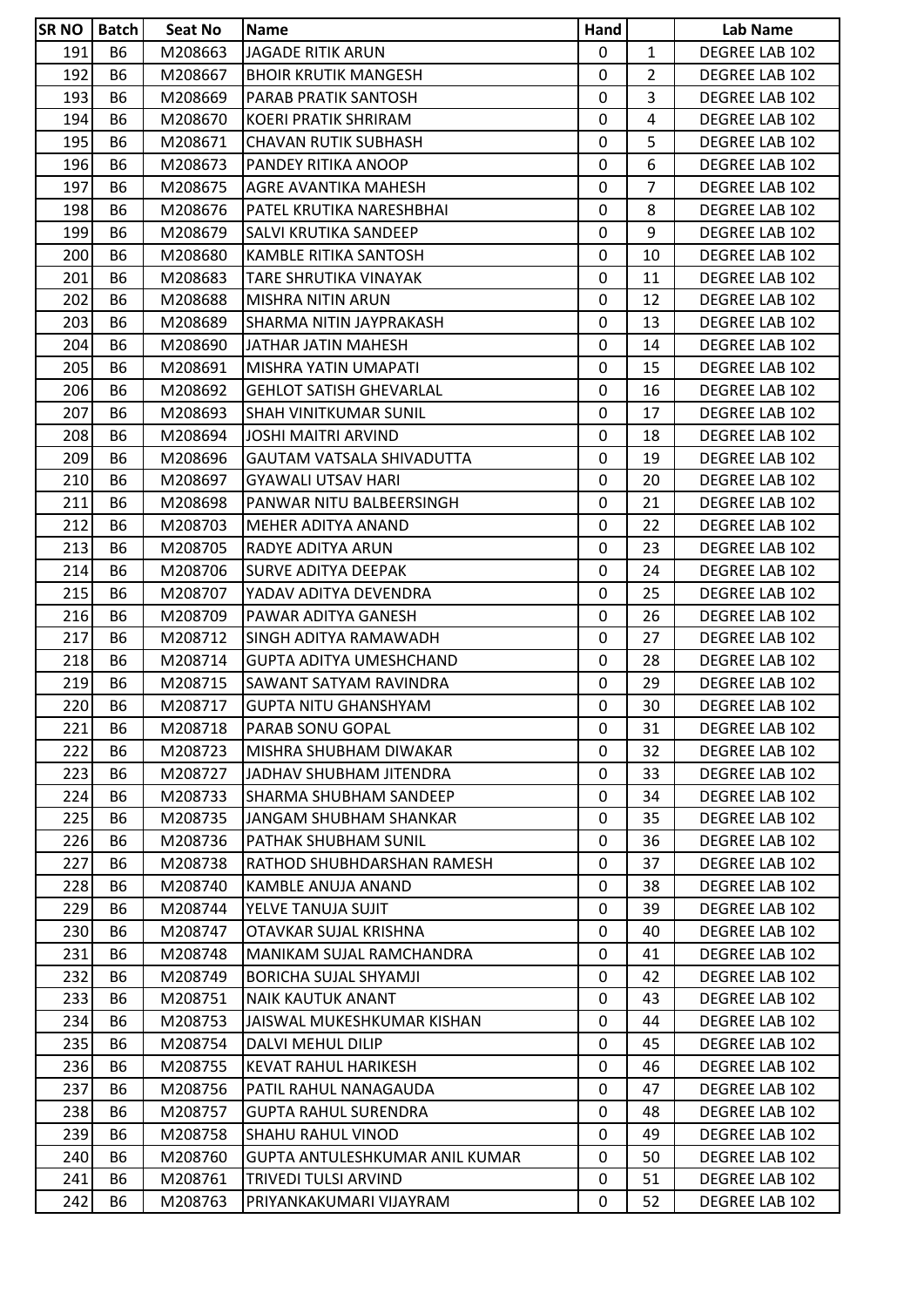| <b>SR NO</b> | <b>Batch</b>           | Seat No | <b>Name</b>                                      | Hand         |                | Lab Name                       |
|--------------|------------------------|---------|--------------------------------------------------|--------------|----------------|--------------------------------|
| 243          | <b>B6</b>              | M208764 | JADHAV BHUMI ANIL                                | $\mathbf{0}$ | $\mathbf{1}$   | <b>DEGREE LAB114</b>           |
| 244          | <b>B6</b>              | M208766 | <b>BORKAR BHUMI RAJESH</b>                       | 0            | $\overline{2}$ | DEGREE LAB114                  |
| 245          | <b>B6</b>              | M208772 | THAKKAR SUMIT BHAVESH                            | 0            | 3              | DEGREE LAB114                  |
| 246          | <b>B6</b>              | M208773 | THAKARE SUMIT SHANTARAM                          | 0            | 4              | DEGREE LAB114                  |
| 247          | <b>B6</b>              | M208775 | VALMIKI KUMKUM PREMPAL                           | $\mathbf 0$  | 5              | DEGREE LAB114                  |
| 248          | <b>B6</b>              | M208776 | <b>MALICK SOUMO GOUR</b>                         | 0            | 6              | DEGREE LAB114                  |
| 249          | B6                     | M208777 | MISHRA SAUMYA AVADHESH                           | 0            | 7              | DEGREE LAB114                  |
| 250          | <b>B6</b>              | M208779 | <b>MANSURI JUNAID AFROZ</b>                      | 0            | 8              | DEGREE LAB114                  |
| 251          | <b>B6</b>              | M208783 | KAMBLE MRUNALI OMPRAKASH                         | 0            | 9              | DEGREE LAB114                  |
| 252          | <b>B6</b>              | M208786 | TALEKAR RUNIKA RAJU                              | 0            | 10             | DEGREE LAB114                  |
| 253          | <b>B6</b>              | M208788 | PARMAR KRUPA NARENDRA                            | 0            | 11             | DEGREE LAB114                  |
| 254          | B6                     | M208789 | ATKARE KRUPA PRAVIN                              | $\mathbf 0$  | 12             | DEGREE LAB114                  |
| 255          | <b>B6</b>              | M208790 | <b>RATHOD KRUPA RAJESH</b>                       | $\mathbf 0$  | 13             | DEGREE LAB114                  |
| 256          | <b>B6</b>              | M208791 | THADARA RUPESH TEJAS                             | 0            | 14             | DEGREE LAB114                  |
| 257          | <b>B6</b>              | M208792 | CHIPATE SUPRIYA SANTOSH                          | 0            | 15             | DEGREE LAB114                  |
| 258          | <b>B6</b>              | M208796 | SEMWAL SOURABH JAYANTIPRASAD                     | 0            | 16             | DEGREE LAB114                  |
| 259          | <b>B6</b>              | M208797 | THAKUR SAURABH MAHESH                            | 0            | 17             | DEGREE LAB114                  |
| 260          | <b>B6</b>              | M208802 | ATTARDE SURABHI HITENDRA                         | $\mathbf 0$  | 18             | DEGREE LAB114                  |
| 261          | <b>B6</b>              | M208803 | PANDEY ANURAG JITENDRA                           | $\mathbf 0$  | 19             | DEGREE LAB114                  |
| 262          | <b>B6</b>              | M208805 | VERMA RITURAJ RITESH                             | 0            | 20             | DEGREE LAB114                  |
| 263          | <b>B6</b>              | M208806 | SAWANT GAURAV ARVIND                             | 0            | 21             | DEGREE LAB114                  |
| 264          | <b>B6</b>              | M208809 | TIWARI GAURAV LALJI                              | 0            | 22             | DEGREE LAB114                  |
| 265          | <b>B6</b>              | M208810 | MANDAL SAURAV OMPRAKASH                          | 0            | 23             | DEGREE LAB114                  |
| 266          | <b>B6</b>              | M208813 | <b>SURVE MAYURESH RAJESH</b>                     | $\mathbf 0$  | 24             | DEGREE LAB114                  |
| 267          | <b>B6</b>              | M208815 | <b>BHOGLE GAURI MAHADEV</b>                      | 0            | 25             | DEGREE LAB114                  |
| 268          | B6                     | M208816 | NISHAD GAURI SUBEDAR                             | 0            | 26             | DEGREE LAB114                  |
| 269          | <b>B6</b>              | M208817 | <b>BISWAS ANURUDH PRADIP</b>                     | 0            | 27             | DEGREE LAB114                  |
| 270          | B6                     | M208818 | PANCHAL GURUPRASAD PRABHAKAR                     | 0            | 28             | DEGREE LAB114                  |
| 271          | <b>B6</b>              | M208820 | <b>KARANDE PURVA PRAVIN</b>                      | $\mathbf 0$  | 29             | DEGREE LAB114                  |
| 272          | <b>B6</b>              | M208823 | TIWARI AYUSH ANUJ                                | 0            | 30             | <b>DEGREE LAB114</b>           |
| 273          | <b>B6</b>              | M208824 | JADHAV AYUSH ATUL                                | 0            | 31             | <b>DEGREE LAB114</b>           |
| 274          | <b>B6</b>              | M208825 | YELVE PIYUSH DIPAK                               | $\mathbf 0$  | 32             | DEGREE LAB114                  |
| 275          | <b>B6</b>              | M208826 | RAODEO AYUSH HEMANT                              | 0            | 33             | DEGREE LAB114                  |
| 276          | <b>B6</b>              | M208827 | MHATRE AYUSH JITESH                              | $\mathbf{0}$ | 34             | DEGREE LAB114                  |
| 277          | <b>B6</b>              | M208828 | GOSIA AAYUSH KAMLESH                             | 0            | 35             | DEGREE LAB114                  |
| 278          | <b>B6</b>              | M208829 | <b>SINGH ANKUSH OMPRAKASH</b>                    | 0            | 36             | DEGREE LAB114                  |
| 279          | <b>B6</b>              | M208830 | VASAVE AYUSH PRABHAKAR                           | 0            | 37             | DEGREE LAB114                  |
| 280          | <b>B6</b>              | M208832 | REWALE AYUSH SAJIT                               | 0            | 38             | DEGREE LAB114                  |
| 281          | <b>B6</b>              | M208833 | CHAVAN AYUSH SANTOSH                             | 0            | 39             | DEGREE LAB114                  |
| 282          | <b>B6</b>              | M208838 | <b>BHEKARE RUSHABH SHANKAR</b>                   | 0            | 40             | DEGREE LAB114                  |
| 283          | <b>B6</b>              | M208840 | <b>MAHADIK KUSHAGRA SATISH</b>                   | $\mathbf 0$  | 41             | DEGREE LAB114                  |
| 284          | <b>B6</b>              | M208843 | <b>GAWADE VRUSHALI KRISHNA</b>                   | 0            | 42             | DEGREE LAB114                  |
| 285          | <b>B6</b>              | M208844 | SAWANT BHUSHAN SANJAY                            | 0            | 43             | DEGREE LAB114                  |
| 286          | <b>B6</b>              | M208846 | MISTRY KHUSHBOO JAGDISH                          | 0            | 44             | DEGREE LAB114                  |
| 287          | <b>B6</b>              | M208850 | IRAIKAR KHUSHI GANESH                            | 0            | 45             | DEGREE LAB114                  |
| 288          | <b>B6</b>              | M208851 | MISHRA KHUSHI GIRIJESH                           | 0            | 46             | DEGREE LAB114                  |
| 289          | <b>B6</b>              | M208852 | TIWARI KHUSHI OMPRAKASH                          | 0            | 47             | DEGREE LAB114                  |
| 290          | <b>B6</b>              | M208853 | PATKAR AYUSHI RANJAN                             | 0            | 48             | DEGREE LAB114                  |
| 291          | <b>B6</b>              | M208854 |                                                  | 0            | 49             | DEGREE LAB114                  |
|              |                        |         | THAKUR KHUSHI SANJAY<br>SAWANT AYUSHI SHASHIKANT | $\mathbf 0$  | 50             | DEGREE LAB114                  |
| 292<br>293   | <b>B6</b><br><b>B6</b> | M208855 |                                                  | 0            | 51             |                                |
|              |                        | M208856 | MISHRA KHUSHI SHYAMSUNDER                        |              |                | DEGREE LAB114                  |
| 294          | <b>B6</b>              | M208857 | <b>KAMBLE KHUSHI SUNIL</b>                       | 0<br>0       | 52             | DEGREE LAB114<br>DEGREE LAB114 |
| 295          | <b>B6</b>              | M208859 | SHARMA KAUSHIK GOPAL                             |              | 53             |                                |
| 296          | <b>B6</b>              | M208860 | JAISWAL SUSHIL RAJESH                            | 0            | 54             | DEGREE LAB114                  |
| 297          | <b>B6</b>              | M208862 | JADHAV ANUSHKA SUDHIR                            | 0            | 55             | DEGREE LAB114                  |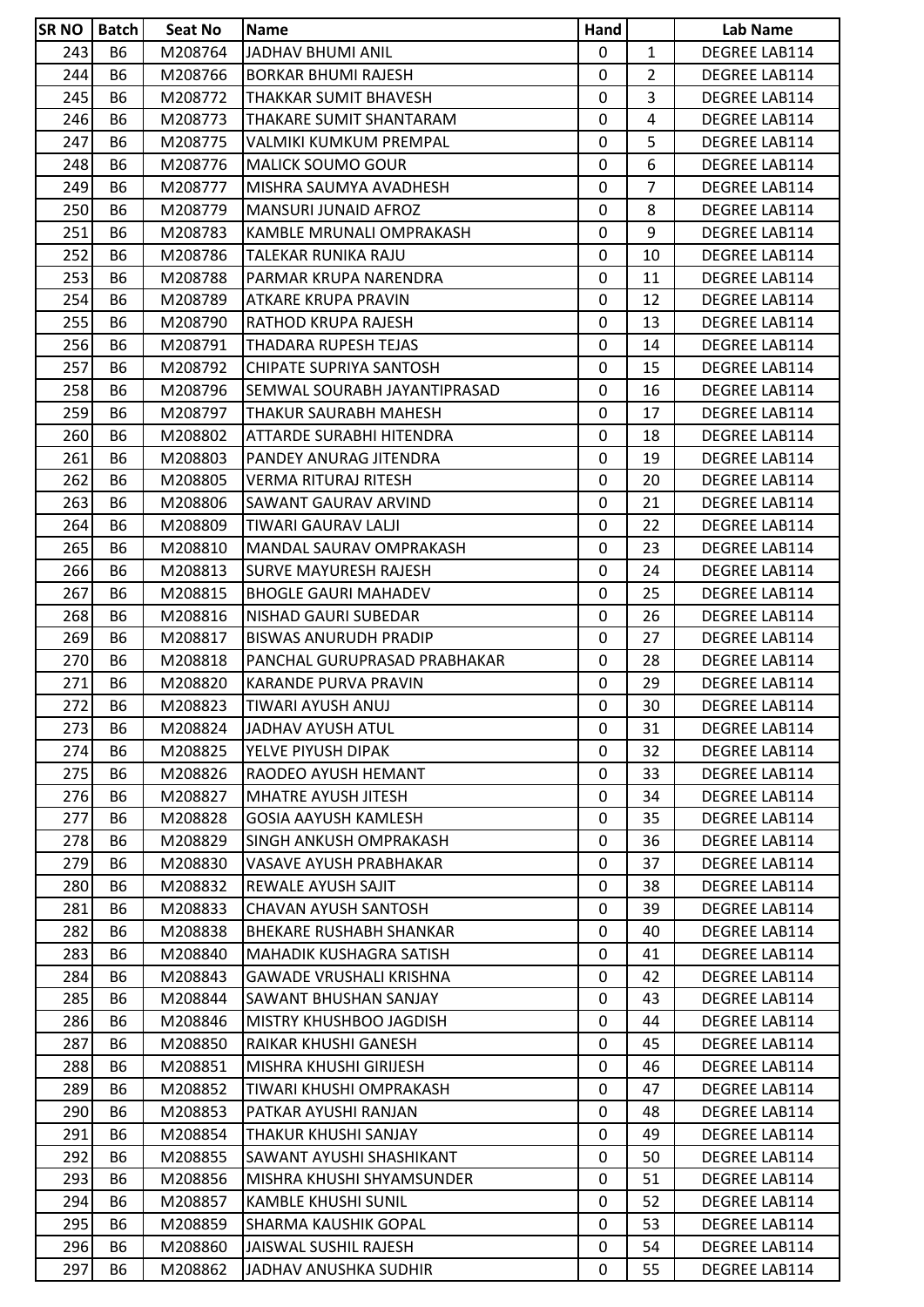| <b>SR NO</b> | <b>Batch</b> | Seat No | <b>IName</b>                   | Hand |    | Lab Name             |
|--------------|--------------|---------|--------------------------------|------|----|----------------------|
| 298          | <b>B6</b>    | M208863 | <b>SHAIKH TOUSIF ISMAIL</b>    |      | 56 | <b>DEGREE LAB114</b> |
| 299          | <b>B6</b>    | M208866 | <b>MOHITE KAUSTUBH SANDEEP</b> |      | 57 | <b>DEGREE LAB114</b> |
| 300          | <b>B6</b>    | M208868 | <b>IMISHRA GAUTAM AASHISH</b>  |      | 58 | <b>DEGREE LAB114</b> |
| 301          | <b>B6</b>    | M208870 | UDESHI KRUTARTH VISHAL         |      | 59 | <b>DEGREE LAB114</b> |
| 302          | <b>B6</b>    | M208873 | <b>IMALAP SHRUTI SURESH</b>    |      | 60 | <b>DEGREE LAB114</b> |

| 303 | <b>B6</b> | M208875 | <b>DUBEY ASHUTOSH PRADEEP</b>      | $\Omega$ | $\mathbf{1}$    | POLYTECH LAB1 |
|-----|-----------|---------|------------------------------------|----------|-----------------|---------------|
| 304 | <b>B6</b> | M208876 | IKADAM DHRUV RAJENDRA              | $\Omega$ | 2               | POLYTECH LAB1 |
| 305 | <b>B6</b> | M208877 | SALIAN BHUVAN MOHAN                | $\Omega$ | $\overline{3}$  | POLYTECH LAB1 |
| 306 | <b>B6</b> | M208878 | <b>BORHADE YUVRAJ BHASKAR</b>      | $\Omega$ | 4               | POLYTECH LAB1 |
| 307 | <b>B6</b> | M208879 | JHA KESHAV ASHOK                   | $\Omega$ | 5               | POLYTECH LAB1 |
| 308 | <b>B6</b> | M208880 | ISHRIVASTAV KASHISH PRADEEP        | $\Omega$ | 6 <sup>1</sup>  | POLYTECH LAB1 |
| 309 | <b>B6</b> | M208881 | ISAWANT DEV RAJU                   | 0        | 7               | POLYTECH LAB1 |
| 310 | <b>B6</b> | M208882 | <b>I</b> MORE DHRUV SANJAY         | $\Omega$ | 8 <sup>1</sup>  | POLYTECH LAB1 |
| 311 | <b>B6</b> | M208884 | ISHRIVASTAV SONALI SHAMBHU         | $\Omega$ | 9               | POLYTECH LAB1 |
| 312 | <b>B6</b> | M208889 | PATIL PURVA KAMLESH                | 0        | 10              | POLYTECH LAB1 |
| 313 | <b>B6</b> | M208890 | <b>BHOIR PURVA RAJESH</b>          | $\Omega$ | 11              | POLYTECH LAB1 |
| 314 | <b>B6</b> | M208891 | <b>PATIL PURVA SANJAY</b>          | 0        | 12              | POLYTECH LAB1 |
| 315 | <b>B6</b> | M208895 | IDEVADIGA VAIBHAV SHASHI           | $\Omega$ | 13              | POLYTECH LAB1 |
| 316 | <b>B6</b> | M208896 | WANKHEDE VAISHNAVI PRABHAKAR       | $\Omega$ | 14 <sup>1</sup> | POLYTECH LAB1 |
| 317 | <b>B6</b> | M208897 | NAGWEKAR VAISHNAVI JAYENDRA        | $\Omega$ | 15              | POLYTECH LAB1 |
| 318 | <b>B6</b> | M208898 | <b>GHANEKAR VAISHNAVI SHANAKAR</b> | $\Omega$ | 16              | POLYTECH LAB1 |
| 319 | <b>B6</b> | M208902 | <b>GUPTA SHIVAM VINAY</b>          | $\Omega$ | 17              | POLYTECH LAB1 |
| 320 | <b>B6</b> | M208903 | IRAUT SHRAVAN KIRAN                | $\Omega$ | 18 <sup>l</sup> | POLYTECH LAB1 |
| 321 | <b>B6</b> | M208908 | ISHAIKH NAVED ANWAR                | 0        | 19              | POLYTECH LAB1 |
| 322 | <b>B6</b> | M208911 | CHAVAN VIVEK DINKAR                | $\Omega$ | 20              | POLYTECH LAB1 |

| 323 | <b>B6</b> | M208914 | MISHRA DIVENDRA MUNENDRA     | 0        | $\mathbf{1}$    | POLYTECH LAB4 |
|-----|-----------|---------|------------------------------|----------|-----------------|---------------|
| 324 | <b>B6</b> | M208915 | <b>MOKAL SARVESH DINESH</b>  | 0        | 2               | POLYTECH LAB4 |
| 325 | <b>B6</b> | M208918 | PATEL BHAVESH RAJESH         | $\Omega$ | 3               | POLYTECH LAB4 |
| 326 | <b>B6</b> | M208919 | KADAM BHAVESH SANJAY         | 0        | $\overline{4}$  | POLYTECH LAB4 |
| 327 | <b>B6</b> | M208920 | PATIL SARVESH SANJEEV        | 0        | 5               | POLYTECH LAB4 |
| 328 | <b>B6</b> | M208921 | TIWARI DEVESH SUJIT          | $\Omega$ | 6               | POLYTECH LAB4 |
| 329 | <b>B6</b> | M208924 | PARAB TANVI DEEPAK           | 0        | 7               | POLYTECH LAB4 |
| 330 | <b>B6</b> | M208925 | <b>TAMBE TANVI MANGESH</b>   | $\Omega$ | 8               | POLYTECH LAB4 |
| 331 | <b>B6</b> | M208926 | THAVI TANVI MANISH           | 0        | 9               | POLYTECH LAB4 |
| 332 | <b>B6</b> | M208928 | <b>RUKE MANSVI PRASHANT</b>  | $\Omega$ | 10 <sup>1</sup> | POLYTECH LAB4 |
| 333 | <b>B6</b> | M208931 | <b>GOLAM TANVI VAIBHAV</b>   | $\Omega$ | 11              | POLYTECH LAB4 |
| 334 | <b>B6</b> | M208933 | TRIPATHI VIDHI PAWAN         | $\Omega$ | 12              | POLYTECH LAB4 |
| 335 | <b>B6</b> | M208939 | SHAH DHRUVIL MILIND          | $\Omega$ | 13              | POLYTECH LAB4 |
| 336 | <b>B6</b> | M208940 | SHAH DHRUVIL PARESH          | 0        | 14              | POLYTECH LAB4 |
| 337 | <b>B6</b> | M208941 | YADAV PRAVIN BALMIKI         | 0        | 15              | POLYTECH LAB4 |
| 338 | <b>B6</b> | M208946 | REDKAR PAVITRA VITHAL        | $\Omega$ | 16              | POLYTECH LAB4 |
| 339 | <b>B6</b> | M208947 | GUPTA SHIVNATH JAYPRAKASH    | $\Omega$ | 17              | POLYTECH LAB4 |
| 340 | <b>B6</b> | M208948 | DEVLEKAR VRUSHALI NANDKISHOR | 0        | 18              | POLYTECH LAB4 |
| 341 | <b>B6</b> | M208949 | RANGDE DIVYA BABAN           | 0        | 19              | POLYTECH LAB4 |
| 342 | <b>B6</b> | M208953 | <b>GHARAT DIVYESH ANIL</b>   | 0        | 20              | POLYTECH LAB4 |
|     |           |         |                              |          |                 |               |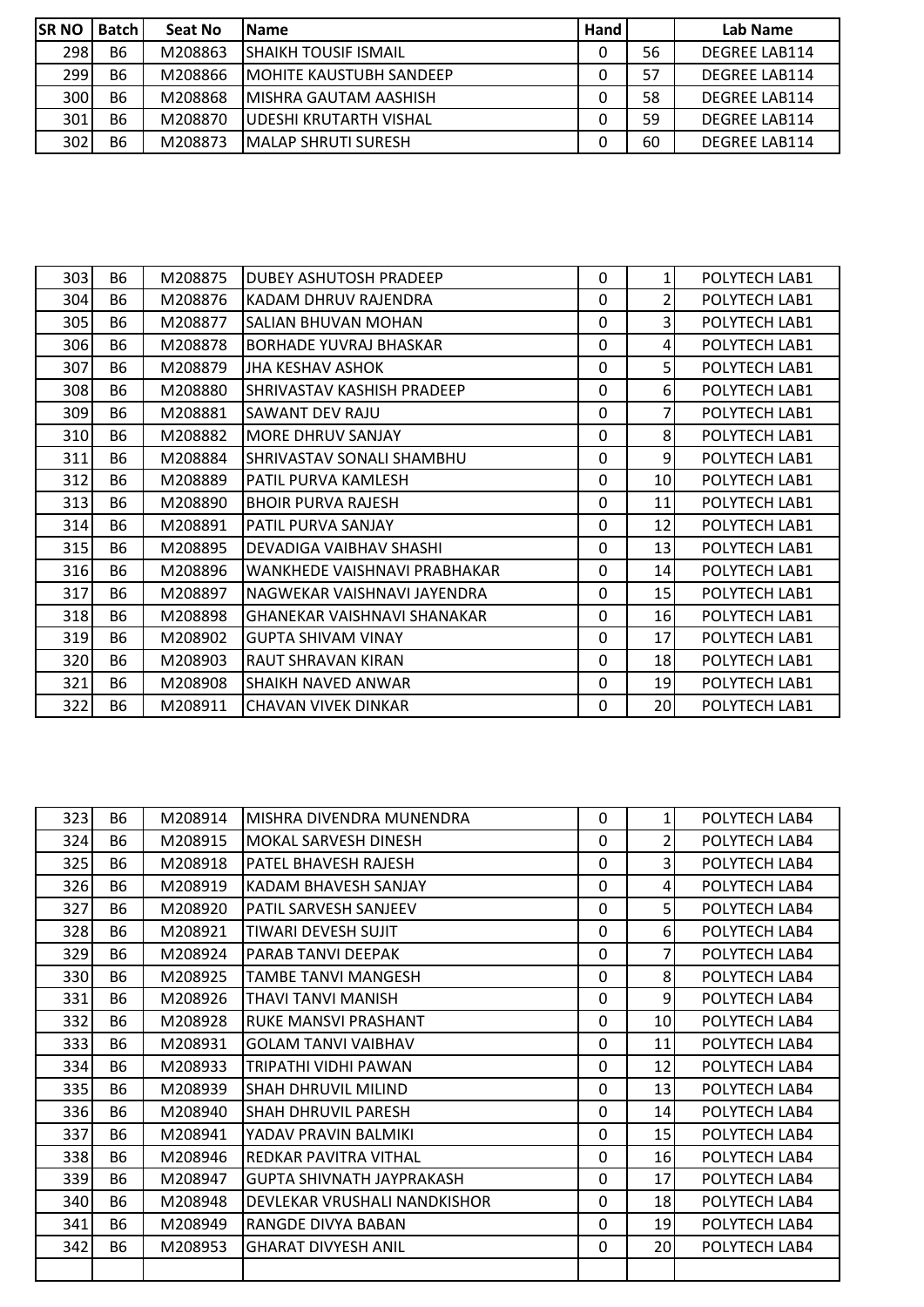| <b>SRNO</b> | <b>Batch</b> | Seat No | <b>Name</b>                      | Hand        |                | Lab Name       |
|-------------|--------------|---------|----------------------------------|-------------|----------------|----------------|
| 343         | <b>B6</b>    | M208954 | RAJPUT DIVYESH PRAKASH           | $\Omega$    | $\mathbf{1}$   | POLYTECH LAB 5 |
| 344         | <b>B6</b>    | M208955 | SIDDIQUI WAHID AKHTARALI         | $\mathbf 0$ | $\overline{2}$ | POLYTECH LAB 5 |
| 345         | <b>B6</b>    | M208956 | <b>BAIRI BISWAJIT MAHADEV</b>    | $\Omega$    | 3              | POLYTECH LAB 5 |
| 346         | <b>B6</b>    | M208957 | CHETRI DIWAKAR BHAKTA            | $\Omega$    | 4              | POLYTECH LAB 5 |
| 347         | <b>B6</b>    | M208961 | <b>MAYEKAR SWAPNISHA MANGESH</b> | $\Omega$    | 5              | POLYTECH LAB 5 |
| 348         | <b>B6</b>    | M208962 | TIWARI SHWETA ASHOK              | 0           | 6              | POLYTECH LAB 5 |
| 349         | <b>B6</b>    | M208965 | <b>PATHAK SHWETA VINAY</b>       | 0           | 7              | POLYTECH LAB 5 |
| 350         | <b>B6</b>    | M208966 | PARAB ASHWINI ARUN               | 0           | 8              | POLYTECH LAB 5 |
| 351         | <b>B6</b>    | M208967 | PATIL ASHWINI HARISHCHANDRA      | $\mathbf 0$ | 9              | POLYTECH LAB 5 |
| 352         | <b>B6</b>    | M208970 | THAKUR LAXMI RAVINDRA            | 0           | 10             | POLYTECH LAB 5 |
| 353         | <b>B6</b>    | M208971 | WAGH SUNNY BHAGWAN               | 0           | 11             | POLYTECH LAB 5 |
| 354         | <b>B6</b>    | M208976 | INANANI JAY MAHESH               | $\Omega$    | 12             | POLYTECH LAB 5 |
| 355         | <b>B6</b>    | M208984 | PAREKH JAY VINODKUMAR            | 0           | 13             | POLYTECH LAB 5 |
| 356         | <b>B6</b>    | M208985 | <b>DUBEY PRIYA ANAND</b>         | $\Omega$    | 14             | POLYTECH LAB 5 |
| 357         | <b>B6</b>    | M208986 | ISINGH PRIYA ANAND PRAKASH       | $\Omega$    | 15             | POLYTECH LAB 5 |
| 358         | <b>B6</b>    | M208987 | ISHETTY DIYA CHANDRASHEKHAR      | $\Omega$    | 16             | POLYTECH LAB 5 |
| 359         | <b>B6</b>    | M208988 | IMEHER DIVYA DEVNATH             | $\Omega$    | 17             | POLYTECH LAB 5 |
| 360         | <b>B6</b>    | M208989 | <b>JHA AADITYA DHARMENDRA</b>    | $\Omega$    | 18             | POLYTECH LAB 5 |
| 361         | <b>B6</b>    | M208990 | PANDIT JAYA FULCHAND             | $\Omega$    | 19             | POLYTECH LAB 5 |
| 362         | <b>B6</b>    | M208991 | <b>SINGH PRIYA GOPAL</b>         | $\Omega$    | 20             | POLYTECH LAB 5 |

| 363 | <b>B6</b> | M208993 | VERMA SOMYA JAISHANKARPRASAD  | 0        | 1   | POLYTECH LAB 7 |
|-----|-----------|---------|-------------------------------|----------|-----|----------------|
| 364 | <b>B6</b> | M208994 | RALE ADITYA JAYANT            | 0        | 2   | POLYTECH LAB 7 |
| 365 | <b>B6</b> | M208996 | SAWANT ARYA KRISHNAKANT       | 0        | 3   | POLYTECH LAB 7 |
| 366 | <b>B6</b> | M208999 | JADHAV ARYA NITIN             | 0        | 4   | POLYTECH LAB 7 |
| 367 | <b>B6</b> | M209001 | RATHOD DIYA PRAKASH           | 0        | 5   | POLYTECH LAB 7 |
| 368 | <b>B6</b> | M209002 | PARMAR RIYA PRAVIN            | 0        | 6   | POLYTECH LAB 7 |
| 369 | <b>B6</b> | M209003 | <b>SHAH ADITYA RAKESH</b>     | 0        | 7   | POLYTECH LAB 7 |
| 370 | <b>B6</b> | M209004 | PANDEY RIYA RAKESH            | 0        | 8   | POLYTECH LAB 7 |
| 371 | <b>B6</b> | M209012 | PIMPLE RIYA SANTOSH           | 0        | 9   | POLYTECH LAB 7 |
| 372 | <b>B6</b> | M209013 | <b>GUPTA PRIYA SANTOSH</b>    | 0        | 10I | POLYTECH LAB 7 |
| 373 | <b>B6</b> | M209015 | MEHTA KAMYA SHALIN            | $\Omega$ | 11  | POLYTECH LAB 7 |
| 374 | <b>B6</b> | M209018 | DHURI VIDYA SHEKHAR           | 0        | 12  | POLYTECH LAB 7 |
| 375 | <b>B6</b> | M209022 | PUJARI RIYA UDAY              | 0        | 13  | POLYTECH LAB 7 |
| 376 | <b>B6</b> | M209023 | TEOTIA RIYA VEER MAHENDRA     | 0        | 14  | POLYTECH LAB 7 |
| 377 | <b>B6</b> | M209024 | SHUKLA RIYA VIJAY             | 0        | 15  | POLYTECH LAB 7 |
| 378 | <b>B6</b> | M209025 | GAUTAM JAYA VIJAYKUMAR        | $\Omega$ | 16  | POLYTECH LAB 7 |
| 379 | <b>B6</b> | M209026 | <b>SHAH SHREYA VINODSINGH</b> | 0        | 17  | POLYTECH LAB 7 |
| 380 | <b>B6</b> | M209027 | SINGH DIVYA VISHWAPRATAP      | 0        | 18  | POLYTECH LAB 7 |
| 381 | <b>B6</b> | M209028 | RAUL VINAYAK DASHRATH         | 0        | 19  | POLYTECH LAB 7 |
| 382 | <b>B6</b> | M209029 | <b>PAWAR SAMYAK VILAS</b>     | 0        | 20  | POLYTECH LAB 7 |